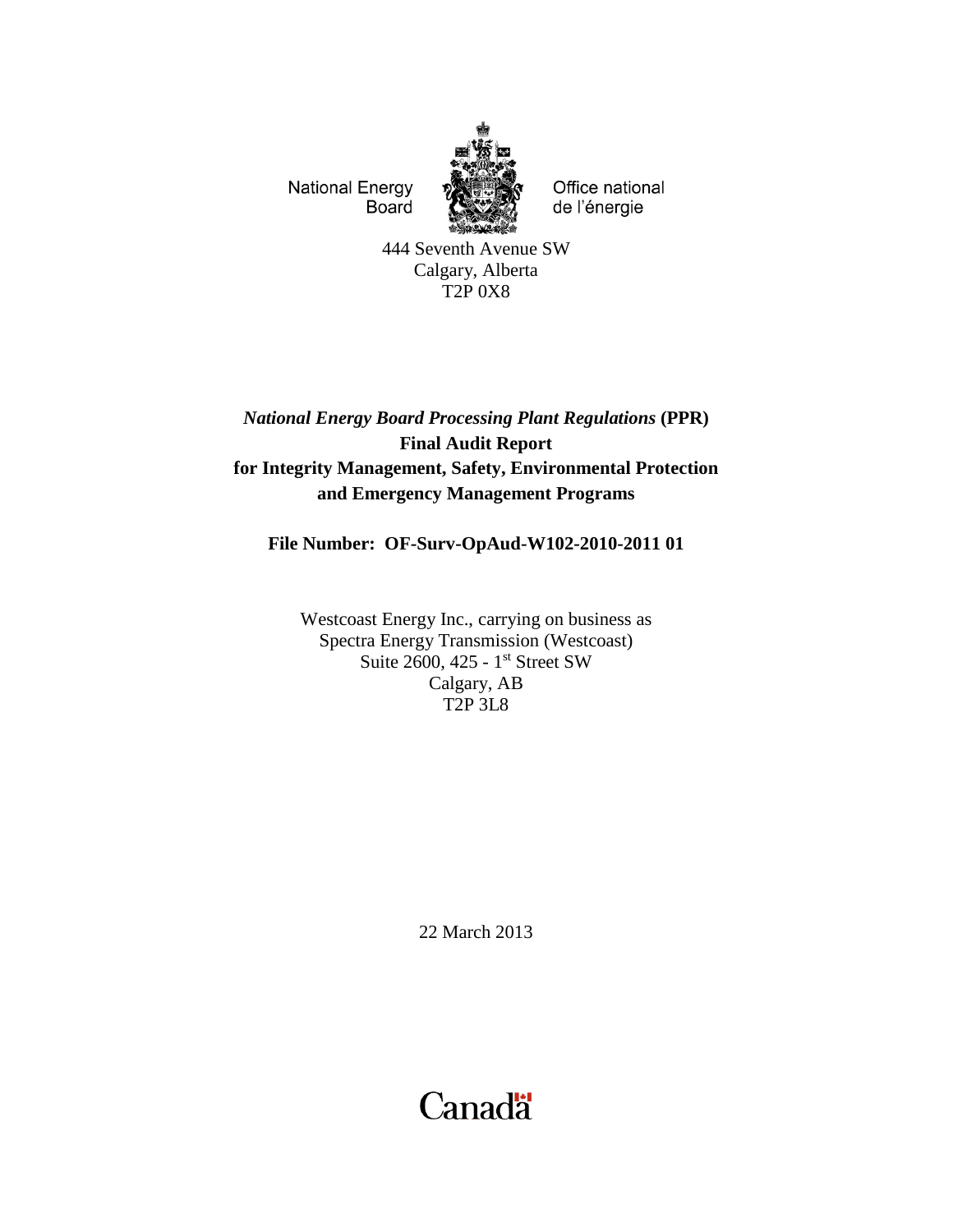# **Executive Summary**

As part of its compliance verification program, the National Energy Board (NEB or Board) conducted an audit of Westcoast's Integrity Management, Safety, Emergency Management and Environmental Protection Programs (Programs) as they apply to Westcoast's McMahon Processing Plant. These Programs, and their content, are required to be developed under the *National Energy Board Act* (NEB Act), Canada Labour Code (CLC) and associated regulations.

The Board regulates a number of gas processing plants operated by Westcoast. The audit conducted at the McMahon Processing Plant is part of the Board's overall strategy for verifying regulatory compliance, safety and environmental protection across all of Westcoast's gas processing plants. The Board is aware that Westcoast's gas processing plants utilize common management structures and procedures to manage processes and activities that are specific to each plant. The Board, therefore, requires that any non-compliant findings related to the common procedures and practices will be addressed and mitigated at other locations in addition to addressing the issues within the McMahon Processing Plant.

The audit identified that Westcoast is undertaking to manage and control the hazards associated with its gas processing plant processes and activities. The audit did, however, identify a number of non-compliant findings. In reviewing and analyzing the Westcoast audit results as a whole, it appears that the majority of the non-compliant findings relate to Westcoast's lack of formal, proactive and systematic identification, review and management of its legal requirements, and its safety and environmental hazards, across its Programs. The audit identified that the majority of hazards had been included in Westcoast's procedures and practices; however, these hazards were primarily identified by Westcoast staff either through personal knowledge or in the operating permits issued by other regulatory bodies, rather than through required systematic reviews and assessment processes. This has resulted in Westcoast being unable to demonstrate that its Programs are compliant.

The Board notes that within the management system elements of its audit protocols there are conceptual linkages between sub-elements. As a result, a finding of non-compliance in a particular sub-element may necessarily result in multiple findings of non-compliance within each Program area. This is particularly evident in this audit due to Westcoast's non-compliant hazard identification and assessment practices. The Board has identified each of the linked sub-element findings to assist Westcoast in implementing all necessary corrective actions to its Programs to ensure safety management and environmental protection.

In its audit, the Board identified that Westcoast has developed an internal Operations Management System (OMS) that could be used to meet the Board's requirements if it was modified as per the audit findings. The OMS, as demonstrated, however, is not being applied consistently within and across the various Programs.

While all non-compliant findings are of concern to the Board, the Board is particularly concerned with Westcoast's non-compliance with sections 50, and 52 through 54 of the PPR. These provisions are considered by the Board to be key requirements for safety management as they require companies to demonstrate that adequate numbers of competent staff are available to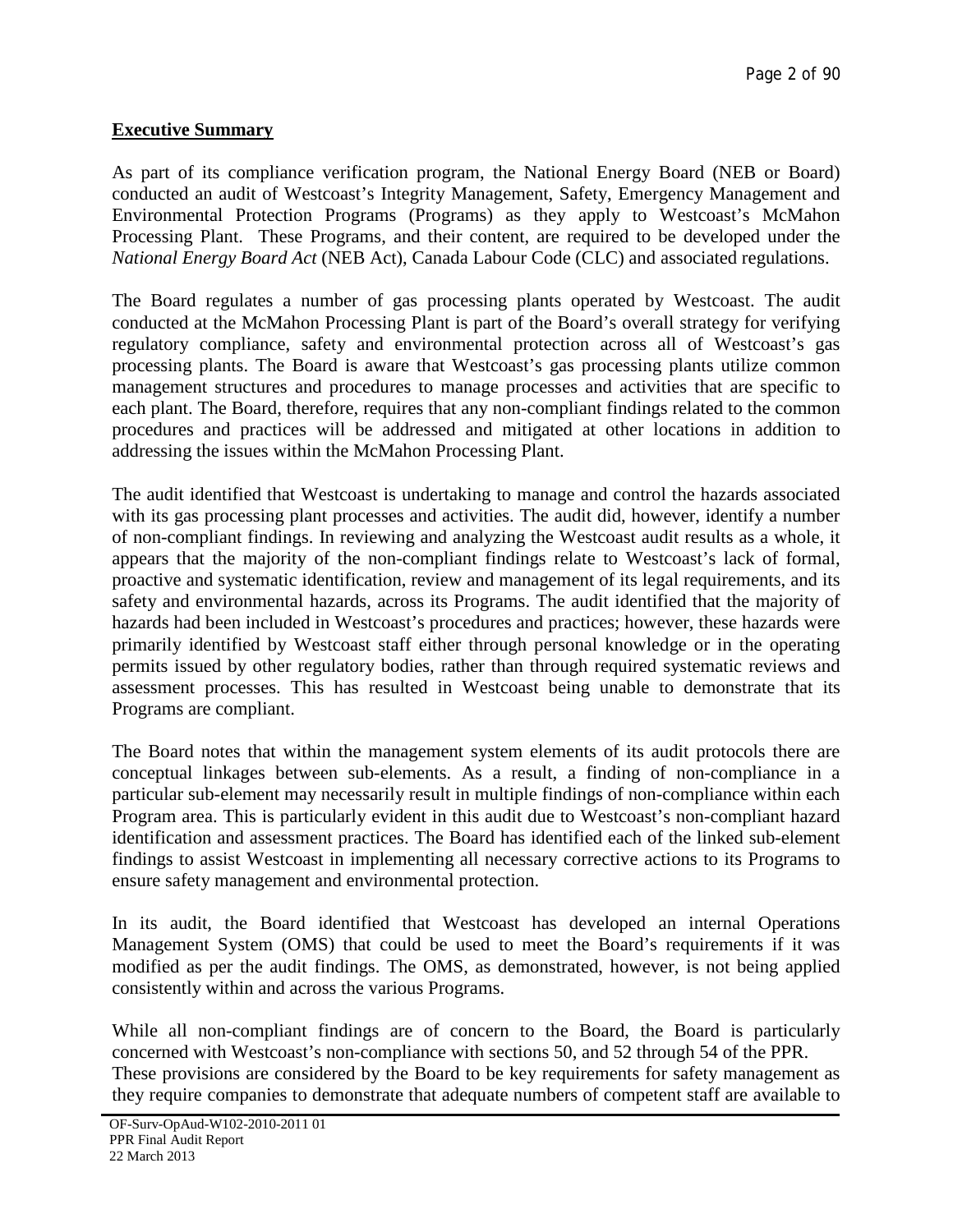safely operate and maintain each gas processing plant. The Board expects that Westcoast will develop and implement a corrective action plan (CAP) for expeditiously addressing all non-compliances.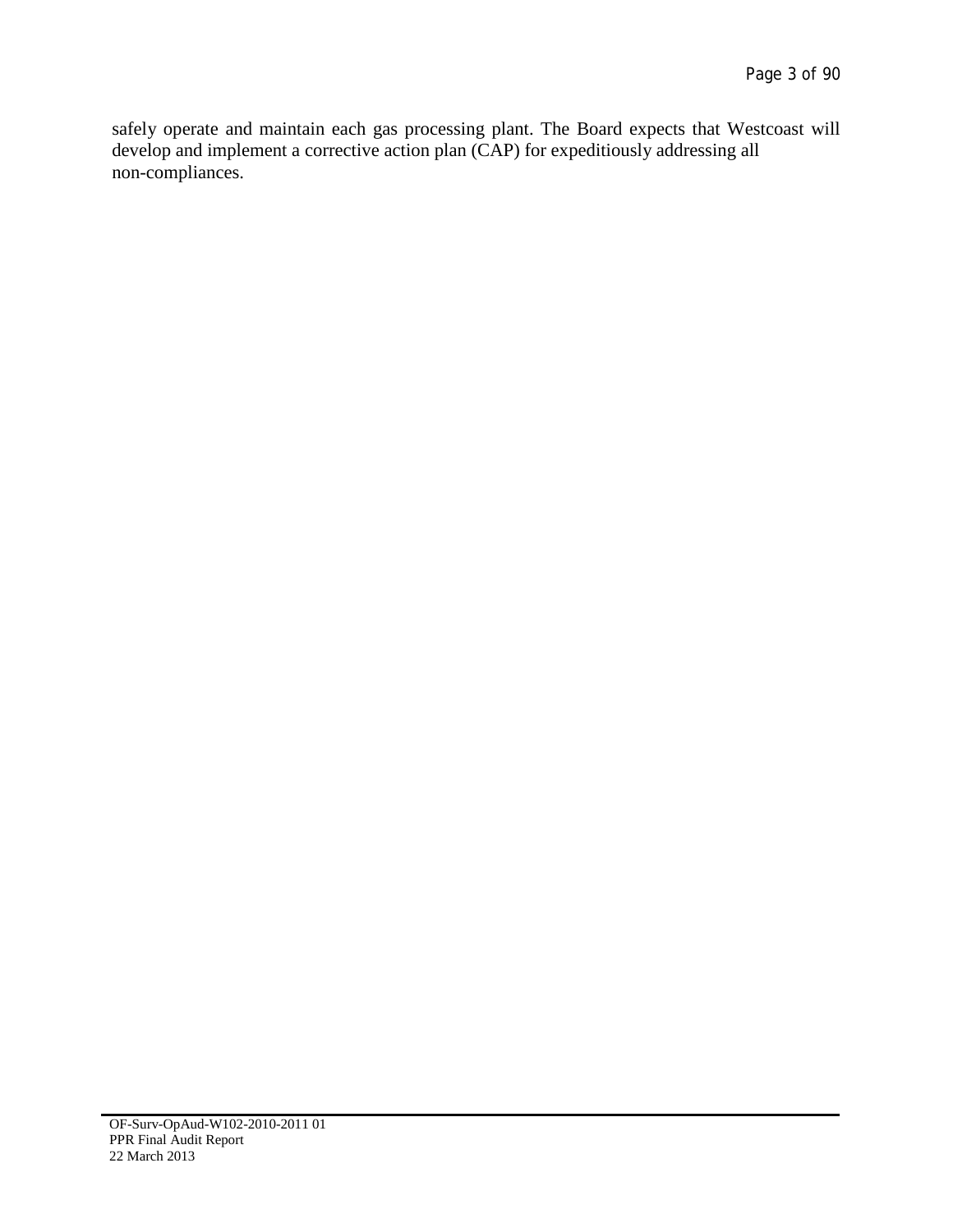# **Table of Contents**

| 2.0 |  |
|-----|--|
| 3.0 |  |
| 4.0 |  |
| 5.0 |  |
| 6.0 |  |
| 7.0 |  |
| 8.0 |  |
|     |  |

# **Appendices**

| APPENDIX I: INTEGRITY MANAGEMENT PROGRAM AUDIT EVALUATION TABLE       |
|-----------------------------------------------------------------------|
| APPENDIX II: SAFETY PROGRAM AUDIT EVALUATION TABLE                    |
| APPENDIX III: ENVIRONMENTAL PROTECTION PROGRAM AUDIT EVALUATION TABLE |
| APPENDIX IV: EMERGENCY MANAGEMENT PROGRAM AUDIT EVALUATION TABLE      |
| APPENDIX V: COMPANY REPRESENTATIVES INTERVIEWED                       |
| APPENDIX VI: DOCUMENTS REVIEWED                                       |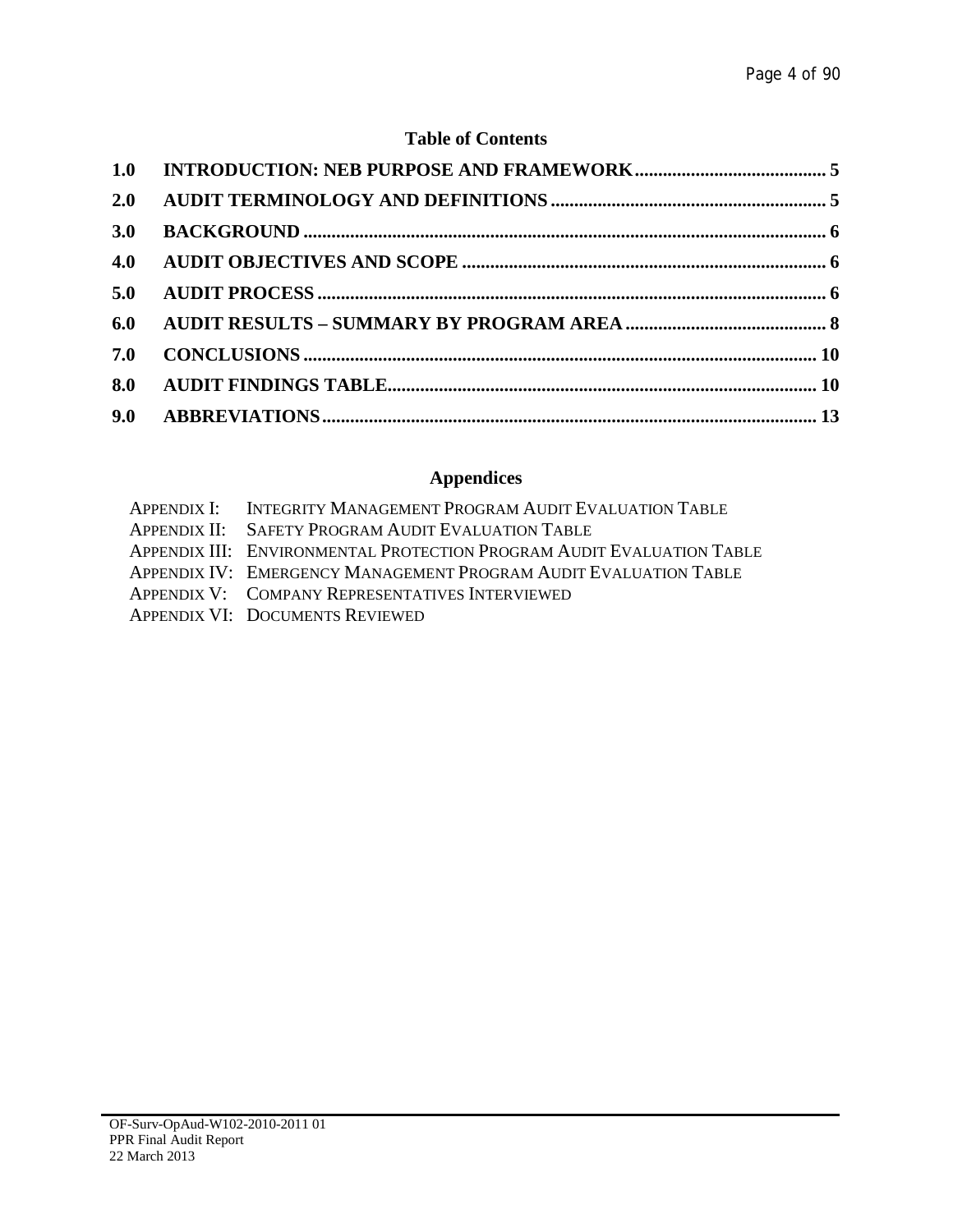# <span id="page-4-0"></span>**1.0 Introduction: NEB Purpose and Framework**

The NEB's corporate purpose is to promote safety and security, environmental protection, and efficient energy infrastructure and markets in the Canadian public interest within the mandate set by Parliament in the regulation of pipelines, energy development and trade.

The NEB's PPR came into force on 30 January 2003. To evaluate compliance with its regulations, the NEB undertakes audits of its regulated companies. Following the audits, companies are required to submit and implement a CAP to address and mitigate all findings of non-compliance. The results of the audits are applied to the NEB's risk-based life cycle approach to compliance planning.

The NEB requires that each company be able to demonstrate the adequacy and implementation of the methods they have selected and employed to achieve compliance.

### <span id="page-4-1"></span>**2.0 Audit Terminology and Definitions**

**Audit:** A systematic, independent and documented process for obtaining evidence and evaluating it objectively to determine the extent to which audit criteria are fulfilled.

**Corrective Action Plan:** Addresses the non-compliances identified in the Audit Report and explains the methods and actions which will be used to "correct" them.

**Program:** A documented set of processes and procedures to regularly accomplish a result. The program outlines how plans and procedures are linked, and how each one contributes towards the result.

**Process:** A systematic series of actions or changes taking place in a definite order and directed towards a result.

**Procedure:** A documented series of steps followed in a regular and defined order allowing individual activities to be completed in an effective and safe manner. The procedure will also outline roles, responsibilities and authorities required for completing each step.

**Finding:** The evaluation or determination of the adequacy of programs or elements in meeting the requirements of the NEB Act, its associated regulations, and Part II of the CLC.

**Compliant:** A program element meets legal requirements. The company has demonstrated that it has developed and implemented programs, processes and procedures that meet legal requirements.

**Non-Compliant:** A program element does not meet legal requirements. The company has not demonstrated that it has developed and implemented programs, processes and procedures that meet the legal requirements. A corrective action must be developed and implemented.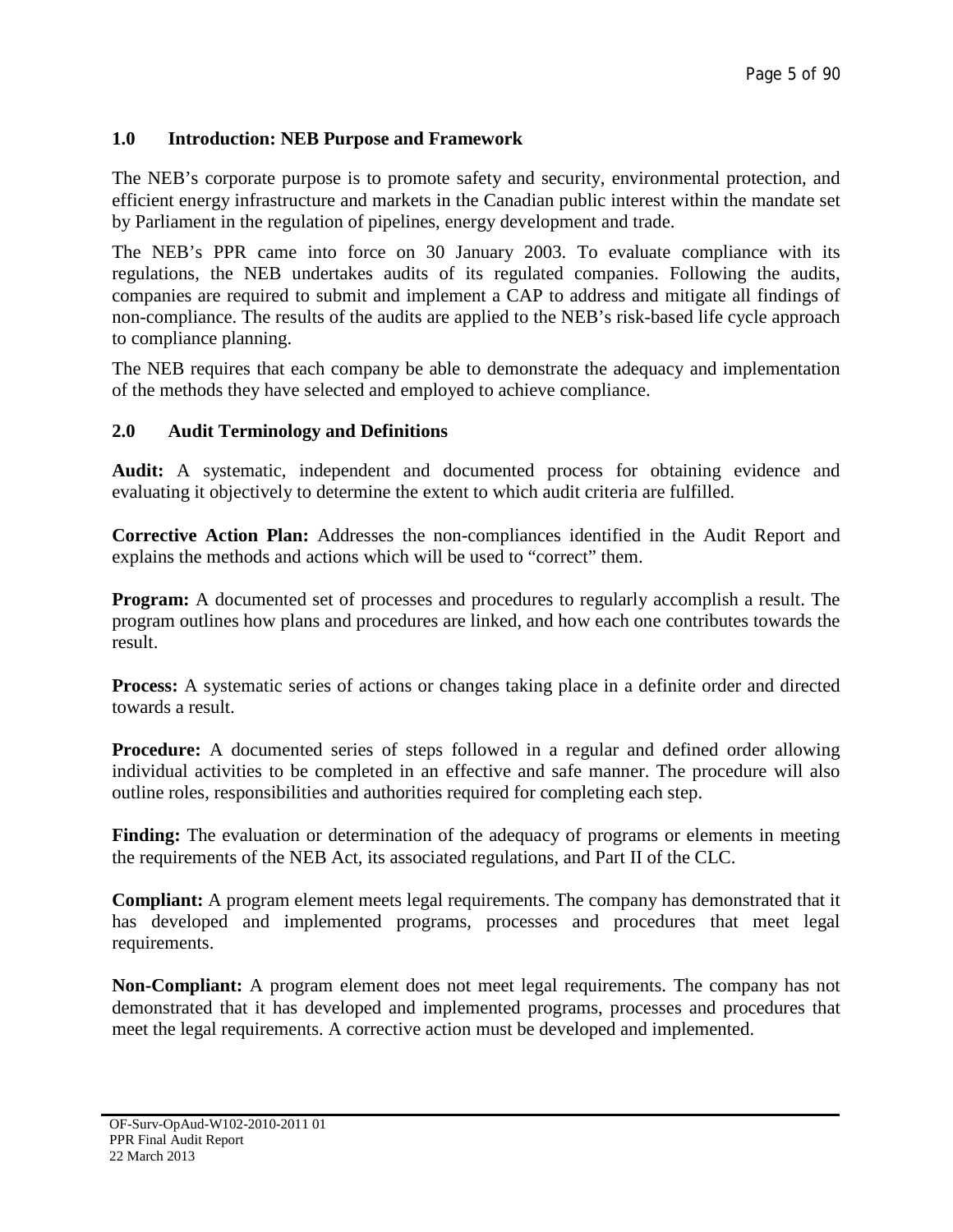**Compliant with Recommendation:** An opportunity to improve practices or to change practices that are currently in compliance but have the potential, based on professional judgement, to lead to non-compliance. A corrective action does not have to be developed.

# <span id="page-5-0"></span>**3.0 Background**

Westcoast holds the certificate and the assets for the Westcoast pipeline system, which is owned and operated by Spectra Energy. Spectra Energy has ownership of several different pipeline systems in Canada and the United States. With respect to the Westcoast pipeline system only, Spectra Energy sometimes refers to itself as Spectra Energy Transmission West, Spectra Energy Transmission BC or Spectra Energy BC Pipeline and Field Services. As such, the job titles of employees interviewed, as well as the titles of documentation reviewed, reflect these variations.

The Westcoast pipeline system is comprised of both pipeline and gas processing facilities, as shown on Figure 1. This PPR audit included an assessment of Westcoast's Programs in relation to its McMahon Processing Plant located in Taylor, British Columbia (BC), which was utilized for purposes of field verification. The Board however, regulates a number of gas processing plants operated by Westcoast, and therefore, the audit in respect of the McMahon Processing Plant is part of the Board's overall strategy for verifying regulatory compliance, safety and environmental protection across all of Westcoast's processing plants. The Board is aware that Westcoast's gas processing plants utilize common management structures and procedures to manage processes and activities that are specific to each plant. The Board, therefore, requires that any non-compliant findings related to the common procedures and practices will be addressed and mitigated at other all other Westcoast processing plants regulated by the Board in addition to the McMahon Processing Plant.

# <span id="page-5-1"></span>**4.0 Audit Objectives and Scope**

The scope of the audit included the four Programs, which have been developed and implemented for processing plants to meet the regulatory requirements of:

- the NEB Act;
- PPR;
- CLC Part II;
- *Safety and Health Committees and Representatives Regulations* made under Part II of the CLC;
- *Canadian Occupational Health and Safety Regulations* (COHSR) made under Part II of the CLC; and
- Westcoast's policies, programs, practices and procedures.

Westcoast was also required to demonstrate the adequacy and effectiveness of the methods selected and employed within its Programs to meet the regulatory requirements above.

# <span id="page-5-2"></span>**5.0 Audit Process**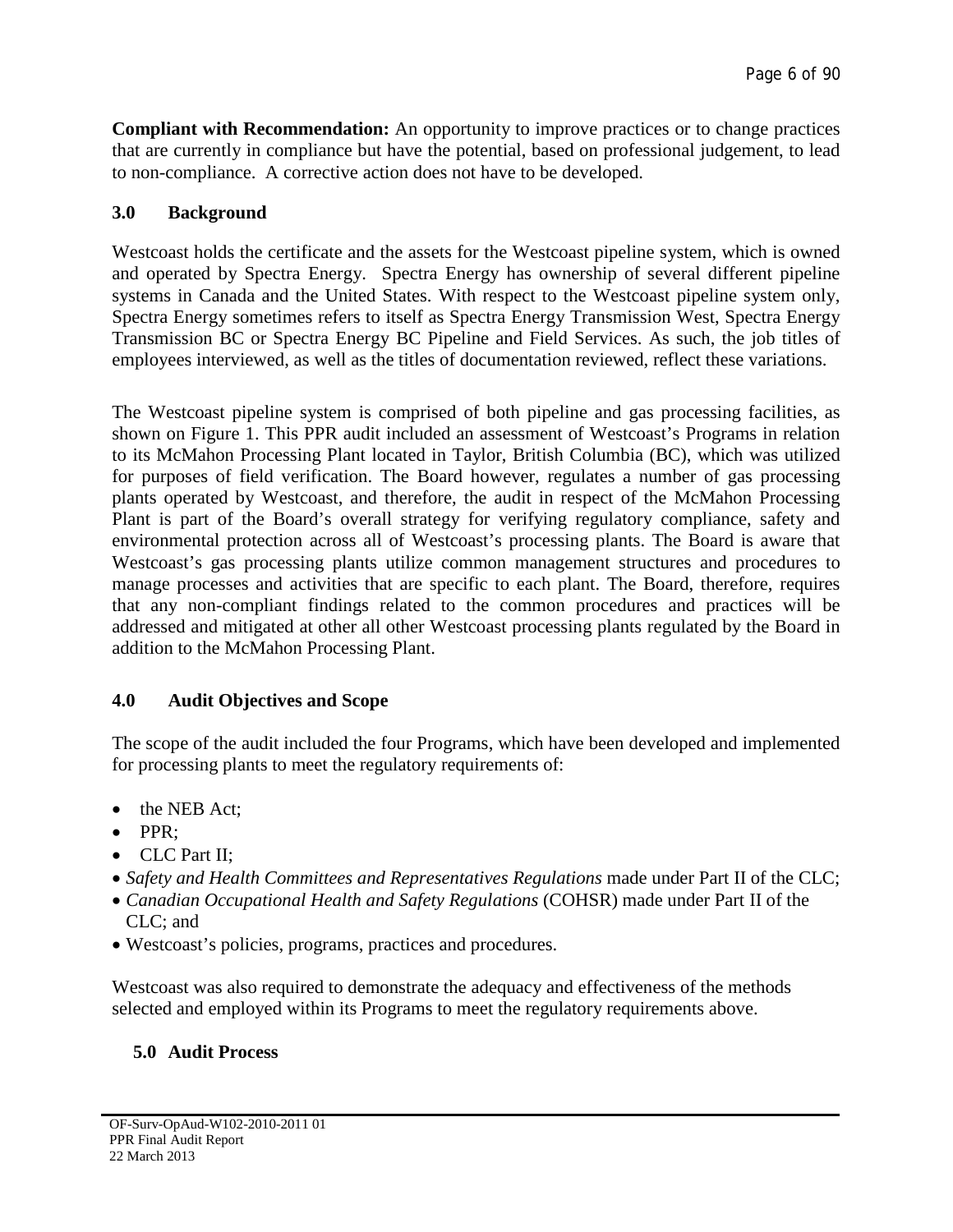# **Audit Activities, Locations and Dates**

- Audit Notification Letter 22 September 2010
- Audit Opening Meeting (Charlie Lake, BC) 25 November 2010
- Document and Records Review (Calgary, AB) 16-20 January, 2011
- Head Office Interviews (Calgary, AB; Charlie Lake, BC; Vancouver, BC) 31 January, 2011; 7-10 February 2011; 10-17 March 2011; 30 March 2011.
- Field Verification of all Programs: o McMahon Gas Plant (Taylor, BC) - 14 March 2011
- 
- Audit Pre-Close-Out Meeting (Charlie Lake, BC) 17 July 2011
- Final Close-Out Meeting (Calgary, AB) 16 October 2012
- Draft Audit Report Issued 7 December 2012
- Westcoast comments submitted on 31 December 2012 and 16 January 2013

The Board chose to audit Westcoast by utilizing a risk‐based approach that included a review of previous compliance history. By letter dated 22 September 2010, the Board notified Westcoast of its intent to conduct an audit. On 25 November 2010, an opening meeting was conducted with representatives from Westcoast in Charlie Lake, BC, to discuss the objectives, scope and process of the audit; and to initiate the development of a schedule for conducting the site visits and staff interviews.

Daily debriefs were held at the end of each day of both head office interviews and field verification, to communicate issues to Westcoast representatives. On 17 July 2011, Westcoast was presented with the preliminary results of the audit at an Audit Pre-Close-Out Meeting, and was given an opportunity to present the Board's auditors with any supplementary information to consider in respect of identified non-compliances. Westcoast was also given additional time to provide supplementary information between the Audit Pre-Close-Out Meeting and the Final Close-Out Meeting, held on 16 October 2012.

The Final Close-Out Meeting was conducted at Westcoast's offices in Calgary, where the results of the audit, including an outline of the draft audit non-compliances, were presented to Westcoast. At that time, staff invited Westcoast to provide any documentation that may have been developed in the period between the Audit Pre-Close-Out Discussion and Final Close-Out Meeting that may mitigate, or negate, any non-compliances. No additional information was provided to the Board, and Westcoast did not contest any of the Board's findings as they were presented.

The Board's Draft Audit Report was issued on 7 December 2012. On 31 December 2012 and 16 January 2013, Westcoast submitted comments on the Draft Audit Report. These comments were reviewed by the Board and have been addressed, where appropriate, in the appendices.

For a list of Westcoast representatives interviewed, refer to Appendix V. For a list of documents and records reviewed, refer to Appendix VI.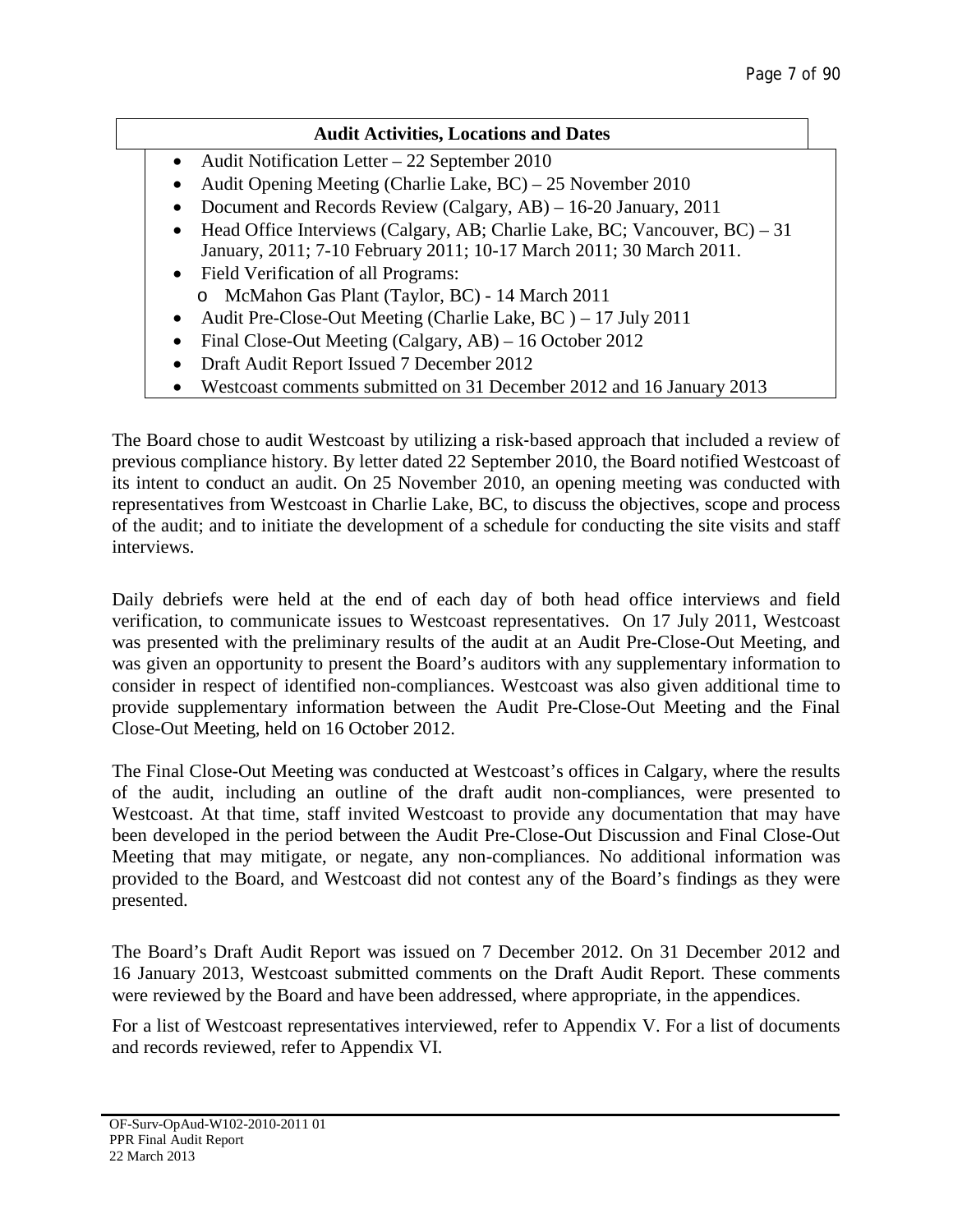# <span id="page-7-0"></span>**6.0 Audit Results – Summary by Program Area**

The audit identified a number of findings across the Programs that were evaluated. A summary of the findings in each Program area is as follows:

# *Integrity Management Program*

From a technical perspective, Westcoast demonstrated that it has a reasonably well developed and implemented Integrity Management Program (IMP) for the McMahon Processing Plant. The Spectra Energy BC Pipeline and Field Services Pressure Equipment Integrity Management Program adequately focuses on the requirements for a Risk Based Inspection methodology for the higher risk pressure vessels; however, as noted in Appendix I under sub-element 2.1 - Hazards Identification, Risk Assessment and Controls, the pressure piping program has been less rigorously implemented. From a management system perspective, Westcoast has not met the Board's expectations for a complete, robust and fully implemented IMP. Of particular note were the non-compliances with respect to management system sub-elements of 4.4 - Internal Audit and 5.1 - Management Review.

Review of the non-compliant sub-elements and Westcoast's IMP, as implemented, indicates that the deficiencies generally do not reflect a complete system failure in any area. The audit identified that Westcoast's IMP includes and mitigates the majority of its hazards. The Board is therefore of the opinion that, during the development and implementation of the required corrective actions, any potential risks of these non-compliant sub-elements can be mitigated by the planning and processes currently in place.

For the specific details associated with the audit assessment of the management system elements of the IMP, refer to Appendix I: Westcoast Integrity Management Program Audit Evaluation Table.

# *Safety Program*

Westcoast demonstrated that it has an established Environmental, Health and Safety Management System (EHS MS) with many elements and processes that allow for continual improvement. The EHS MS contains procedures for identified work tasks typically encountered by Westcoast personnel. Westcoast holds various meetings and completes reports which monitor and document the EHS MS safety component Westcoast has also implemented a record retention process which includes: appropriate types of records to be retained; retention and disposition timeframes; and disposal methods.

Although Westcoast's EHS MS has many of the elements required in a management system, Westcoast has not met the Board's expectations for a complete, robust and fully implemented Safety Program. The Board finds the non-compliances associated with PPR sections 50 and 54 to be significant as these sections are considered to be key requirements for safety management, as they require companies to demonstrate that adequate numbers of competent staff are available to safely operate and maintain each processing plant. The Board expects that Westcoast will develop and implement corrective actions for addressing these non-compliances in an expedient manner.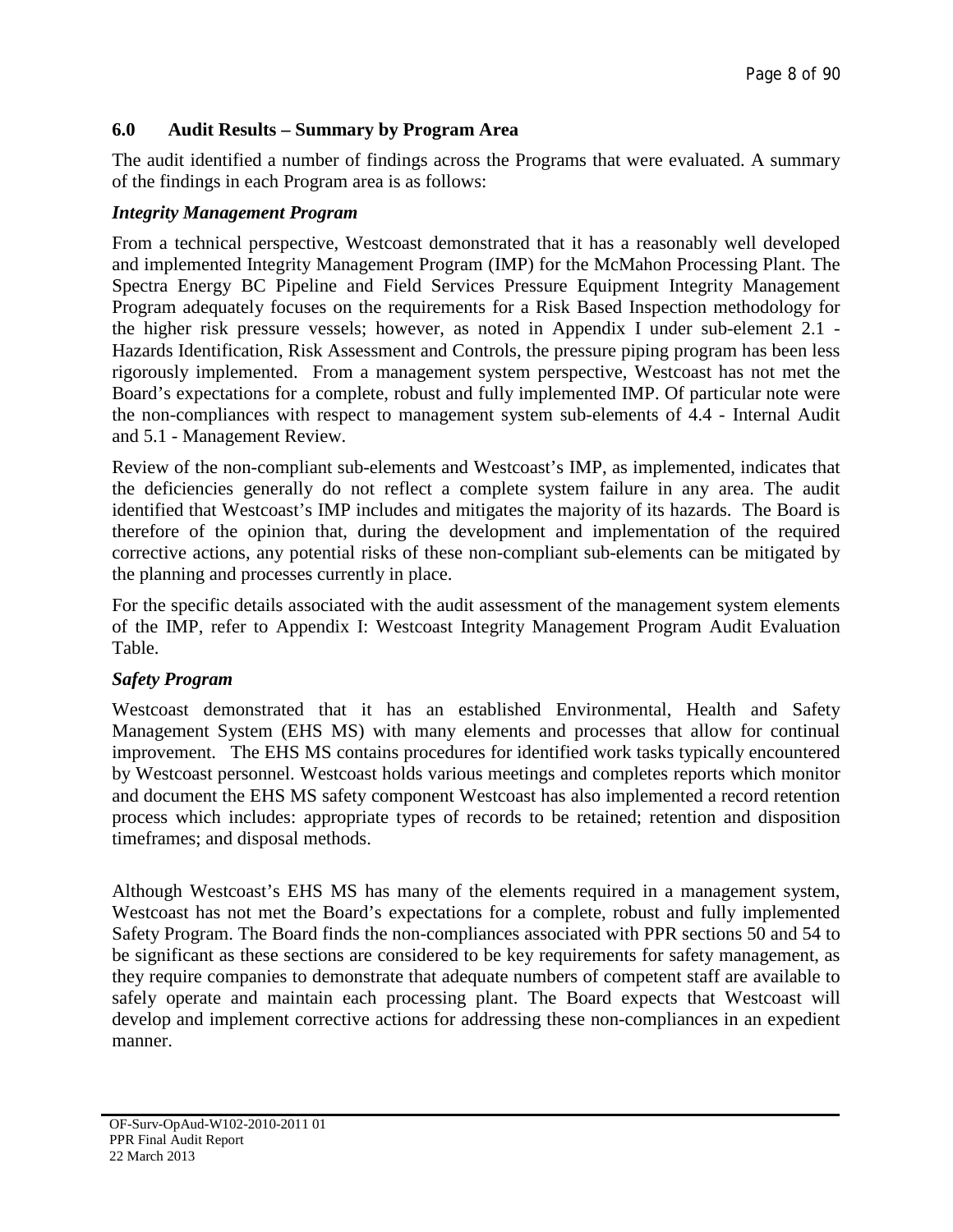For the details associated with these deficiencies please refer to Appendix II: Westcoast Safety Program Audit Evaluation Table.

### *Environmental Protection Program*

The audit of Westcoast's Environmental Protection (EP) Program for the McMahon Processing Plant revealed a number of non-compliant areas. The non-compliant sub-elements generally appear to be related to one of two basic deficiencies: a lack of formal and systematic procedures for the identification and evaluation of all legal requirements, as well as its environmental hazards and aspects; and a lack of professional environmental resources for the development and implementation of the EP Program. As noted in Appendix III, non-compliances resulting from these deficiencies in one sub-element have resulted in non-compliances in other sub-elements that are closely linked in terms of their content.

Review of the non-compliant sub-elements and Westcoast's EP Program, as implemented, indicates that the deficiencies identified generally do not reflect a complete system failure in any area. The audit identified that as a result of its focus on permit conditions, Westcoast's EP Program includes and mitigates the majority of its hazards and aspects. The Board is therefore of the opinion that, during the development and implementation of the required corrective actions, any potential risks of these non-compliant sub-elements can be mitigated by the planning and processes currently in place.

For the details associated with the assessment of the management system elements of the EP Program, refer to Appendix III: Westcoast Environmental Protection Program Audit Evaluation Table.

# *Emergency Management Program*

Review and analysis of the results of the audit of the Emergency Management (EM) Program for the McMahon Processing Plant indicated that, while there are a number of non-compliant findings assigned, Westcoast has a well-developed EM Program. The Board was able to view documents and records that demonstrated Westcoast is ensuring that its staff, and potentially involved agencies, public and mutual aid partners are appropriately informed and/or trained.

With the exception of the finding associated with sub-element 3.7 - Operational Control – Upset or Abnormal Operating Conditions, the non-compliant findings are related to the formality of the development and implementation of company-wide management system procedures. During the audit, however, Westcoast EM staff demonstrated that many of the deficient program requirements were being undertaken on a less formal basis by the EM staff. With respect to subelement 3.7, the deficiency identified by the Board relates not to a lack of identification and mitigation of each individual hazard, but to the need for development of site specific emergency scenarios and corresponding response plans, including any specific local coordination which may be needed, to address potential hazardous chain-reactions. The Board is of the opinion however that, during the development and implementation of the required corrective actions, any potential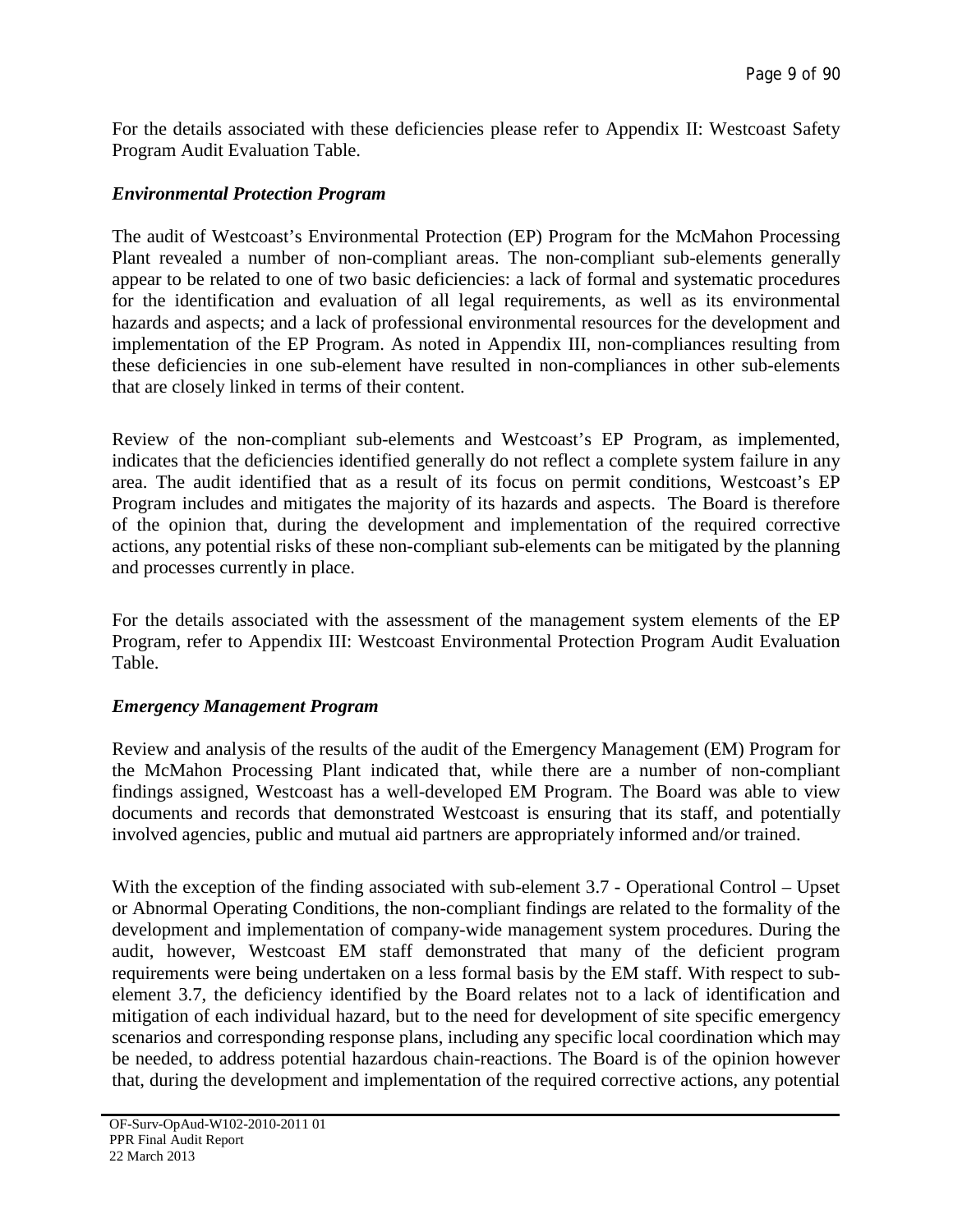risks of these non-compliant sub-elements can be mitigated by the planning and processes currently in place.

For the details associated with the assessment of the management system elements of the EM Program, refer to Appendix IV: Westcoast Emergency Management Program Audit Evaluation Table.

# <span id="page-9-0"></span>**7.0 Conclusions**

The audit identified that Westcoast is undertaking work to manage and control the hazards associated with its facilities, processes and activities. Notwithstanding this, the audit identified a number of non-compliant findings. In reviewing and analyzing the audit results as a whole, it appears that the majority of the non-compliant findings relate to Westcoast's lack of formal, proactive and systematic identification, review and management of its legal requirements, and its safety and environmental hazards across its Programs. The audit identified that the majority of hazards had been included in Westcoast's procedures and practices; however, these hazards were primarily identified by Westcoast staff either through personal knowledge or in the operating permits issued by other regulatory bodies, rather than through required systematic reviews and assessment processes. This has resulted in Westcoast being unable to demonstrate that its Programs are fully compliant. With respect to these findings, the Board is of the view that the processes presently used by Westcoast have identified the majority, and most significant, of its hazards and risks. The Board is of the view that the hazards not presently accounted for should not create a significant potential hazard during the development and implementation of a CAP to address the deficiencies.

The Board has made non-compliant findings related to the lack of compliance with PPR sections 50, and 52 through 54. These provisions outline requirements for companies to audit and evaluate their Programs, as well as the competency of their staff and facility staffing levels to ensure and demonstrate protection of workers, the public and the environment. During the audit, Westcoast was unable to demonstrate that it had undertaken any of the evaluations or reporting required by these provisions, and its staff was unable to demonstrate knowledge of the regulatory requirements of these provisions. The Board finds the non-compliances associated with sections 50 and 54 to be significant as these sections are considered to be key requirements for safety management, as they require companies to demonstrate that adequate numbers of competent staff are available to safely operate and maintain each processing plant. The Board expects that Westcoast will develop and implement corrective actions for addressing these non-compliances in an expedient manner.

Westcoast is required to develop and implement corrective actions to address all non-compliances noted in a timely manner.

# <span id="page-9-1"></span>**8.0 Audit Findings Table**

For evaluation purposes, the NEB management requirements have been organized in a table format and include the following five elements and sixteen sub-elements:

1.0 Policy and Commitment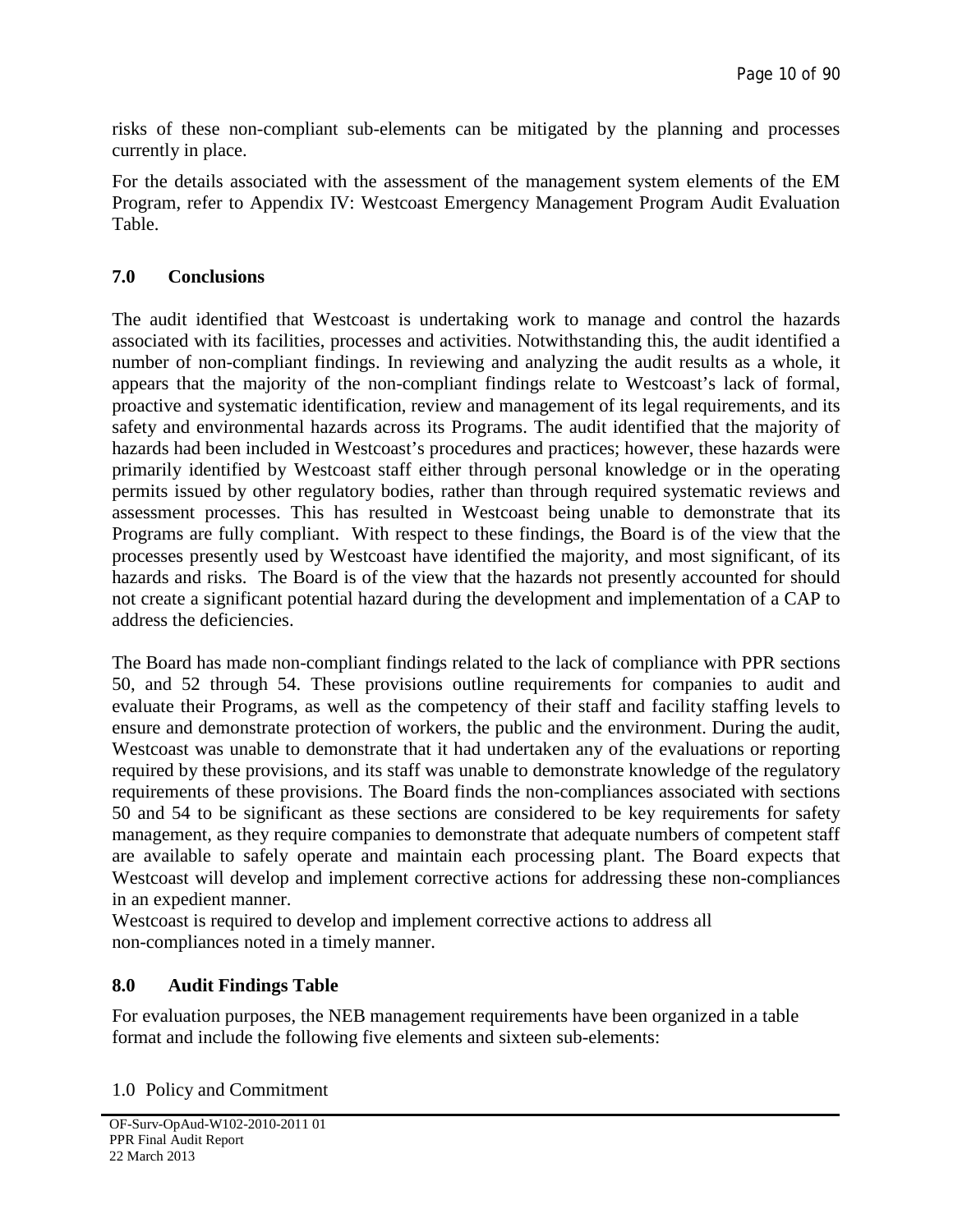- 1.1 Policy and Commitment Statements
- 2.0 Planning
	- 2.1 Hazard Identification, Risk Assessment and Control
	- 2.2 Legal Requirements
	- 2.3 Goals, Targets and Objectives
- 3.0 Implementation
	- 3.1 Organizational Structure, Roles and Responsibilities
	- 3.2 Management of Change
	- 3.3 Training, Competence and Evaluation
	- 3.4 Communication
	- 3.5 Documentation and Document Control
	- 3.6 Operational Control Normal Operations
	- 3.7 Operational Control Upset or Abnormal Operating Conditions
- 4.0 Checking and Corrective Action
	- 4.1 Inspection, Measurement and Monitoring
	- 4.2 Corrective and Preventive Actions
	- 4.3 Records Management
	- 4.4 Internal Audit
- 5.0 Management Review
	- 5.1 Management Review

These elements and sub-elements are arranged to match standard management system elements to aid in the evaluation of the requirements. The Programs were audited against each of these elements and sub-elements. The detailed findings of these assessments are provided in the audit evaluation tables appended to this Final Audit Report. A summary of these results is presented in the Westcoast Audit Findings Table that follows.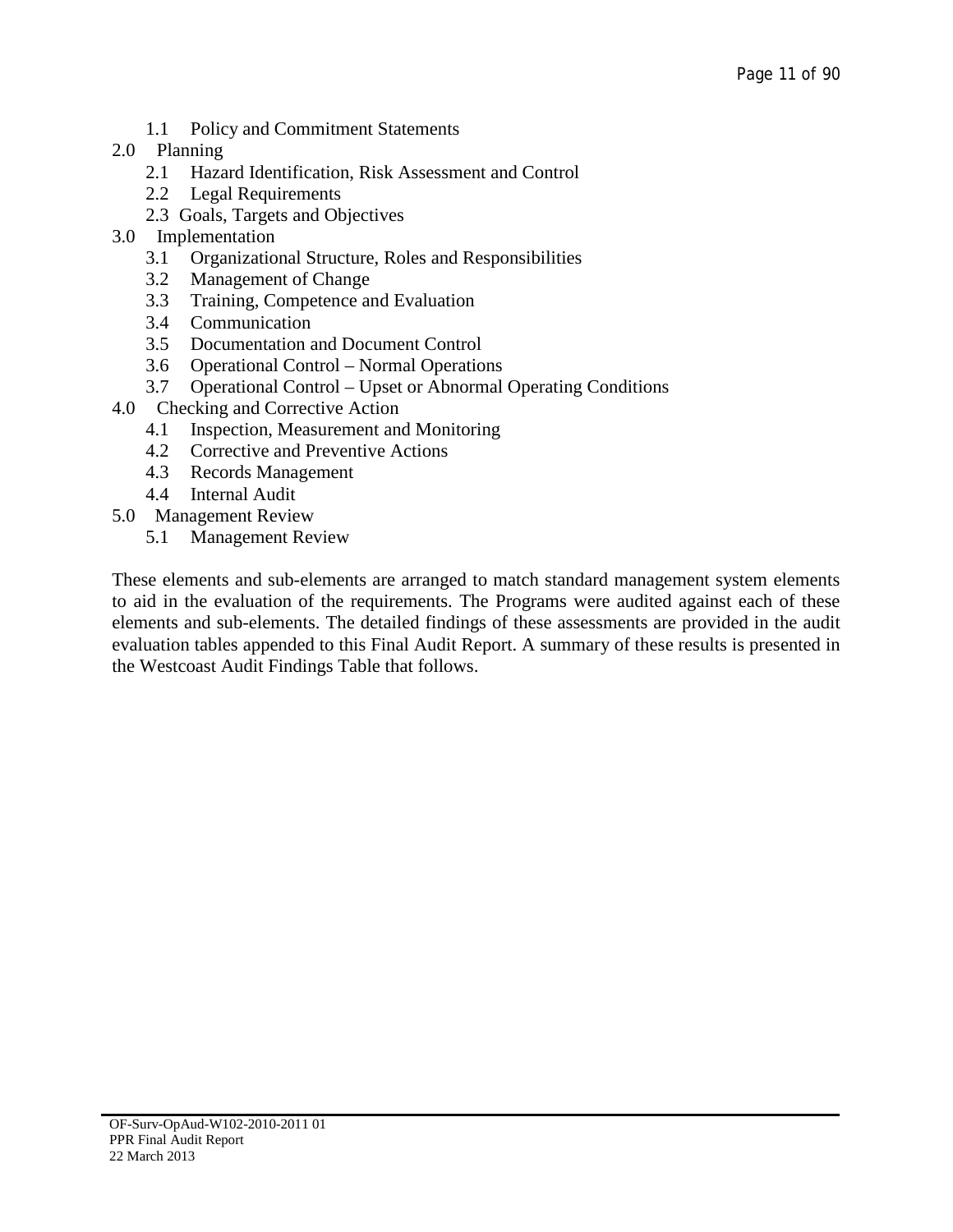| <b>Westcoast Audit Findings Table</b>                  |                                                           |                                    |                                                           |                                                            |  |  |  |  |
|--------------------------------------------------------|-----------------------------------------------------------|------------------------------------|-----------------------------------------------------------|------------------------------------------------------------|--|--|--|--|
| <b>Management System Element</b>                       | $I -$<br><b>Integrity</b><br><b>Management</b><br>Program | $II -$<br><b>Safety</b><br>Program | $III -$<br><b>Environmenta</b><br>l Protection<br>Program | $IV -$<br><b>Emergency</b><br><b>Management</b><br>Program |  |  |  |  |
| <b>1.0 POLICY AND COMMITMENT</b>                       |                                                           |                                    |                                                           |                                                            |  |  |  |  |
| 1.1 Policy & Commitment<br>Statement                   | Compliant                                                 | Compliant                          | Compliant                                                 | Compliant                                                  |  |  |  |  |
| 2.0 PLANNING                                           |                                                           |                                    |                                                           |                                                            |  |  |  |  |
| 2.1 Hazard Identification, Risk                        | Non-                                                      | Non-                               | Non-                                                      | Compliant                                                  |  |  |  |  |
| <b>Assessment and Control</b>                          | Compliant                                                 | Compliant                          | Compliant                                                 |                                                            |  |  |  |  |
| 2.2 Legal Requirements                                 | Non-                                                      | Non-                               | Non-                                                      | Compliant                                                  |  |  |  |  |
|                                                        | Compliant                                                 | Compliant                          | Compliant                                                 |                                                            |  |  |  |  |
| 2.3 Goals, Objectives and                              | Compliant                                                 | Compliant                          | Compliant                                                 | Compliant                                                  |  |  |  |  |
| Targets                                                |                                                           | (rec)                              |                                                           |                                                            |  |  |  |  |
| <b>3.0 IMPLEMENTATION</b>                              |                                                           |                                    |                                                           |                                                            |  |  |  |  |
| 3.1 Organizational Structure,                          | Non-                                                      | Non-                               | Non-                                                      | Non-                                                       |  |  |  |  |
| Roles                                                  | Compliant                                                 | Compliant                          | Compliant                                                 | Compliant                                                  |  |  |  |  |
| and Responsibilities                                   |                                                           |                                    |                                                           |                                                            |  |  |  |  |
| 3.2 Management of Change                               | Non-                                                      | Non-                               | Non-                                                      | Non-                                                       |  |  |  |  |
|                                                        | Compliant                                                 | Compliant                          | Compliant                                                 | Compliant                                                  |  |  |  |  |
| 3.3 Training, Competence and                           | Non-                                                      | Compliant                          | Non-                                                      | Compliant                                                  |  |  |  |  |
| Evaluation                                             | Compliant                                                 | (rec)                              | Compliant                                                 |                                                            |  |  |  |  |
| 3.4 Communication                                      | Non-                                                      | Non-                               | Compliant                                                 | Compliant                                                  |  |  |  |  |
|                                                        | Compliant                                                 | Compliant                          |                                                           |                                                            |  |  |  |  |
| 3.5 Documentation and                                  | Non-                                                      | Non-                               | Compliant                                                 | Compliant                                                  |  |  |  |  |
| <b>Document Control</b>                                | Compliant                                                 | Compliant                          |                                                           |                                                            |  |  |  |  |
| 3.6 Operational Control-Normal                         | Non-                                                      | Compliant                          | Non-                                                      | N/A                                                        |  |  |  |  |
| Operations                                             | Compliant                                                 |                                    | Compliant                                                 |                                                            |  |  |  |  |
| 3.7 Operational Control-Upset<br>or Abnormal Operating | Compliant                                                 | Compliant                          | Compliant                                                 | Non-                                                       |  |  |  |  |
| Conditions                                             |                                                           |                                    |                                                           | Compliant                                                  |  |  |  |  |
| <b>4.0 CHECKING AND CORRECTIVE ACTION</b>              |                                                           |                                    |                                                           |                                                            |  |  |  |  |
| 4.1 Inspection, Measurement                            | Non-                                                      | Compliant                          | Non-                                                      | Compliant                                                  |  |  |  |  |
| and Monitoring                                         | Compliant                                                 |                                    | Compliant                                                 |                                                            |  |  |  |  |
| 4.2 Corrective and Preventive                          | Non-                                                      | Non-                               | Compliant                                                 | Compliant                                                  |  |  |  |  |
| Actions                                                | Compliant                                                 | Compliant                          |                                                           |                                                            |  |  |  |  |
| 4.3 Records Management                                 | Compliant                                                 | Compliant                          | Compliant                                                 | Compliant                                                  |  |  |  |  |
| 4.4 Internal Audit                                     | Non-                                                      | Non-                               | Non-                                                      | Non-                                                       |  |  |  |  |
|                                                        | Compliant                                                 | Compliant                          | Compliant                                                 | Compliant                                                  |  |  |  |  |
| <b>5.0 MANAGEMENT REVIEW</b>                           |                                                           |                                    |                                                           |                                                            |  |  |  |  |
| 5.1 Management Review                                  | Non-                                                      | Non-                               | Non-                                                      | Non-                                                       |  |  |  |  |
|                                                        | Compliant                                                 | Compliant                          | Compliant                                                 | Compliant                                                  |  |  |  |  |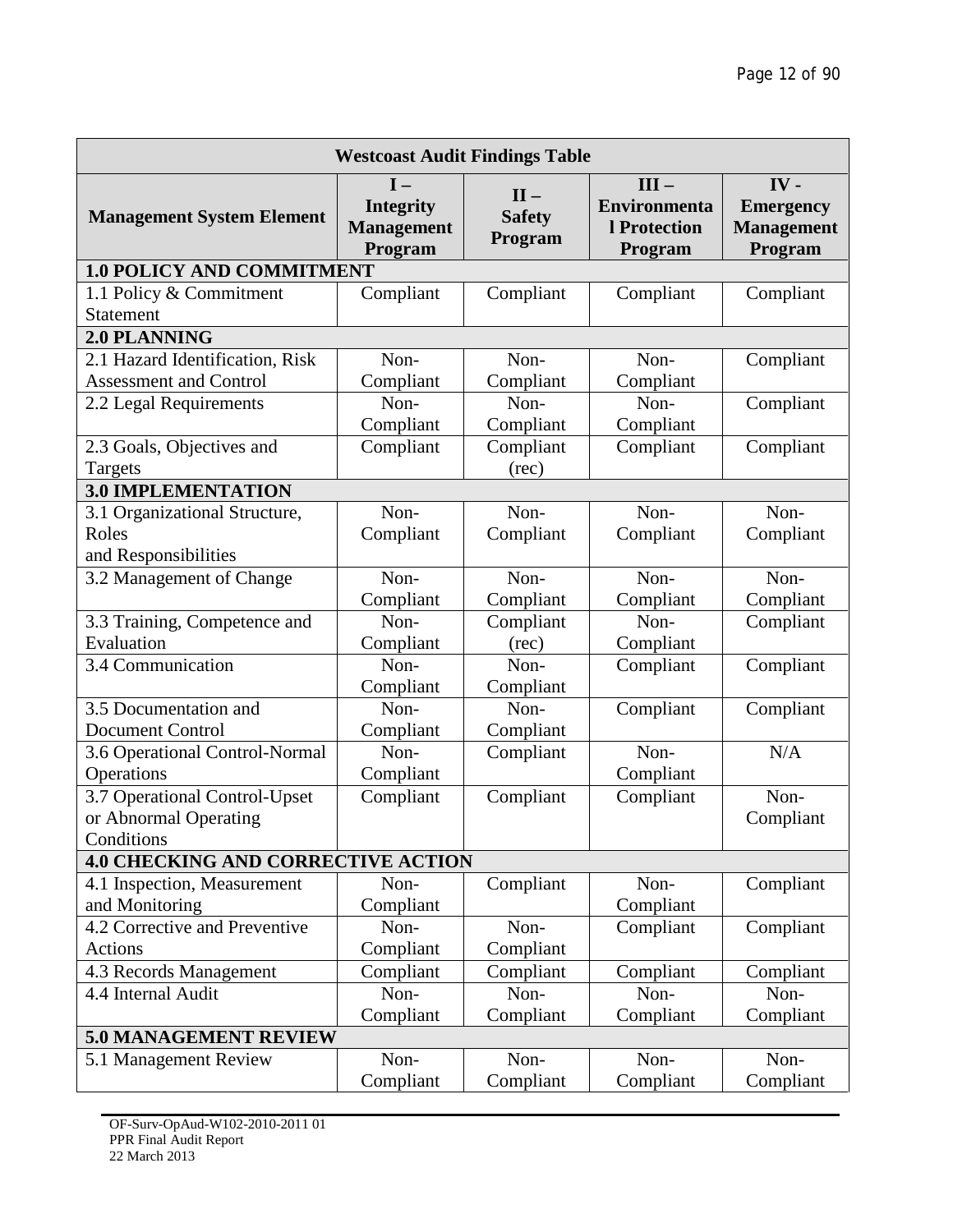# <span id="page-12-0"></span>**9.0 Abbreviations**

CAP: Corrective Action Plan CLC: *Canada Labour Code Part II* COHSR: *Canada Occupational Health and Safety Regulations* Compliant (rec): Compliant with Recommendation EHS MS: Environment, Health and Safety Management System EM: Emergency Management EP: Environmental Protection IMP: Integrity Management Program NEB: National Energy Board OMS: Operations Management System PPR: *National Energy Board Processing Plant Regulations* RBI: Risk-Based Inspection SET: Spectra Energy Transmission Westcoast: Westcoast Energy Inc., Carrying on Business as Spectra Energy Transmission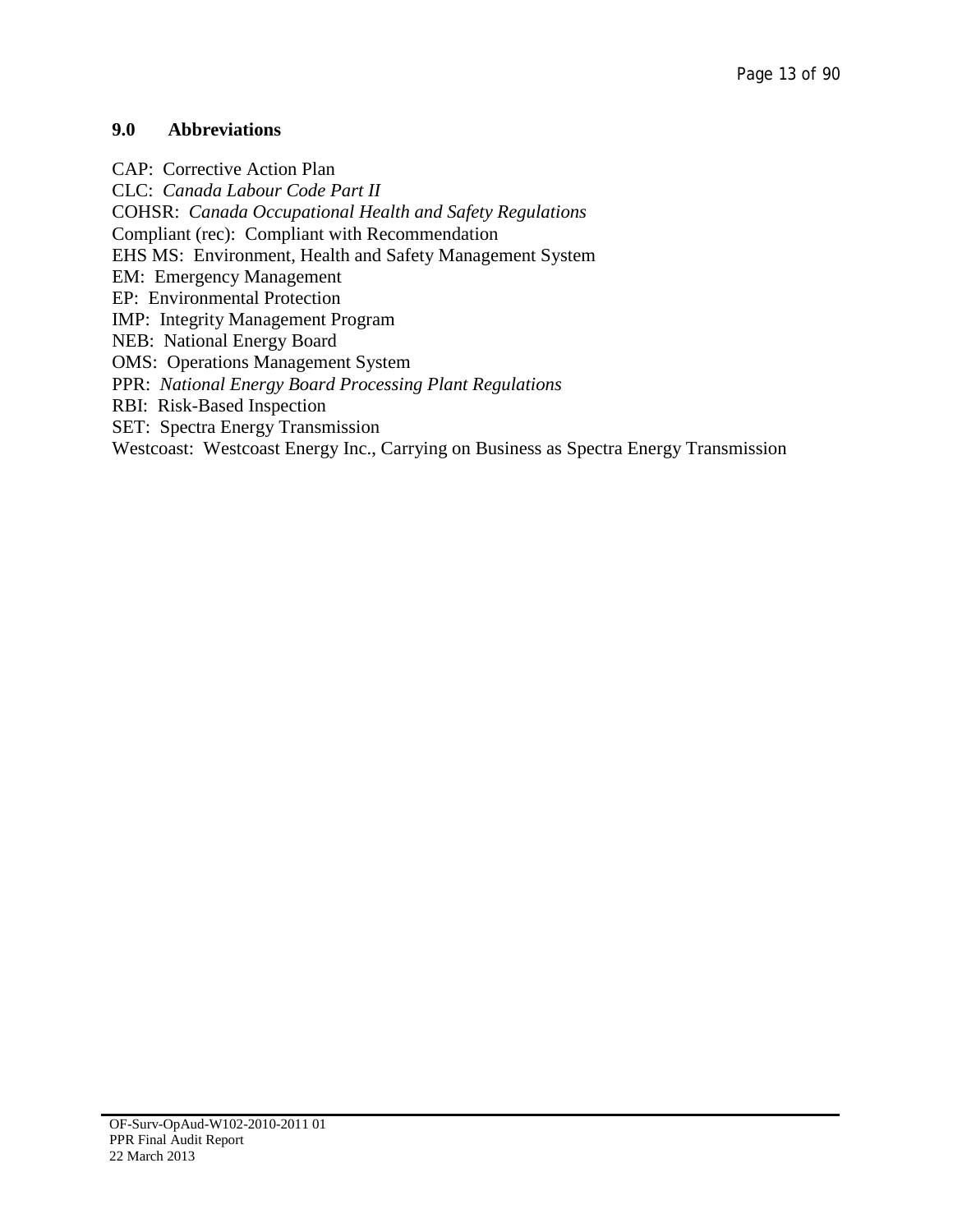### <span id="page-13-0"></span>**APPENDIX I WESTCOAST ENERGY INC., CARRYING ON BUSINESS AS SPECTRA ENERGY TRANSMISSION (WESTCOAST) INTEGRITY PROGRAM AUDIT EVALUATION TABLE**

# **1.0 POLICY AND COMMITMENT**

# **1.1 Policy and Commitment Statements**

**Expectations:** The company shall have a policy approved and endorsed by senior management (the Policy). It should include goals and objectives and commit to improving the performance of the company.

#### **References:[1](#page-13-0)**

Integrity:

National Energy Board Processing Plant Regulations 2003 (PPR SOR/2003), section 41

#### **Assessment:**

The "Spectra Energy BC Pipeline and Field Services Pressure Equipment Integrity Management Program" (PEIM) dated June 30 2008, Section 1.0, Management Statement states the SET West integrity related Policy and Commitments to the PEIM. The Vice President, has endorsed this "Commitment Statement" and has given authority and responsibility to implement the PEIM program. This statement gives Senior Management the directive to follow the PEIM program to comply with the Policy and to meet all applicable regulatory requirements.

In addition, SET West Operations has recently embarked on an initiative for Process Safety Management (PSM) endorsed by Doug Bloom, President and CEO of SET West. The PSM brochure sets out the Objectives, Leadership Expectations and PSM Guidance for Leaders.

Based on documents reviewed and interviews with senior Management, Westcoast was able to demonstrate that it was in compliance with audit sub-element 1.1 Policy and Commitment Statements.

<sup>&</sup>lt;sup>1</sup> Each "Reference" in this table contains specific examples of the "legal requirements" applicable to each element but are not necessarily a complete list of all applicable legal requirements.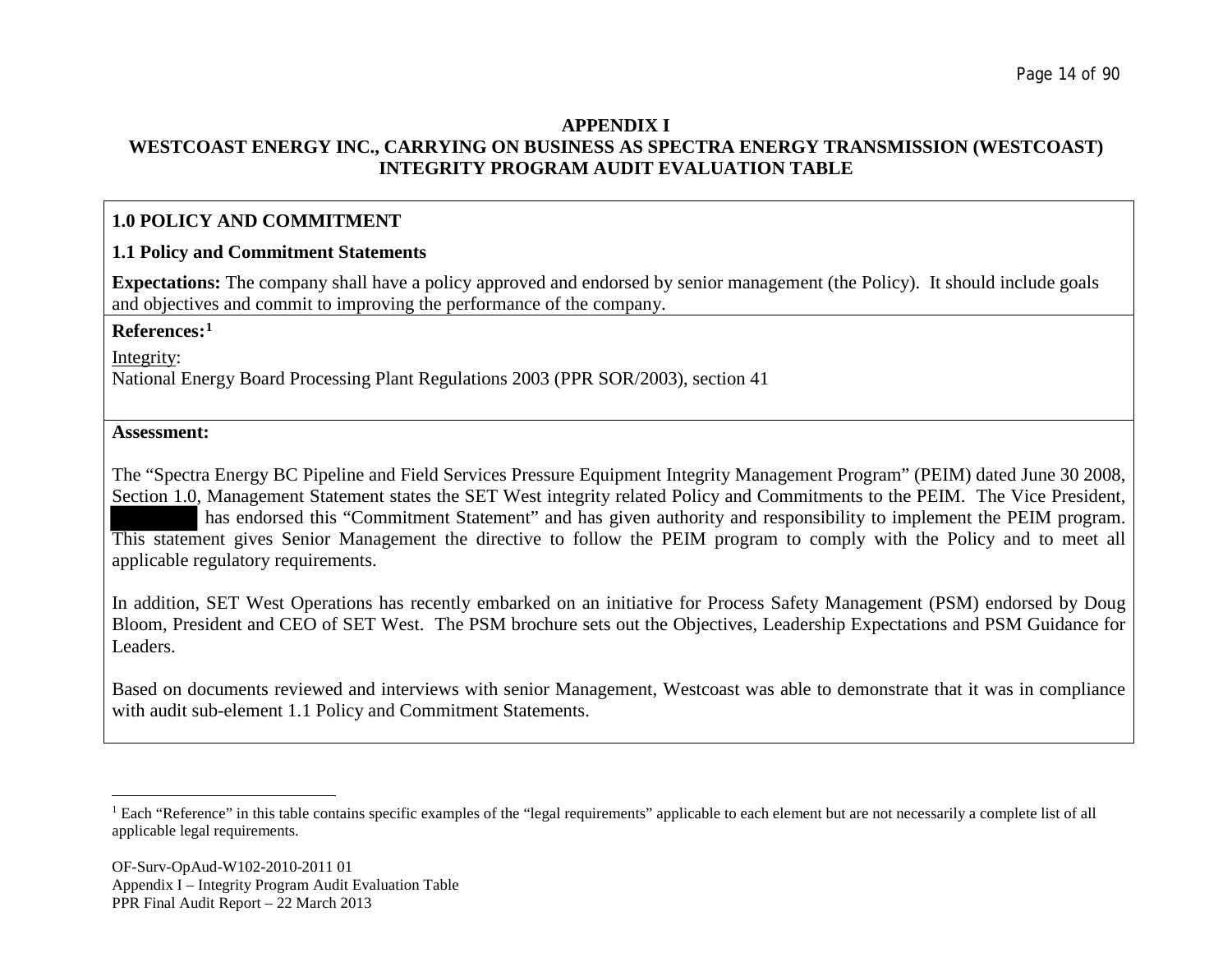### <span id="page-14-0"></span>**Compliance Status: Compliant**

# **2.0 PLANNING**

# **2.1 Hazards Identification, Risk Assessment and Controls[2](#page-14-0)**

**Expectations:** The company shall be able to demonstrate a procedure to identify all possible hazards. The company should assess the degree of risk associated with these hazards. The company should be able to support the rationale for including or excluding possible risks in regard to its Integrity Management Program. The company should be able to implement control measures to minimize or eliminate the risk.

# **References:**

Integrity:

PPR SOR/2003 sections 10, 11, 18, 19, 21, 22, 25, 34, 40 and 41

### **Assessment:**

Appendix B of the PEIM commits to follow the American Petroleum Institute (API 510 Pressure Vessel Inspection Code), API 570 (Pressure Piping Code) and API 576 (Inspection of Pressure relieving Devices). While these inspection codes historically require timebased inspections, they also provide for the use of Risk-Based Inspection (RBI) methodology to determine inspection frequencies. Westcoast has chosen to use the RBI approach that is allowed by code. The following assessment details Westcoast's RBI methodologies.

A document titled "Westcoast Energy Inc., McMahon Facilities Inspection Management Guideline (IMG)" dated June 1999 contains the following:

- methods and philosophies employed in structuring the inspection management criteria;
- explanations of the rationale used in assigning risk code values;
- identification of the key issues related to failure mechanisms within the McMahon Processing Plant (McMahon) operating facilities.

More specifically, the IMG contains: Section 3; Methodology Employed, Section 4; Inspection Risk Code (IRC) Assignments with

<sup>&</sup>lt;sup>2</sup> Hazard: Source or situation with a potential for harm in terms of injury of ill health, damage to property, damage to workplace environment, or a combination of these. Risk: Combination of the likelihood and consequence(s) of a specified hazardous event occurring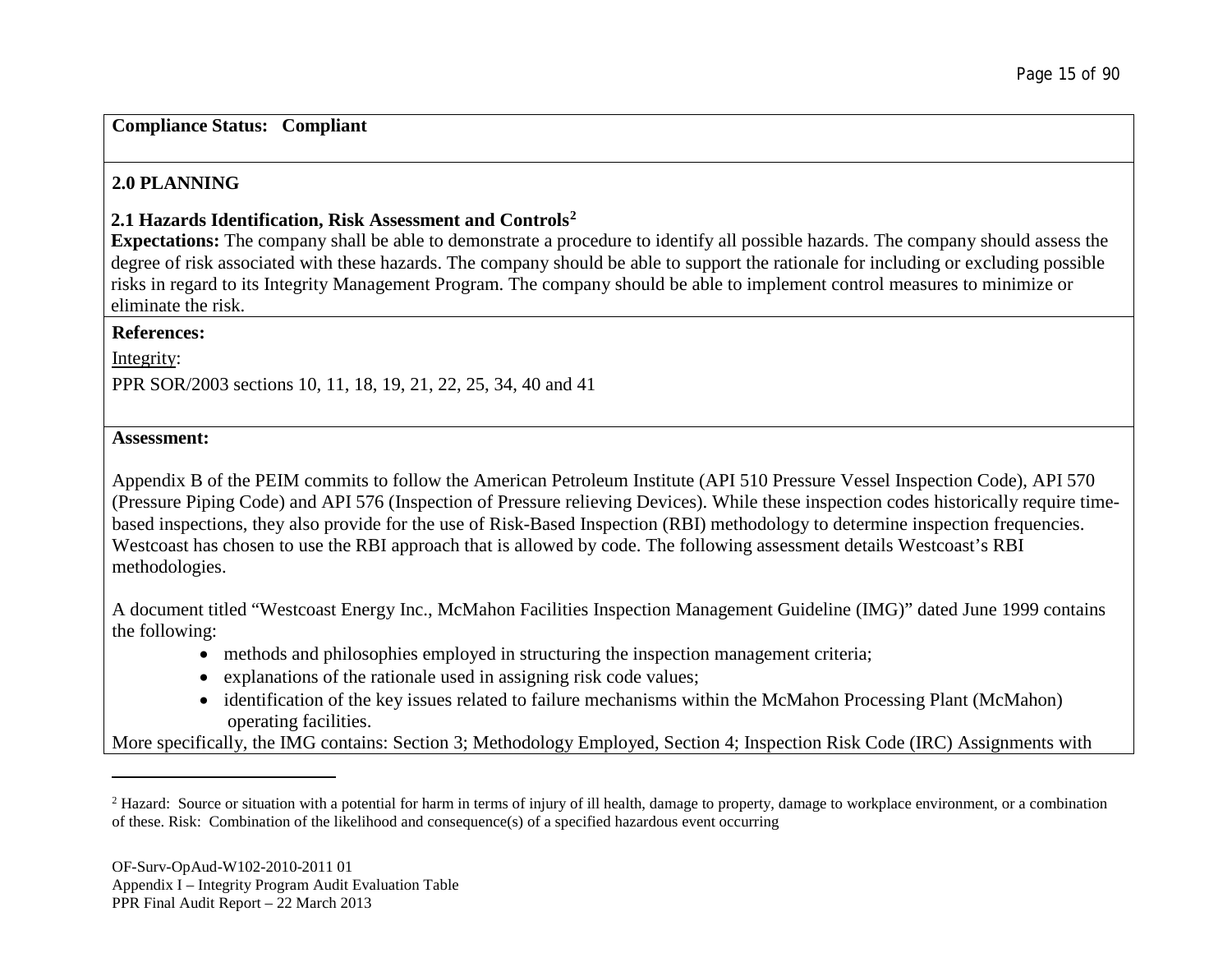Section 4.1; Predictability, Confidence and Probability, Section 4.2; Consequence of Failure, Section 5; Assessment of Risks and Inspection Requirements, Section 6.1; Nondestructive On-Stream Inspections and Section 6.2; Off-Stream (Visual Inspections).

Attachment B of the IMG contains the details of 38 corrosion/degradation mechanisms, commonly referred to as "hazards", that could be applicable to equipment located in the McMahon facilities. Attachment C then details the failure mode predictions which are characterized within 39 assigned corrosion circuits applicable to the McMahon gas processing plant. Each of these failure mode characterizations further identifies typical compositions, deterioration modes and preferred locations of corrosion Monitoring Locations (CML's) and recommended CML monitoring frequencies.

Westcoast performs a risk assessment on each piece of pressure equipment using the following methodologies:

Determine the probability of failure ranking by:

- the probability of the failure mode/damage mechanism in one of 10 probability categories;
- the predictability of the failure occurrence and how well one might predict and measure that particular damage mechanism; and
- the confidence in the inspection information,

which then results in a Net Probability for a combination of all applicable damage mechanisms. That probability value is then plotted on the Y axis of the Risk Code Matrix.

Determine the consequence of failure by:

- the release rate that would result from the damage mechanism $(s)$ ;
- the release volume from the release type and the time it may take to detect and stop or contain the release;
- the toxicity / harm that could affect personnel and/or public;
- the flammability of the product being released;
- the environmental impact; and
- the business impact,

which then results in a Net Consequence value derived as a total of the safety, environment and business impact. This value is plotted on the X axis of the Risk Code Matrix.

The resultant Risk Code Matrix (Attachment A of the IMG) determines the IRC which in turn identifies the inspection interval for both on-stream (external) and off-stream (internal) types of inspections. These intervals range from 3 to 60 months for on-stream and 12 to 120 months for off-stream inspections.

Westcoast has implemented the Metegrity Visions enterprise software program (Visions<sup>TM</sup>) to manage, analyze and document all of the facility equipment and inspection data. Visions<sup>TM</sup> is also used to perform the RBI analysis and record the results.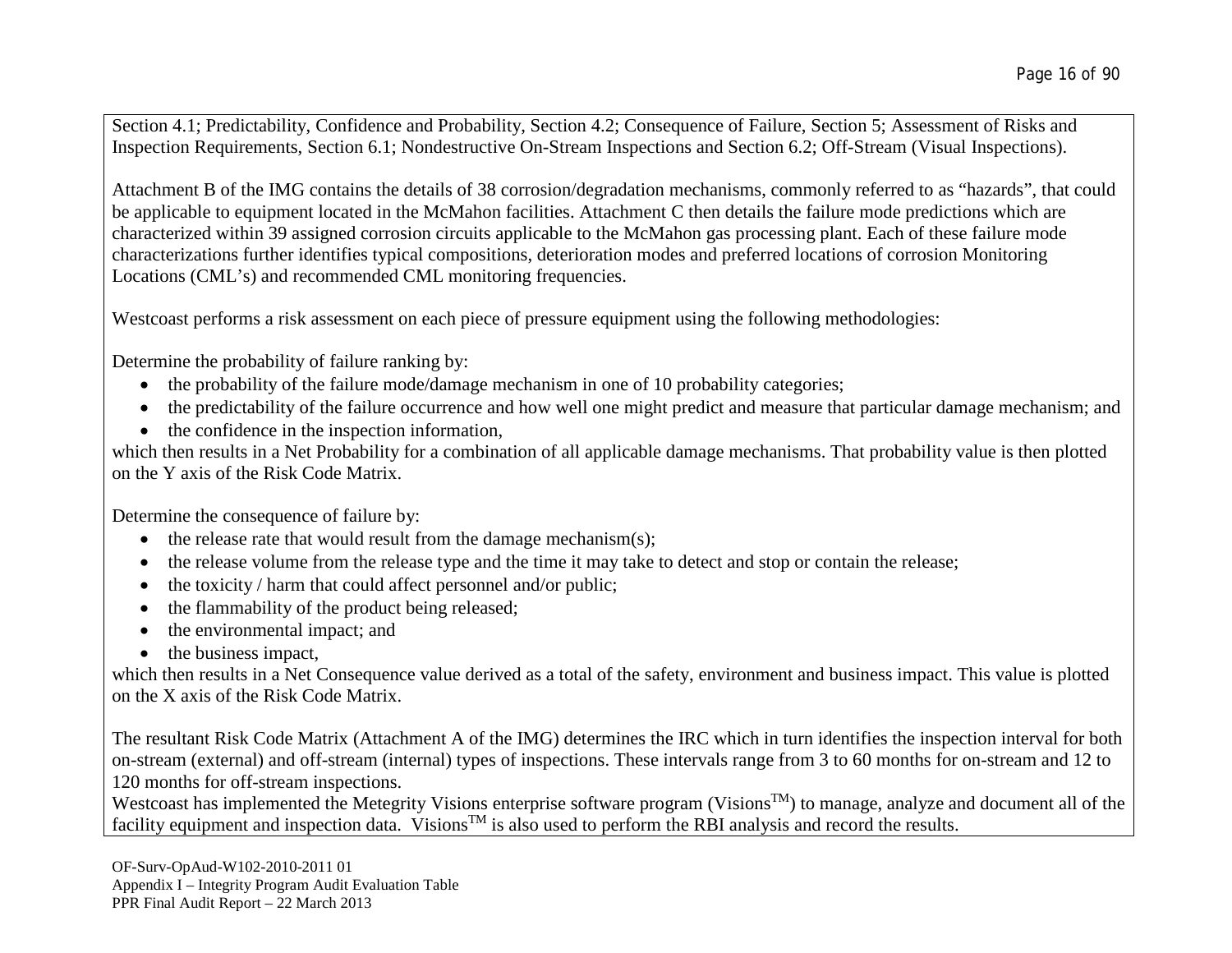Westcoast performs turn-arounds at each facility every three years. Westcoast's integrity group has the responsibility for reviewing and updating the RBI data for each piece of pressure equipment and scheduling the required inspections that are required during the turn-around, although on-stream inspections can be performed at any time.

While the Westcoast pressure vessel and tank integrity program adequately identifies the hazards and has implemented inspection and repair programs to mitigate the risks, its pressure piping program lacks the same degree of rigor. Although damage mechanisms have been identified for piping circuits, the on-stream Thickness Monitoring Location (TML) inspection program could be improved. For example, the piping associated with the raw water cooling has moderate to severe external corrosion. While the risk to this piping circuit is low due to the product (fresh water) and pressure (60 psi), there is no evidence of recent TML measurements to keep track of the extent of the corrosion. NEB auditors recommend that for this, and similar circuits, that the minimum pipewall thickness be calculated and then perform UT measurements on the worst locations of external corrosion so that a failure (likely leak versus rupture) could be prevented.

Additionally, there is no evidence that geotechnical hazards, in the form of earthquakes, have been identified or assessed. The 2005 Seismic Hazard Map from the Geological Survey of Canada and Natural Resources Canada has identified the area around the McMahon Processing Plant (Longitude -120.72, Latitude 56.31) as an active earthquake zone. From 1992 to 2004, there were 10 earthquakes documented with magnitudes ranging from 3.6 to 5.4 MN. The potential hazard of earthquakes on pressure vessel, pressure piping and tanks should be considered and the risks determined so that the need for a mitigation or monitoring program can be determined.

Based on documents reviewed and interviews, Westcoast was not able to demonstrate that it has a program to identify all its hazards and associated risk and to mitigate the risk appropriately**.**

### **Compliance Status: Non-Compliant**

# **2.2 Legal Requirements**

**Expectations:** The company shall have a verifiable process for the identification and integration of legal requirements into its management and protection programs. The company should have a documented procedure to identify and resolve non-compliances as they relate to legal requirements which includes updating the management and protection programs as required.

OF-Surv-OpAud-W102-2010-2011 01 Appendix I – Integrity Program Audit Evaluation Table PPR Final Audit Report – 22 March 2013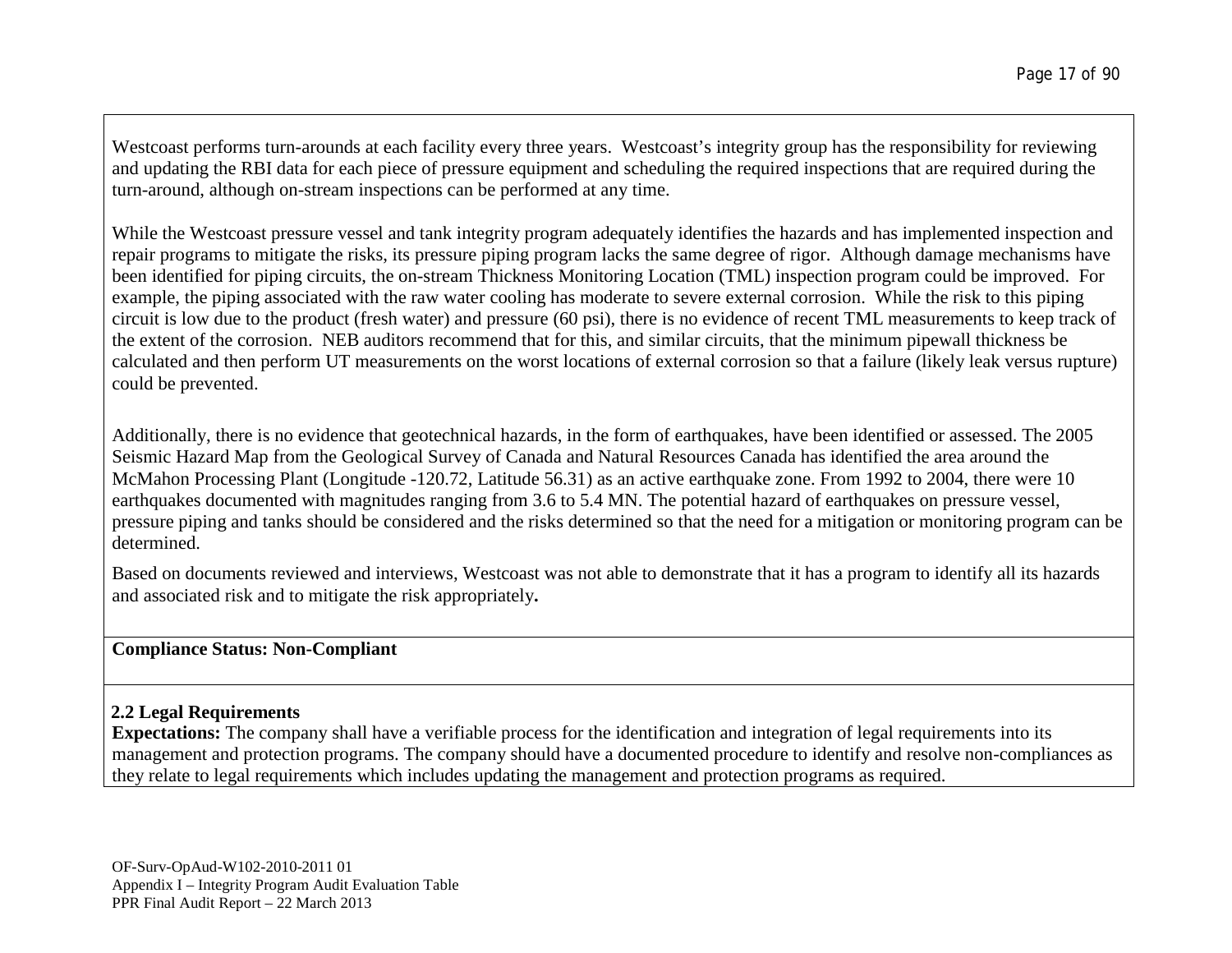#### **References:**

Integrity: PPR SOR/2003 sections 2, 3, 5 and 41

#### Assessment:

The SET-West PEIM, Section 5 Regulatory Requirements, states that PLFS designs, constructs, operates, maintains and decommissions all of its pressure equipment in accordance with the requirements of the Canadian Standards Association (CSA) Boiler, Pressure Vessel and Piping Code (CSA B51-09), the PPR SOR/2003 and the applicable provincial regulatory Safety Codes, Acts and regulations. Appendix B references standards and codes applicable to and referenced within the PEIM. These include:

- Canadian Occupational Health and Safety Regulations COHSR Part V
- $\bullet$  PPR SOR/2003
- Canadian Standards Association (CSA) Standard B51-09, Boiler, Pressure Vessel and Pressure Piping Code
- API 510 Pressure Vessel Inspection Code Maintenance Inspection, Rating Repair and Alteration
- API 570 Pressure Piping Code Inspection, Repair, Alteration and Re-rating of In service Piping Systems
- API 576 Inspection of Pressure Relieving Devices
- ASME Boiler and Pressure Vessel Code Section I Power Boilers
- ASME Boiler and Pressure Vessel Code Section IV Rules For Construction of Heating Boilers
- ASME Boiler and Pressure Vessel Code Section V Non-destructive Examination
- ASME Boiler and Pressure Vessel Code Section VIII Pressure Vessels (Div 1 and Div 2)
- ASME Boiler and Pressure Vessel Code Section IX Welding and Brazing Qualifications
- ASME B31.1 Power Piping
- ASME B31.3 Process Piping
- National Board Inspection Code NBIC NB 23

However, there are additional industry codes and standards that have not been listed in Appendix B. Westcoast relies on RBI methodology and there is no reference to the API RBI standards, among others considered critical to the RBI process. These include: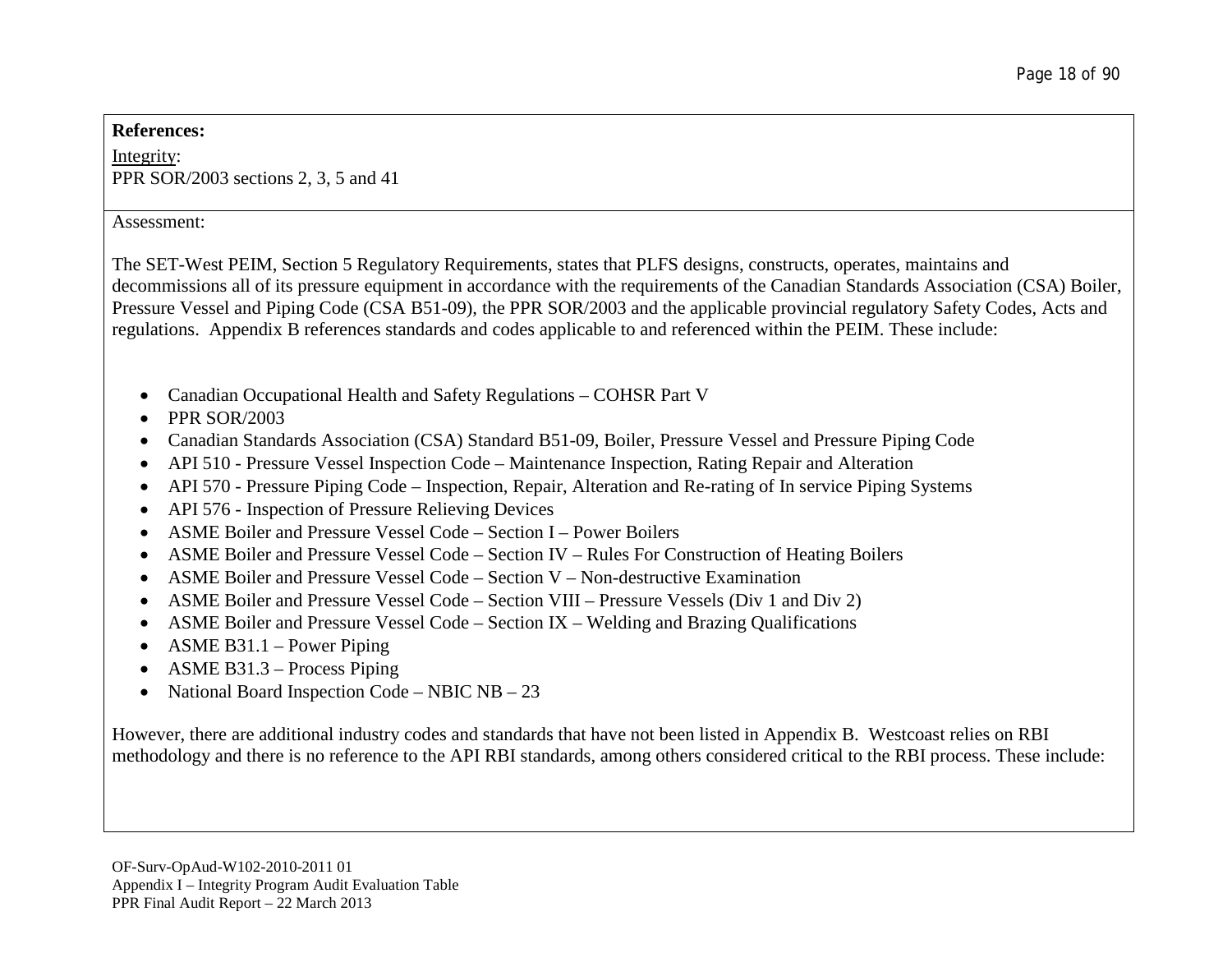- API RP 580 Risk-Based Inspection
- API RP 581 Risk-Based Inspection Technology
- API RP 571 Damage Mechanisms Affecting Fixed Equipment in the Refining Industry
- API RP 572 Inspection Practices for Pressure Vessels
- API RP 573 Inspection of Fired Boilers and Heaters
- API RP 574 Inspection Practices for Piping System Components
- API Std 579-1/ASME FFS-1 Fitness-For-Service
- API RP 577 Welding Inspection and Metallurgy
- API Std 653 Tank Inspection, Repair, Alteration, and Reconstruction

1 Westcoast has incorporated and referenced API standards in its PEIM and has chosen to use the RBI option allowed by API 510 and API 570. However, Westcoast has not referenced in its PEIM the other API standards that should be used when applying RBI methodologies (e.g., API 580 and 581) that indicate how to implement such RBI. Without referencing the above-noted list of standards, the appropriate approaches to use when implementing RBI methodologies may not be followed.

In any situation where a RBI methodology is selected over the prescriptive inspection frequency set out in API 510 and 570, it is important that all standards critical to the RBI process be incorporated. As Westcoast does not incorporate all of the required legal references in its PEIM that it deems to be important (given that it has chosen to use the RBI method over the prescriptive inspection frequency noted in other standards), its PEIM is not considered adequate with respect to this sub-element related to legal requirements.

# **Compliance Status: Non-Compliant**

# **2.3 Goals, Targets and Objectives**

**Expectations:** The company should have goals, objectives and quantifiable targets relevant to the risks and hazards associated with the company's facilities and activities (i.e. construction, operations and maintenance). The objectives and targets should be measurable and consistent with the Policy and legal requirements and ideally include continual improvement and prevention initiatives, where appropriate.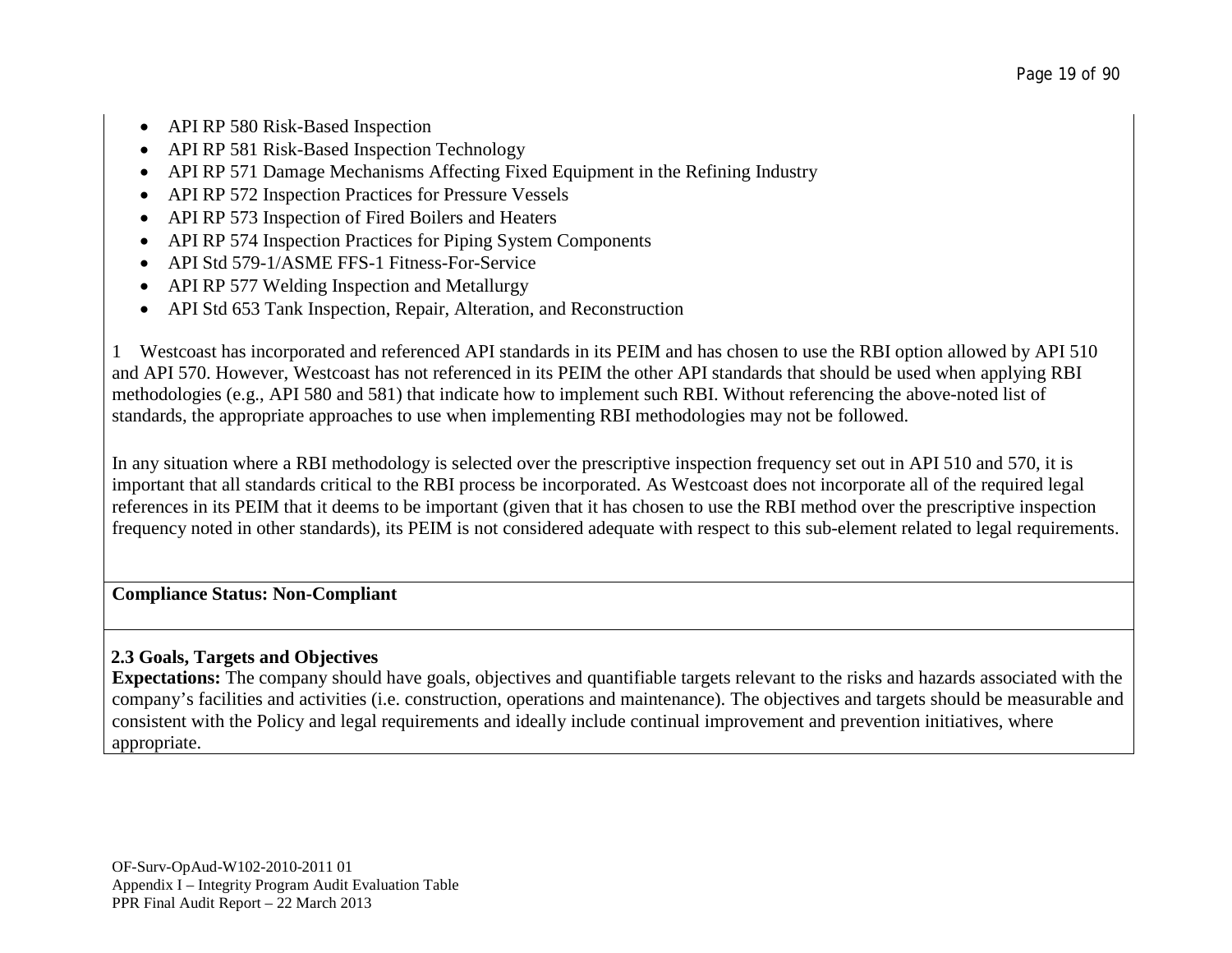#### **References:**

Integrity: PPR SOR/2003 section 41

#### **Assessment:**

Through interviews with senior management and front line integrity staff it was apparent that Westcoast has established goals and objectives with respect to the performance of its integrity management program. Documents reviewed include annual management oversight meetings, company presentation material and integrity related budget items. In addition, the description of accountabilities in the PLFS Pressure Equipment Integrity Management Program document supports the infrastructure for achieving these goals and objectives.

Based on documents reviewed and interviews with operations staff, Westcoast was able to demonstrate that it was in compliance with audit sub-element 2.3 Goals, Targets and Objectives.

# **Compliance Status: Compliant**

# **3.0 IMPLEMENTATION**

# **3.1 Organizational Structure, Roles and Responsibilities**

**Expectations:** The company shall have an organizational structure that allows its management and protection programs to effectively function. The company should have clear roles and responsibilities, which may include responsibilities for the development, implementation and management of the management and protection programs.

### **References:**

Integrity: PPR SOR/2003 sections 32, 41 and 50

#### **Assessment:**

Section 6 of the PLFS Pressure Equipment Integrity Management Program details the accountabilities for the program, including:

President,

OF-Surv-OpAud-W102-2010-2011 01 Appendix I – Integrity Program Audit Evaluation Table PPR Final Audit Report – 22 March 2013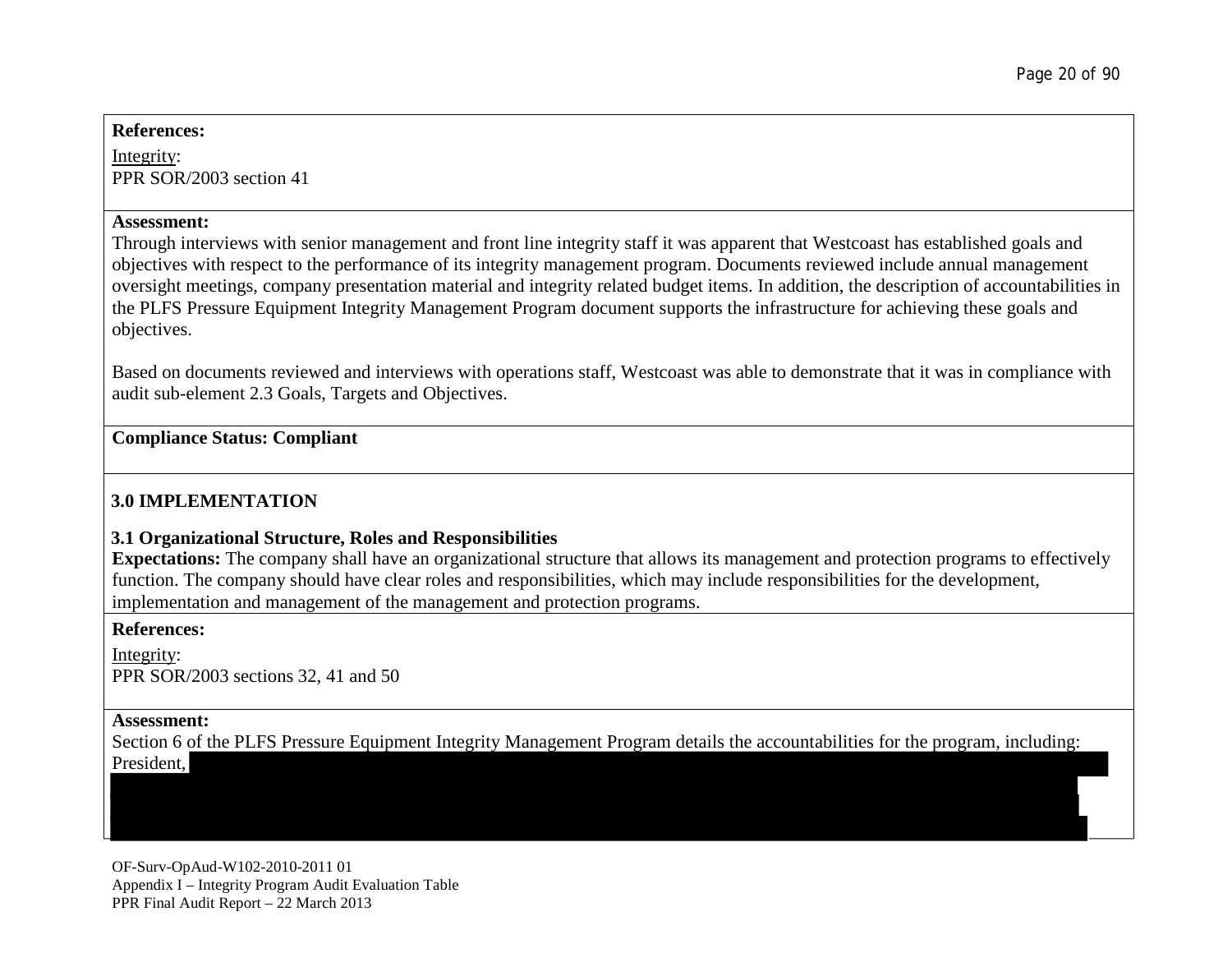hierarchy. 16 organization charts received from the SET West "Source" supported the organizational structure and the roles and responsibilities for the development, implementation and management of the integrity program.

Westcoast was not able to demonstrate compliance with respect to Organizational Structure. Under the NEB PPR, companies are required to "prepare and keep current a report setting out the number of employees necessary to operate its processing plant safely and the competencies required for each position." Westcoast's management was unable to demonstrate that this report had been generated at any time since the promulgation of the NEB PPR in 2003. Senior staff interviewed were unaware of this safety requirement.

Based on documents reviewed and interviews with operations staff, Westcoast was not able to demonstrate that it was in compliance with audit sub-element 3.1 Organizational Structure, Roles and Responsibilities.

### **Compliance Status: Non-Compliant**

# **3.2 Management of Change (MOC)**

**Expectations:** The company shall have a management of change program. The program should include:

- identification of changes that could affect the management and protection programs;
- documentation of the changes; and
- analysis of implications and effects of the changes, including introduction of new risks or hazards or legal requirements.

# **References:**

Integrity: PPR SOR/2003 section 41

### **Assessment:**

Westcoast provided the MOC rev 1.7 Document dated 2010-11-02 which outlines a consistent approach for Field operations to ensure changes to assets are appropriate and that the process is documented to comply with all regulatory requirements. The MOC process outlines the triggers for invoking this process and the accountabilities and responsibilities of various departments and personnel to ensure that changes are evaluated for all aspects to ensure that no new or additional hazards are being created with a specific change for any discipline.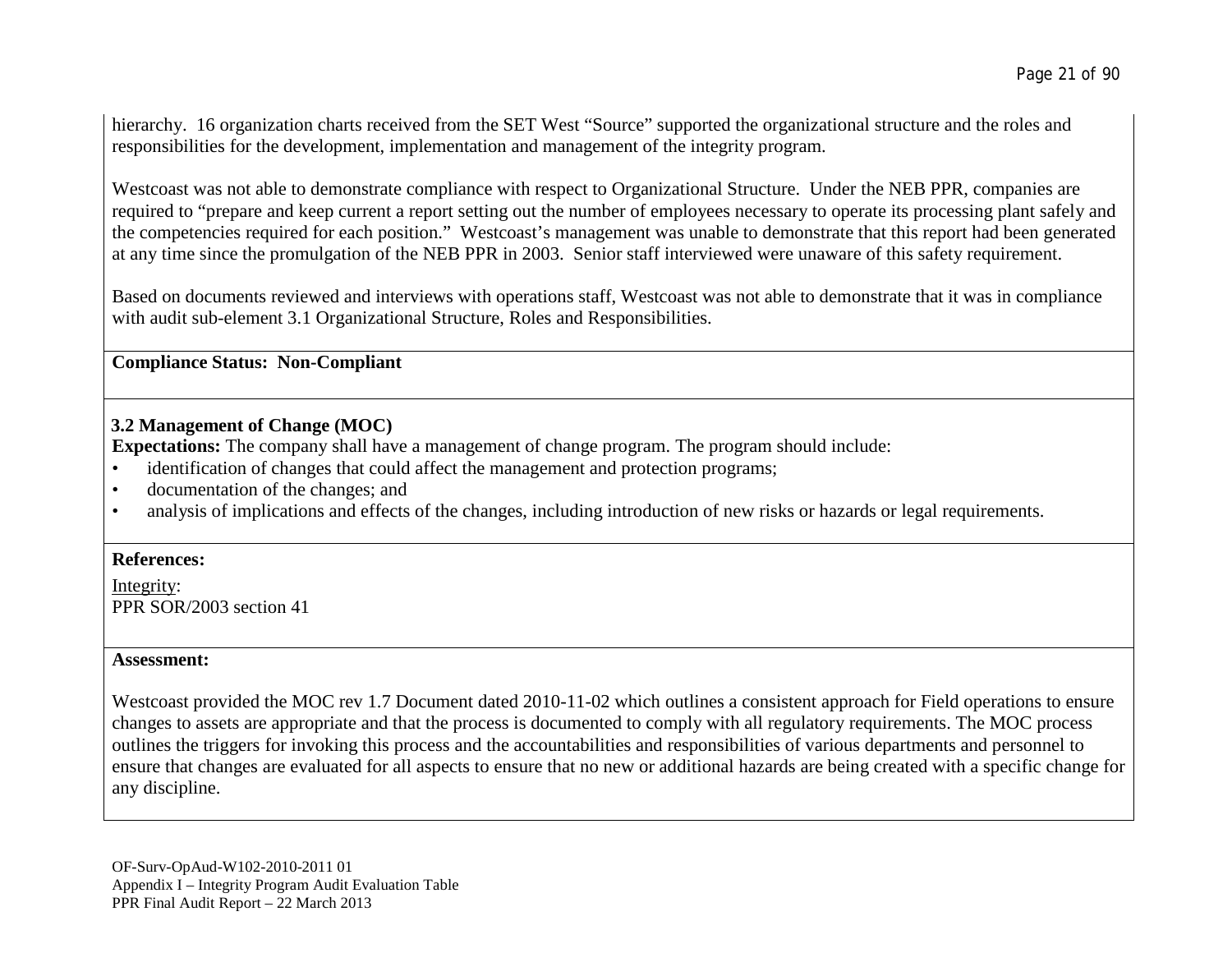However, during interviews at the McMahon Processing Plant, it was discovered that changes to the cathodic protection (CP) system in the plant, such as alterations, upgrades or additions to the groundbeds, were not considered to be an MOC item. This was due to the fact that the CP system did not fall under any "asset manager" at the McMahon Processing Plant. Due to the complexity and potential impact to existing plant facilities (such as underground piping) any alterations to the CP system should be considered in Westcoast's MOC process. The situation of the CP system upgrades falling outside the MOC process could likely occur when Westcoast follows the recommendation from the Probe CP survey of 2010 for upgrades and new installations to the McMahon Processing Plant CP system.

A document reviewed (NCR Summary 10/02/2011) cited several instances of non compliances that were MOC related. These include NCR 40 and 41 related to out of specification material being used on piping drains; NCR 169 regarding gauge glass drain piping not constructed to code; NCR 458 and 459 regarding small bore piping installed which was not in accordance with Westcoast piping specifications; and NCR 226 where a hydrogen bake out was not completed for a baffle repair (replacement bracket being welded onto the shell). While these NCR's have been addressed and completed, they illustrate a gap in the MOC process that allowed them to occur.

Westcoast demonstrated that it has a formal process and dedicated staff for managing changes to its assets. However, Westcoast's MOC process, as demonstrated, is not considered compliant as it applies only to physical (asset) changes and not to changes required in practices or procedures that could result from:

- changes to legal requirements;
- changes to industry standards or practices;
- the identification of new hazards; or
- results of monitoring, inspections or investigations.

Further, Westcoast's MOC process only manages changes on a reactive basis (i.e., changes once the need has been identified). The Board expectation is that company MOC processes be proactive and formally linked to processes for the identification of changes that could affect the management and protection programs (e.g., Integrity Management, Safety, Environmental Protection, Emergency Management Programs, etc.).

# **Compliance Status: Non-Compliant**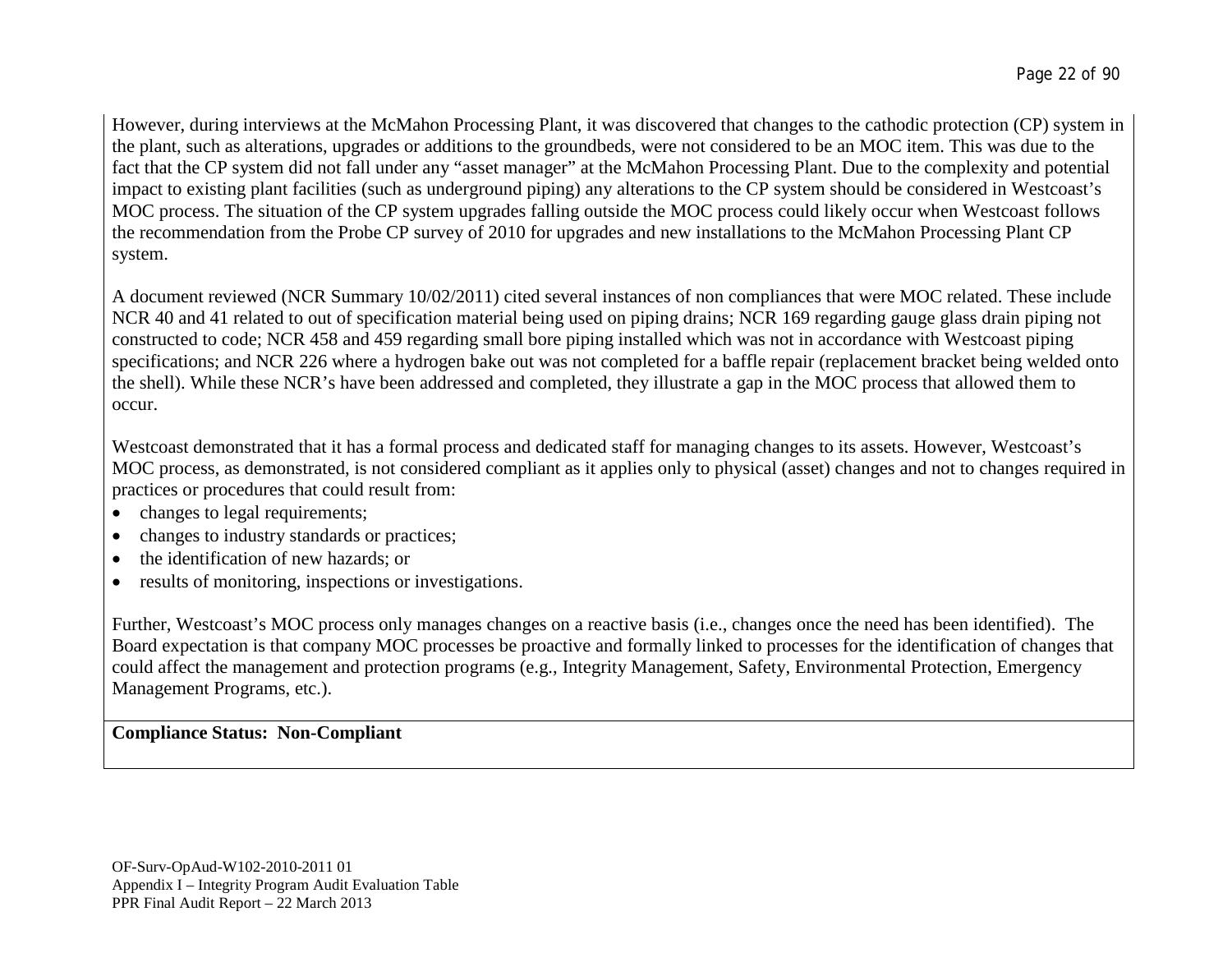# **3.3 Training, Competence and Evaluation**

**Expectations:** The company shall have a documented training program for employees and contractors related to the company's management and protection programs. The company shall inform visitors to company maintenance sites of the practices and procedures to be followed. Training requirements should include information about program-specific policies. Training should include emergency preparedness and environmental response requirements as well as the potential consequences of not following the requirements. The company should determine the required levels of competency for employees and contractors. Training shall evaluate competency to ensure desired knowledge requirements have been met. Training programs should include record management procedures. The training program should include methods to ensure staff remains current in their required training. The program should include requirements and standards for addressing any identified non-compliances to the training requirement.

### **References:**

Integrity: PPR SOR/2003 sections 12, 15, 33, 41, 44, 50 and 54

### **Assessment:**

Westcoast's staff training consists of identification of critical tasks related to job positions and its suite of standard operating practices. The PLFS Pressure Equipment Integrity Management Program, Section 11.0; Competency and Training, defines the required competency and training of personnel who perform work and impact the effectiveness of the Integrity Management Program. This includes employees and contract personnel. Staff training processes are being more formally developed and implemented within Westcoast. For its contract personnel, Westcoast hires personnel who are deemed to be qualified and competent for the positions and tasks within their scope of work. Documents reviewed for its inspection contractor, Acuren, confirmed that the personnel were qualified in the various NDE techniques being used and to the API 510 requirements, and an assessment of the actual competency of Acuren personnel was checked during site inspections at the McMahon Processing Plant turnaround. Westcoast has relied on ISNetworld for additional contractor qualification; however ISNetworld does not ensure a contractor's technical qualifications.

Westcoast has not reviewed or approved some of the contractor procedures, such as the contractor Probe for the CP system monitoring or data analysis.

Based on documents reviewed and interviews with operations staff, Westcoast was not able to demonstrate that it was in compliance with the requirements of audit sub-element 3.3 Training, Competence and Evaluation**.**

# **Compliance Status: Non-Compliant**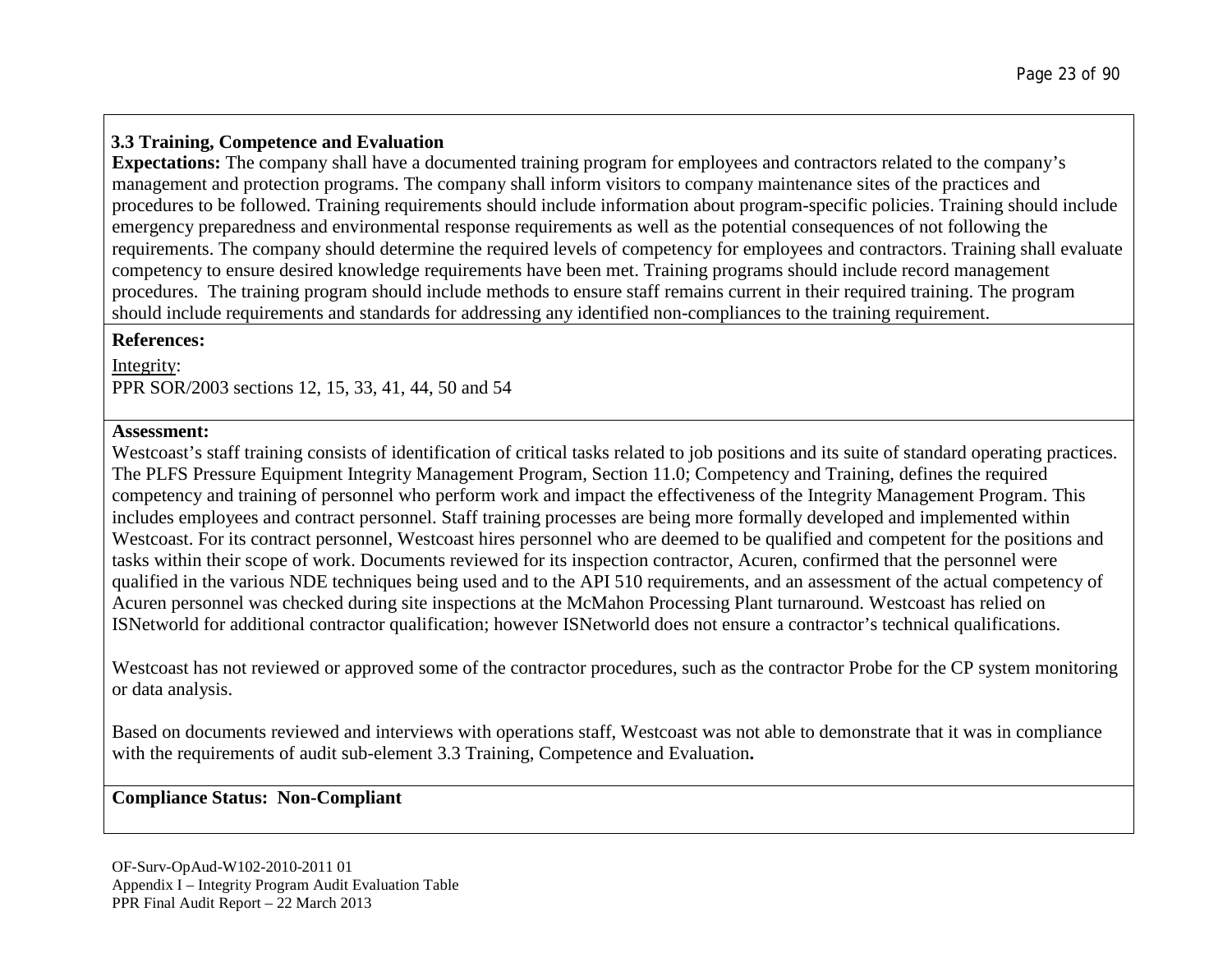# **3.4 Communication**

**Expectations:** The company should have an adequate, effective and documented communication process(es):

- to inform all persons associated with the company's facilities and activities (interested persons) of its management and protection programs policies, goals, objectives and commitments;
- to inform and consult with interested persons about issues associated with its operations;
- to address communication from external stakeholders:
- for communicating the legal and other related requirements pertaining to the management and protection programs to interested persons;
- to communicate the program's roles and responsibilities to interested persons.

# **References:**

Integrity: PPR SOR/2003 sections 9, 15, 29, 33, 39, 46 and 47

# **Assessment:**

Westcoast has an extensive network of communication processes, including regular management meetings and reviews for NCR's, incidents, MOC items and the status of projects. The technical personnel connected to the integrity program have a formal network from other gas plants who meet regularly. This community of practice discusses issues and shares learnings. Westcoast personnel attend the International Pressure Equipment Association (IPEA) conferences where industry practices and current knowledge on issues are shared. All of these informal lines of communications are driven by the participants and informal expectations.

However, a formalized, documented communications plan has not been developed by Westcoast and it is required that Westcoast more formally document its various communications practices.

Based on documents reviewed and interviews with operations staff, Westcoast was not able to demonstrate that it was in compliance with the requirements of audit sub-element 3.4 Communication.

# **Compliance Status: Non-Compliant**

# **3.5 Documentation and Document Control**

**Expectations:** The company should have documentation to describe the elements of its management and protection programs- where warranted. The documentation should be reviewed and revised at regular and planned intervals. Documents should be revised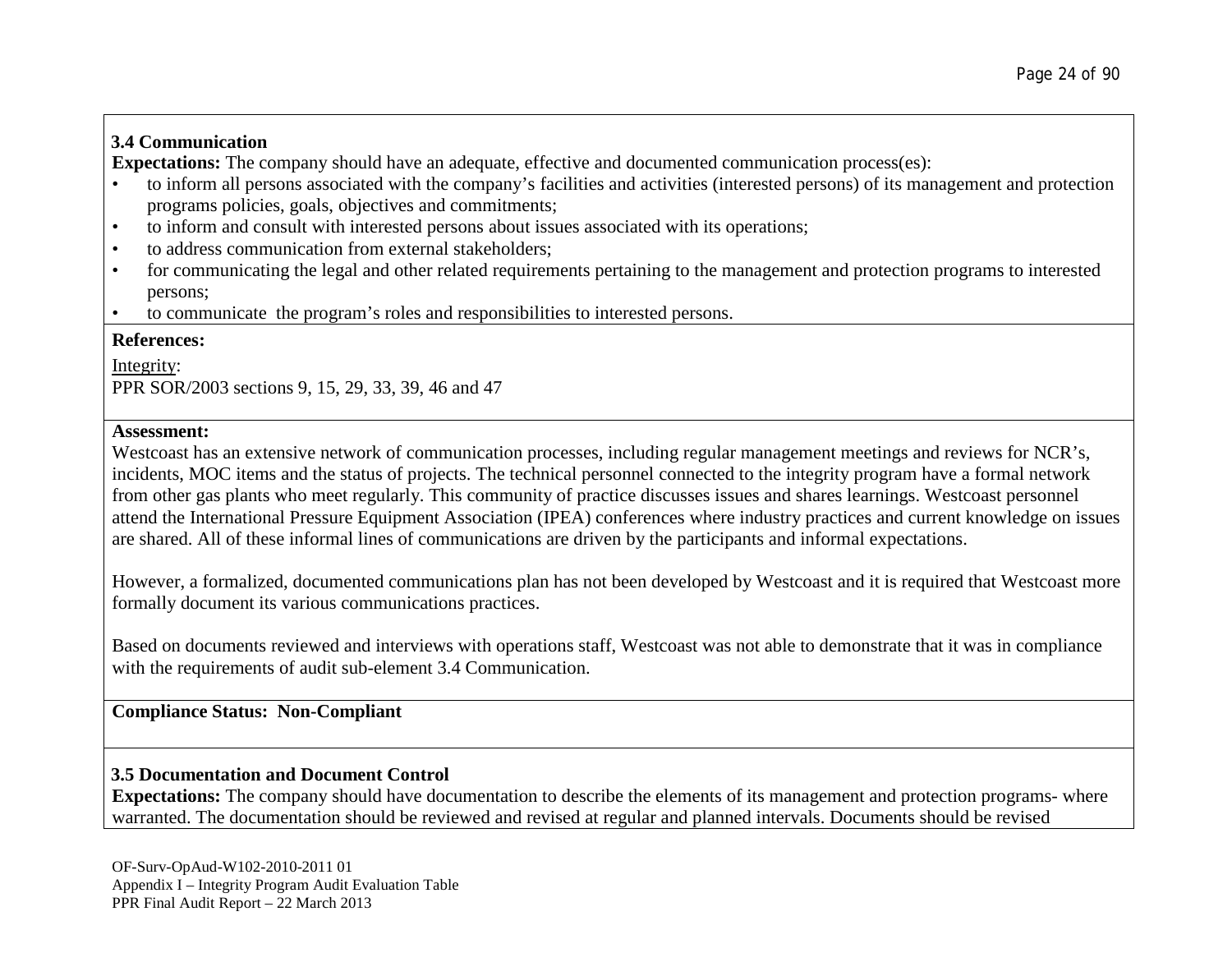immediately where changes are required as a result of legal requirements or where failure to make immediate changes may result in negative consequences. The company should have procedures within its management and protection programs to control documentation and data as it relates to the risks identified in element 2.0.

#### **References:**

Integrity: PPR SOR/2003 sections 9, 30 and 41

#### **Assessment:**

The primary document with respect to the integrity program is the Westcoast Energy Inc, McMahon Facilities Inspection Management Guideline. It is dated June 1999. The document does not contain a section that identifies the document owner or the catalogue of revisions with dates and signed authority for revisions. It contains the methodologies employed for the risk based inspection process (RBI) and is of particular importance because Westcoast has opted to use the RBI approach to alter the inspection frequencies otherwise prescribed by API 510. Given that this document is 11 years old, it should have been updated to include any Westcoast or industry learnings with respect to risk based inspection. The PLFS Pressure Equipment Integrity Management Program document, revised June 30, 2008, Section 7; Documentation and Data Control, subsection 7.1.1 specifies that the Manager, Plant Integrity has the following responsibilities: owner of the PEIM document; coordinate and complete all changes to the document; conduct review of the PEIM document; ensure all documents referenced in this manual are maintained, relevant and current. Appendices A, B and C of the PEIM document still contain the word "Draft" despite the latest revision date being June 30, 2008. The McMahon Facilities Inspection Management Guideline does not meet Westcoast's internal documentation and data control requirements.

Based on documents reviewed and interviews with operations staff, Westcoast was not able to demonstrate that it was in compliance with the requirements of audit sub-element 3.5 Documentation and Document Control.

**Compliance Status:** Non-Compliant

# **3.6 Operational Control-Normal Operations**

**Expectations:** The company should establish and maintain a process to develop, implement and communicate mitigative, preventive and protective measures to address the risks and hazards identified in elements 2.0 and 3.0. The process should include measures to reduce or eliminate risks and hazards at their source, where appropriate.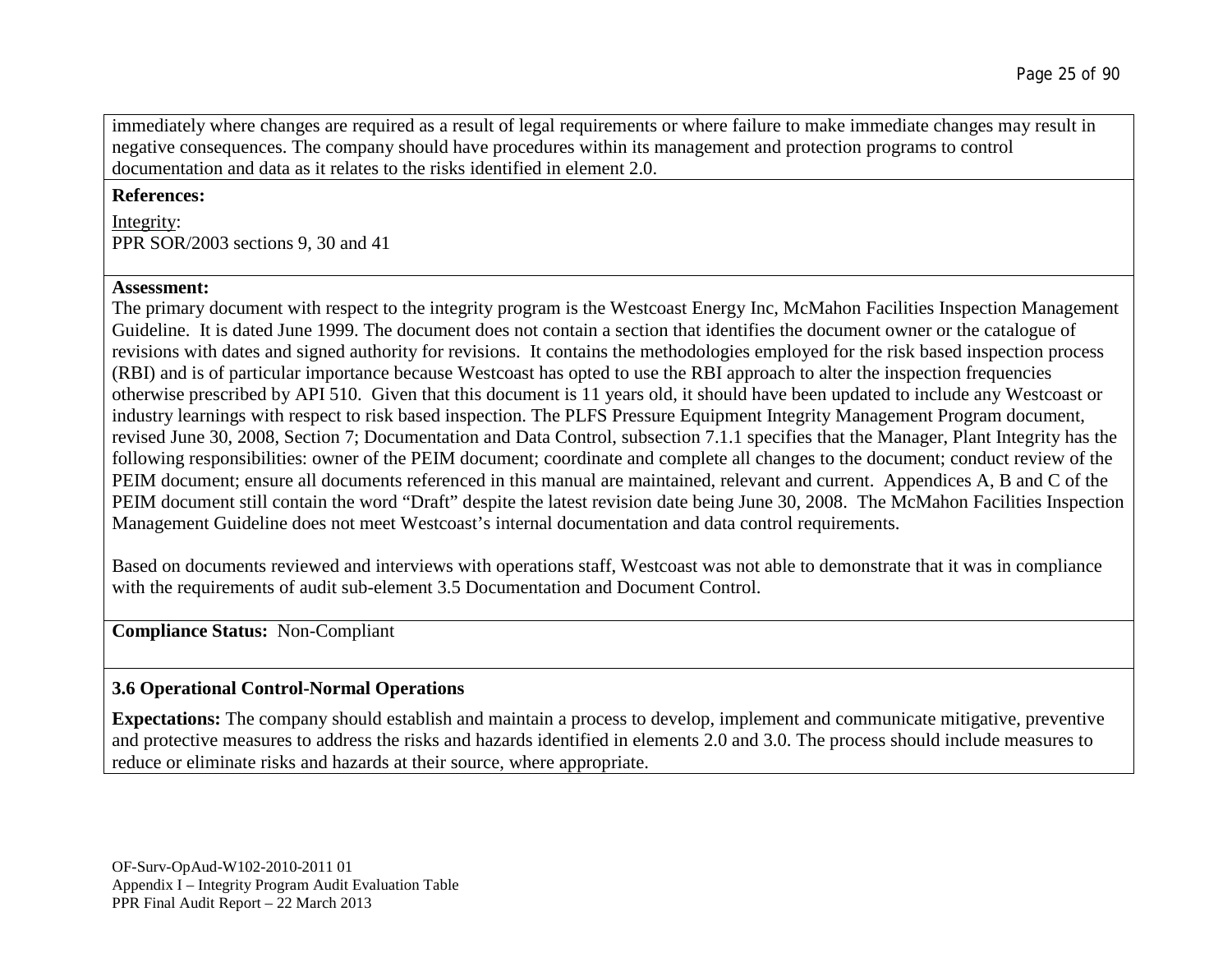#### **References:**

Integrity: PPR SOR/2003 sections 10, 18, 19, 28, 29, 30, 31, 34, 41, 44 and 50

#### **Assessment:**

Westcoast has developed a program to identify hazards and to proactively implement mitigative and preventive measures to address those hazards identified. Westcoast relies on a risk-based methodology for pressure equipment inspection and repair and coordinates the inspection frequencies with the gas plant turnaround schedule where pressure equipment outages are required for the inspection. The current turnaround schedule is once every three years. The inspection frequencies, as determined by RBI, are entered into the Visions software and then into Systems Applications and Products (SAP) for scheduling. On stream, external inspections are also entered into Visions and SAP for scheduling and tracking completion.

SET West's BC Pipeline and Field Services Pressure Equipment Integrity Management Program (PEIMS) document contains the following sections which address operational control – normal operations: Section 8: Design Control, Section 9: Construction and Installation of Pressure Equipment, Section 10: Purchasing and Material Control, Section 12: Operations, Section 13: Management of Change, Section 14: Integrity Assessment, Section 15: NDE and Testing, and Section 16: Overpressure Protection and Protective Devices.

While the integrity program for pressure vessels and tanks is rigorous, well-defined and maintained, the integrity program for pressure piping is less so. It requires examination, assessment and improvement such that the caliber of the program more closely matches that of the pressure vessel inspection program.

In the internal audit conducted by Westcoast, there were numerous non-conformances noted with respect to overdue inspections, but these were primarily a function of the three year turnaround schedule. However, there are NCR's still outstanding for the Pressure Safety Valves (PSV) of the propane bullets. While there was verbal communication as to the rationale for the delay in inspecting the PSV's, there was no formal documentation on record to substantiate the delay. There was verbal assurance that a capital project is planned to correct the piping configuration that prevents on stream inspection of the PSV's but the lack of formal documentation on the status and future inspection requirements for critical equipment (PSV's) can have a negative impact on the operational controls.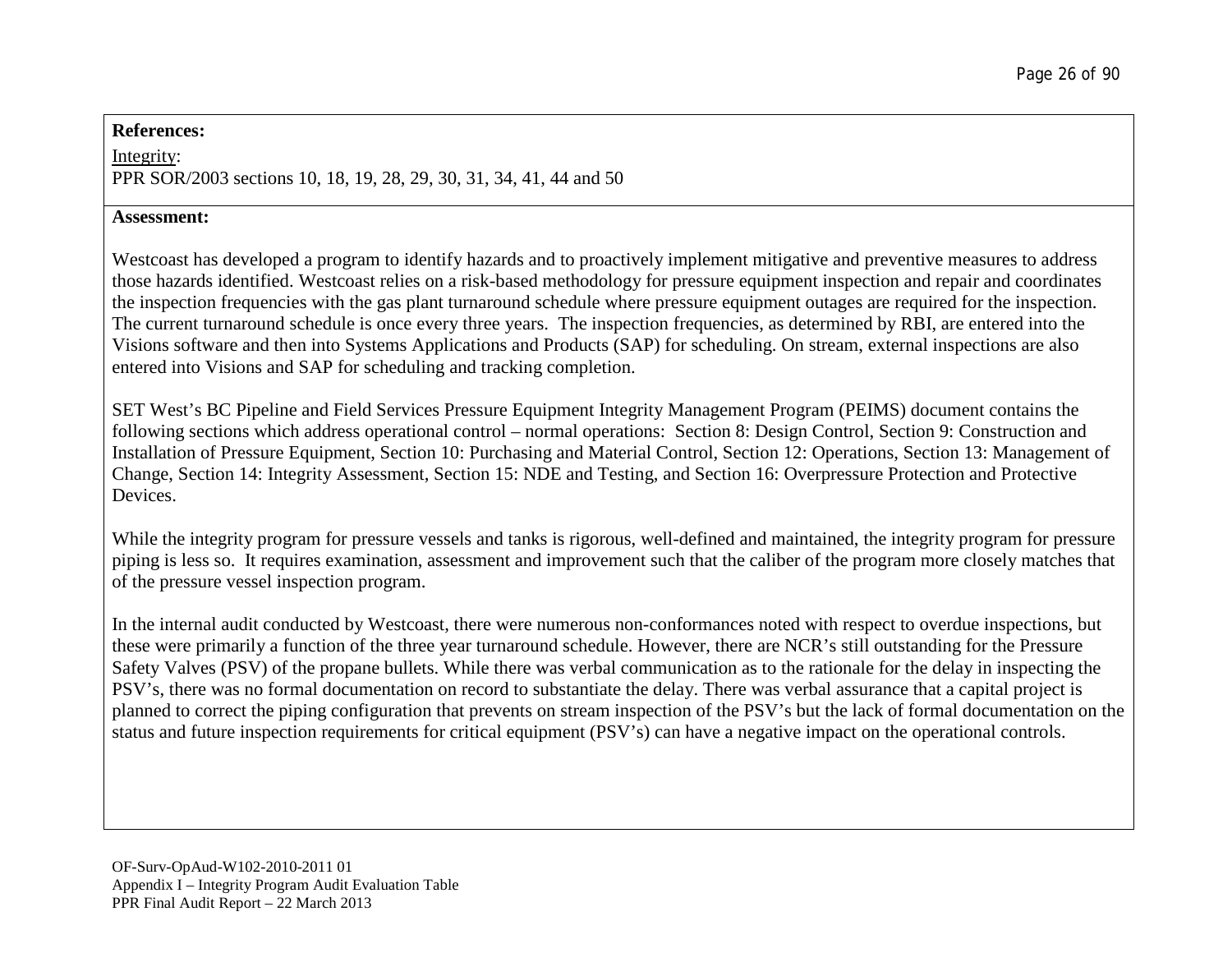Based on documents reviewed and interviews with operations staff, Westcoast was not able to demonstrate that it was in compliance with the requirements of audit sub-element 3.6 Operational Control-Normal Operations.

**Compliance Status: Non-Compliant**

# **3.7 Operational Control-Upset or Abnormal Operating Conditions**

**Expectations:** The company shall establish and maintain plans and procedures to identify the potential for upset or abnormal operating conditions, accidental releases, incidents and emergency situations. The company shall also define proposed responses to these events and prevent and mitigate the likely consequence and/or impacts of these events. The procedures must be periodically tested and reviewed and revised where appropriate (for example, after emergency events).

**References:**

Integrity: PPR SOR/2003 sections 15, 17, 18, 20, 21, 22, 25 and 47

#### **Assessment:**

In terms of abnormal or upset conditions, the McMahon Processing Plant relies on the use of pressure safety valves or pressure relieving devices (PSV's or PRD's) to release the pressure and prevent vessel or pressure piping overpressure. These PSV's are under a prescribed service interval and Section 16 of the PLFS Pressure Equipment Integrity Management Program details the requirements for inspection, servicing and replacement of PRD's. Section 15 of the program covers the NDE and testing requirements and control of monitoring and measurement devices. In conjunction with Westcoast's Emergency Management Program (covered under a separate discipline in the PPR audit – see Appendix IV), Westcoast has programs in place to identify and control potential upset or abnormal operating conditions.

Other than the bullet PSV overdue inspection covered in sub-element 3.6 above, through documents reviewed and interviews with operations staff, Westcoast was able to demonstrate that it was in compliance with the requirements of audit sub-element 3.7 Operational Control-Upset or Abnormal Operating Conditions.

# **Compliance Status: Compliant**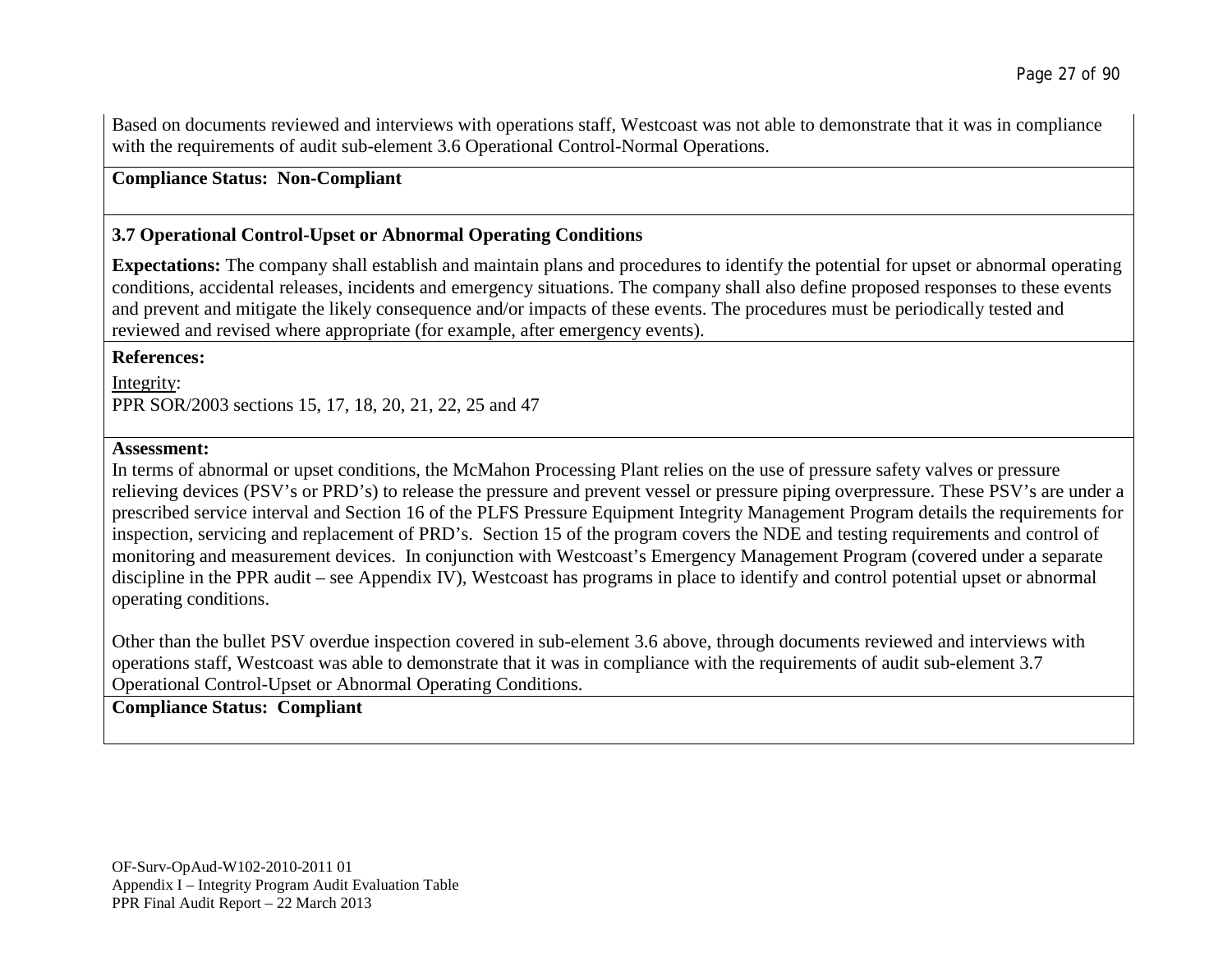# **4.0 CHECKING AND CORRECTIVE ACTION**

# **4.1 Inspection, Measurement and Monitoring**

**Expectations:** The company shall develop and implement surveillance and monitoring programs. These programs should address contract work being performed on behalf of the company. These programs should include qualitative and quantitative measures for evaluating the management and protection programs and should, at a minimum, address legal requirements as well as the risks identified as significant in elements 2.0 and 3.0. The company should integrate the surveillance and monitoring results with other data in risk assessments and performance measures, including proactive trend analyses. The company shall have documentation and records of its surveillance and monitoring programs.

### **References:**

Integrity: PPR SOR/2003 sections 10, 29, 40, 41, 52 and 53

### **Assessment:**

Westcoast's integrity management program for pressure equipment has a well-developed and implemented surveillance and monitoring program, except as where previously noted improvements were required for pressure piping. The legal requirements of API 510 for pressure vessels are being met and adequately address the hazards and risks associated with the damage mechanisms expected for the pressure vessels. Inspection results are incorporated back into the risk assessments immediately following the turnaround inspections and inspection frequencies are adjusted where required in a proactive approach to their surveillance and monitoring program. Inspection results and repair disposition documentation and records are transferred to the Visions program to ensure continuity, completeness and ready access.

As discussed previously in sub-element 2.1, Westcoast's inspection program for pressure piping has not been maintained with the same rigor as the pressure vessel inspection and monitoring program.

Based on documents reviewed and interviews with operations staff, Westcoast was not able to demonstrate that it was in compliance with the requirements of audit sub-element 4.1 Inspection, Measurement and Monitoring**.**

# **Compliance Status: Non-Compliant**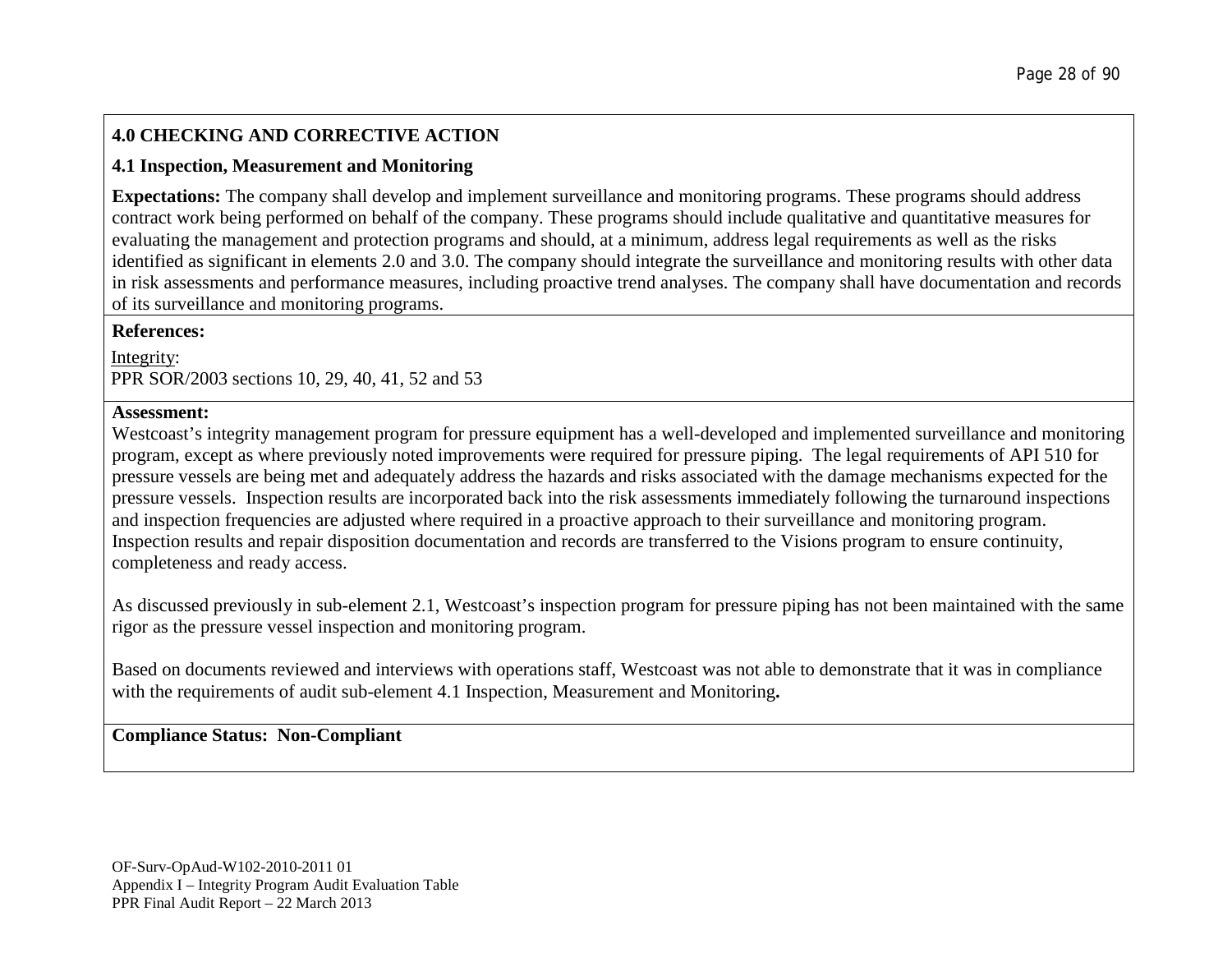# **4.2 Corrective and Preventive Actions**

**Expectations:** The company shall have a process to investigate incidents or any non-compliance that may occur. The company shall have a process to mitigate any potential or actual issues arising from such incidents or non-compliances. Such mitigation may include appropriate timing and actions for addressing the issues that arise. The company shall demonstrate that it has established a documented procedure to:

- set criteria for non-compliance;
- identify the occurrence of any non-compliances;
- investigate the cause(s) of any non-compliances;
- develop corrective and/or preventative actions; and
- effectively implement the required corrective and/or preventative actions.

The company should develop procedures to analyze incident data in order to identify deficiencies and opportunities for improvement in its management and protection programs and procedures.

# **References:**

Integrity: PPR SOR/2003 sections 41, 47 and 52

# **Assessment:**

Westcoast has defined a process to investigate and follow up on incidents and to deal with any non-compliances that occur. During the 2008 turnaround, there were a number of instances where the scheduled inspection was cancelled by the management team and rescheduled for the 2011 turnaround. These, however, still produced a non-compliance on their records. All non-compliances resulting from the delayed 2008 inspections were dealt with during the 2011 turnaround.

The non-compliance resulting from delayed inspection of PSV's on the propane storage bullets (NCR 529, 530, 531, 532 and 533) are expected to be corrected with a capital project to modify the piping and PSV locations such that they can be serviced without a major disruption in the propane bullets. The lack of formal documentation of these non-compliances has been discussed in sub-element 3.6 of this audit report, but the situation still constitutes a non-compliance in this sub-element of the audit report.

All non-compliances are reviewed periodically at the management level to ensure that they are being addressed in a timely manner and do not create an unacceptable level of risk for the McMahon Processing Plant operations, its personnel and the environment.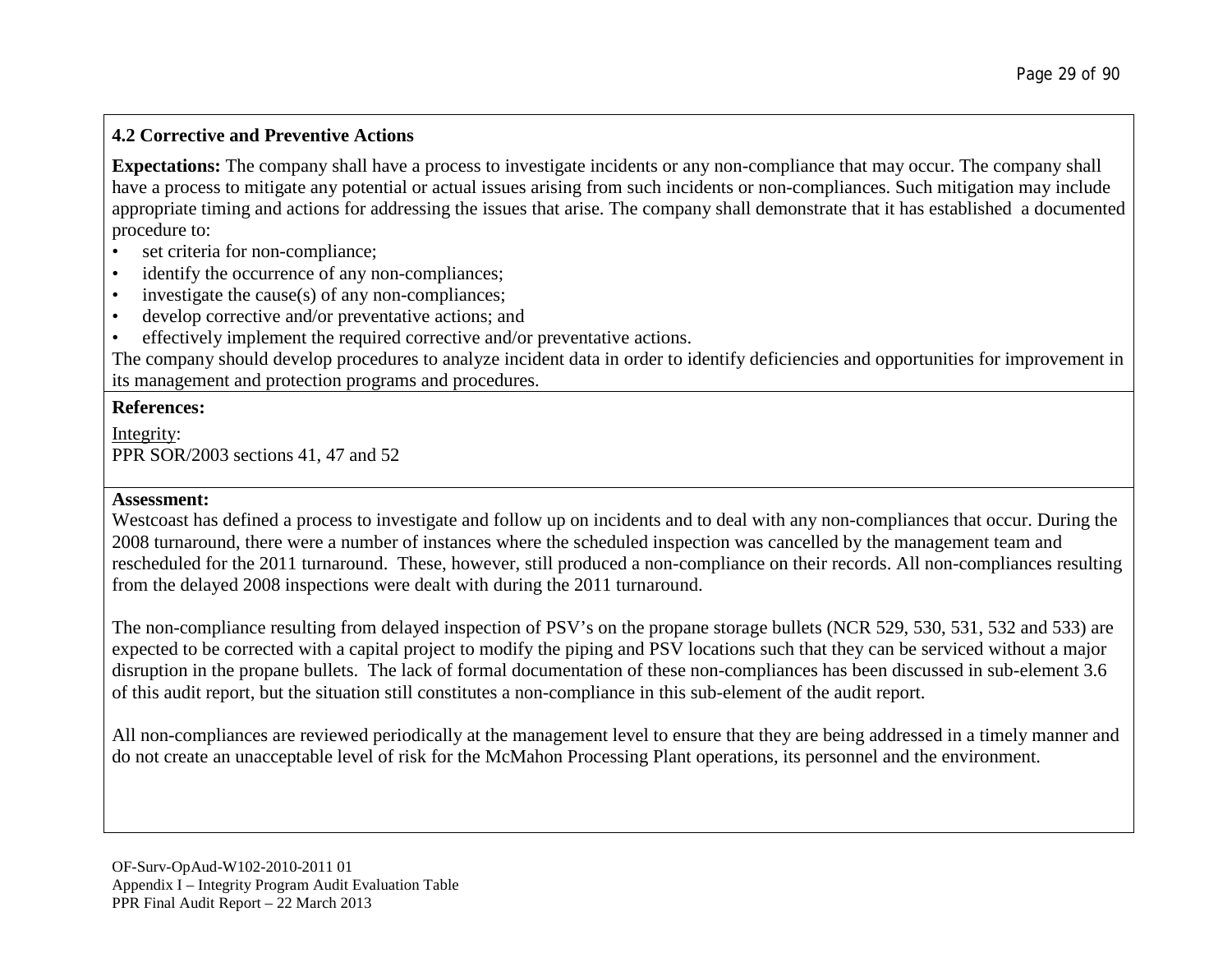Based on documents reviewed and interviews with operations staff, Westcoast was found not to be in compliance with the requirements and expectations of audit sub-element 4.2 Corrective and Preventive Actions.

### **Compliance Status: Non-Compliant**

#### **4.3 Records Management**

**Expectations:** The company shall establish and implement procedures to ensure that the records supporting the management and protection programs are retained, accessible and maintained. The company shall, as a minimum, retain all records for the minimum lengths of time as required by the applicable legislation, regulation and standards incorporated by reference into the regulation.

#### **References:**

Integrity: PPR SOR/2003 sections 39, 40, 41 and 55

#### **Assessment:**

Westcoast uses the Visions software program extensively to maintain the tombstone data, risk analyses, inspection and disposition records of its pressure vessel integrity program. These records are retained, accessible and maintained and their retention meets the requirements of all applicable legislation, regulation and standards.

Based on documents reviewed and interviews with operations staff, Westcoast was found to be in compliance with the requirements and expectations of sub-element 4.3 Record Management.

### **Compliance Status: Compliant**

### **4.4 Internal Audit**

**Expectations:** The company shall develop and implement a documented process to undertake audits of its management and protection programs and procedures. The audit process should identify and manage the training and competency requirements for staff carrying out the audits. These audits shall be conducted on a regular basis.

#### **References:**

Integrity: PPR SOR/2003 sections 41 and 52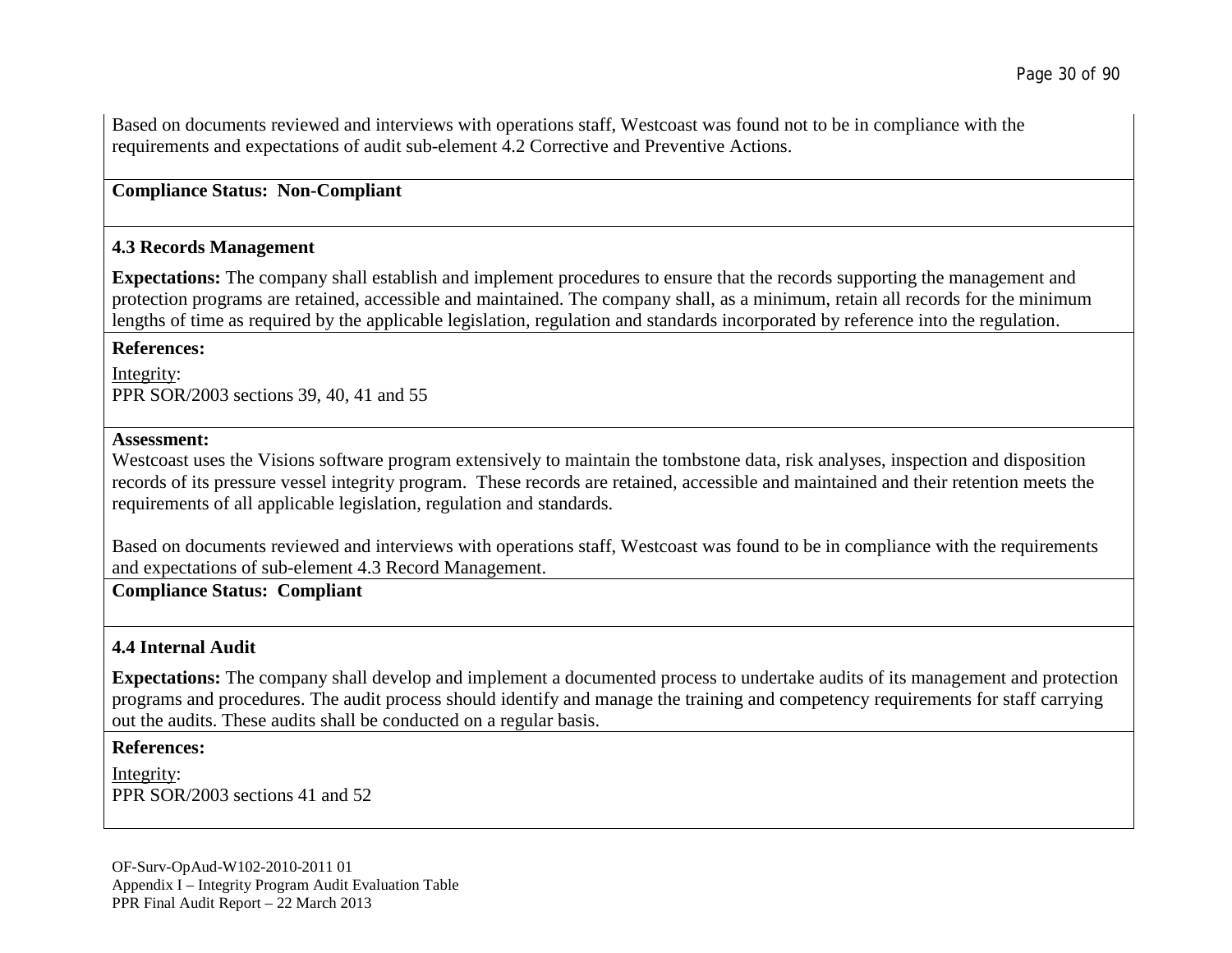# **Assessment:**

Westcoast has had an audit performed on the performance of its integrity management program. It was however a performance audit, not a compliance or technical audit. The NCR Summary report (66 pages) identified non compliances resulting from this audit. While the recent internal audit had merit with respect to IMP performance measures, section 52 of the PPR SOR/2003 states that "a company shall conduct audits and inspections on a regular basis to ensure that its processing plant is designed, constructed, operated or abandoned in compliance with … these regulations." The performance audit conducted, as such, does not meet the requirements of section 52 of the PPR SOR/2003.

Based on documents reviewed and interviews with operations staff, Westcoast was not able to demonstrate that it was in compliance with the requirements of audit sub-element 4.4 Internal Audit.

# **Compliance Status: Non-Compliant**

# **5.0 MANAGEMENT REVIEW**

**Expectations:** Senior management should formally review the management and protection programs for continuing suitability, adequacy and effectiveness. The review should be based on appropriate documentation and records including the results of the surveillance, monitoring and audit programs. This review should be formal and documented and should occur on a regular basis. The management review should include a review of any decisions, actions and commitments which relate to the improvement of the programs and the company's overall performance.

**References:**

Integrity: PPR SOR/2003 sections 41

# **Assessment:**

Westcoast's management meets regularly to review the performance of its Integrity Management Program and assess, through results, the continued adequacy and effectiveness of the program. These management meetings are formal and documented. While the Board acknowledges formal review of the IMP by Westcoast senior management, based on the non-compliances identified, the Board is not satisfied that management review has been undertaken with a view to ensuring the IMP's continuing suitability, adequacy and effectiveness.

In terms of the IMP meeting all of the legislative requirements, Westcoast/SET West senior management oversight has failed to ensure that all requirements are met, as indicated in this audit report. As such, the management review should be revised and improved to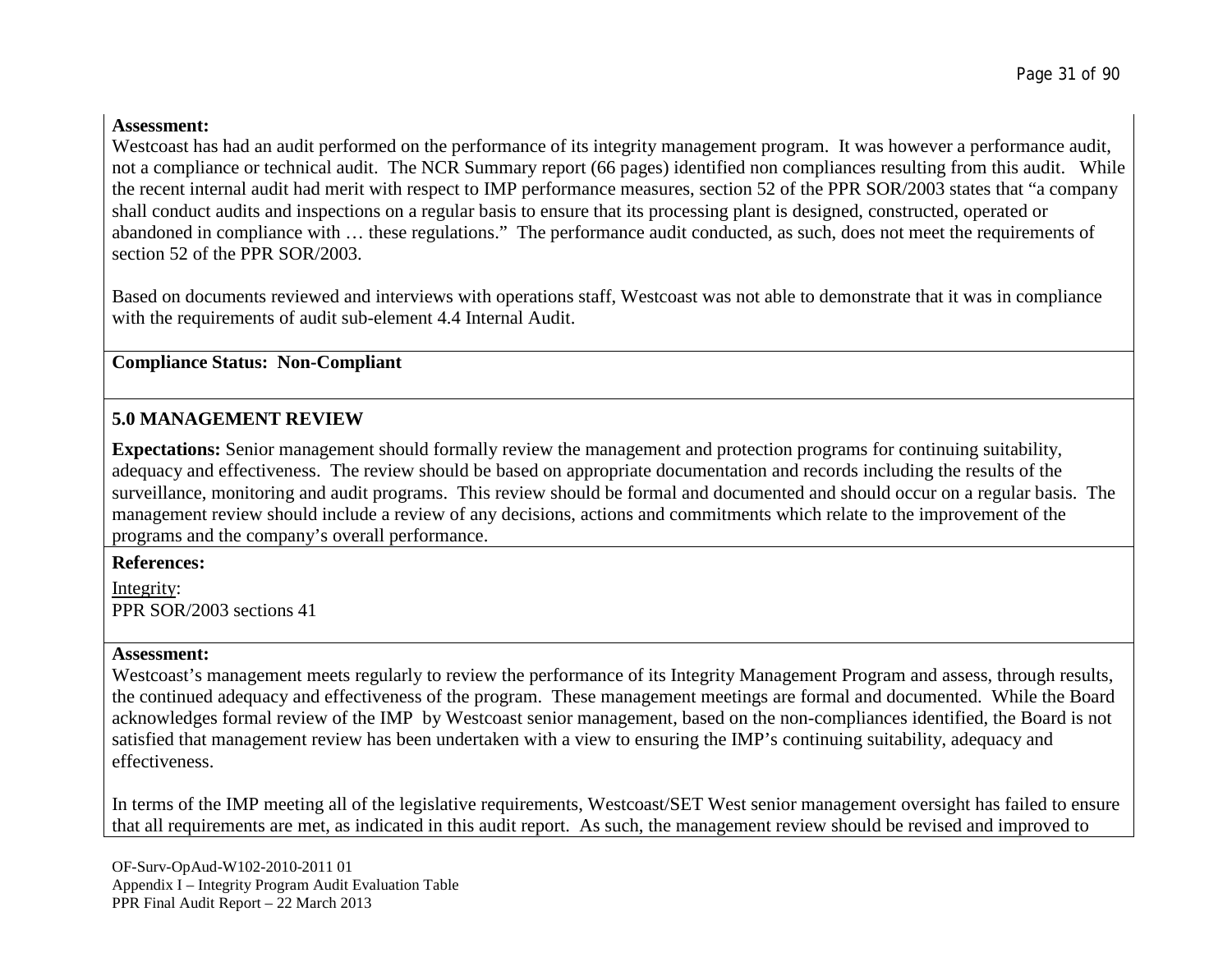include all aspects of the requirements of the PPR under their oversight.

Based on the preceding documentation review and interviews with operations staff, Westcoast was not able to demonstrate that it was in compliance with the requirements of audit sub-element 5.0 Management Review.

**Compliance Status: Non-Compliant**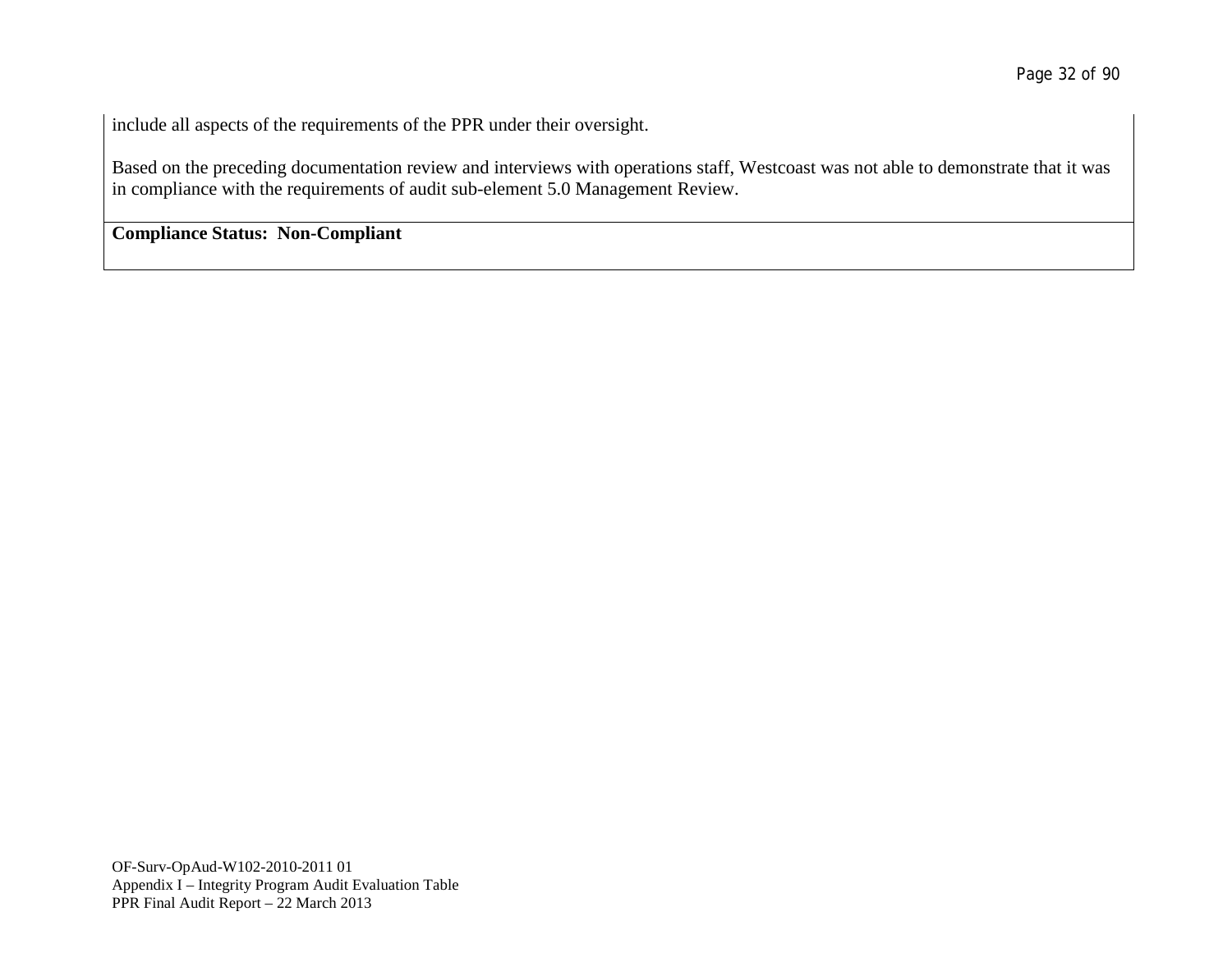### <span id="page-32-0"></span>**APPENDIX II WESTCOAST ENERGY INC., CARRYING ON BUSINESS AS SPECTRA ENERGY TRANSMISSION (WESTCOAST) SAFETY PROGRAM AUDIT EVALAUTION TABLE**

# **1.0 POLICY AND COMMITMENT**

#### **1.1 Policy and Commitment Statements**

**Expectation:** The company shall have a policy approved and endorsed by senior management (the Policy). It should include goals and objectives and commit to improving the performance of the company.

| References: $^3$<br><b>PPR SOR/2003</b><br>Section 13 | Canada Labour Code<br>$CLC)$ Part II<br>$125(1)(d)(i)-(ii)$ , |  |
|-------------------------------------------------------|---------------------------------------------------------------|--|
|                                                       | 125(1)(z.09)                                                  |  |
| Accocemont.                                           |                                                               |  |

#### **Assessment:**

Westcoast has an Environment, Health and Safety (EHS) Policy which has been approved and adopted by Spectra Energy Transmission's president and chief executive officer. The EHS Policy serves as the foundation for all Spectra Energy Transmission (Westcoast) activities by establishing a clear vision of EHS performance shared by the organization. The EHS Policy has been defined by senior management to demonstrate Westcoast's commitment to the protection of the environment, and the health and safety of its employees.

The EHS Policy is applicable throughout the EHS Management System (MS), which has been designed and implemented to ensure the five principles (Accountability, Stewardship, Standards, Performance and Communication) of the EHS Policy are achieved on a day-

<sup>&</sup>lt;sup>3</sup> Each "Reference" in this table contains specific examples of the "legal requirements" applicable to each element but are not necessarily a complete list of all applicable legal requirements.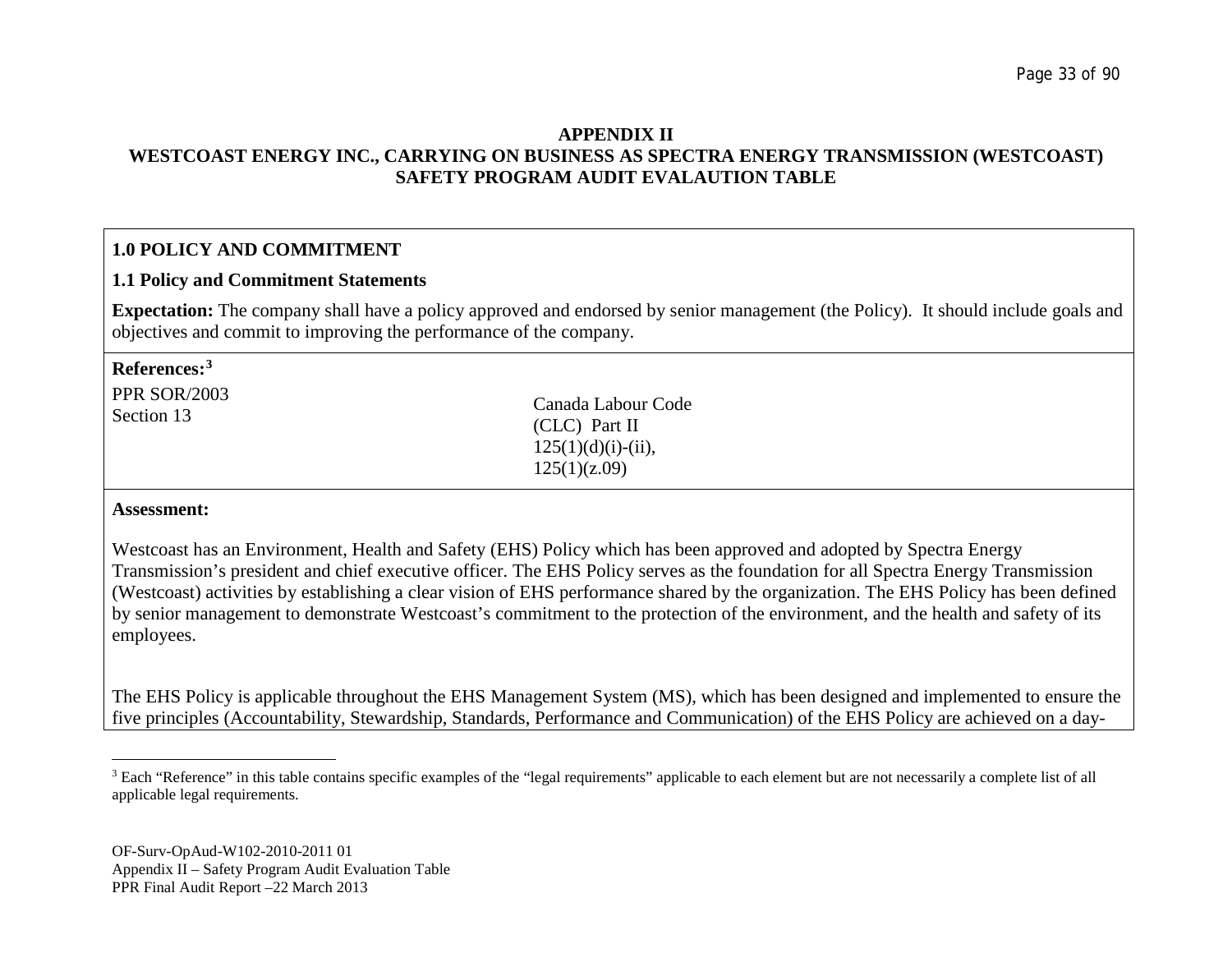to-day basis.

# **Compliance Status:** Compliant

# **2.0 PLANNING**

# **2.1 Hazards Identification, Risk Assessment and Control[4](#page-33-0)**

**Expectations:** The company shall be able to demonstrate a procedure to identify all possible hazards. The company should assess the degree of risk associated with these hazards. The company should be able to support the rationale for including or excluding possible risks in regard to its environment, safety, integrity, crossings and awareness and emergency management and protection programs (management and protection programs). The company should be able to implement control measures to minimize or eliminate the risk.

### **References:**

PPR SOR/2003 Sections 11, 13, 18, 19(c), 22, 26, 27, 29(3), 30, 31, 33(a), 47 and 49

CLC Part II  $125.(1)(s)(z.03)-(z.05)$ ,  $125(1)(z.13)-(z.16)$ 

<span id="page-33-0"></span>Canada Occupational Health and Safety Regulations, SOR/86- 304, (Canada Labour Code) (COHSR) 19.1(1), 19.3(1)-(2), 19.5(1)-(5)

### **Assessment:**

Document review determined that Westcoast has an established EHS MS. In 2009, Westcoast expanded its EHS MS to include a Hazard Management Program (HMP) which includes an Occupational Exposure Management Program as well as a task hazard analysis mechanism. The HMP also includes the development of a Critical Task Analysis Risk Evaluation Tool, a Workplace Exposure Assessment and Control Lists. The Critical Task Analysis Risk Evaluation Tool has been implemented at the Pine River and Fort Nelson Processing Plants.

<sup>4</sup> Hazard: Source or situation with a potential for harm in terms of injury of ill health, damage to property, damage to workplace environment, or a combination of these. Risk: Combination of the likelihood and consequence(s) of a specified hazardous event occurring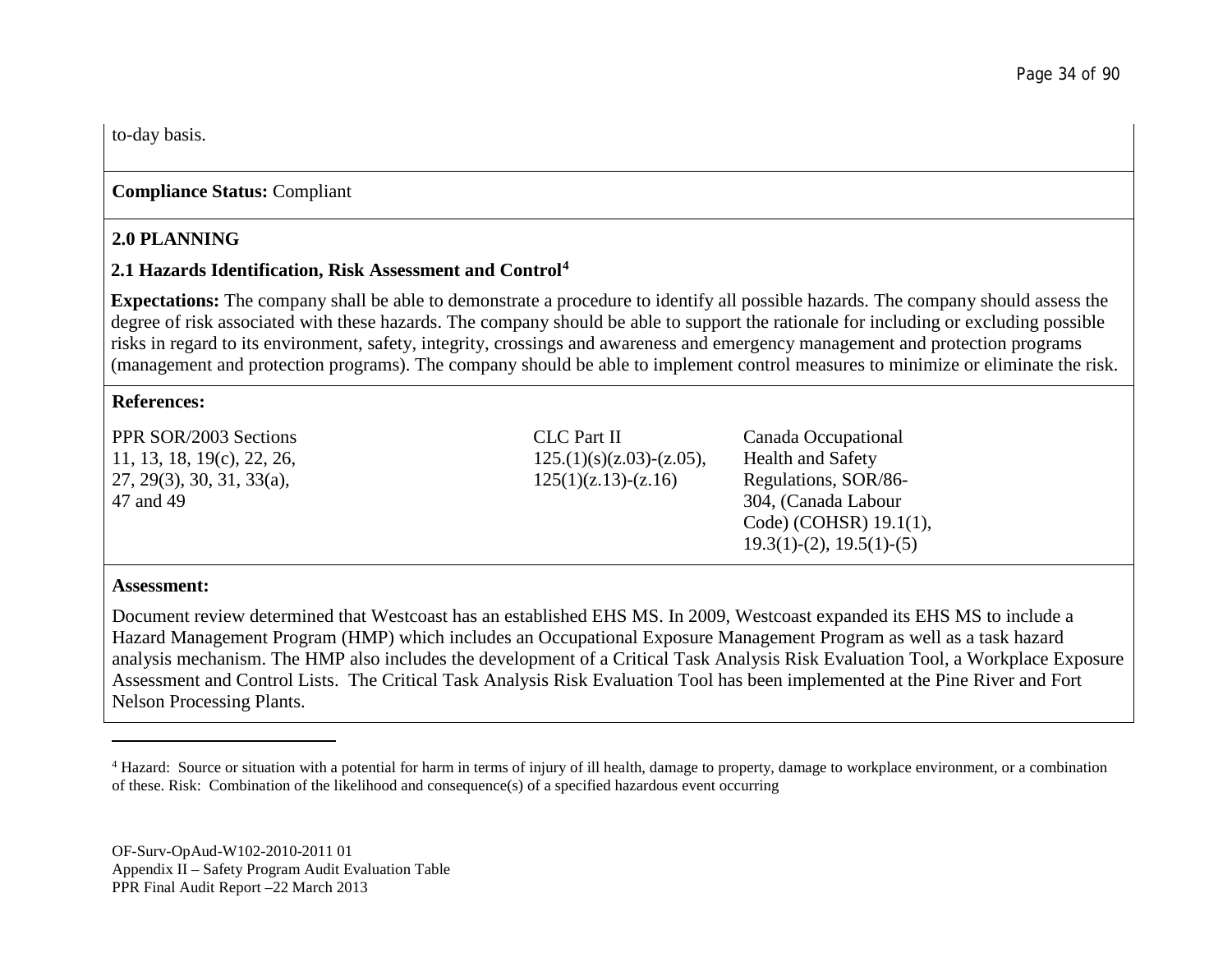The HMP involves characterizing and ranking the relative risk of worker and/or company hazards for all Westcoast Similar Exposure Groups (SEG). SEGs are groups of workers that have the same general exposure profiles because of the similarity and frequency of the tasks they perform, the materials and processes with which they work, and the similarity in the way they perform the tasks. SEGs are broken down by: (1) operating area; (2) job description; and (3) job tasks and job tasks that also include contractors.

A Westcoast standard is in place for each critical practice (e.g., working at heights, lockout/tag out, ground disturbances, confined space and sour work). The Westcoast Critical Practice Standards are reviewed by the Health and Safety Department every three years to ensure supervisors and workers receive relevant job-specific training. According to Westcoast staff, the goal of critical practice standards is to allow staff to develop the ability and skill to see beyond the usual concerns of any given task into possible side effects and consequences. Westcoast has integrated this program training requirement for each critical practice along with recommended training tracked in Westcoast's Learning Management System (LMS).

The S.L.A.M. (Stop; Look; Assess; Manage) Program was implemented at the McMahon Processing Plant Turnaround (June 2011) to incorporate feedback for improvements. When the improvements are completed, the S.LA.M. Program will be integrated into all Westcoast Operations.

Westcoast has a developed a Self-Assessment Program. This program includes an updated inspection form available on the Westcoast intranet site, the Source, which directs the observer to assess area conditions rather than assess specific hazards. A corrective action plan is also included with the updated form. Local Area Leadership delivered presentations on the program and updated EHS inspection forms to the National Energy Board's (Board) auditors.

Westcoast has developed and implemented a Violence Prevention in the Workplace Policy and Program. Westcoast employees receive Violence Prevention In the Workplace as well as EHS training when they are first hired and annually thereafter.

Westcoast's Contractor EHS Management Standard provides guidance for the registration, selection and oversight of all contractors performing work for Westcoast. Westcoast contracts ISNetworld (ISN) to manage contractor pre-qualification. Westcoast has developed criteria for the pre-screening of contractors. The information requested from each contractor is used to evaluate general safety abilities. Safety information collected includes a contractor's Total Injury Frequency Rate (TFR), company Health and Safety Manual, safety citations from a regulatory body, and Worker's Compensation Board (WCB) rate sheets and WCB clearance letters. Safety manuals are reviewed by a third party, to help eliminate the perception of bias. ISNetworld is not used to determine contractor training competency. Upon completion of the contract, the contractor's performance is reviewed and documented.

The northeast BC region is an active zone for seismic activity. (Data from Earthquakes Canada, Natural Resources Canada: 2008-03- 04, M=3.3 near Fort St. John, BC; 2008-04-22, M=3.1 near Fort St. John, BC; 2009-08-15, M=3.4 - 92 km NWN of Fort St. John, BC felt; and 2009-06-14, M=3.5 - 80 km WNW of Fort St. John, BC - felt). The 2005 Seismic Hazard Map from the Geological Survey of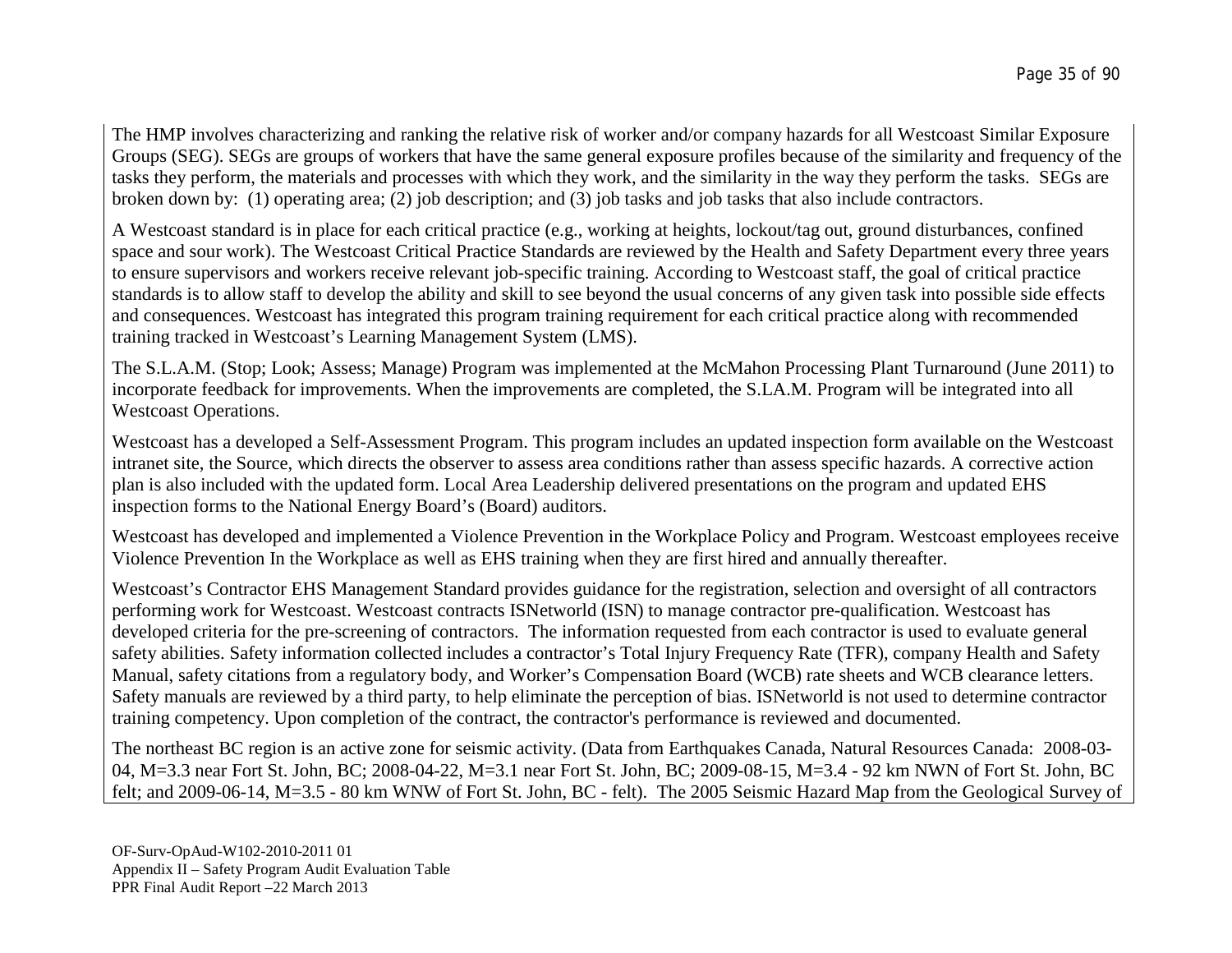Canada and Natural Resources Canada has identified the area around the McMahon Processing Plant (Longitude -120.72, Latitude 56.31) as an active earthquake zone. From 1992 to 2004, there were 10 earthquakes documented with magnitudes ranging from 3.6 to 5.4 MN.

In reviewing the components of Westcoast's hazard identification assessment and control strategy for worker safety, Westcoast was not able to demonstrate that it has completed and documented a hazard identification, risk assessment and control procedure to address the risks created by seismic activity for its assets and infrastructure, including the McMahon Processing Plant NGL bullets.

**Compliance Status:** Non-Compliant

# **2.2 Legal Requirements**

**Expectations:** The company shall have a verifiable process for the identification and integration of legal requirements into its management and protection programs. The company should have a documented procedure to identify and resolve non-compliances as they relate to legal requirements which includes updating the management and protection programs as required.

# **References:**

PPR SOR/2003

CLC Part II  $125(1)(v)$  COHSR 19.1(1)

Sections 1, 2, 3, 4, 5, 6, 7, 8, 9(1), 10, 15(1)(c), 27, 29(1)(2), 31, and 50

### **Assessment:**

Westcoast has an EHS regulatory monitoring process for health and safety regulation changes. The EHS Regulatory Change Monitoring Process was implemented 29 September 2009. Westcoast contracts Templegate Information Services Inc. a subscription service for tracking legal initiatives and recent legal decisions (e.g., federal and provincial environmental initiatives, federal and provincial Occupational Health and Safety (OHS) initiatives, international initiatives, standards initiatives, other legal initiatives and recent legal decisions).

Although Westcoast's Confined Space Entry training reflects the provincial Work Safe BC legislation, Westcoast is federally regulated. The federal regulations require staff to be trained to CLC Part II confined space entry standards. The Westcoast EHS MS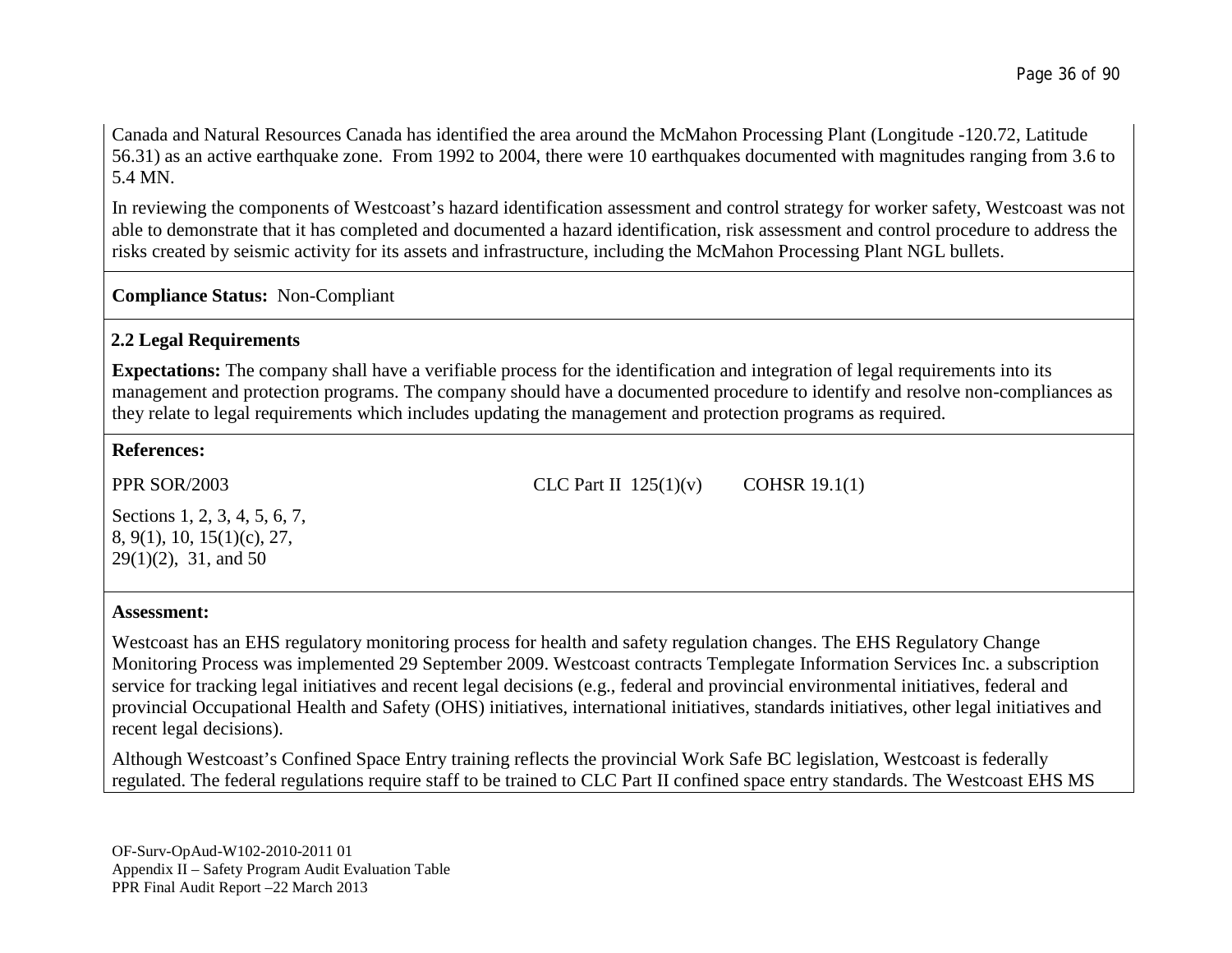Manual requires the review and evaluation of contractor health and safety work and communication plans, developed in advanced of work, to ensure they are appropriate to the risks of the work and ensure functional area integration for Federal and Provincial OHS requirements to ensure conflicts do not exist.

A review of Westcoast safety training is required to ensure federal legislation is reflected in all safety training and identified conflicts are eliminated. The Board also noted that the PPR are not listed or referenced in the EHS Manuals.

Additionally, Westcoast has not fulfilled its legal requirements set out in Section 50 of the PPR, which requires that "A company shall prepare and keep current a report setting out the number of employees necessary to operate its processing plant safely and the competencies required for each position."Based on documents reviewed and interviews with operation staff, Westcoast was not able to demonstrate it was in compliance with the requirements of Audit sub-element 2.2 Legal Requirements.

**Compliance Status:** Non-Compliant

### **2.3 Goals, Objectives and Targets**

**Expectations:** The company should have goals, objectives and quantifiable targets relevant to the risks and hazards associated with the company's facilities and activities (i.e., construction, operations and maintenance). The objectives and targets should be measurable and consistent with the Policy and legal requirements, and ideally include continual improvement and prevention initiatives, where appropriate.

#### **References:**

PPR SOR/2003  $\text{COHSR 19.1(1)}$ <br>Section 10

#### **Assessment:**

Goals are tangible objectives for meeting Westcoast EHS Policy and principles. The goals represent a shift from identifying EHS hazards to improving overall EHS performance by continually setting and reaching targets. Each member of Westcoast's Leadership at a level of Director or above develops and implements an annual personal Safety Action Plan. Formal staff goals for Active EHS Leadership (Leadership Safety Action Plans), which include: People Oriented Culture (Employee Recordable Injury Frequency, Employee Vehicle Incident Reporting and Contractor Recordable Injury Frequency); Physical Environment (Non-Recordable Incident Reporting and Recordable Incident Corrective Actions); and Environmental Impacts (Reportable Spills), are set to a yearly and a multi-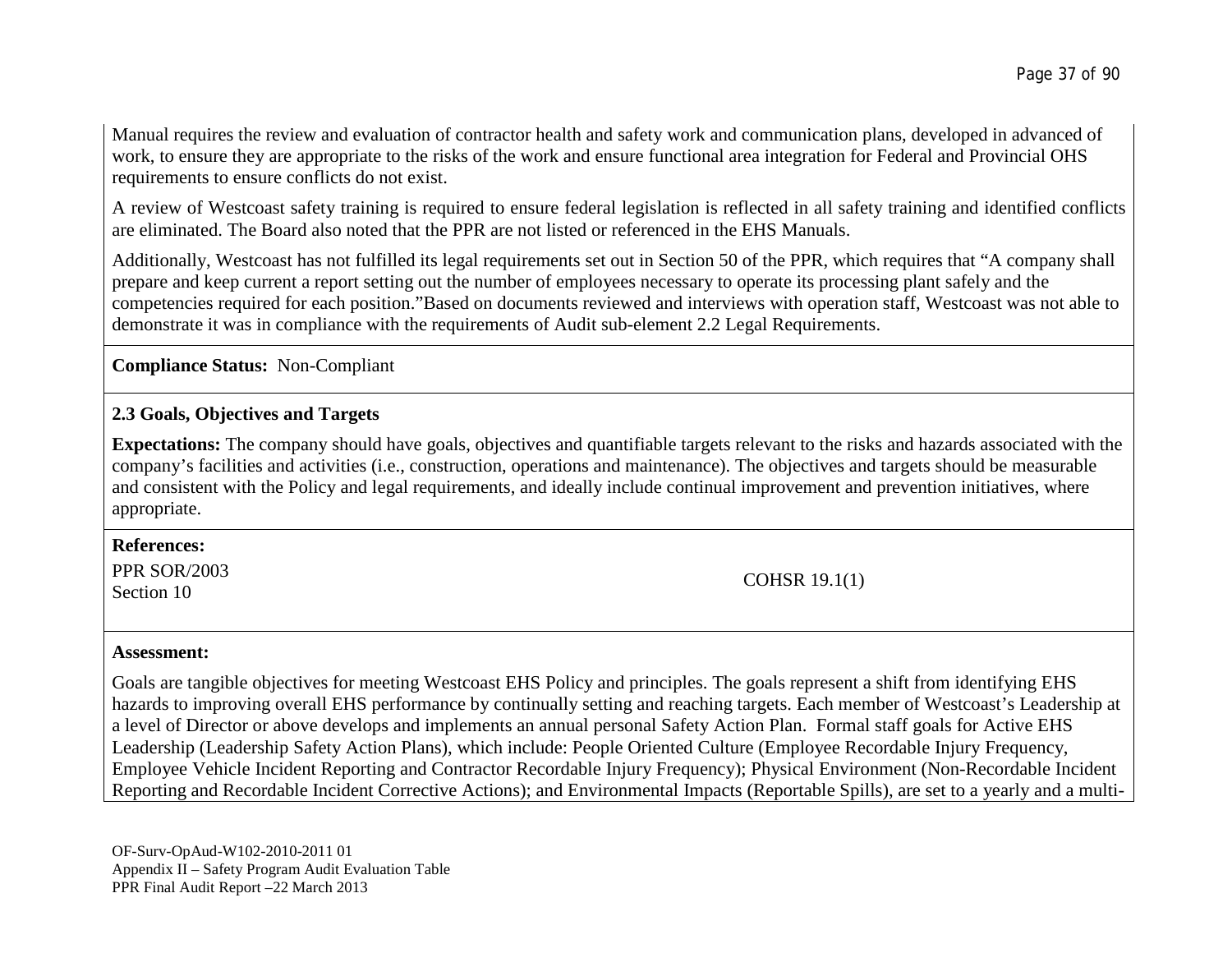year plan within the Spectra Energy (Westcoast) EHS Blended Scorecard, an internal document used to determine individual goals and targets. Westcoast's 'Zero Incident Culture' assigns incident reporting responsibility to all Westcoast employees and contractors.

Employees discuss objectives with their supervisor at the beginning of the year, at least once during the year and again at the end of the year when the past year's performance is evaluated and objectives are established for the next year. Safety goals, targets and objectives have been identified for all staff and are included in individual job descriptions. Safety performance is included in the overall employee objectives and employees are provided recognition in meeting EHS performance objectives through a program known as the Short Term Incentive Pay (STIP). The Accountability Management System and Performance Management goals and objectives are reviewed three times per year. STIP is linked to recorded injuries, vehicle incidents, contractor recordable incidents and environmental spills (considered a failure of process safety). Senior Management may not be eligible for Long Term Incentive Pay if targets are not met.

The Operation Management System (OMS) includes: accountability programs, capital programs, compliance support programs, incident management programs, measurement programs, pipeline integrity programs, strategic approach, training programs and work management programs. The OMS is not applied to all of Westcoast's systems and is not linked to its Management of Change (MOC) process. It was also noted that, at the time of the audit, the Scorecards were not used to record voluntary regulatory instruments (Assurances of Voluntary Compliance or AVCs). The Board notes that AVCs are its primary compliance assurance tool and represent an identification of non-compliance and an associated compliance undertaking by companies. During the audit, Westcoast was advised that its internal reporting and management processes were deficient and should be updated to reflect that AVCs are non-compliances and should be managed as such. In its comments with respect to the Draft Audit Report, Westcoast provided documentation and records indicating that it had changed its practices to reflect the Board's identified issues. The Board has removed its recommendation with respect to AVCs and notes its future audit follow-up activities will include reviews of the continued management of AVCs.

With respect to the OMS system the Board notes that, with modifications, it could be appropriate for meeting the Board's management requirements and recommends that it be applied to all of the safety-related systems.

**Compliance Status:** Compliant with Recommendation

## **3.0 IMPLEMENTATION**

### **3.1 Organizational Structure, Roles and Responsibilities**

**Expectations:** The company shall have an organizational structure that allows its management and protection programs to effectively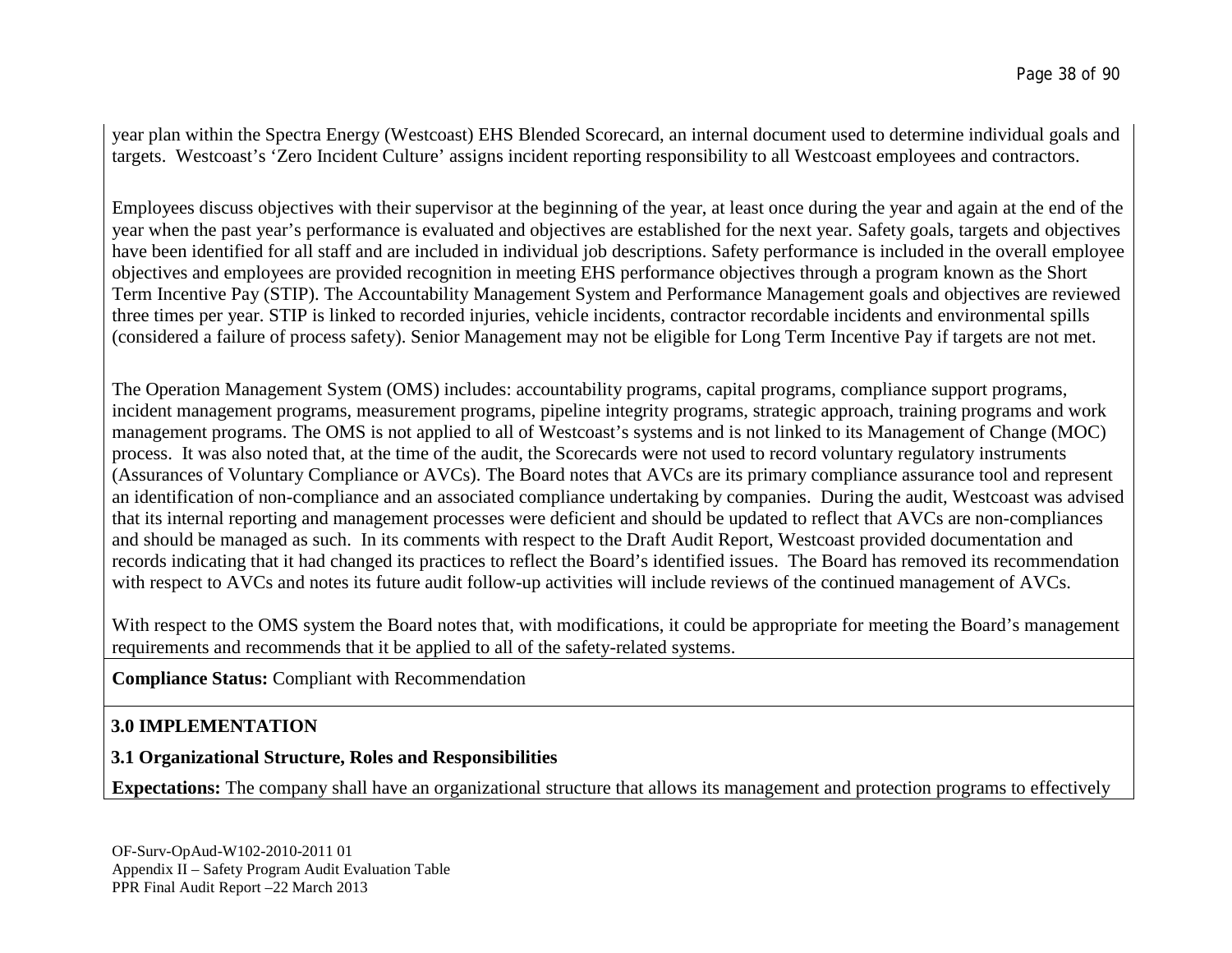function. The company should have clear roles and responsibilities, which may include responsibilities for the development, implementation and management of the management and protection programs.

#### **References:**

PPR SOR/2003 Sections 27, 28, 32, 50 and 54

CLC Part II 125(1), 125.1, 126, 134.1, 135(1), 136, 137

#### **Assessment:**

The Westcoast, Roles and Responsibilities Performance Standard 1.2 establishes the expectations for demonstrating management's commitment and support to ensure the effective implementation of the EHS MS and improvement of EHS performance. Formal documentation for EHS roles, responsibilities and accountabilities for management, departments, employees and contractors includes: programs and procedures; job position descriptions; organization charts; roles; responsibilities; and authority matrices. Westcoast was not able to demonstrate compliance with respect to Organizational Structure. Under the NEB PPR, companies are required to "prepare and keep current a report setting out the number of employees necessary to operate its processing plant safely and the competencies required for each position." Westcoast's management was unable to demonstrate that this report had been generated at any time since the promulgation of the PPR in 2003. Senior staff interviewed were unaware of this safety requirement.

### **Compliance Status:** Non–Compliant

### **3.2 Management of Change (MOC)**

**Expectations:** The company shall have a management of change program. The program should include:

- identification of changes that could affect the management and protection programs;
- documentation of the changes; and
- analysis of implications and effects of the changes, including introduction of new risks or hazards or legal requirements.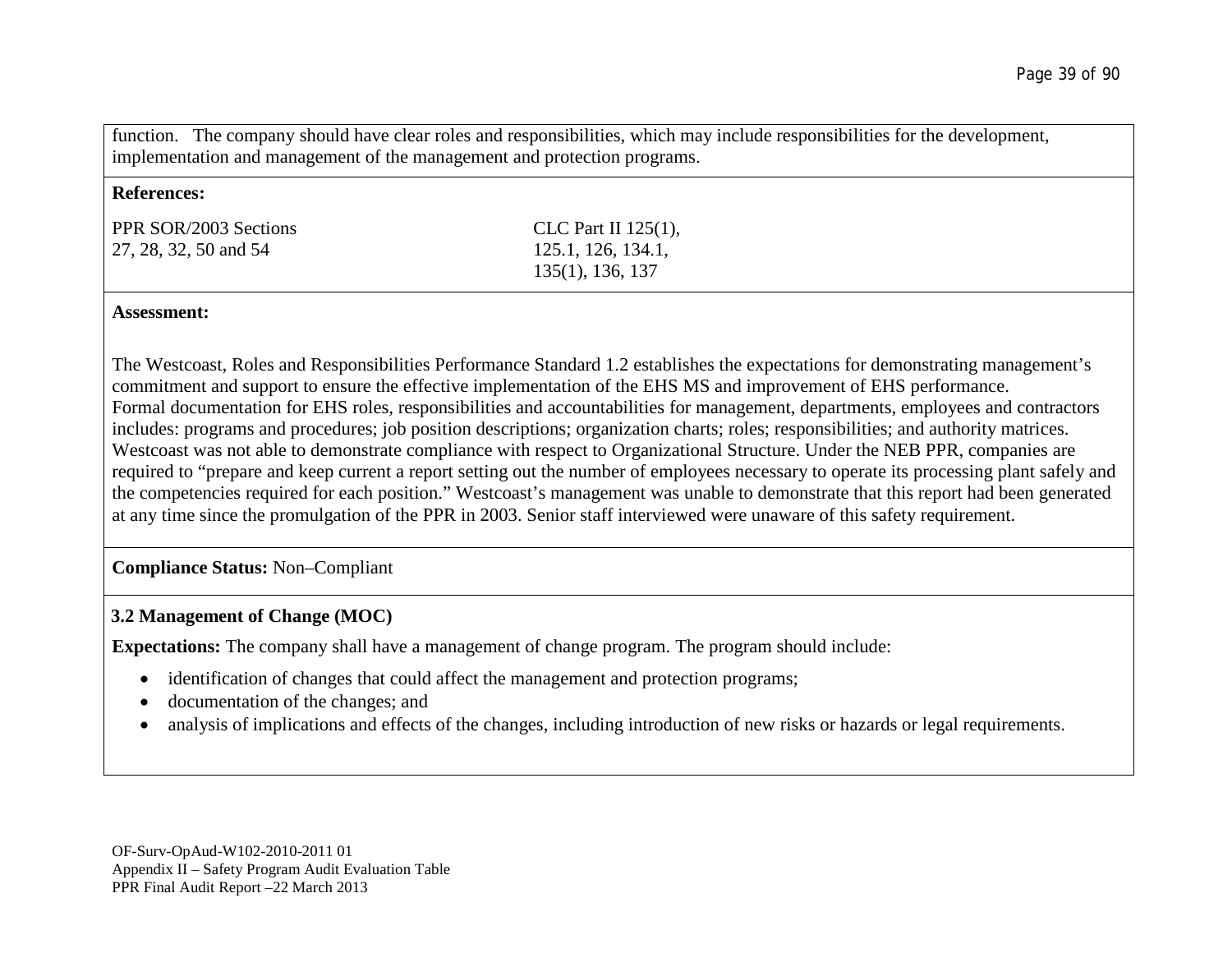| <b>References:</b>                                                                                                                                                                                                                                                                                                                                                                                                                      |                      |                                                                                                                                                                                                                                                                                                                                                                                                                |  |  |
|-----------------------------------------------------------------------------------------------------------------------------------------------------------------------------------------------------------------------------------------------------------------------------------------------------------------------------------------------------------------------------------------------------------------------------------------|----------------------|----------------------------------------------------------------------------------------------------------------------------------------------------------------------------------------------------------------------------------------------------------------------------------------------------------------------------------------------------------------------------------------------------------------|--|--|
| PPR SOR/2003 Section                                                                                                                                                                                                                                                                                                                                                                                                                    | CLC Part II $125(1)$ | COHSR 19.5(4), 19.6(2)                                                                                                                                                                                                                                                                                                                                                                                         |  |  |
| 10                                                                                                                                                                                                                                                                                                                                                                                                                                      | $(z.05)-(z.06)$      |                                                                                                                                                                                                                                                                                                                                                                                                                |  |  |
| <b>Assessment:</b>                                                                                                                                                                                                                                                                                                                                                                                                                      |                      |                                                                                                                                                                                                                                                                                                                                                                                                                |  |  |
| for all of Westcoast. EHS is leading the process with the support of Senior Management and Regional subject matter experts.                                                                                                                                                                                                                                                                                                             |                      | The Board verified that a MOC procedure is in place which outlines the process of identifying, assessing and implementing procedural<br>changes once they have been approved by the accountable individual (EHS MS Management of Change Performance Standard 2.7).<br>There is also a collaborative process to review all Standard Operating Procedures against all regulatory requirements and best practices |  |  |
| Westcoast demonstrated that it has a formal process and dedicated staff for managing changes to its assets. However, Westcoast's<br>MOC process, as demonstrated, is not considered compliant as it applies only to physical (asset) changes and not to changes required in<br>practices or procedures that could result from:                                                                                                          |                      |                                                                                                                                                                                                                                                                                                                                                                                                                |  |  |
| changes to legal requirements;<br>the identification of new hazards; or<br>results of monitoring, inspections or investigations.                                                                                                                                                                                                                                                                                                        |                      |                                                                                                                                                                                                                                                                                                                                                                                                                |  |  |
| Further, Westcoast's MOC process only manages changes on a reactive basis (i.e., changes once the need has been identified). The<br>Board expectation is that company MOC processes be proactive and formally linked to processes for the identification of changes that<br>could affect the management and protection programs (e.g., Integrity Management, Safety, Environmental Protection, Emergency<br>Management Programs, etc.). |                      |                                                                                                                                                                                                                                                                                                                                                                                                                |  |  |
| The Board was unable to verify that a fully-implemented MOC program was in place to identify, document and analyze changes that<br>could affect the EHS MS, including introduction of new risks, hazards or legal requirements.                                                                                                                                                                                                         |                      |                                                                                                                                                                                                                                                                                                                                                                                                                |  |  |
| <b>Compliance Status: Non-Compliant</b>                                                                                                                                                                                                                                                                                                                                                                                                 |                      |                                                                                                                                                                                                                                                                                                                                                                                                                |  |  |
| 3.3 Training, Competence and Evaluation                                                                                                                                                                                                                                                                                                                                                                                                 |                      |                                                                                                                                                                                                                                                                                                                                                                                                                |  |  |
|                                                                                                                                                                                                                                                                                                                                                                                                                                         |                      |                                                                                                                                                                                                                                                                                                                                                                                                                |  |  |
|                                                                                                                                                                                                                                                                                                                                                                                                                                         |                      |                                                                                                                                                                                                                                                                                                                                                                                                                |  |  |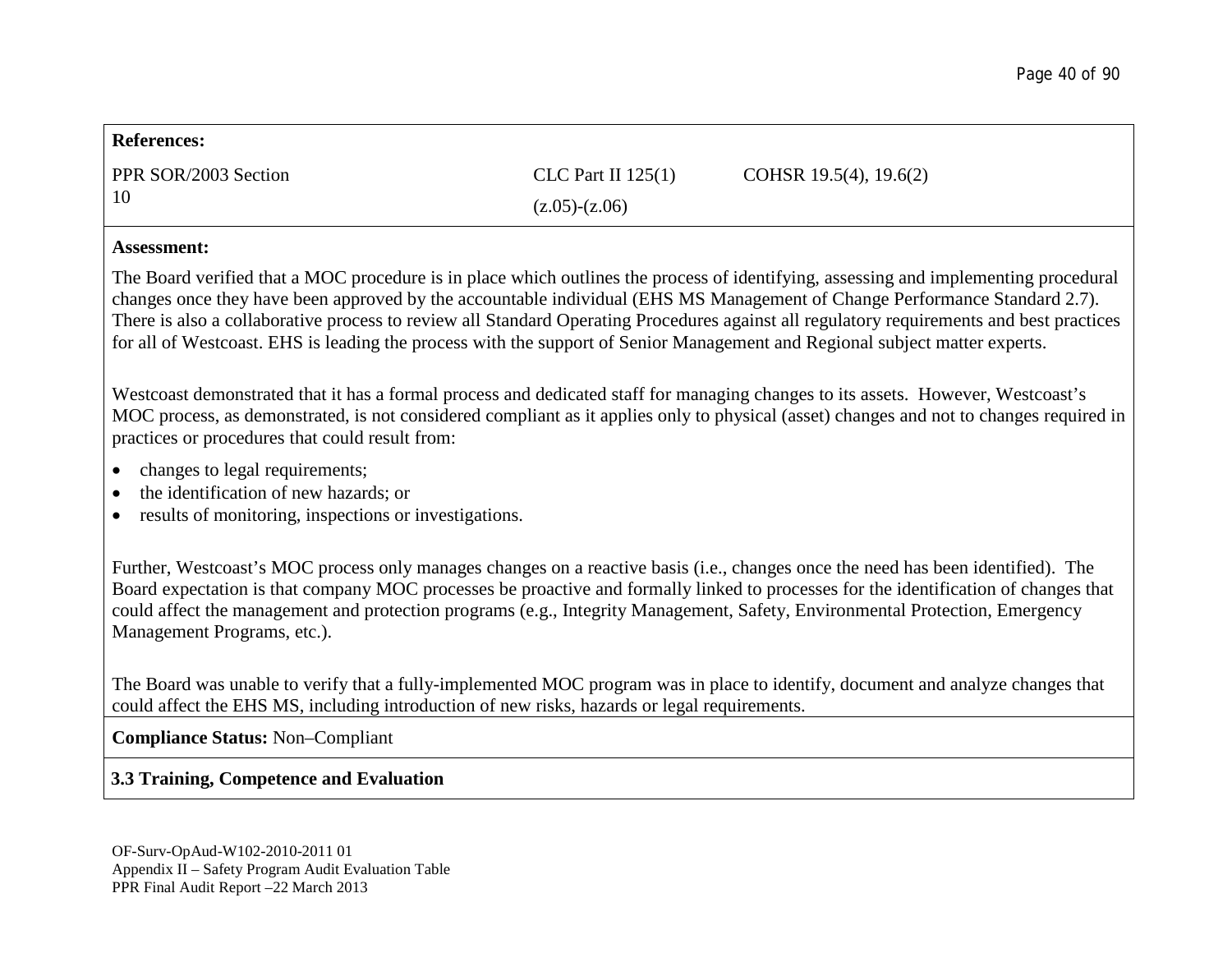**Expectations:** The company shall have a documented training program for employees and contractors related to the company's management and protection programs. The company shall inform visitors to company maintenance sites of the practices and procedures to be followed. Training requirements should include information about program-specific policies. Training should include emergency preparedness and environmental response requirements as well as the potential consequences of not following the requirements. The company should determine the required levels of competency for employees and contractors. Training shall evaluate competency to ensure desired knowledge requirements have been met. Training programs should include record management procedures. The training program should include methods to ensure staff remains current in their required training. The program should include requirements and standards for addressing any identified non-compliances to the training requirement.

### **References:**

| $125(1)(z)$ , $125(1)(z.01)$ ,<br>12.10(1.2), 12.15, 13.11,<br>125(1)(z.03)<br>14.23, 17.6(1), 20.10,<br>19.1(1), 19.2(2), 19.6 |  |
|---------------------------------------------------------------------------------------------------------------------------------|--|
|                                                                                                                                 |  |

### **Assessment:**

Westcoast's Performance Standard establishes the minimum expectations to ensure that:

- appropriate training is identified for all employees;
- employees are properly trained in, and understand, applicable EHS compliance standards, regulations, company policies and procedures, and best management practices; and
- employees perform their tasks, duties and responsibilities in a manner that protects the health and safety of Westcoast employees, contractors, and the community.

Westcoast's Training Program Charter provides guidance and support to meet regulatory and business training expectations. Training provides employees with the knowledge and skills to perform their role. Employee competency assessment in the application of skills is the responsibility of the employee's leader or manager. The Accountability Management and Performance Management assessments determine employee competency and identify future training initiatives.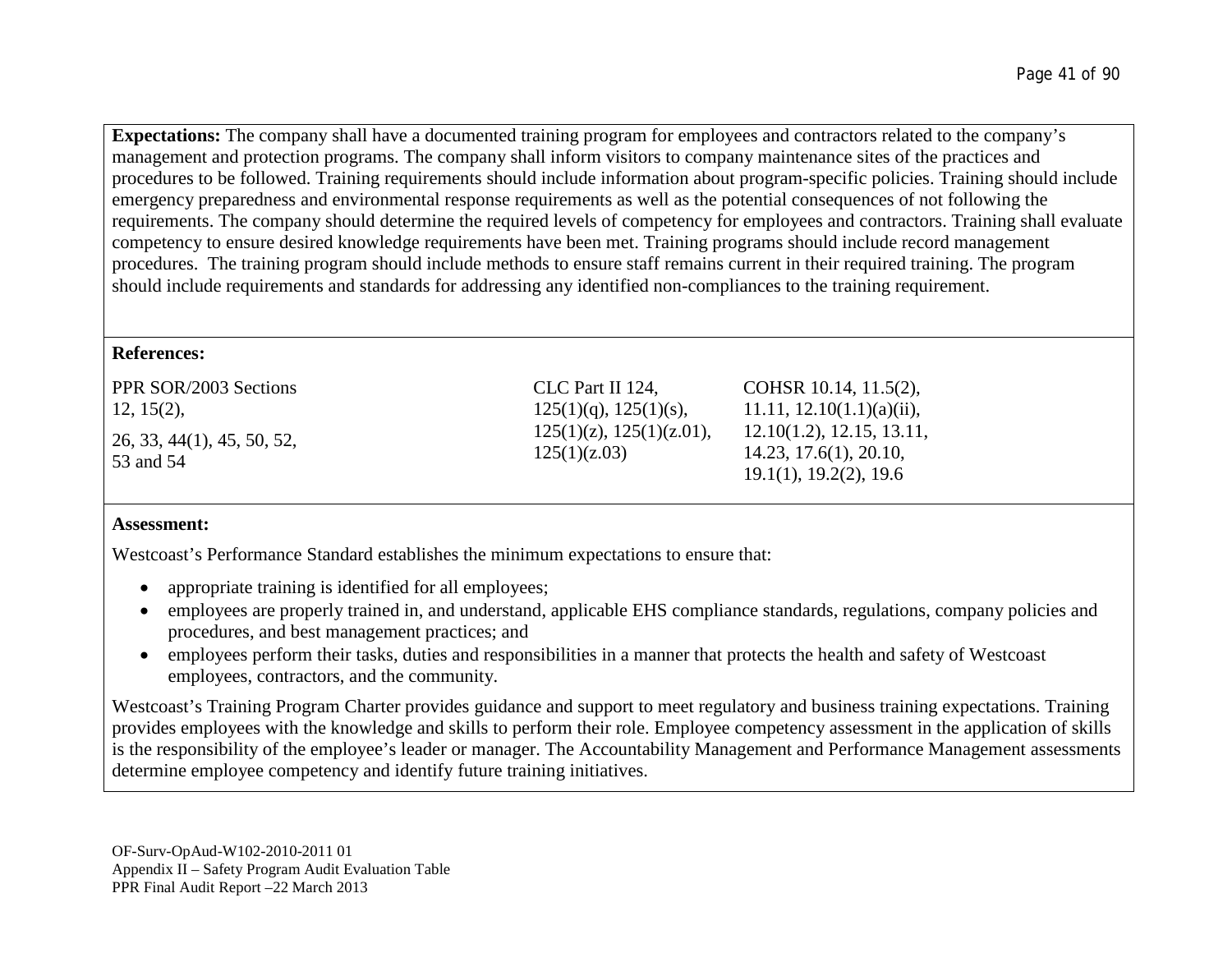The 2011 scheduled Computer Based Training System initiatives include: Pigging Ergonomic Video; Safety; Leadership Training Determination Tool; OHSE Committee Member Training Determination Tool, SLAM – Personal Hazard Assessment; Industrial Field Ergonomics; Working At Heights; Supervisor Safety Leadership; Hand Safety; Incident Investigations; and Hazard Awareness.

Employee training records are stored in the LMS which generates monthly status reports for all leaders and groups, and annually assesses and communicates the status of the training programs and manuals. Employees are provided with any updates should additional training requirements be identified or should existing curriculums be changed. Westcoast also supports its safety personnel to further their education and training to acquire and maintain Safety Professional Designations.

Although Westcoast's Training Program met the requirements of this sub-element, the Board identified in sub-element 2.2 (Legal Requirements) of this appendix that a review of Westcoast's safety training is required to ensure federal legislation is reflected in the training and that identified conflicts are eliminated.

As this Non-Compliance is already addressed in sub-element 2.2, the Board finds Westcoast's Training Program to be Compliant with the recommendation that it update the program to address the Non-Compliance identified in sub-element 2.2.

**Compliance Status:** Compliant with Recommendation

### **3.4 Communication**

**Expectations:** The company should have an adequate, effective and documented communication process(es):

- to inform all persons associated with the company's facilities and activities (interested persons) of its management and protection programs policies, goals, objectives and commitments;
- to inform and consult with interested persons about issues associated with its operations;
- to address communication from external stakeholders:
- for communicating the legal and other related requirements pertaining to the management and protection programs to interested persons;
- to communicate the program's roles and responsibilities to interested persons.

**References:**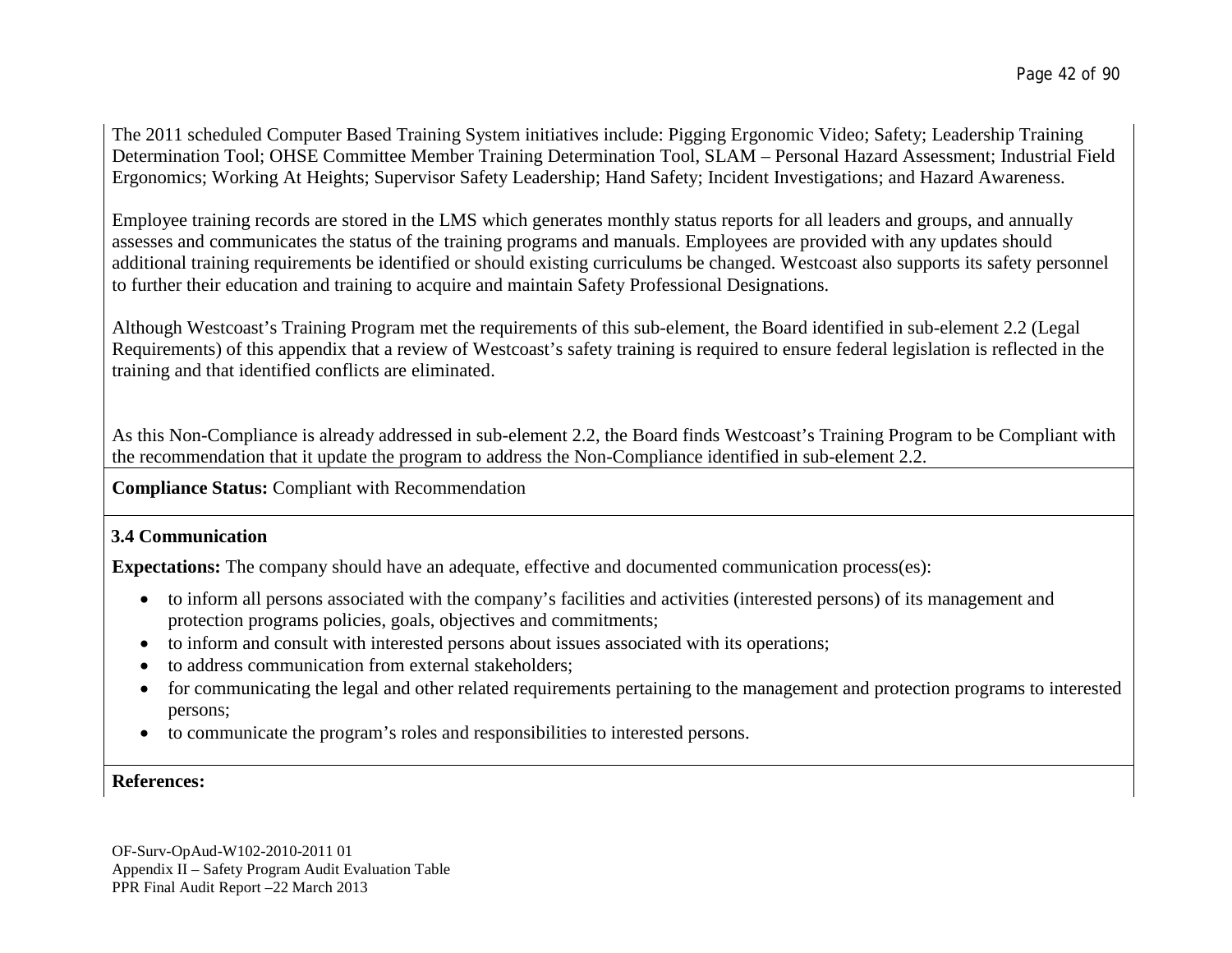| <b>PPR SOR/2003 Sections</b>         | CLC Part II $122.3(1)$ -       |
|--------------------------------------|--------------------------------|
| 15, 26, 27, 29(4), 30, 31,           | $(2), 125(1)(d)$ -(f),         |
| $33(b)$ , $35(b)(c)$ , $36$ , $37$ , | $125(1)(s)$ , $125(1)(z.03)$ - |
| 38, 39(a)(c)(d)(e), 42, 43,          | (z.11), 125(1)(z.14)           |
| 45, 46, 47, 48 and 49                | (z.15), 125(1)(z.17)           |
|                                      | (Z.19)                         |

#### **Assessment:**

Westcoast was able to demonstrate that it employs many methods for communicating safety requirements with its internal and external stakeholders. Communication of safety information is done through safety stand down meetings; quarterly employee meetings and safety updates; daily tailgate meetings; daily and weekly safety reports; Health and Safety Newsletters; monthly safety and communication meetings; monthly reports to the EHS Corporate Group; contract management activities, pre-job meetings, its intranet sites; etc. However, Board auditors were unable to verify that the Westcoast Internal and External Communication Performance Standard 6.0 (September 2006) is fully implemented and cross referenced to the OMS system to communicate all required safety information to the appropriate levels. For example, the audit identified that there is inconsistency in closeout reporting (e.g., ILP Report Card open incidents are: 42 incidents occurred, 35 open – no closures to incidents).

The Board was unable to verify that Westcoast meets all of the requirements of this sub-element and therefore is found to be Non-Compliant with respect to Communication.

#### **Compliance Status:** Non-Compliant

#### **3.5 Documentation and Document Control**

**Expectations:** The company should have documentation to describe the elements of its management and protection programs- where warranted. The documentation should be reviewed and revised at regular and planned intervals. Documents should be revised immediately where changes are required as a result of legal requirements or where failure to make immediate changes may result in negative consequences. The company should have procedures within its management and protection programs to control documentation and data as it relates to the risks identified in element 2.0.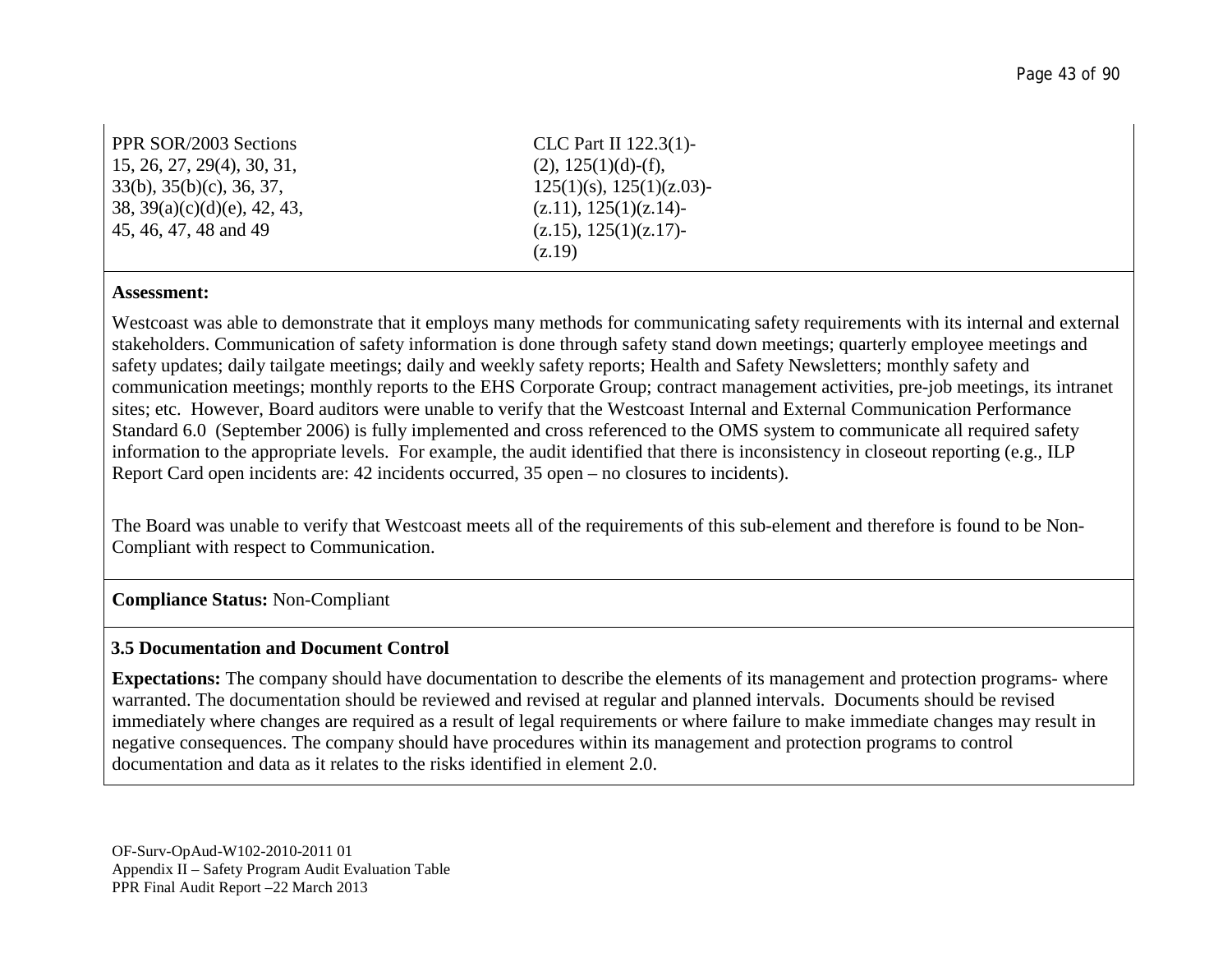#### **References:**

| <b>PPR SOR/2003 Sections</b> | CLC Part II $125(1)$         | COHSR 1.5, 2.23, 4.6,     |
|------------------------------|------------------------------|---------------------------|
| $9(2)$ , 13, 27, 29, 30, 31, | $(z.03)$ - $(z.06)$ , 125(1) | 5.17, 5.18, 8.12, 8.14(4) |
| 42, 43, 46, 47, 49 and 50    | $(z.09)$ , 125.1(d)-(e),     | (7), 8.15, 10.3           |
|                              | $125.1(f)$ , $135.1(9)$      |                           |

#### **Assessment:**

Westcoast's EHS Standard Development Committee reviews the following to develop or revise an EHS standard: EHS practices and procedures currently available within Westcoast; legislation applicable to Westcoast; CSA or other applicable industry standards; Spectra Energy or Spectra Energy Transmission Policies; and industry best practices. Legal and Human Resources may be consulted as necessary during the development or revision of an EHS standard.

EHS Safety Specialists communicate draft standards to the OHSE Workplace Committees for review and comment in a timely manner. The EHS Standard Development Committee reviews all comments, updates the standards if necessary and provides feedback to individuals or committees who provided the input. The EHS Standard Development Committee develops an Implementation Impact Assessment for each proposed standard. Revised (updated) standards are sent to the EHS Director with comments from OHSE Workplace Committees and Implementation Impact Assessment for review, comment, and communication to the Operations Management Team (OMT) and OHSE Oversight Committee. Standards are endorsed by the OMT before review by the OHSE Oversight Committee. The OMT endorses new EHS Standards before they are approved by the EHS Director for implementation.

Proposed changes to EHS Standards are reviewed by the OHSE Oversight Committee to determine if consultation is required. The EHS Department has the authority to make minor administrative changes to Westcoast Standards and then communicate these changes via the Source.

Westcoast's EHS Manuals do not reference PPR requirements. Also, the Board noted a number of performance standards and procedures that are either in draft status or out-of-date. For example, the Board requires that the Westcoast Construction On-site Manual be the same as the Westcoast Construction Manual that is filed with the Board. The Board requires a review of all safety standards and procedures to ensure they are current and reflect revision dates and the PPR. Therefore the Board finds Westcoast to be Non-Compliant with respect to this sub-element.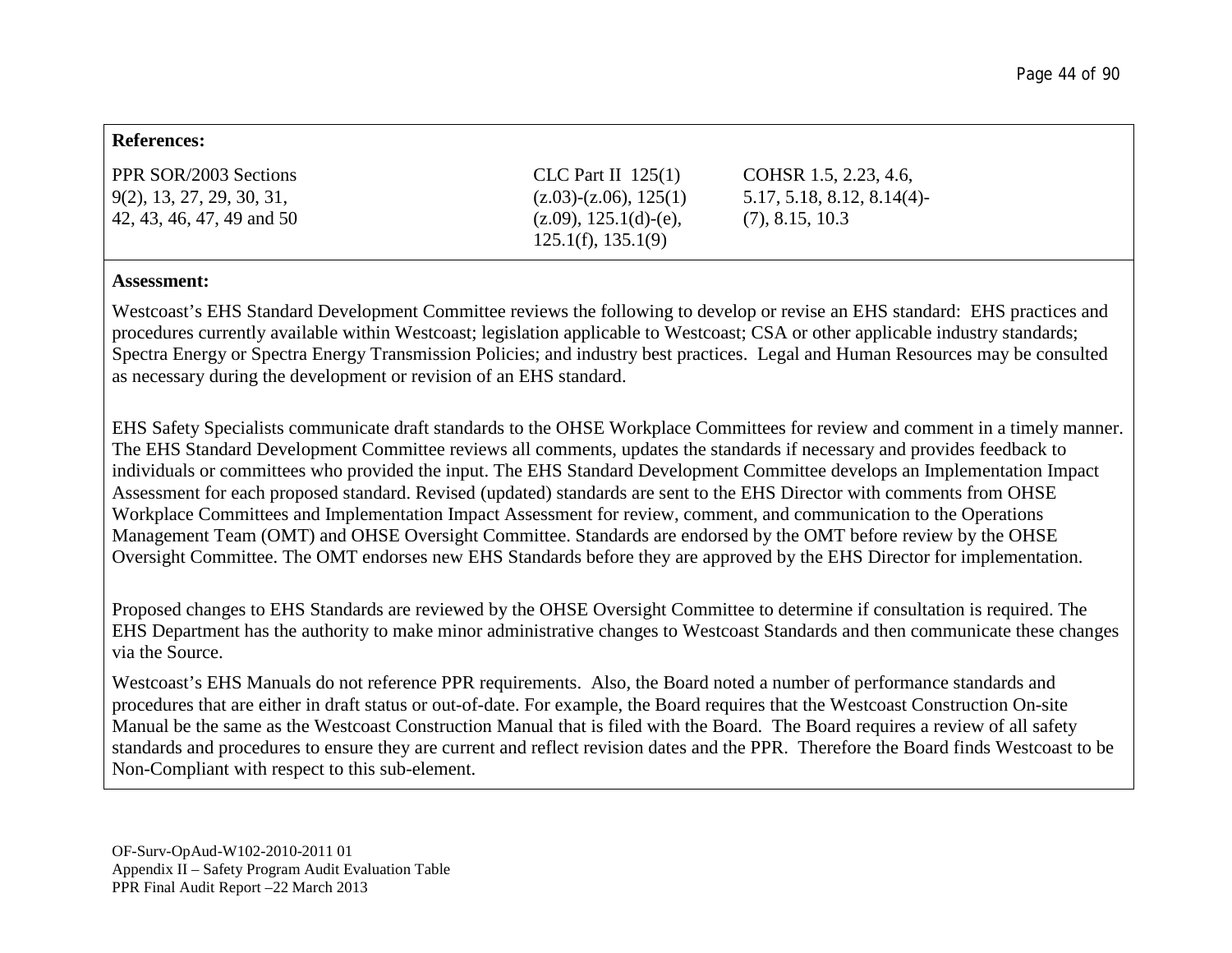### **Compliance Status:** Non-Compliant

### **3.6 Operational Control-Normal Operations**

**Expectations:** The company should establish and maintain a process to develop, implement and communicate mitigative, preventive and protective measures to address the risks and hazards identified in elements 2.0 and 3.0. The process should include measures to reduce or eliminate risks and hazards at their source, where appropriate.

### **References:**

PPR SOR/2003 Sections 10, 12, 13, 16, 18, 19, 27, 28, 29, 30, 31, 34, 35,  $42(a)(b)(c)$  and 50

CLC Part II 125(1), 125.1 COHSR 19.1(1)

#### **Assessment:**

The EHS MS contains procedures for identified work tasks typically encountered by Westcoast personnel. The procedures reference and acknowledge compliance with applicable legislation and with industry associations.

Frontline supervisors review safe work permit practices with employees at operational and safety meetings. Westcoast hazard assessment training for employees includes hazards and risks associated with tasks that are outlined in safe work permits.

As discussed previously in sub-element 2.1 of this appendix, it was confirmed that critical task lists, risk assessment and job hazard analyses that have been completed include various mitigating measures that form the basis of the EHS MS procedures and which would ensure operational control is maintained. Therefore, the Board finds Westcoast to be Compliant with this sub-element.

## **Compliance Status:** Compliant

## **3.7 Operational Control-Upset or Abnormal Operating Conditions**

**Expectations:** The company shall establish and maintain plans and procedures to identify the potential for upset or abnormal operating conditions, accidental releases, incidents and emergency situations. The company shall also define proposed responses to these events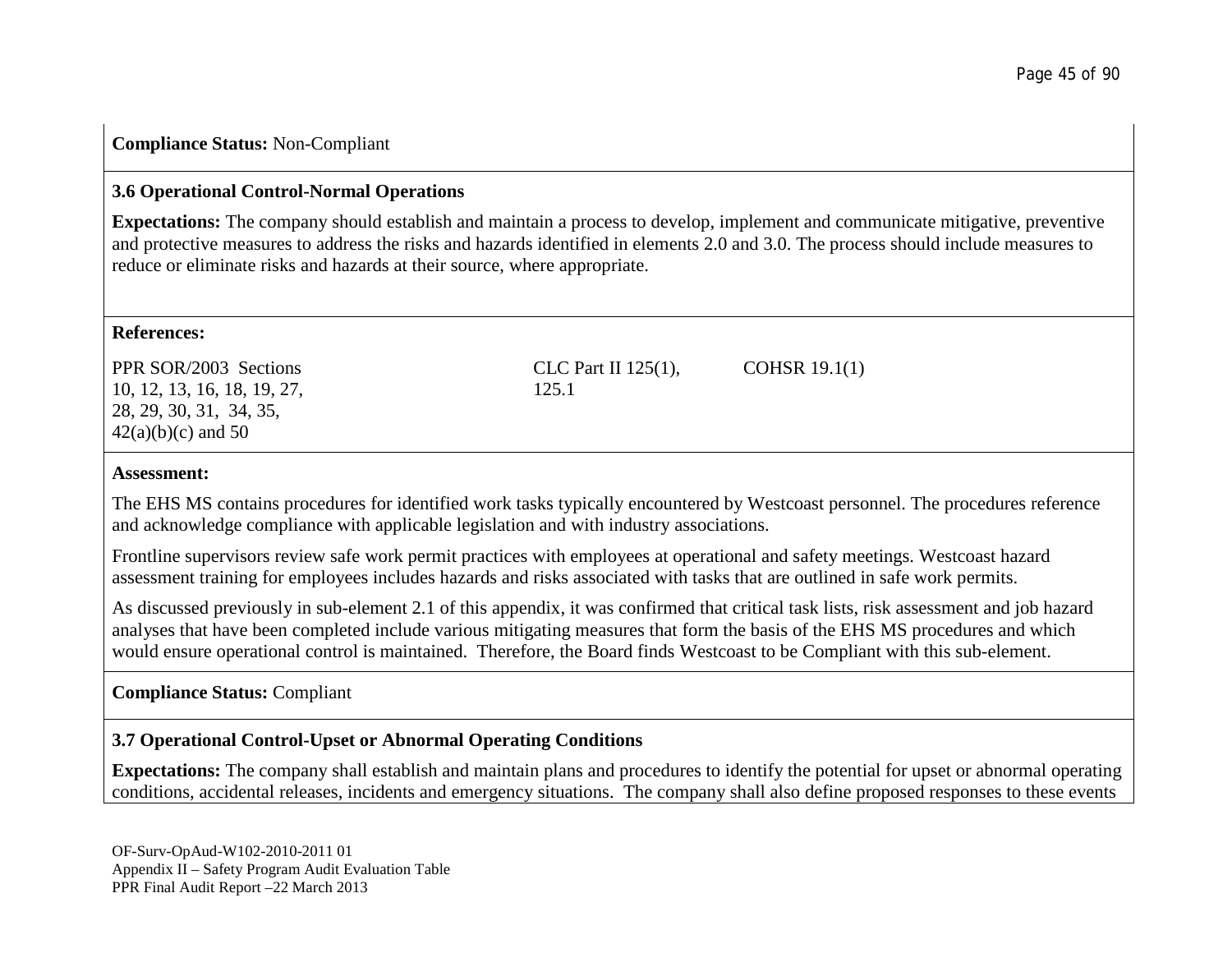and prevent and mitigate the likely consequence and/or impacts of these events. The procedures must be periodically tested and reviewed and revised where appropriate (example, after emergency events).

#### **References:**

PPR SOR/2003 Sections 13, 15(1)(d), 17, 18, 20, 21, 22, 23, 24, 25, 28, 35(a), 42, 44 2(d), 47 and 48

CLC Part II 125(1)(o) COHSR 17.4, 17.5,

19.1(1)

#### **Assessment:**

The Board verified that Westcoast has developed and implemented an emergency preparedness and response plan. Interviews and document review verified that personnel safety issues such as the emergency evacuation and muster locations are discussed during orientations and fire evacuation procedures are posted. Emergency evacuation drills and mock exercises are held on a regular basis. Safety issues are standard items and are incorporated into the review and learn discussion for continual improvement purposes. Therefore the Board finds Westcoast to be Compliant with this sub-element.

**Compliance Status:** Compliant

## **4.0 CHECKING AND CORRECTIVE ACTION**

### **4.1 Inspection, Measurement and Monitoring**

**Expectations:** The company shall develop and implement surveillance and monitoring programs. These programs should address contract work being performed on behalf of the company. These programs should include qualitative and quantitative measures for evaluating the management and protection programs and should, at a minimum, address legal requirements as well as the risks identified as significant in elements 2.0 and 3.0. The company should integrate the surveillance and monitoring results with other data in risk assessments and performance measures, including proactive trend analyses. The company shall have documentation and records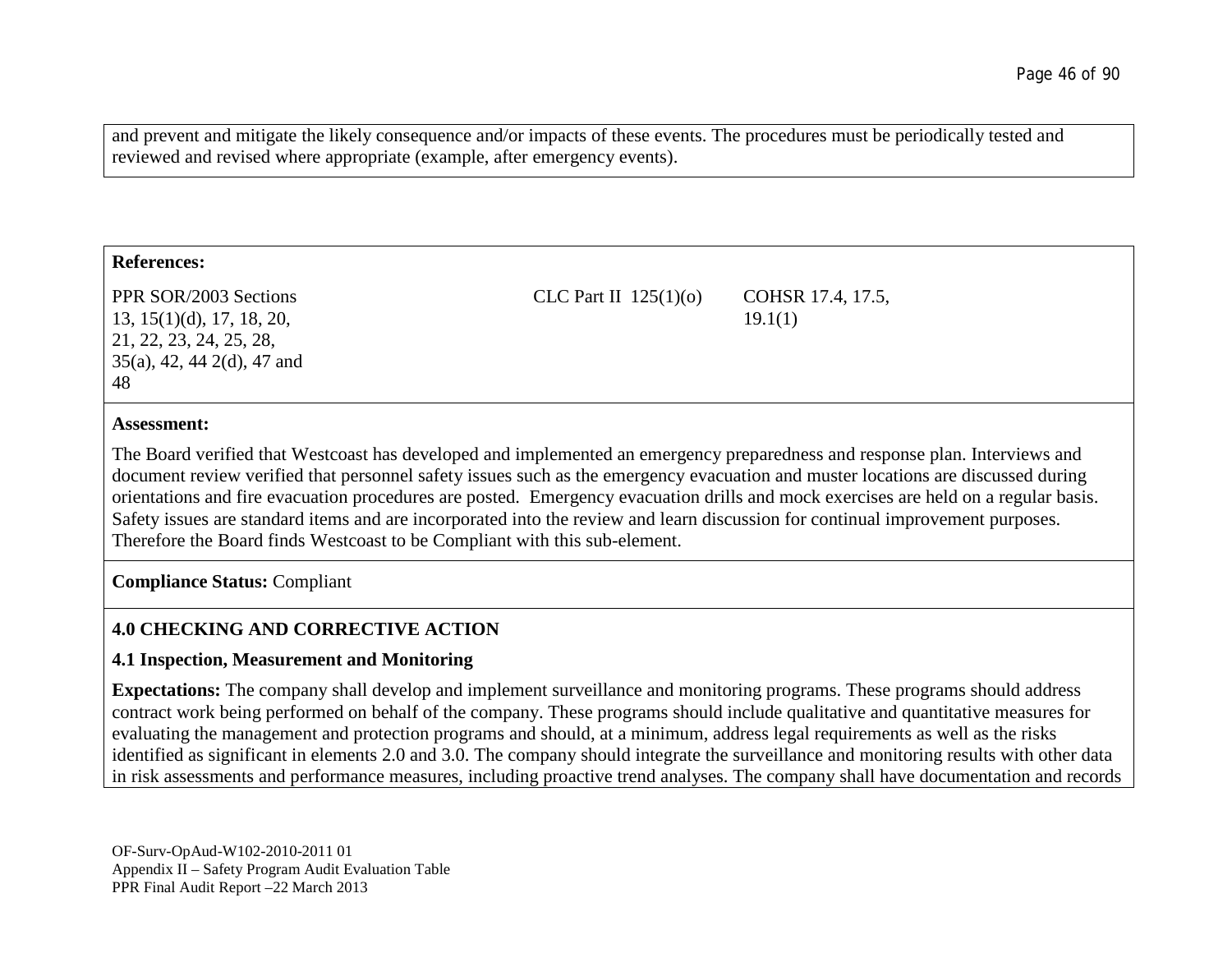of its surveillance and monitoring programs.

| <b>References:</b>                                                  |                                                                                         |                                                                                                      |
|---------------------------------------------------------------------|-----------------------------------------------------------------------------------------|------------------------------------------------------------------------------------------------------|
| PPR SOR/2003 Sections<br>10, 12, 13, 29(5), 40(a),<br>51, 52 and 53 | CLC Part II $125(1)(c)$ ,<br>$134.1(4)(d)$ , $135(7)(k)$ ,<br>$136(5)(g)$ , $136(5)(i)$ | COHSR 4.5, 4.6, 5.10,<br>$6.10(3)$ , 10.18, 12.3,<br>12.14, 14.20, 14.21,<br>14.23, 15.6, 17.3, 17.9 |

#### **Assessment:**

Westcoast holds various meetings and completes reports which monitor and document the EHS MS safety component, including: daily and monthly progress reports; daily and weekly safety inspection reports; daily tool box meetings; weekly all staff meetings; weekly fire drills; weekly behaviour-based inspections; incident reporting; incident investigation when required; and completion of Incident Without Loss (IWOL) documentation which is tracked through Westcoast's Environment Performance and Safety System (EPASS).

Document review confirmed that actions resulting from the above-listed activities are assigned and tracked to ensure any issues are addressed and reported.

Westcoast has developed and implemented a comprehensive incident investigation process. The incident reporting and investigation process includes significant near misses, and includes contractors in incident investigations when appropriate. The investigation process identifies root causes and trends that lead to corrective and preventive action. Westcoast tracks the actions until completion and verifies their effectiveness. Incidents are analyzed to detect patterns or trends to anticipate and prevent future incidents. The incidents and accidents are recorded and reported as per policy. Best practices and lessons learned are shared with others who can benefit.

The Accountability Management and Performance Management assessments determine employee competency and identify future training initiatives.

The Board verified that Westcoast has adequate processes to ensure safety-related incidents are investigated and the appropriate measures are taken to correct or prevent further deficiencies in its execution of the EHS MS.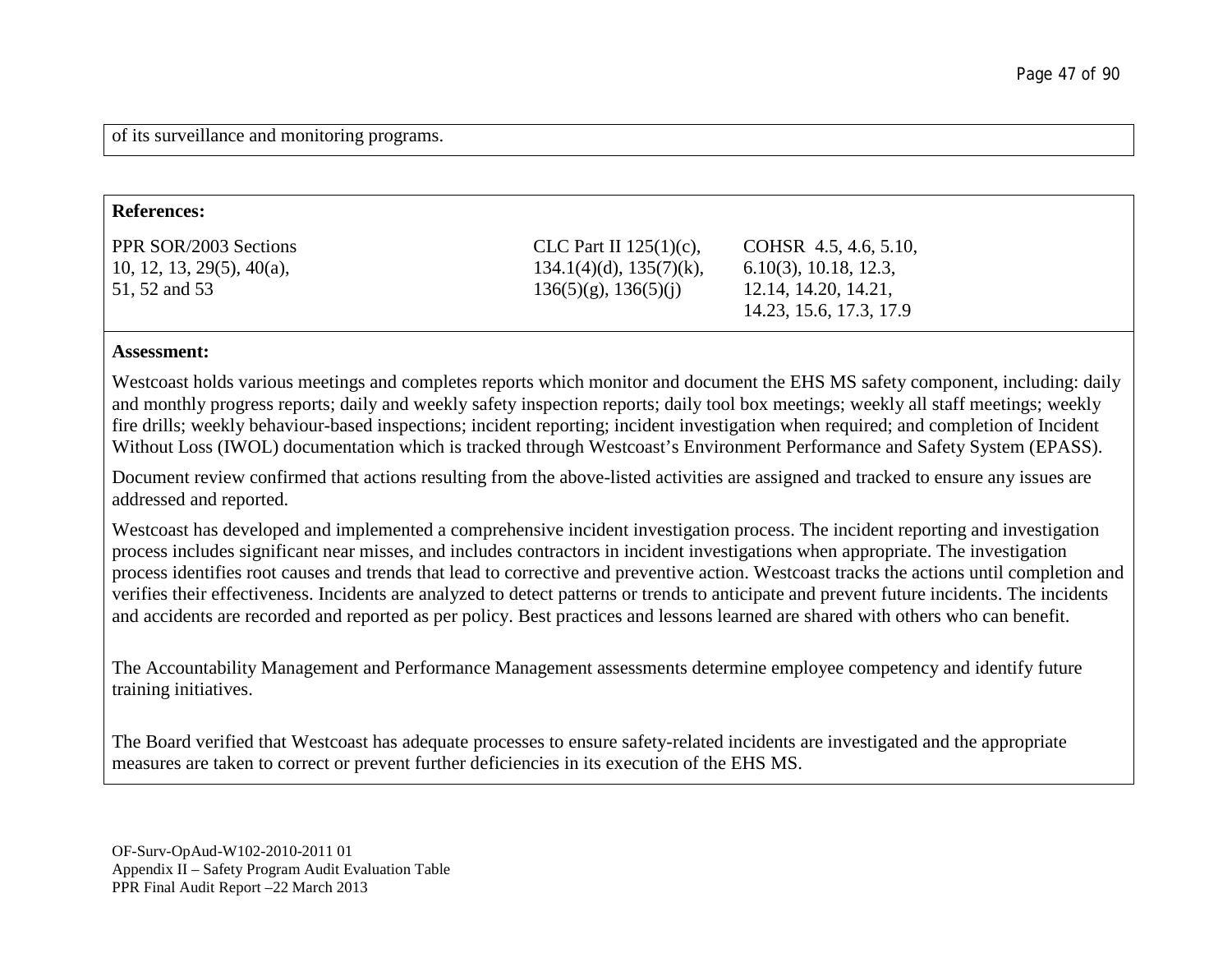Therefore the Board finds Westcoast to be Compliant with this sub-element.

**Compliance Status:** Compliant

### **4.2 Corrective and Preventive Actions**

**Expectations:** The company shall have a process to investigate incidents or any non-compliance that may occur. The company shall have a process to mitigate any potential or actual issues arising from such incidents or non-compliances. Such mitigation may include appropriate timing and actions for addressing the issues that arise. The company shall demonstrate that it has established a documented procedure to:

- set criteria for non-compliance;
- identify the occurrence of any non-compliances;
- investigate the cause(s) of any non-compliances;
- develop corrective and/or preventative actions; and
- effectively implement the required corrective and/or preventative actions.

The company should develop procedures to analyze incident data in order to identify deficiencies and opportunities for improvement in its management and protection programs and procedures.

#### **References:**

PPR SOR/2003 Sections 13, 47 and 52

CLC Part II 125(1)(c),  $125(1)(o)$ ,  $125.1(f)$ , 134.1(4)(d), 135(7)(e), 135(7)(j), 136(5)(g)

COHSR 2.27, 7.3, 10.4, 10.5, 15.4, 19.1(1)

#### **Assessment:**

Westcoast's Regulatory Incident Reporting Guidelines for On-Call Supervisors is approved and communicated to control teams and on-call incident supervisors. The purpose of the guidelines is to assist Westcoast's On-Call Supervisors and On-Call Incident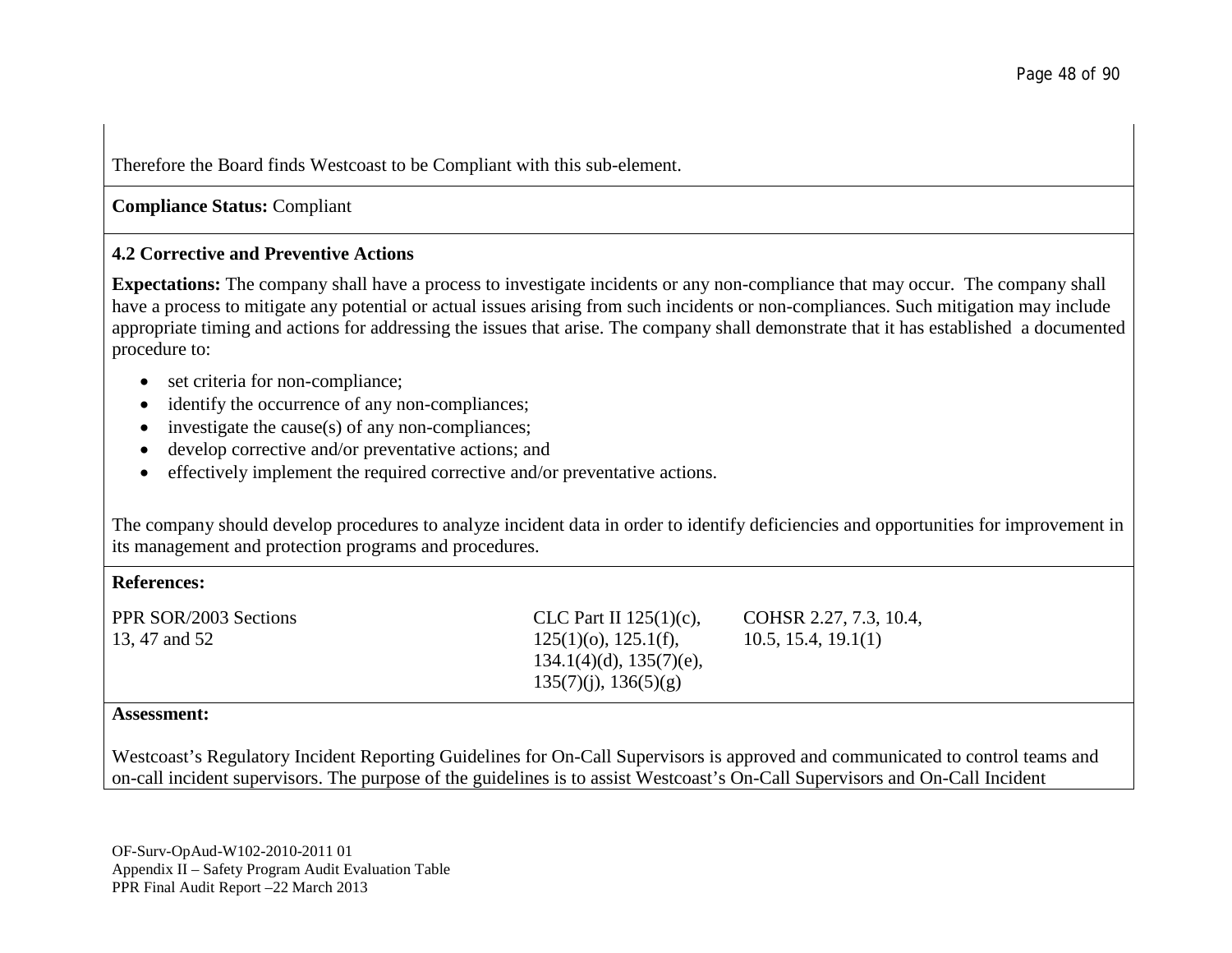Supervisors in the external reporting of "regulatory reportable" incidents that occur in both its federally and provincially regulated facilities. This regulatory reporting practice was put in place to ensure timely notification of reportable occurrences to the appropriate regulatory agency regardless of where the incident occurs across the facilities. The Regulatory Incident Reporting Guidelines For On-Call Supervisors is controlled by the incident management program and is reviewed on an annual basis by all stakeholders to ensure it is current. The One-Window Reporting Procedures, embedded in the EHS Checklist, are reviewed on initial hiring and annually thereafter. Evidence of the checklist review was found in LMS.

As identified in sub-element 2.3 Goals, Target and Objectives, above, it was identified that Westcoast's management Scorecards were not being used to record and manage non-compliances (AVCs) but as part of its commentary on the Draft Audit Report, Westcoast submitted information indicating it had modified its processes to achieve compliance. The Board has therefore removed its finding with respect to this issue and will monitor the revised activities for continued application.

Also, as noted elsewhere in this audit report, it was identified that there is inconsistency in close-out reporting (e.g., ILP Report Card open incidents are: 42 incidents occurred, 35 open – no closures to incidents). Management of incident resolution to close-out is an important aspect of management of corrective and preventive processes. As a result the Board finds Westcoast to be non-compliant with this sub-element.

### **Compliance Status**: Non-Compliant

### **4.3 Records Management**

**Expectations:** The company shall establish and implement procedures to ensure that the records supporting the management and protection programs are retained, accessible and maintained. The company shall, as a minimum, retain all records for the minimum lengths of time as required by the applicable legislation, regulation and standards incorporated by reference into the regulation.

**References:**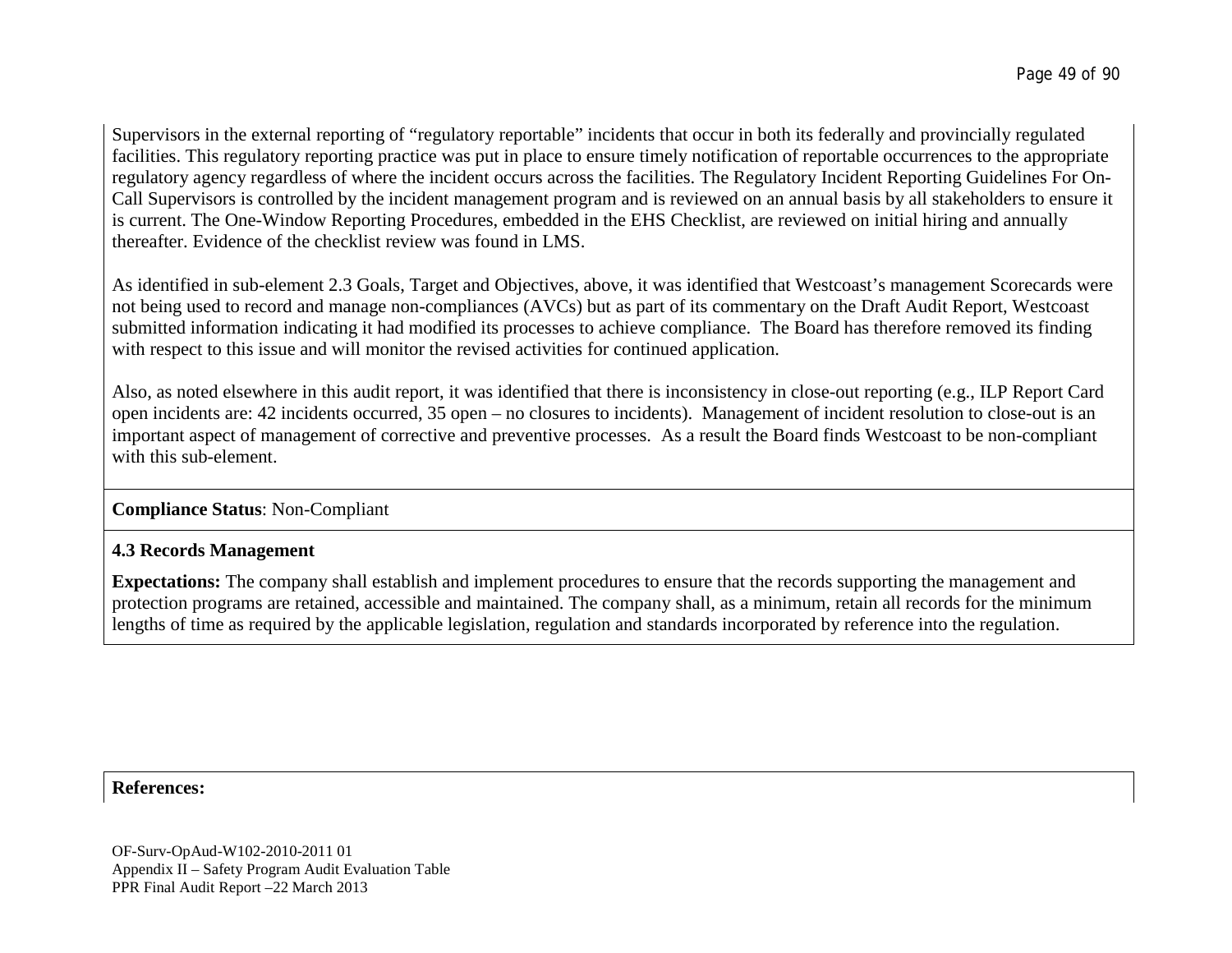| PPR SOR/2003 Sections<br>9(2), 28(3), 39(b), 40(b)<br>and 55 | CLC Part II $125(1)(g)$ , | COHSR 1.5, 2.23, 2.24,<br>$2.27(7)$ , 4.6 5.17, 5.18,<br>$6.10(7)$ , 7.3(6),<br>$8.18(3)1$ , 10.6, 10.15,<br>$10.19(4)$ , $11.12$ , $12.14$ ,<br>$14.23(4)$ , 15.11, 16.13(2),<br>$17.4(4)$ , $17.8(2)$ , $17.9(2)$ ,<br>$17.10(2)$ , 18.39, 18.40,<br>18.41, 18.42, 19.6(5),<br>19.8(2) |
|--------------------------------------------------------------|---------------------------|------------------------------------------------------------------------------------------------------------------------------------------------------------------------------------------------------------------------------------------------------------------------------------------|
|--------------------------------------------------------------|---------------------------|------------------------------------------------------------------------------------------------------------------------------------------------------------------------------------------------------------------------------------------------------------------------------------------|

#### **Assessment:**

The Board confirmed through documentation and record review that Westcoast has implemented a record retention process which includes appropriate types of records to be retained, retention and disposition timeframes and disposal methods. Copies of all records requested were made readily available.

Westcoast has several repositories for safety-related information. It maintains safety data using the EPASS. The IWOL system is used for tracking incidents with no time loss. Hard copies of these records are maintained in the regional offices. The Westcoast Document Management and Retention Standard are posted on the EHS site of the Source. A posting communication was sent to all employees from Spectra Energy Records Management.

Based on documents reviewed and interviews conducted it was determined that Westcoast has an adequate records management strategy in place and is therefore found to be Compliant with this sub-element.

### **Compliance Status:** Compliant

### **4.4 Internal Audit**

**Expectations:** The company shall develop and implement a documented process to undertake audits of its management and protection programs and procedures. The audit process should identify and manage the training and competency requirements for staff carrying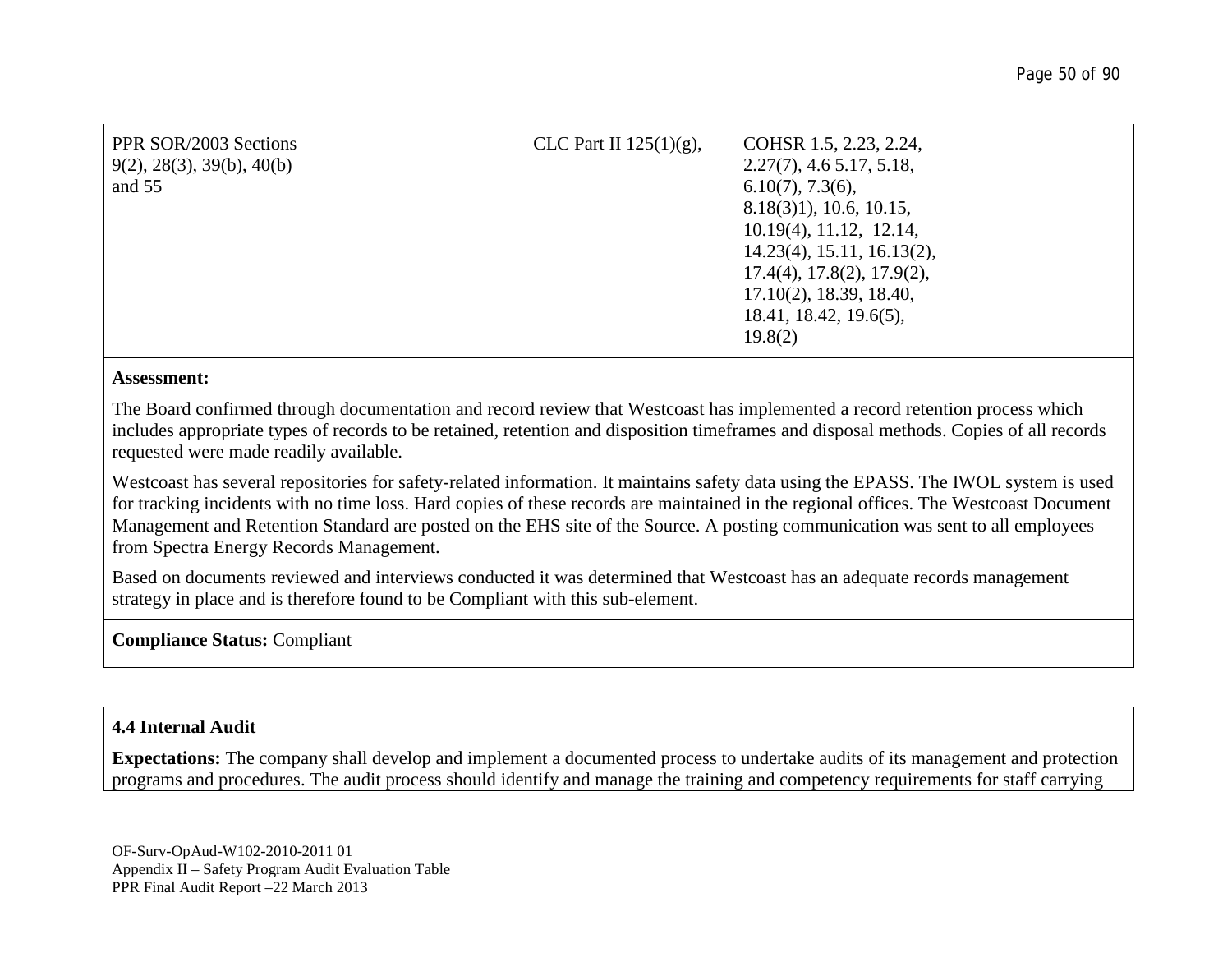out the audits. These audits shall be conducted on a regular basis.

#### **References:**

PPR SOR/2003 Sections 52, 53 and 54

COHSR 19.7(1)(2)

#### **Assessment:**

The operation of Westcoast's processing plants is subject to periodic audit by Spectra Energy Corporation's internal audit services and EHS audit groups.

Westcoast's audit team in Calgary conducts audits on capital expansion projects, while safety audits are conducted by its Manager, EHS Audits, based out of Houston, Texas. The audit cycle is determined by a comprehensive risk assessment. Local subject matter experts are contracted to ensure appropriate legislation is included in the protocol for the facilities being audited.

Review of the processes associated with Westcoast's internal audit programs indicated that the risk assessment methodologies and annual audit plans for both groups are corporately reviewed and approved by senior management. The audit identified that performance based audits are being performed and that TeamMate $^{\overline{TM}}$ , audit management software, is used to ensure action items are closed-out. TeamCentralTM, an audit management database, is used for tracking audit projects, issues and recommendations.

It was verified through interviews and document review that Westcoast has an internal audit program to assess its EHS MS against its regulatory requirements. However, the Board notes that the absence of an effective process to identify and integrate all of the legal operational safety requirements could lead to incomplete EHS audit protocols and inaccurate internal audit findings. The audits conducted are performance audits, not compliance or technical audits.

Section 52 of the PPR states that a company shall conduct audits and inspections on a regular basis to ensure its processing plant is designed, constructed, operated or abandoned in compliance with these regulations.

Based on documents reviewed and interviews with operations staff, Westcoast was not able to demonstrate that it was in compliance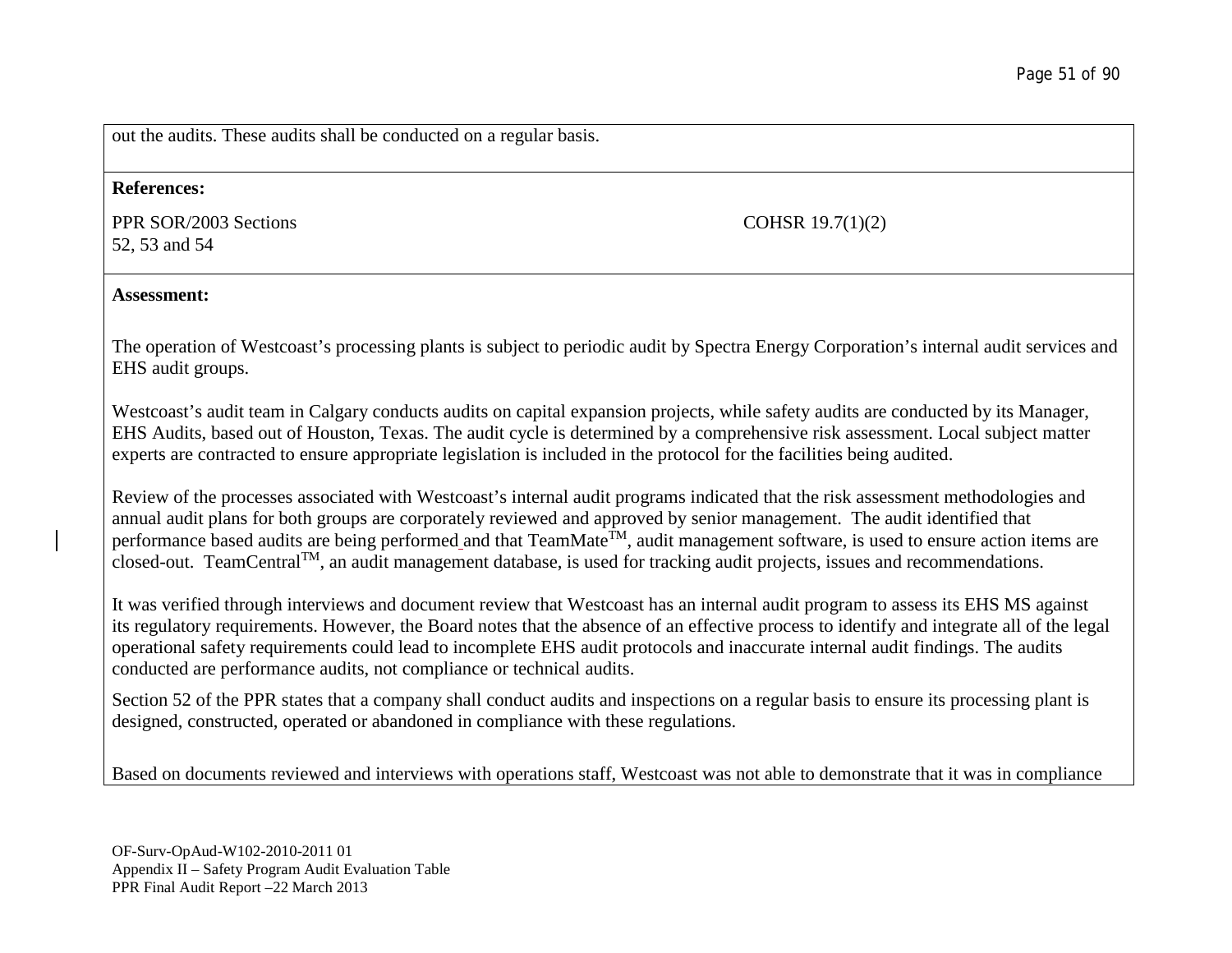with the requirements of this sub-element.

### **Compliance Status:** Non–Compliant

### **5.0 MANAGEMENT REVIEW**

**Expectations:** Senior management should formally review the management and protection programs for continuing suitability, adequacy and effectiveness. The review should be based on appropriate documentation and records including the results of the surveillance, monitoring and audit programs. This review should be formal and documented and should occur on a regular basis. The management review should include a review of any decisions, actions and commitments which relate to the improvement of the programs and the company's overall performance.

#### **References:**

PPR SOR/2003 Sections 13, 30, 35(a), and 50.

COHSR 11.2(4), 12.10(1.2), 19.6(3),  $19.7(1)-(2)$ 

#### **Assessment:**

Westcoast's EHS MS Performance Standard 9.4, Management System Review establishes minimum expectations for conducting a Management System Review with senior management to determine whether changes to the EHS Policy, EHS goals and targets or other elements of the EHS MS are necessary to ensure effectiveness of the EHS MS based on EHS audit results, EHS performance, changing business needs and/or stakeholder inputs. The Management System Review is conducted at least annually, preferably in the third quarter.

Management System Reviews may be conducted more frequently when:

- important new EHS regulatory or EHS issues arise;
- significant hazards/risks are identified; or
- previous audits/assessments have identified on-going deficiencies in the EHS MS.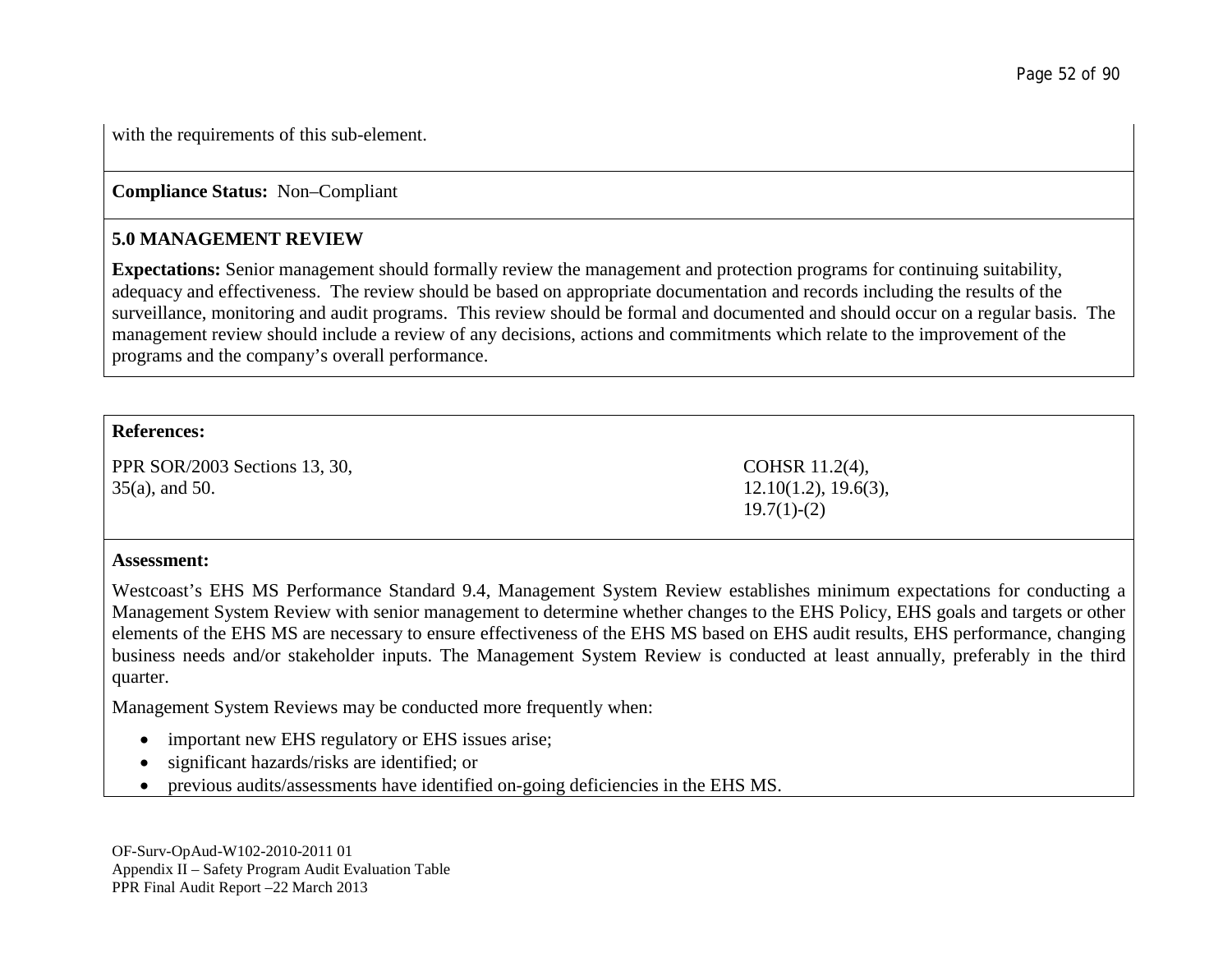Section 50 of the PPR requires that a company shall prepare and keep current a report setting out the number of employees necessary to operate its processing plant safely and the competencies required for each position to ensure resources are identified and supported.

Although the Board was able to verify that there is a level of oversight provided, given the absence of rigor in the reporting and tracking of non-compliances, as well as the deficient audit process described in sub-element 4.4 of this appendix, the Board has determined that the level of management oversight does not meet its expectations.

A detailed management review would be required to complete the PPR Section 50 report. Therefore, Westcoast was found to be Non-Compliant with this sub-element.

**Compliance Status:** Non-Compliant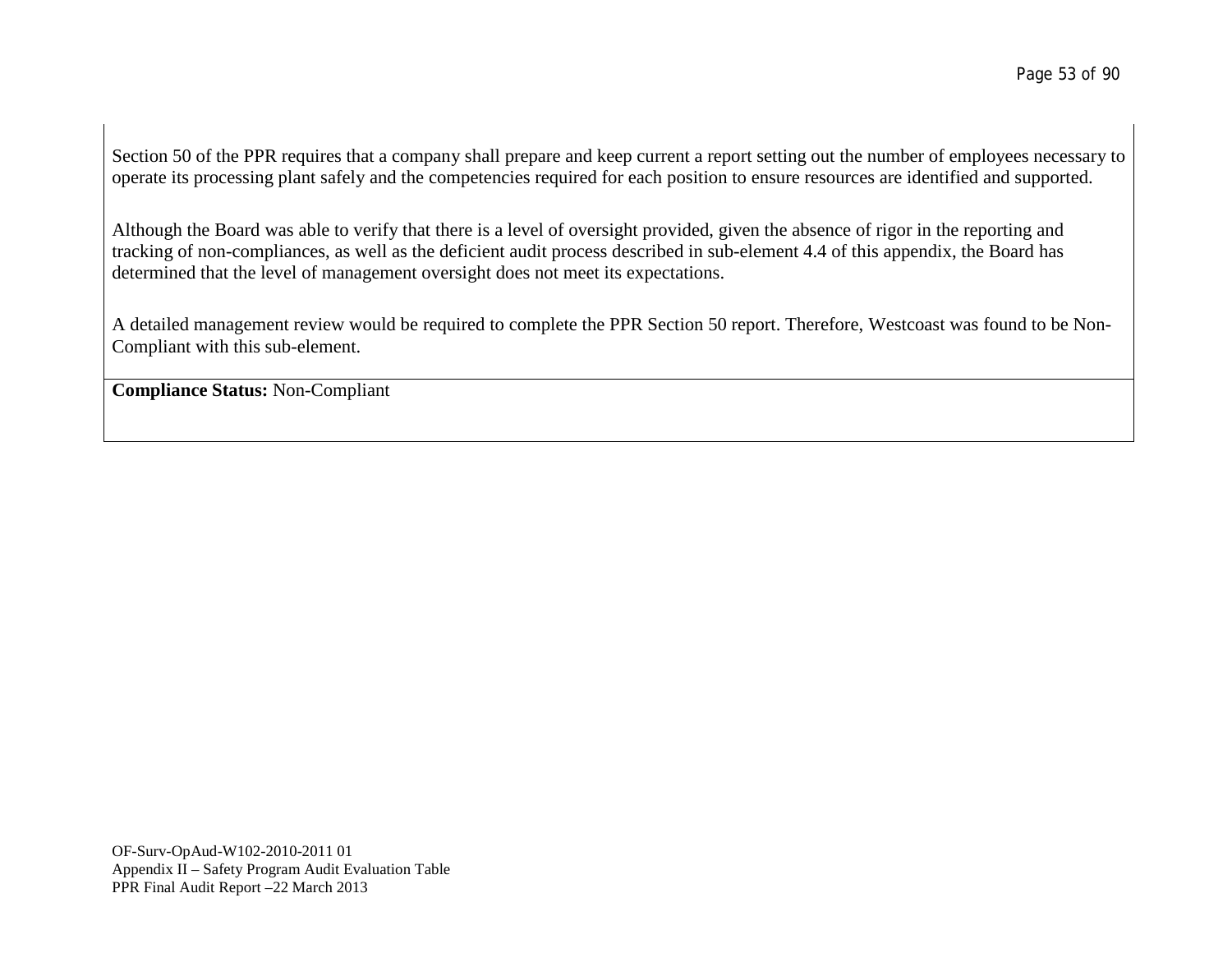#### <span id="page-53-0"></span>**APPENDIX III WESTCOAST ENERGY INC., CARRYING ON BUSINESS AS SPECTRA ENERGY TRANSMISSION (WESTCOAST) ENVIRONMENTAL PROTECTION PROGRAM AUDIT EVALUATION TABLE**

## **1.0 POLICY AND COMMITMENT**

#### **1.1 Policy and Commitment Statements**

**Expectations:** The company shall have a policy approved and endorsed by senior management (the Policy). It should include goals and objectives and commit to improving the performance of the company.

#### **References:[5](#page-53-0)**

PPR-2003 sections 4, 5, 10 and 14

#### **Assessment:**

The Board auditors were able to view an adequate and up-to-date corporate Environment, Health and Safety (EHS) policy that meets the Board's expectations. The Policy statement and accompanying documentation outline Westcoast's management principles and clear program objectives. The Environmental Protection Program (EPP) is guided by these documents.

### **Compliance Status: Compliant**

<sup>&</sup>lt;sup>5</sup> Each "Reference" in this table contains specific examples of the "legal requirements" applicable to each element but are not necessarily a complete list of all applicable legal requirements.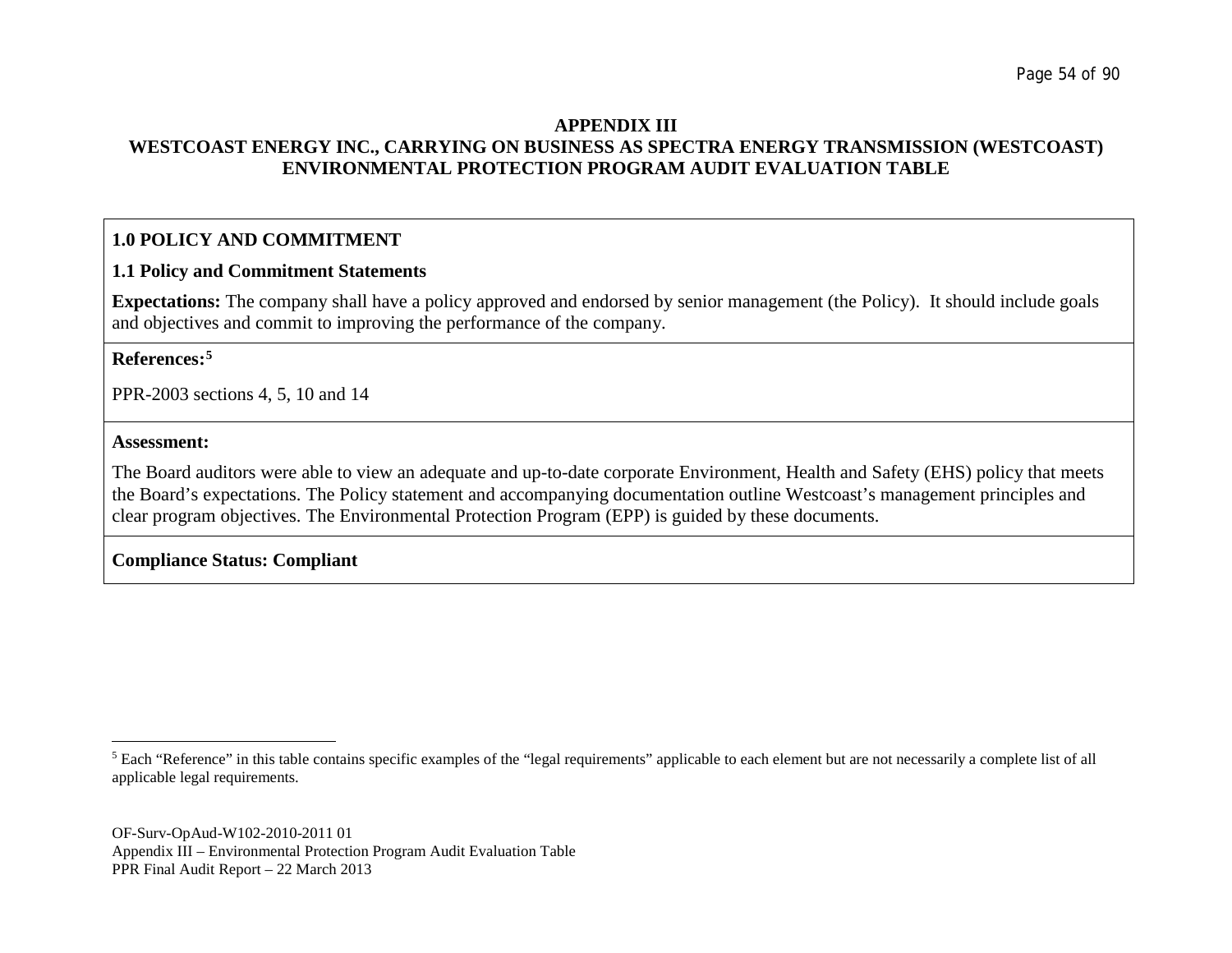# <span id="page-54-0"></span>**2.0 PLANNING**

### **2.1 Hazards Identification, Risk Assessment and Control[6](#page-54-0)**

**Expectations:** The company shall be able to demonstrate a procedure to identify all possible hazards. The company should assess the degree of risk associated with these hazards. The company should be able to support the rationale for including or excluding possible risks in regard to its environment, safety, integrity, crossings and awareness and emergency management and protection programs (management and protection programs). The company should be able to implement control measures to minimize or eliminate the risk.

### **References:**

PPR-2003 sections 4, 5, 10 and 14

### **Assessment:**

Upon review of Westcoast's EPP documents and records, and interviews with staff, Westcoast was not able to demonstrate that it had met the Board's requirements with respect to this sub-element.

Westcoast was able to demonstrate that it had identified some of its environmental hazards and aspects; however, it would appear that the items identified and managed formally were, for the most part, limited to the requirements stated in its provincial operating permits. During interviews with staff, the company identified that many of the environmental hazards and aspects were integrated and addressed within the various standard operating procedures (SOPs) used by its staff during routine operation of the facility. Review of a sample of the documents provided, however, indicated very few, if any, of the potential environmental aspects were formally identified in the SOPs (see also sub-element 3.6 Operational Control-Normal Operations**)**.

Similarly, company staff interviewed indicated that environmental hazards and aspects would, or could, be identified during the regularly-conducted "Audit Inspections" of the facility. A review of the records of the activities however, indicated that the process implemented does not include standardized environmental hazards and aspects nor are there requirements for routine attendance by environmental staff during the Audit Inspections. See also sub-element 4.1 Inspection, Measurement and Monitoring**,** below.

<sup>&</sup>lt;sup>6</sup> Hazard: Source or situation with a potential for harm in terms of injury or ill health, damage to property, damage to workplace environment, or a combination of these. Risk: Combination of the likelihood and consequence(s) of a specified hazardous event occurring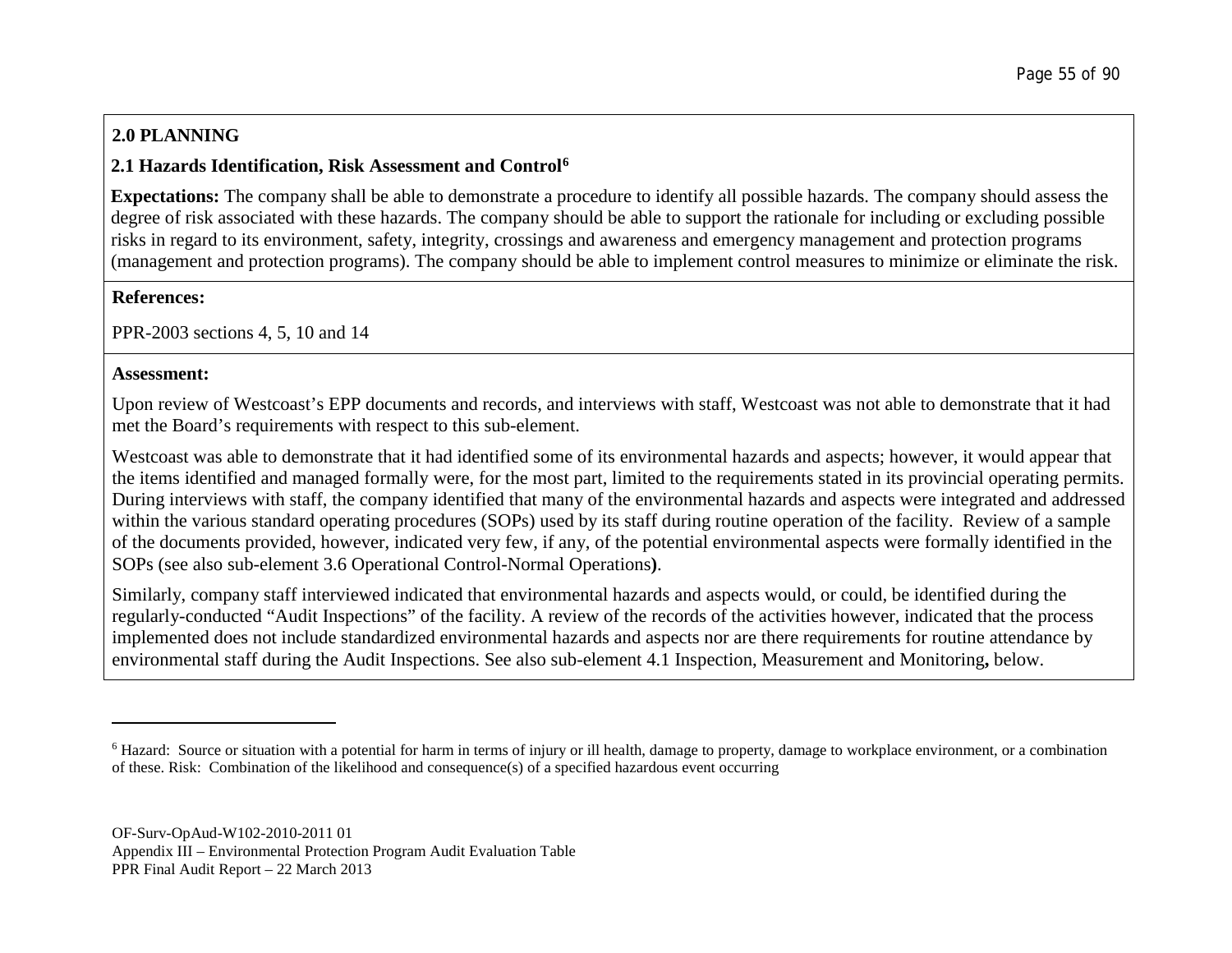## **Compliance Status: Non-Compliant**

## **2.2 Legal Requirements**

**Expectations:** The company shall have a verifiable process for the identification and integration of legal requirements into its management and protection programs. The company should have a documented procedure to identify and resolve non-compliances as they relate to legal requirements that include updating the management and protection programs as required.

### **References:**

PPR-2003 sections 4, 5, 10, 14 and 52

### **Assessment:**

Review of Westcoast's process for the identification and integration of its legal requirements indicated that the company's processes did not meet the Board's expectations.

Westcoast staff provided records outlining its legal requirements at various levels of detail. For example, provincial permit environmental requirements were outlined and monitored in detail, whereas other legislative requirements were noted at a very high level. Westcoast staff demonstrated that its provincial permit requirements were integrated within SOPs for various processes while some legislative requirements were not included in appropriate detail so as to provide assurance of compliance.

Interviews with staff with environmental or facility management responsibilities at various levels within the organization indicated an inconsistent awareness of lists or records of environmental legal requirements or formalized procedures for their development, maintenance, and integration.

Of particular note to the Board was the lack of a description of the NEB PPR EPP requirements and expectations that could be used in the development and evaluation of Westcoast's SOPs and audit, inspection and investigation processes.

As the Board's regulations are process and outcome focused, a clear interpretation and description of the requirements in relation to Westcoast's facilities and associated activities is required to ensure compliance.

## **Compliance Status: Non-Compliant**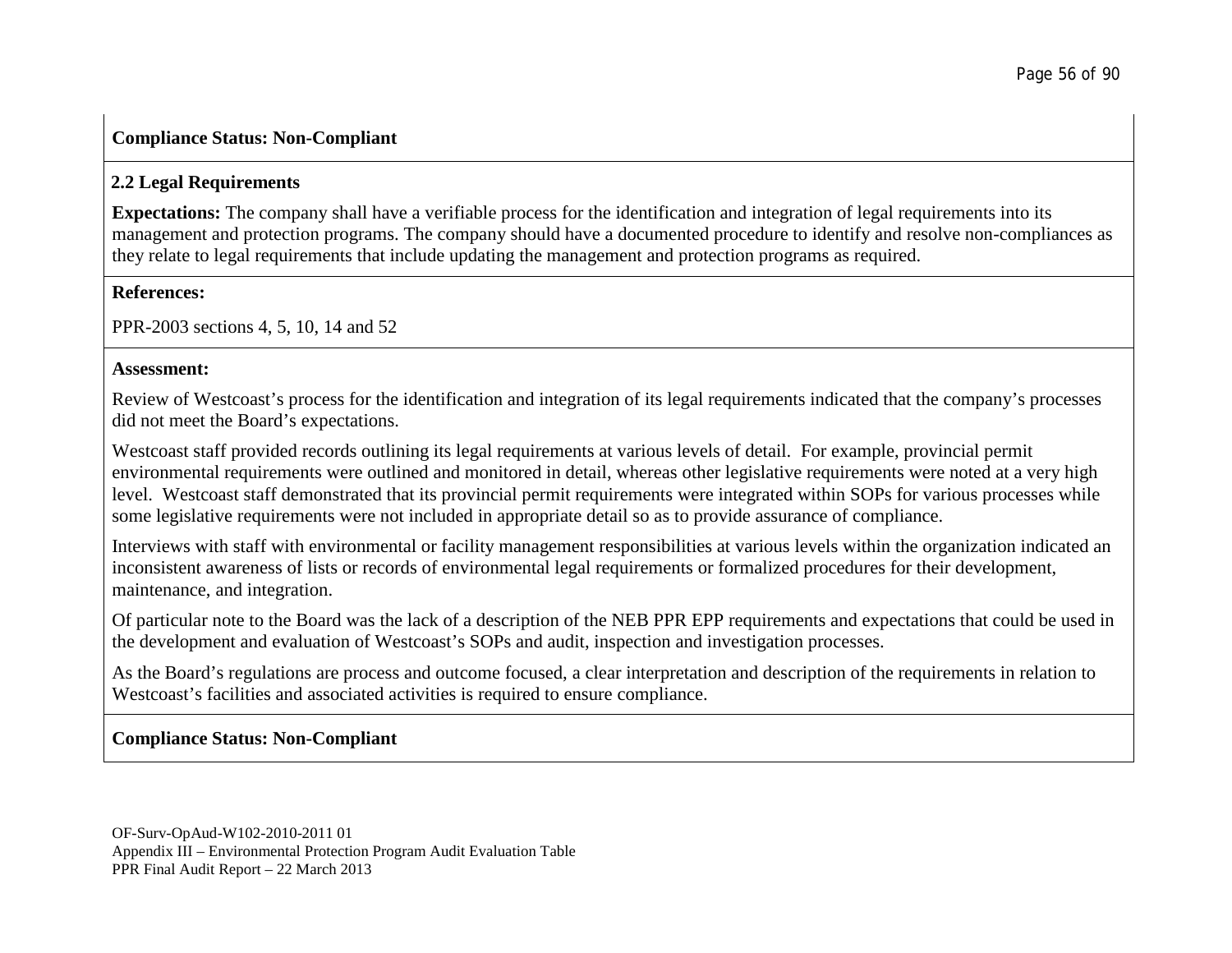### **2.3 Goals, Objectives and Targets**

**Expectations:** The company should have goals, objectives and quantifiable targets relevant to the risks and hazards associated with the company's facilities and activities (i.e., construction, operations and maintenance). The objectives and targets should be measurable and consistent with the Policy and legal requirements and ideally include continual improvement and prevention initiatives, where appropriate.

#### **References:**

PPR-2003 section 10 and 14

#### **Assessment:**

Westcoast was able to demonstrate compliance with this element through documentation and records provided to the Board's auditors.

Company staff provided records indicating that, on an annual basis, senior management sets corporate goals, objectives and targets for the company that are applied and measured at each facility or management unit on an on-going basis. The results are collected, measured and monitored by senior management of Westcoast and on an overall corporate basis as well.

Westcoast staff indicated that senior management has identified five program areas for measurement and improvement. These areas appear to relate back to the corporate Policy and purpose statements. This includes environmental performance. Senior management indicated that they have set what they would consider to be aggressive goals for improvement in these areas.

At the facility level, environmental staff indicated that the measures include non-compliance with provincial permits, spills and releases, and public complaints.

## **Compliance Status: Compliant**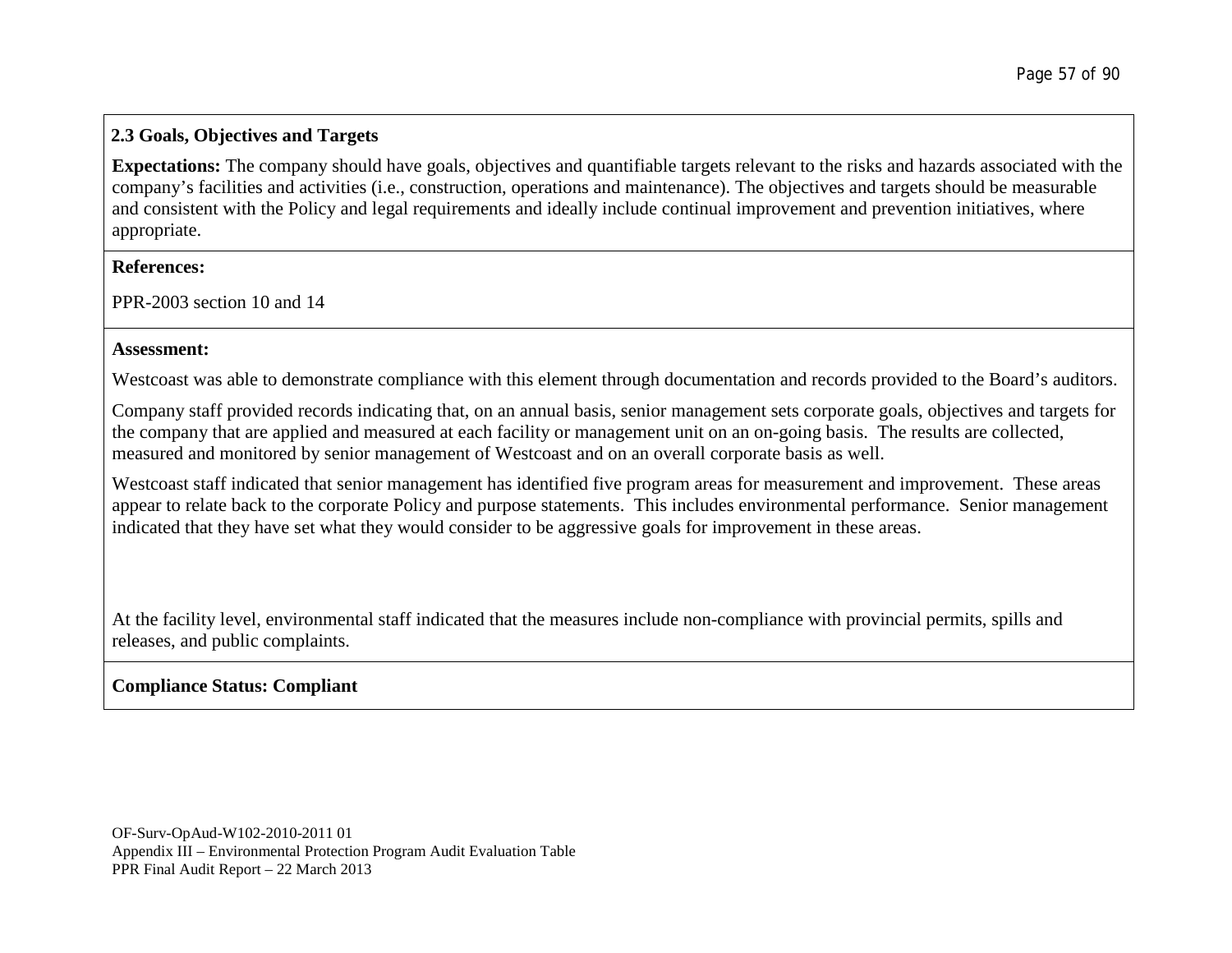# **3.0 IMPLEMENTATION**

### **3.1 Organizational Structure, Roles and Responsibilities**

**Expectations:** The company shall have an organizational structure that allows its management and protection programs to effectively function. The company should have clear roles and responsibilities, which may include responsibilities for the development, implementation and management of the management and protection programs.

### **References:**

PPR-2003 section 4, 5, 10 and 14

### **Assessment:**

Through interviews as well as document and record review, Westcoast was able to demonstrate that all staff with environmental responsibilities have clear role and responsibility statements applicable to their positions within the environmental or organizational structure.

The company, however, was not able to demonstrate that it had an organizational structure that would allow its EPP to effectively function. Board inspections conducted prior to both the audit and interviews, as well as records and documents reviewed during the audit, indicate that some of the findings and non-compliances noted in this appendix could relate to having too few frontline environmental staff to plan and conduct routine environmental activities. For example, qualified environmental staff are not routinely involved in conducting, or training staff to conduct, facility inspections. Also, some of the other regulated facilities within the area of responsibility of the local environmental specialist have not been inspected on an appropriate or regular basis. Interviews with various staff members indicated that this was related to having too large of an area of responsibility for the environmental staff. Further, Board inspections conducted in conjunction with this audit identified environmental issues that could be considered routine and understood industry-wide but had remained unmitigated for a long time. An example of this is the Assurance of Voluntary Compliance received from the company with respect to chemical/drum storage on-site. The Board inspector noted, among other things, that the structure used for chemical storage did not meet regulatory requirements in that it did not protect the barrels from the elements, nor did it have secondary containment to collect any liquids spilled or lost as a result of container failure. The structure had been used for many years and the company had not identified it as a non-compliance regardless of how many times the area was routinely inspected. Interviews with various staff indicated that the facility inspections do not routinely include the environmental staff because of workload issues nor are the staff available to train the facility inspectors. Many of the issues identified in the Board's inspections are similar to this issue in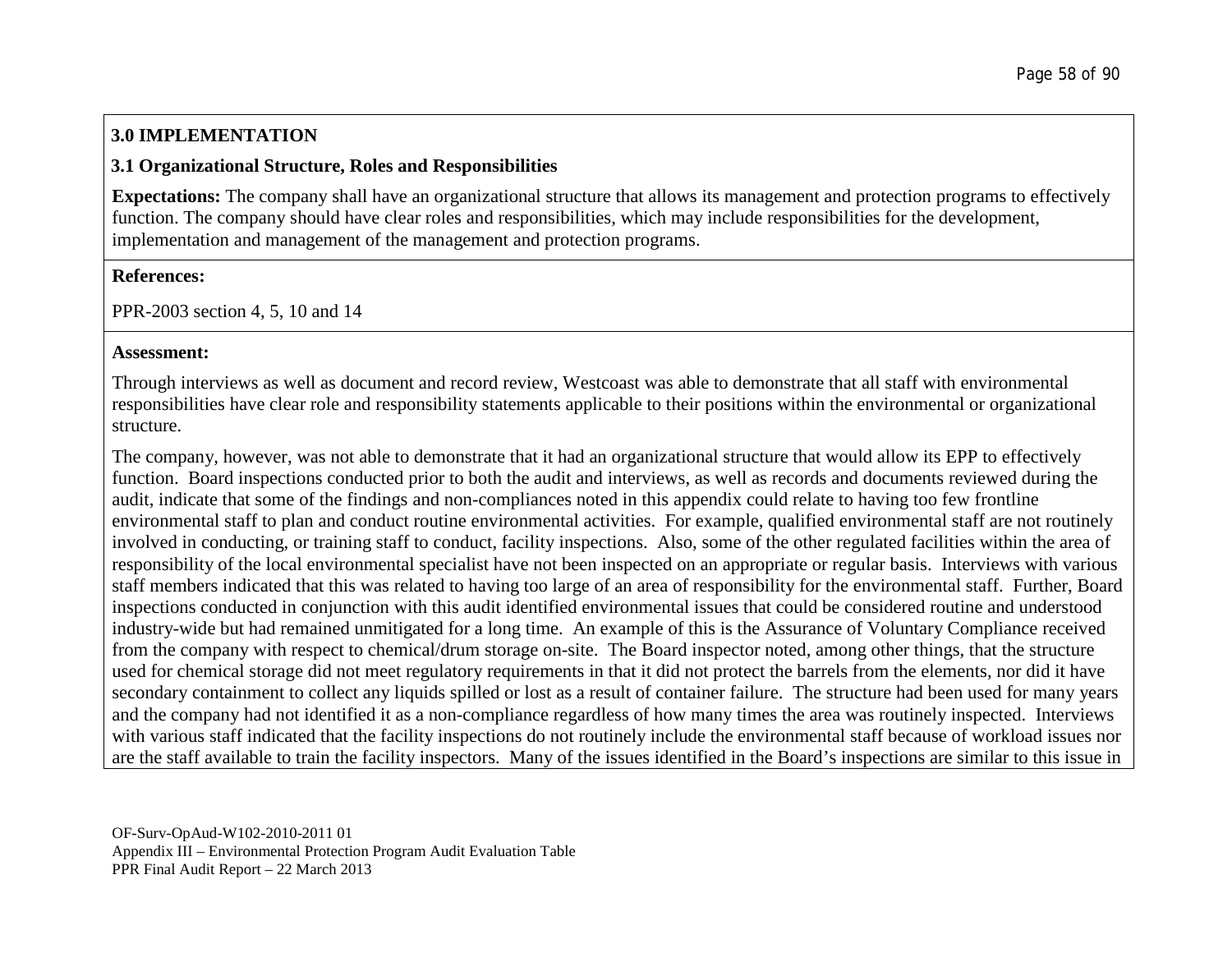that they would be considered routine or standard practice issues, had been on-going for some time and should have been identified by an adequate inspection program. In addition to the above, staff interviews with respect to training indicated that the high workload had prevented environmental training from occurring for some staff.

### **Compliance Status: Non-Compliant**

### **3.2 Management of Change (MOC)**

**Expectations:** The company shall have a management of change program. The program should include:

- identification of changes that could affect the management and protection programs;
- documentation of the changes; and
- analysis of implications and effects of the changes, including introduction of new risks or hazards or legal requirements.

### **References:**

PPR-2003 sections 4 and 10

Westcoast demonstrated that it has a formal process and dedicated staff for managing changes to its assets. However, Westcoast's MOC process, as demonstrated, is not considered compliant as it applies only to physical (asset) changes and not to changes required in practices or procedures that could result from:

- changes to legal requirements;
- changes to industry standards or practices;
- the identification of new hazards; or
- results of monitoring, inspections or investigations.

Further, Westcoast's MOC process only manages changes on a reactive basis (i.e., changes once the need has been identified). The Board expectation is that company MOC processes be proactive and include requirements for the identification of changes that could affect the management and protection programs (e.g., Integrity Management, Safety, Environmental Protection, Emergency Management Programs, etc.).

## **Compliance Status: Non-Compliant**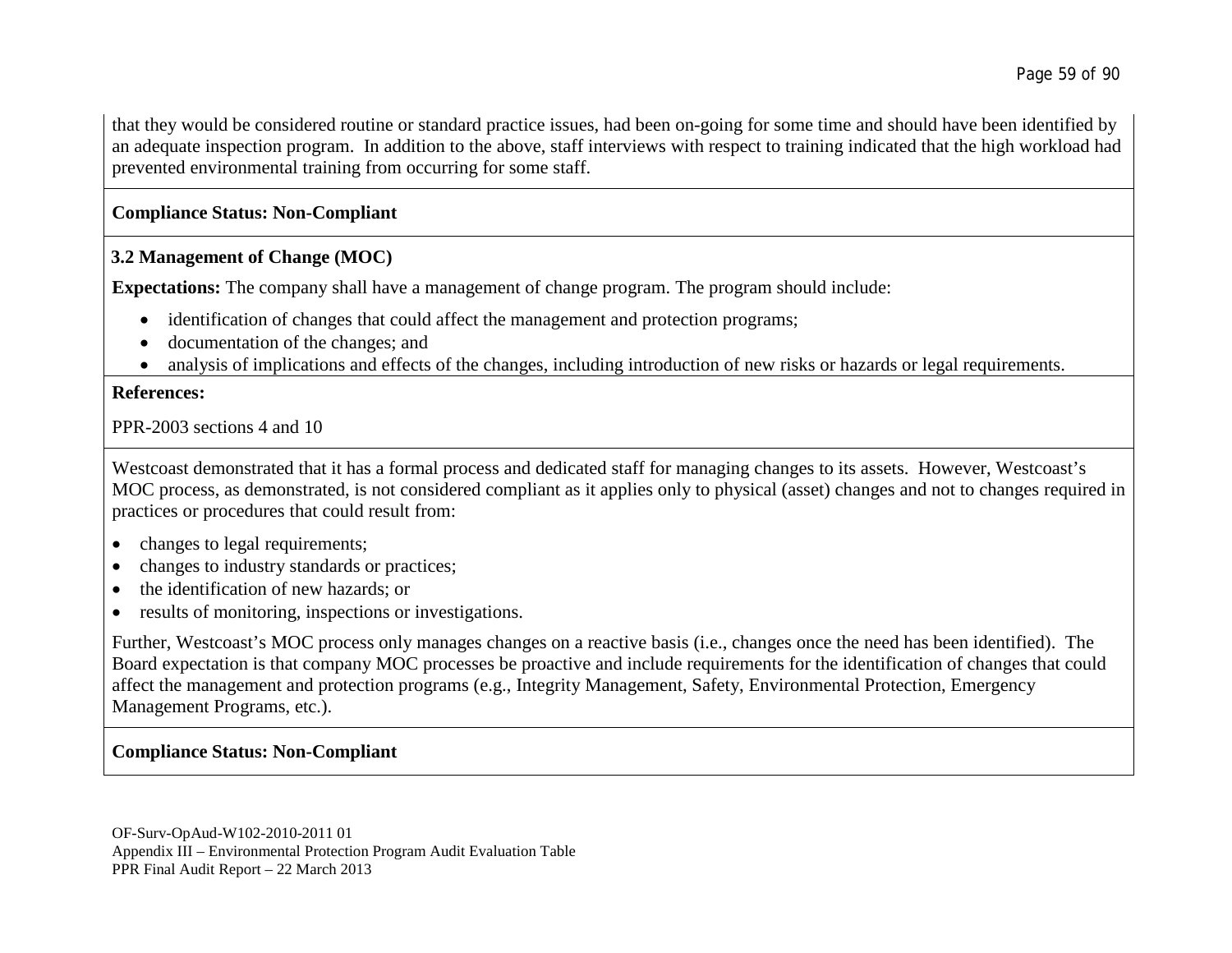### **3.3 Training, Competence and Evaluation**

**Expectations:** The company shall have a documented training program for employees and contractors related to the company's management and protection programs. The company shall inform visitors to company maintenance sites of the practices and procedures to be followed. Training requirements should include information about program-specific policies. Training should include emergency preparedness and environmental response requirements as well as the potential consequences of not following the requirements. The company should determine the required levels of competency for employees and contractors. Training shall evaluate competency to ensure desired knowledge requirements have been met. Training programs should include record management procedures. The training program should include methods to ensure staff remains current in their required training. The program should include requirements and standards for addressing any identified non-compliances to the training requirement.

#### **References:**

PPR-2003 sections 4, 5, 10, 12, 14, 33, 38, 44, 45 and 54

### **Assessment:**

Although Westcoast was able to demonstrate that it invested a significant amount of resources in developing and implementing a formal training process, the company was not able to demonstrate full compliance with the Board's training and competency requirements.

Through documentation and record review, and during interviews with staff, the company demonstrated that it has dedicated training staff who have developed a formalized training process within its Operations Management System. The process involves formal identification, assignment and monitoring of training requirements. The training program involves competency-based training and evaluation, where applicable. These formal processes and practices were appropriate in managing a training program to meet the Board's requirements.

Where the company was not able to demonstrate compliance was with respect to environmental content, contractor competency evaluation and the identification and inclusion of content for maintenance of environmental training for the company's environmental professionals.

During interviews throughout the organization, company staff identified that facility operations staff received training in regard to environmental aspects and controls as part of their on-boarding (new staff orientation) process and, with respect to environmental controls associated with facility operations, integrated into the SOPs and the training for each SOP. Further, during interviews,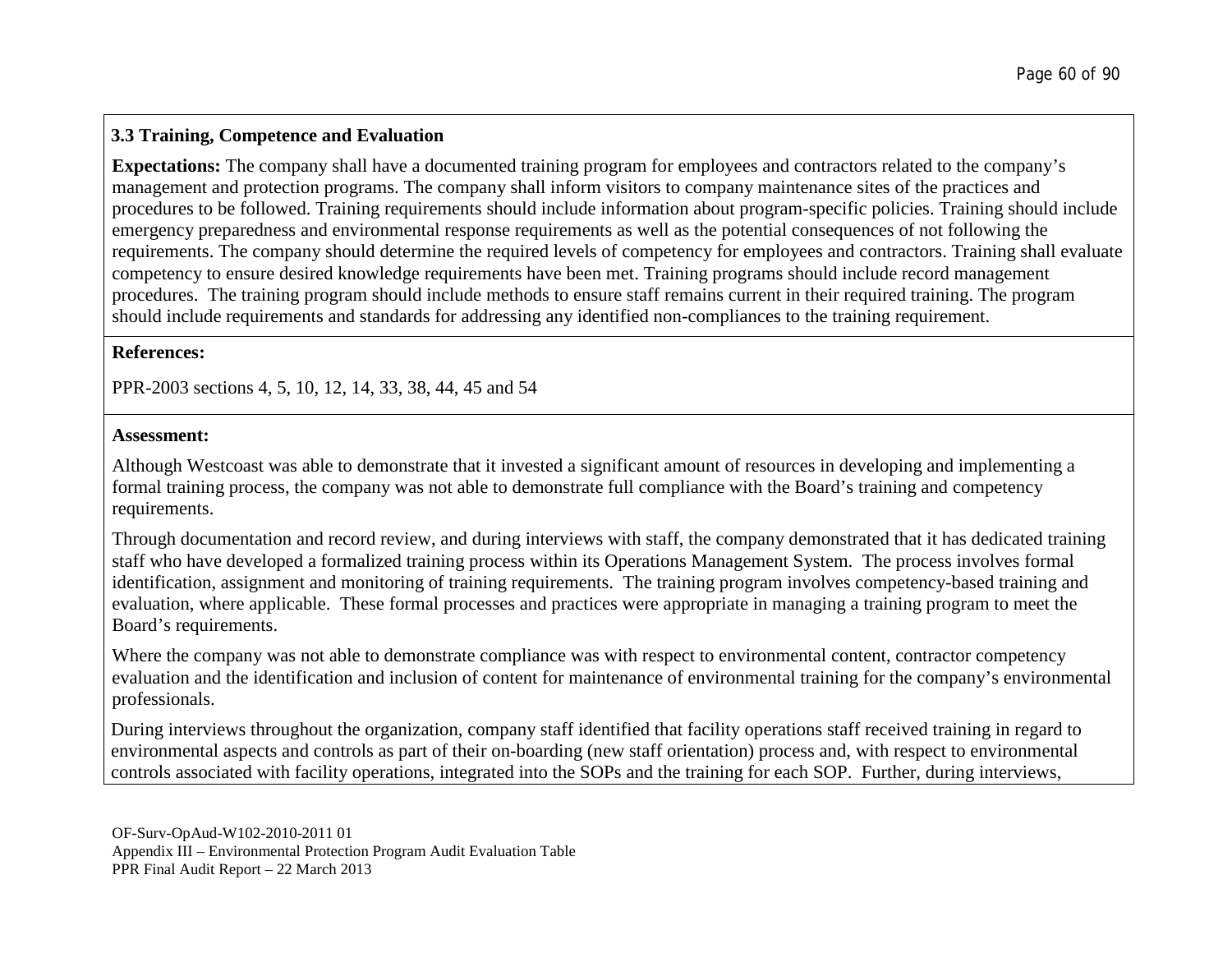company environmental and supervisory staff indicated that staff involved in the routine Audit Inspections receive training for identifying environmental issues by shadowing the incumbent inspectors who use standardized practices. The Board auditors were however, unable to find clear evidence of the inclusion of environmental considerations during the review of example SOPs and inspection records provided by the company. Therefore, the implementation of training could not be verified. The results of the lack of environmental training of Audit Inspection staff is also linked to the finding of sub-element 3.1 Organizational Structure, Roles and Responsibilities.

With respect to the assurance of contractor competence, company staff indicated that Westcoast has master service agreements with three companies to undertake work on its behalf. Staff indicated that the competency of the contractor staff is being managed and assured by a third party service provider, ISNETWORLD on its behalf. As part of the audit, Westcoast staff arranged for a presentation and interview with ISNETWORLD staff to review its role and activities. The interview indicated that ISNETWORLD primarily manages safety histories, insurance and workman's compensation issues of contractors. While it indicated that it reviews and manages competency of contractors in other countries for its clients, it does not do so in Canada because of a lack of demand by Canadian companies. Westcoast was therefore unable to demonstrate the assurance of the competency of its contractors.

Additionally, companies should also demonstrate that they have practices to ensure that their professional staff remain current and competent in their areas of expertise. During the audit, Westcoast was unable to demonstrate that it has a program that reviews and ensures the competency of its professional staff on an on-going basis. As an example, the area environmental specialist was unable to provide evidence of a structured or up-to-date professional training and competency assurance plan.

The last reported professional training for the individual was five to six years prior to the audit field activities.

## **Compliance Status: Non-Compliant**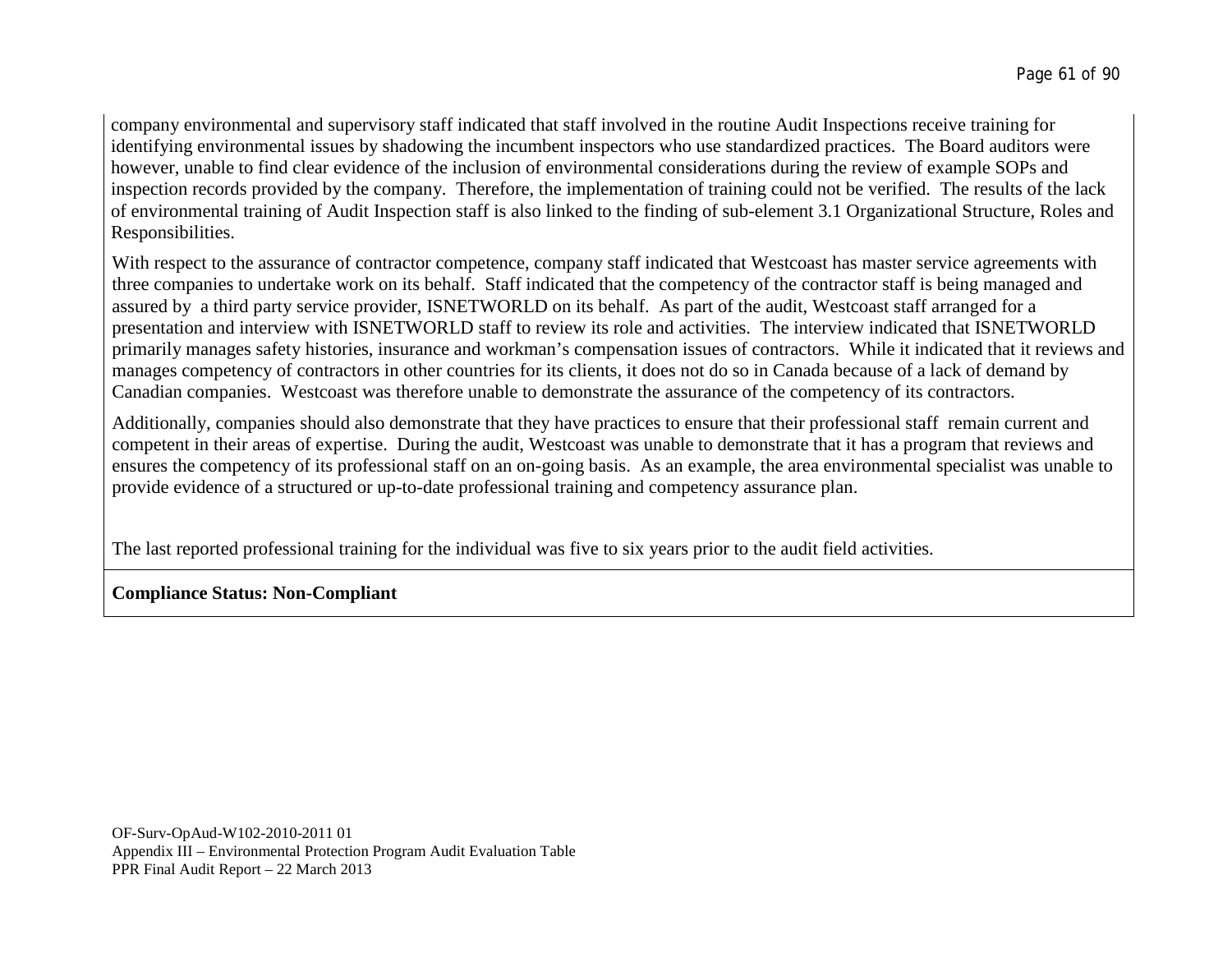### **3.4 Communication**

**Expectations:** The company should have an adequate, effective and documented communication process(es):

- to inform all persons associated with the company's facilities and activities (interested persons) of its management and protection programs policies, goals, objectives and commitments;
- to inform and consult with interested persons about issues associated with its operations;
- to address communication from external stakeholders;
- for communicating the legal and other related requirements pertaining to the management and protection programs to interested persons; and
- to communicate the program's roles and responsibilities to interested persons.

#### **References:**

PPR-2003 sections 4, 5, 10, 14, 15, 26, 30, 33, 36, 37, 38, 39, 42, 46, 47, 48, 49, 18, 28, 29 and 48

### **Assessment:**

Through document and record review, as well as interviews with its staff, Westcoast was able to demonstrate compliance with this subelement.

The company was able to demonstrate that it employs many methods for communicating its environmental program with its internal and external stakeholders. Staff are provided information regarding environmental, emergency management and HSE in general during induction activities and throughout an employee's tenure.

Environmental staff were also able to demonstrate appropriate, on-going communication practices, procedures and activities between Westcoast and its external stakeholders. The stakeholders involved included corporate and private individuals surrounding the facilities and the various municipalities and provincial and federal environmental agencies with regulatory authorities.

## **Compliance Status: Compliant**

## **3.5 Documentation and Document Control**

**Expectations:** The company should have documentation to describe the elements of its management and protection programs- where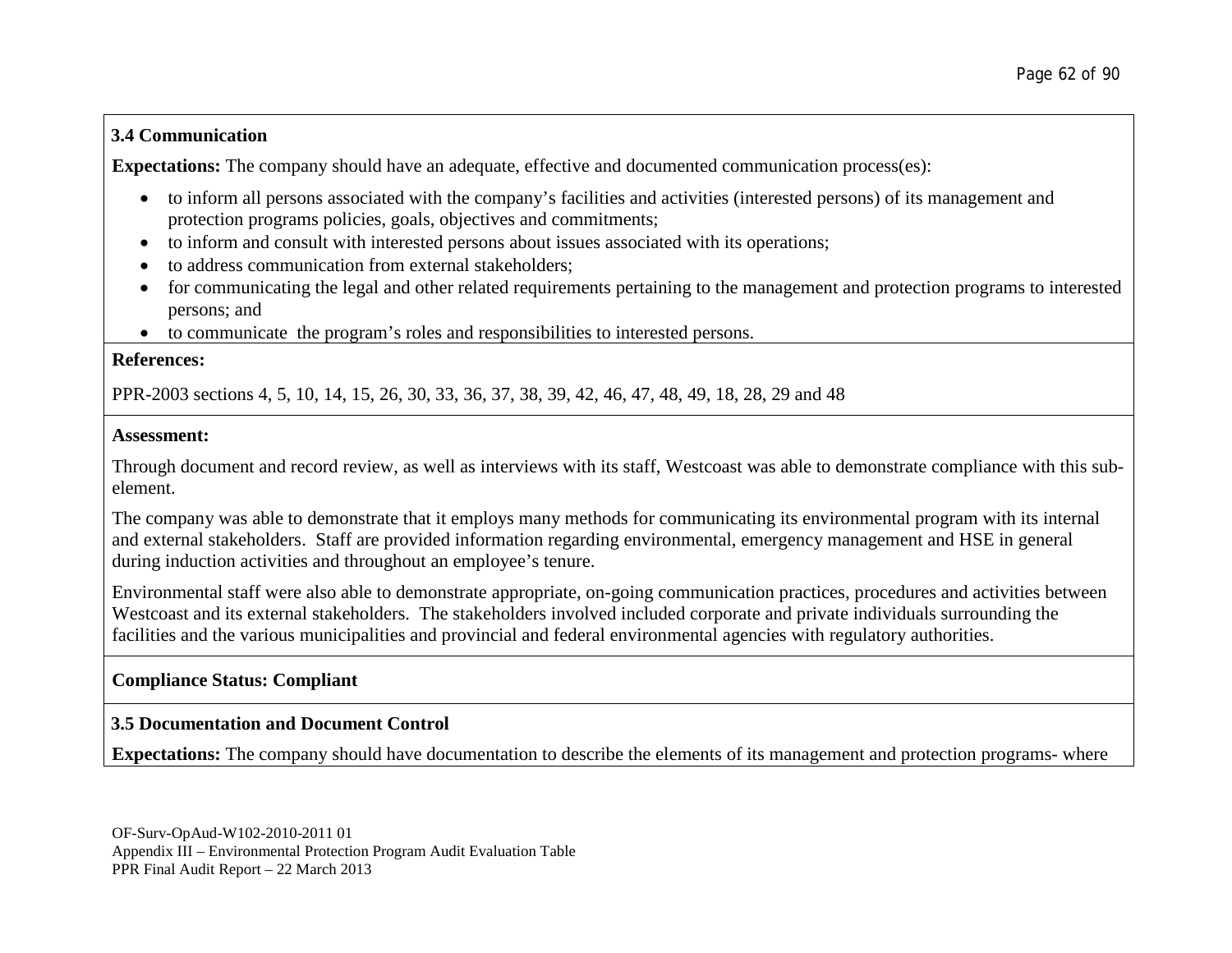warranted. The documentation should be reviewed and revised at regular and planned intervals. Documents should be revised immediately where changes are required as a result of legal requirements or where failure to make immediate changes may result in negative consequences. The company should have procedures within its management and protection programs to control documentation and data as it relates to the risks identified in element 2.0.

#### **References:**

PPR-2003 sections 4, 5, 10 and 30

#### **Assessment:**

Through document and record review and interviews with its staff, Westcoast was able to demonstrate compliance with this subelement with respect to environmental protection.

Westcoast demonstrated that it has a formalized process for the development, revision and management of EHS documentation. Documents are communicated appropriately and the Operations Management Team and an OHSE Oversight Committee provide ongoing oversight of each process and document.

Review of the documentation and associated records indicated that Spectra has been implementing its documented management procedures on an on-going basis.

## **Compliance Status: Compliant**

# **3.6 Operational Control-Normal Operations**

**Expectations:** The company should establish and maintain a process to develop, implement and communicate mitigative, preventive and protective measures to address the risks and hazards identified in elements 2.0 and 3.0. The process should include measures to reduce or eliminate risks and hazards at their source, where appropriate.

#### **References:**

PPR-2003 sections 5 and 13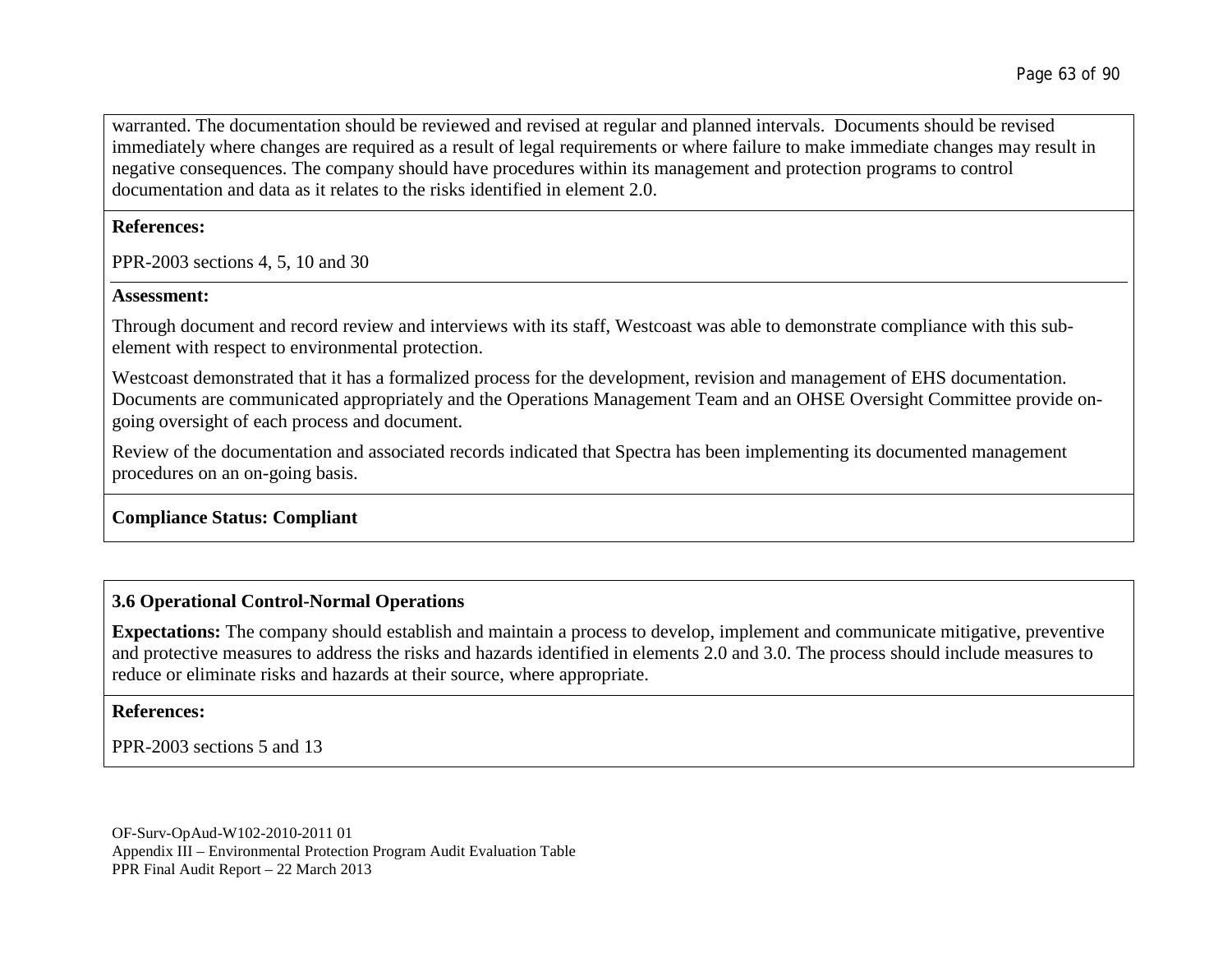#### **Assessment:**

During the audit, the company was not able to demonstrate full compliance with this sub-element.

Review of the company's implemented controls indicated that it has developed a significant amount of proceduralized controls for items contained in its provincial permits. Review of these procedures and accompanying records indicated that they were appropriate and that they were being implemented as designed.

However, as noted in sub-element 2.1 Hazards Identification, Risk Assessment and Control, and elsewhere, the company has significantly limited its formal environmental hazard identification and accompanying controls to its provincial permit requirements. Although this does address the majority of the significant issues, it does not assure adequate control of all of the hazards, aspects and legal requirements needing to be addressed.

### **Compliance Status: Non-Compliant**

## **3.7 Operational Control-Upset or Abnormal Operating Conditions**

**Expectations:** The company shall establish and maintain plans and procedures to identify the potential for upset or abnormal operating conditions, accidental releases, incidents and emergency situations. The company shall also define proposed responses to these events and prevent and mitigate the likely consequence and/or impacts of these events. The procedures must be periodically tested and reviewed and revised where appropriate (for example, after emergency events).

#### **References:**

PPR-2003 sections 5 and 13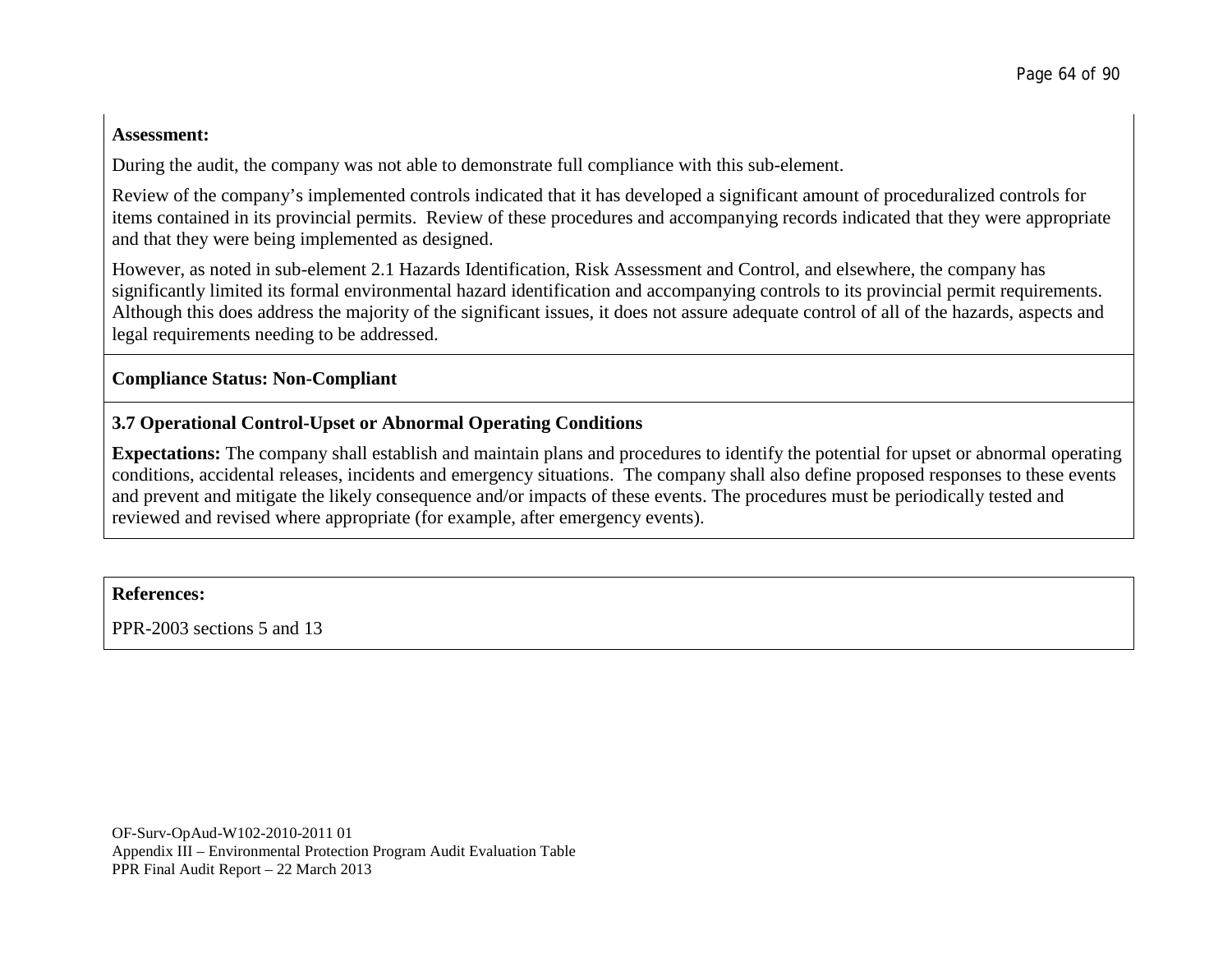#### **Assessment:**

Review of Westcoast's documents and records, and interviews with staff indicated that, regardless of the finding of non-compliance with sub-element 3.6 (Operational Control – Normal Operations) above, it was able to demonstrate that it has appropriate controls to minimize, respond to or mitigate the environmental effects associated with upset or abnormal operating conditions of its operating processes. The formal procedures, including emergency management, which have been developed included all of the hazards which should be addressed. Westcoast was able to demonstrate that its staff were being trained and were implementing the procedures and practices as described in the documents. Further, it was noted that environmentally related process procedures included practices to be implemented if abnormal or upset conditions were detected or were occurring.

### **Compliance Status: Compliant**

### **4.0 CHECKING AND CORRECTIVE ACTION**

### **4.1 Inspection, Measurement and Monitoring**

**Expectations:** The company shall develop and implement surveillance and monitoring programs. These programs should address contract work being performed on behalf of the company. These programs should include qualitative and quantitative measures for evaluating the management and protection programs and should, at a minimum, address legal requirements as well as the risks identified as significant in elements 2.0 and 3.0. The company should integrate the surveillance and monitoring results with other data in risk assessments and performance measures, including proactive trend analyses. The company shall have documentation and records of its surveillance and monitoring programs.

#### **References:**

PPR-2003 sections 4, 5, 10, 14, 33, 40, 41, 52, 53 and 55

#### **Assessment:**

Westcoast was not able to demonstrate compliance with the Board's expectations.

During the audit company staff indicated that there are a number of different ways that Westcoast inspects and monitors its processing plant facilities and processes. These include process tests and monitoring, set process building inspections, and general facility Audit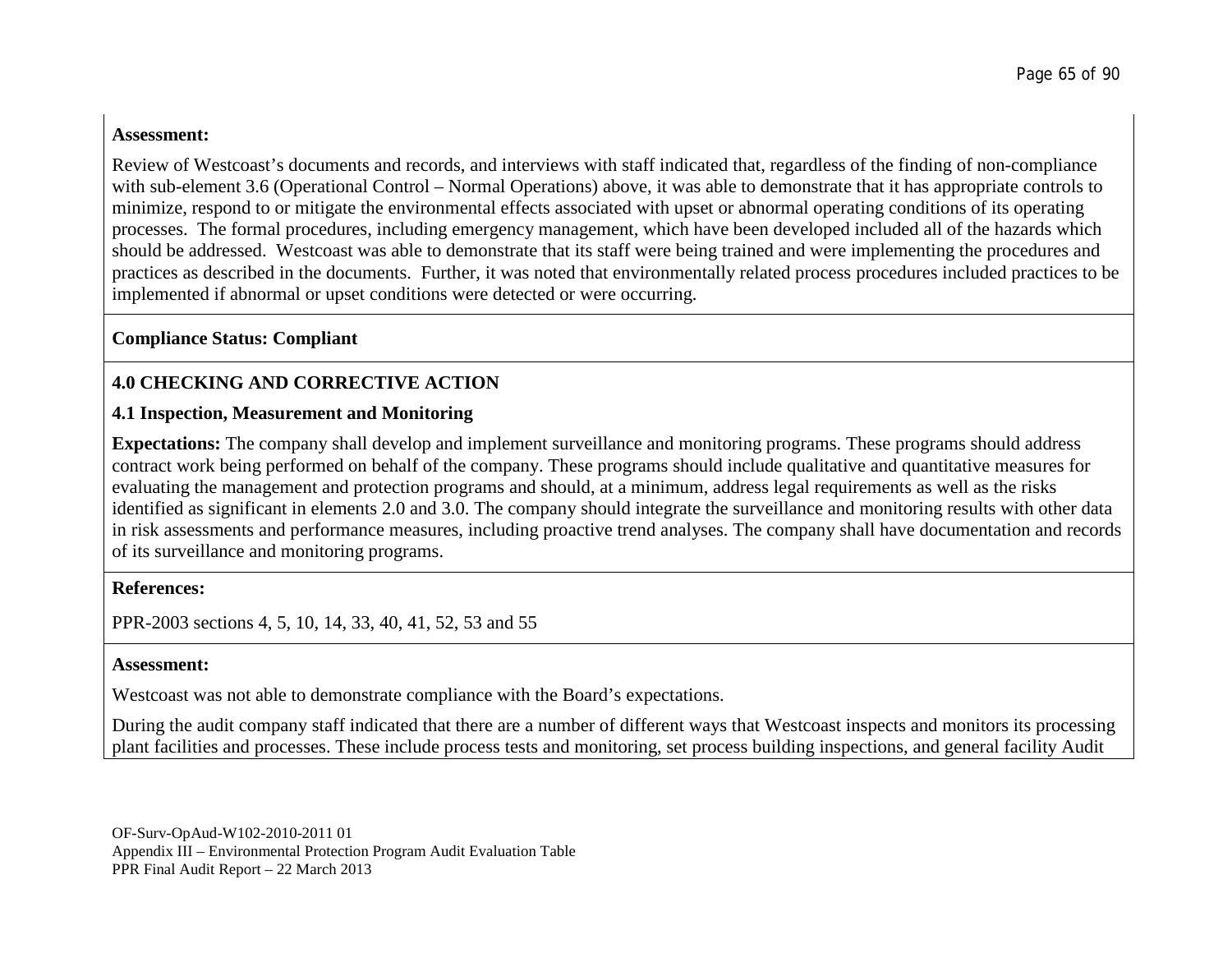Inspections.

Document and record review, as well as interviews with staff indicated that Westcoast had developed and implemented appropriate monitoring and inspection practices and procedures for ensuring that its plant processes are meeting all of its environmental conditions as imposed by provincial regulation or permits. Further, many of the specific processing plant facilities have standardized inspection processes that ensure the safe operation of each area.

In addition to the above-noted specific provincially regulated process inspections and monitoring, Westcoast indicated that its staff conduct scheduled general "Audit Inspections" of its facilities. These Audit Inspections were reported to address "general" environmental requirements as well as safety, security and other facility issues at the processing plant. However, as noted elsewhere in this appendix, interviews with staff, and document review confirmed that the company has not developed or implemented an appropriate process for conducting the environmental portion of these inspections. The audit identified that environmental staff are not routinely involved in the inspection of the facilities nor do they routinely participate in the training of staff whose role it is to complete them. Further, record reviews indicated that there are no standardized inspection documents or environmental checklists used by the Audit Inspection staff. This has resulted in several non-compliances being noted by the Board in its Operations Inspections for which it received assurances of voluntary compliance.

### **Compliance Status: Non-Compliant**

## **4.2 Corrective and Preventive Actions**

**Expectations:** The company shall have a process to investigate incidents or any non-compliance that may occur. The company shall have a process to mitigate any potential or actual issues arising from such incidents or non-compliances. Such mitigation may include appropriate timing and actions for addressing the issues that arise. The company shall demonstrate that it has established a documented procedure to:

- set criteria for non-compliance;
- identify the occurrence of any non-compliances;
- investigate the cause(s) of any non-compliances;
- develop corrective and/or preventative actions; and
- effectively implement the required corrective and/or preventative actions.

The company should develop procedures to analyze incident data in order to identify deficiencies and opportunities for improvement in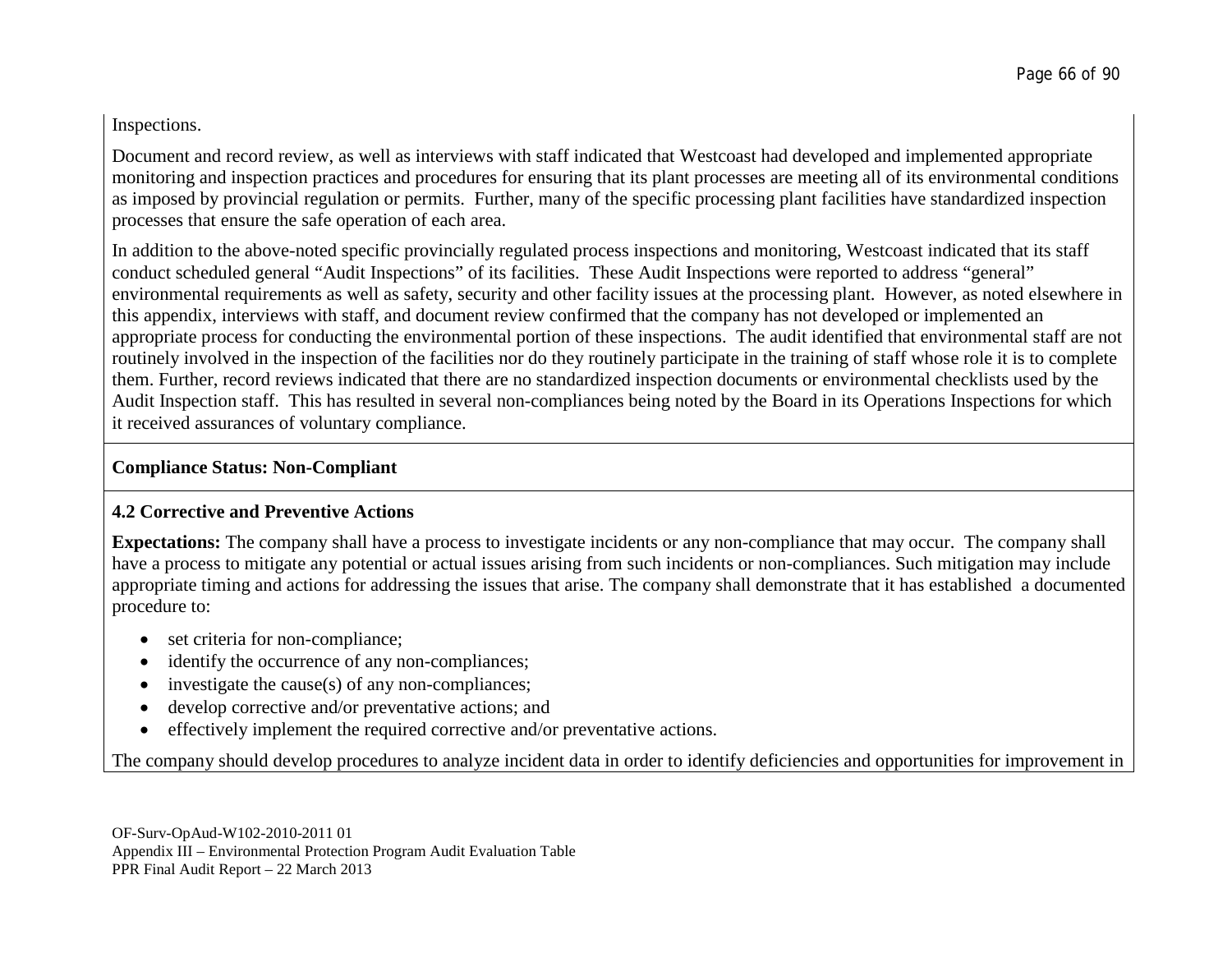its management and protection programs and procedures.

#### **References:**

PPR-2003 sections 4, 5, 10, 14, 16 – 25, 28 – 31 and 52 - 55

#### **Assessment:**

Westcoast was able to demonstrate, through document and record review, that it has developed and implemented appropriate incident investigation processes. Westcoast was able to demonstrate that it has adequate processes in place to identify, develop and implement corrective and preventative actions that may be identified in its management or incident investigation processes.

#### **Compliance Status: Compliant**

### **4.3 Records Management**

**Expectations:** The company shall establish and implement procedures to ensure that the records supporting the management and protection programs are retained, accessible and maintained. The company shall, as a minimum, retain all records for the minimum lengths of time as required by the applicable legislation, regulation and standards incorporated by reference into the regulation.

#### **References:**

PPR-2003 sections 4, 5, 10, 14 and 55

#### **Assessment:**

Record and document review confirmed that the company had record retention processes in place which includes appropriate:

- types of records to be retained;
- retention timeframes; and
- disposal methods.

All records requested by the Board auditors were readily retrieved.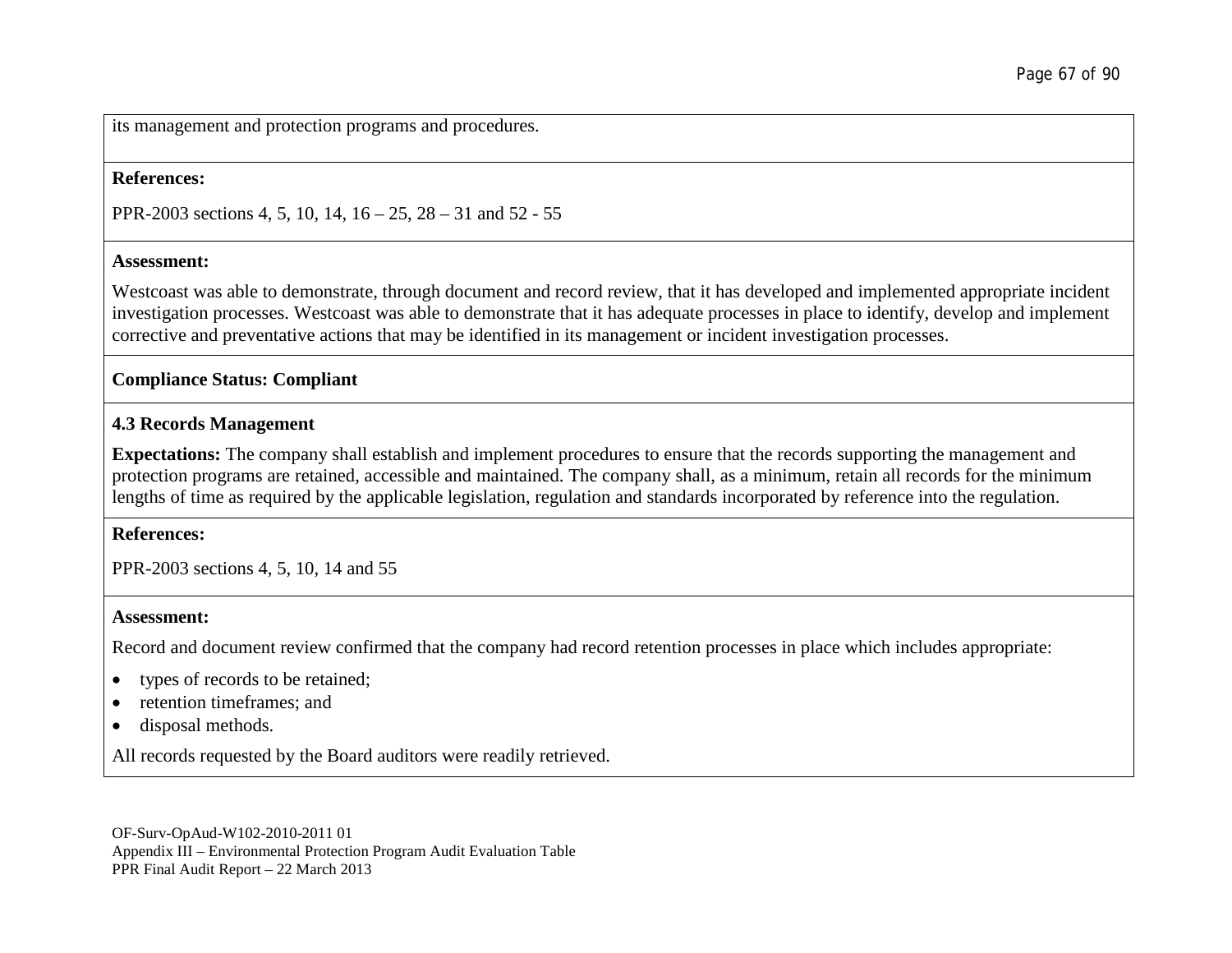### **Compliance Status: Compliant**

### **4.4 Internal Audit**

**Expectations:** The company shall develop and implement a documented process to undertake audits of its management and protection programs and procedures. The audit process should identify and manage the training and competency requirements for staff carrying out the audits. These audits shall be conducted on a regular basis.

#### **References:**

PPR-2003 sections 4, 5, 10, 14 and 52- 55

#### **Assessment:**

During the audit the company demonstrated that it has two processes for conducting audits of its facilities. These processes were implemented by staff from Calgary, Alberta or in its head office in Houston, Texas. The Board examined these processes, and management thereof, and has determined that they would meet the Board's requirements if applied appropriately to the EPP.

During the audit, the company provided copies of internal audits conducted by its Houston based HSE auditing group. Review of the internal audit records indicated that an appropriate process had been developed for conducting the audit and managing the results through to implementation of the corrective action plans for noted deficiencies.

The audit process did not, however, meet the requirements contained in the PPR. The PPR require that audits be undertaken to ensure compliance with relevant portions of the *National Energy Board Act*, the regulations, any certificate requirements and, on an annual basis, the competency of its employees at the plant. Review of the company protocols indicated that the audit did not meet these requirements. The audit protocols and results did not contain itemized lists of the regulatory or certificate requirements, nor did they contain appropriate audit definitions of the National Energy Board's outcome-based program requirements to evaluate against.

## **Compliance Status: Non-Compliant**

# **5.0 MANAGEMENT REVIEW**

## **5.1 Management Review**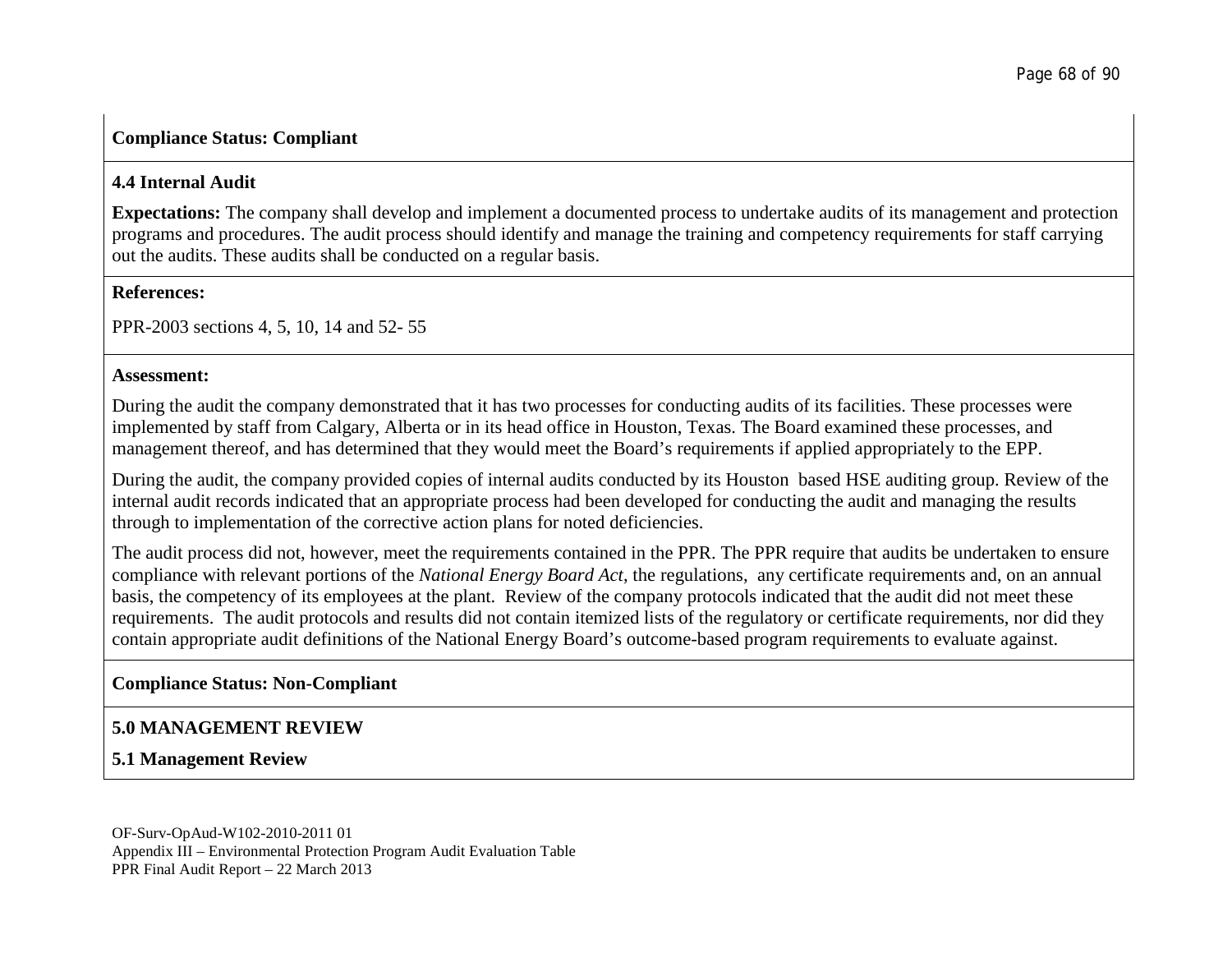**Expectations:** Senior management should formally review the management and protection programs for continuing suitability, adequacy and effectiveness. The review should be based on appropriate documentation and records including the results of the surveillance, monitoring and audit programs. This review should be formal and documented and should occur on a regular basis. The management review should include a review of any decisions, actions and commitments which relate to the improvement of the programs and the company's overall performance.

**References:**

PPR-2003 sections 4, 5, 14 and sections 50 through 54

### **Assessment:**

Interviews and record reviews indicate that the EPP undergoes review by Westcoast's senior management on a regular basis structure starting at the plant manager through to the president of the company. Westcoast's senior management also holds meetings on a regular basis at different field locations to evaluate the operations of the various facilities.

While the Board acknowledges the amount of review of the EPP by Westcoast senior management, based on the non-compliances identified in sub-elements 3.1 and 4.4, the Board is not satisfied that management review has been undertaken with a view to ensuring the EPP's continuing suitability, adequacy and effectiveness. The Board views compliance and findings for these sub-elements to rest with senior management. The Board expects senior management to ensure and demonstrate that there are appropriate human resources to operate its processing plants. Further, the Board is of the view that senior management is responsible for compliance with its NEB PPR Part 7, Audits, Inspections and Record Retention requirements.

As well, the PPR clearly indicates that an annual audit of the competencies of operational and supervisory employees be undertaken as outlined in PPR section 54. The Board also views this as the responsibility of company senior management.

### **Compliance Status: Non-Compliant**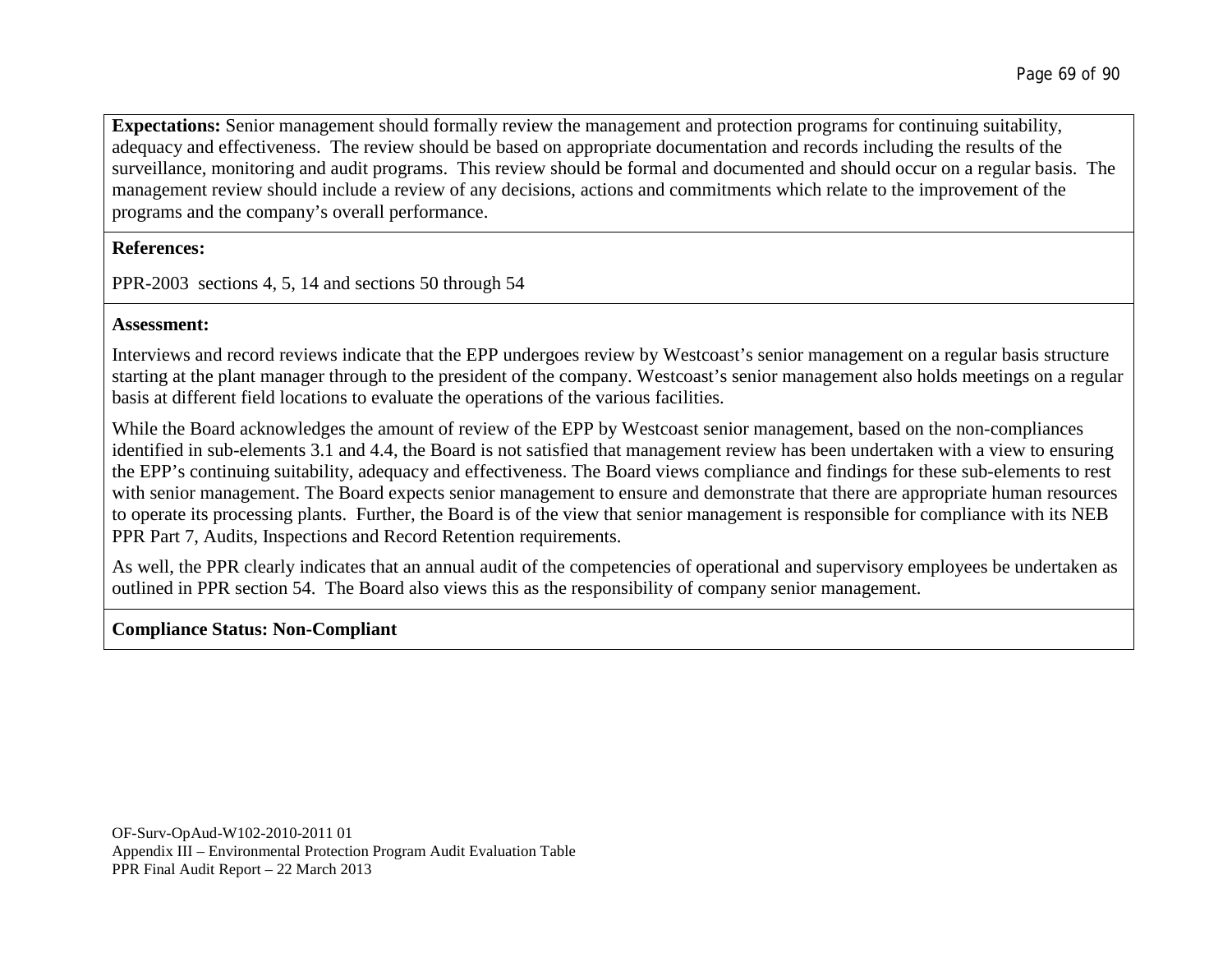#### <span id="page-69-0"></span>**APPENDIX IV WESTCOAST ENERGY INC., CARRYING ON BUSINESS AS SPECTRA ENERGY TRANSMISSION (WESTCOAST) EMERGENCY MANAGEMENT PROGRAM AUDIT EVALUATION TABLE**

### **1.0 POLICY AND COMMITMENT**

### **1.1 Policy and Commitment Statements**

**Expectations:** The company shall have a policy approved and endorsed by senior management (the Policy). It should include goals and objectives and commit to improving the performance of the company.

#### **References:[7](#page-69-0)**

PPR-2003 sections 4, 5, 10, 13 and 14

#### **Assessment:**

The Board auditors were able to view an adequate and up-to-date corporate Environment, Health and Safety policy which meet the Board's expectations. The Policy statement and accompanying documentation outline Westcoast's management principles and clear program objectives. The Emergency Management Program (EMP) is guided by these documents. The review of Westcoast's overarching Emergency Management (EM) Manual indicated that the company has developed EM-specific policy documents which build on the corporate policy documents.

All staff interviewed were aware of the existence and content of the appropriate policy documents.

## **Compliance Status: Compliant**

<sup>&</sup>lt;sup>7</sup> Each "Reference" in this table contains specific examples of the "legal requirements" applicable to each element but are not necessarily a complete list of all applicable legal requirements.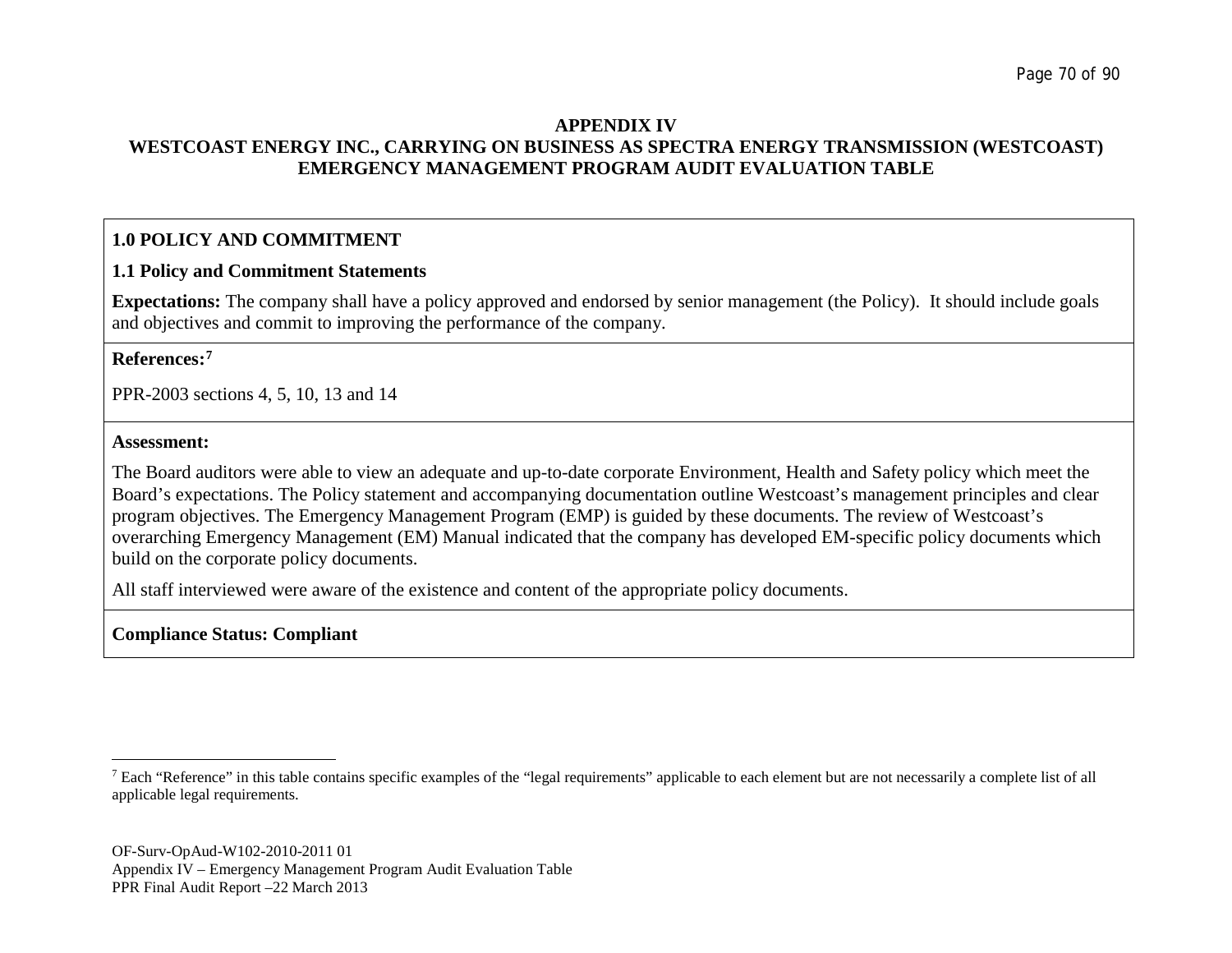# <span id="page-70-0"></span>**2.0 PLANNING**

## **2.1 Hazards Identification, Risk Assessment and Control[8](#page-70-0)**

**Expectations:** The company shall be able to demonstrate a procedure to identify all possible hazards. The company should assess the degree of risk associated with these hazards. The company should be able to support the rationale for including or excluding possible risks in regard to its environment, safety, integrity, crossings and awareness and emergency management and protection programs (management and protection programs). The company should be able to implement control measures to minimize or eliminate the risk.

### **References:**

PPR-2003 sections 4, 5, 10, 13, 14, 18, 19, 22, 26, 27, 29 – 31, 33, 47 and 49

### **Assessment:**

During review of Westcoast's EM manuals and interviews with staff, Westcoast was able to demonstrate that it had identified and riskassessed the hazards associated with its McMahon Processing Plant facilities. Westcoast demonstrated that it had developed and implemented processes for the identification of its EM planning zones (EPZ) associated with the hazards posed by its plant and pipelines which feed in and out. Westcoast staff demonstrated that the hazard identification processes and EPZ were being utilized in the development of its other EM-related activities including its awareness, continuing education and liaison programs.

## **Compliance Status: Compliant**

## **2.2 Legal Requirements**

**Expectations:** The company shall have a verifiable process for the identification and integration of legal requirements into its management and protection programs. The company should have a documented procedure to identify and resolve non-compliances as they relate to legal requirements which includes updating the management and protection programs as required.

<sup>&</sup>lt;sup>8</sup> Hazard: Source or situation with a potential for harm in terms of injury of ill health, damage to property, damage to workplace environment, or a combination of these. Risk: Combination of the likelihood and consequence(s) of a specified hazardous event occurring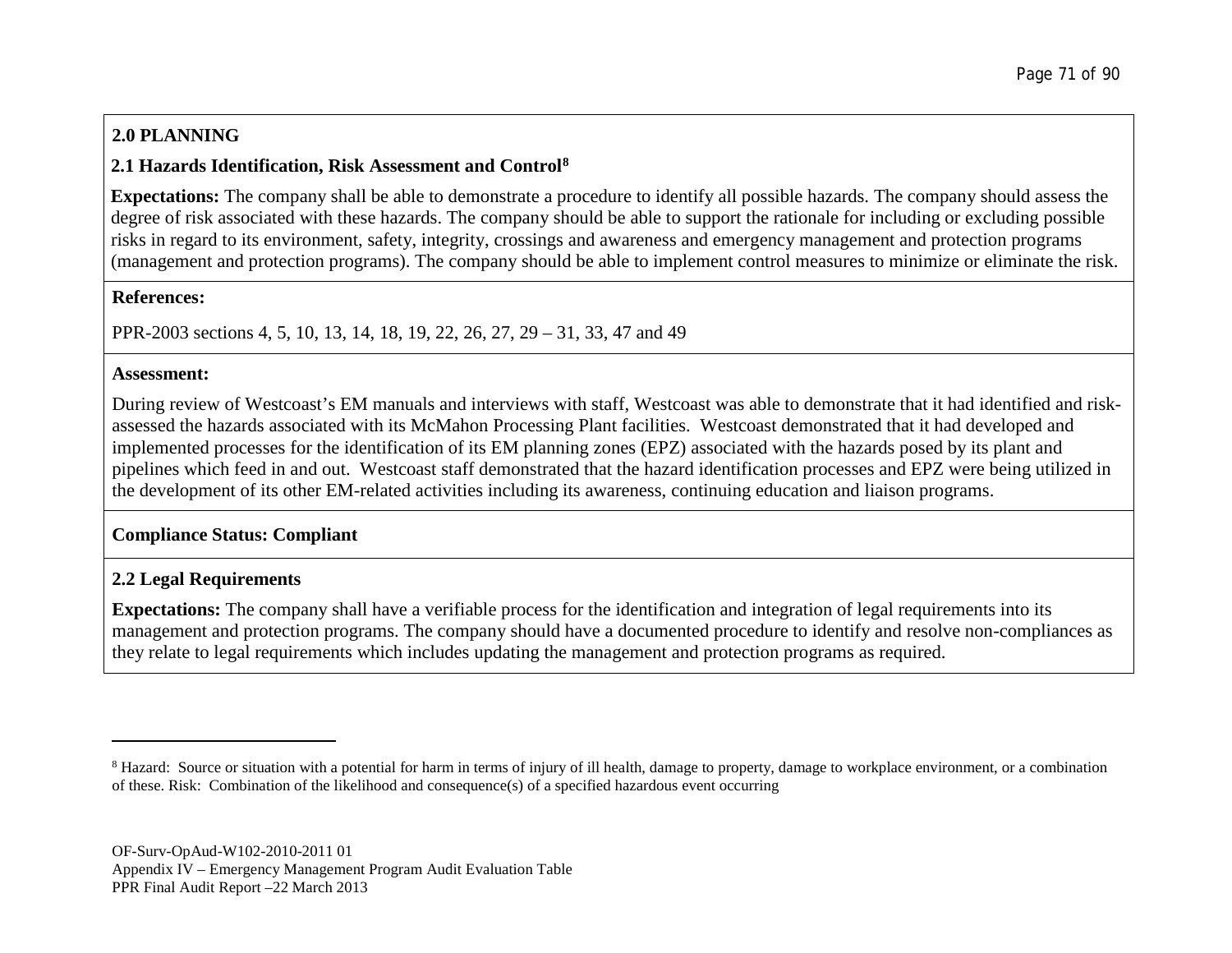#### **References:**

PPR-2003 sections 4, 5, 9 - 11, 13 – 15, 27, 29, 31 and 52

### **Assessment:**

Through record and document review, Westcoast EM staff demonstrated that it has developed and implemented adequate processes and activities for the identification and integration of the legal requirements related to its EM obligations.

Further, Westcoast staff demonstrated that the company is actively involved in the development and improvement of the various technical standards utilized by industry. This demonstrates Westcoast's commitment to not only meeting its requirements but also attempting to improve safety.

**Compliance Status: Compliant**

## **2.3 Goals, Objectives and Targets**

**Expectations:** The company should have goals, objectives and quantifiable targets relevant to the risks and hazards associated with the company's facilities and activities (i.e. construction, operations and maintenance). The objectives and targets should be measurable and consistent with the Policy and legal requirements and ideally include continual improvement and prevention initiatives, where appropriate.

### **References:**

PPR-2003 section 10 and 14

### **Assessment:**

Westcoast EM staff were able to demonstrate compliance with this sub-element through documentation and records provided to the Board's auditors. Westcoast's corporate emergency management manual contains clear objectives for the EM program. Westcoast sets annual targets related to its exercise program on an annual basis.

As well, review of Westcoast's EM exercise documentation and records indicates that specific objectives are set, measured and managed for each exercise conducted.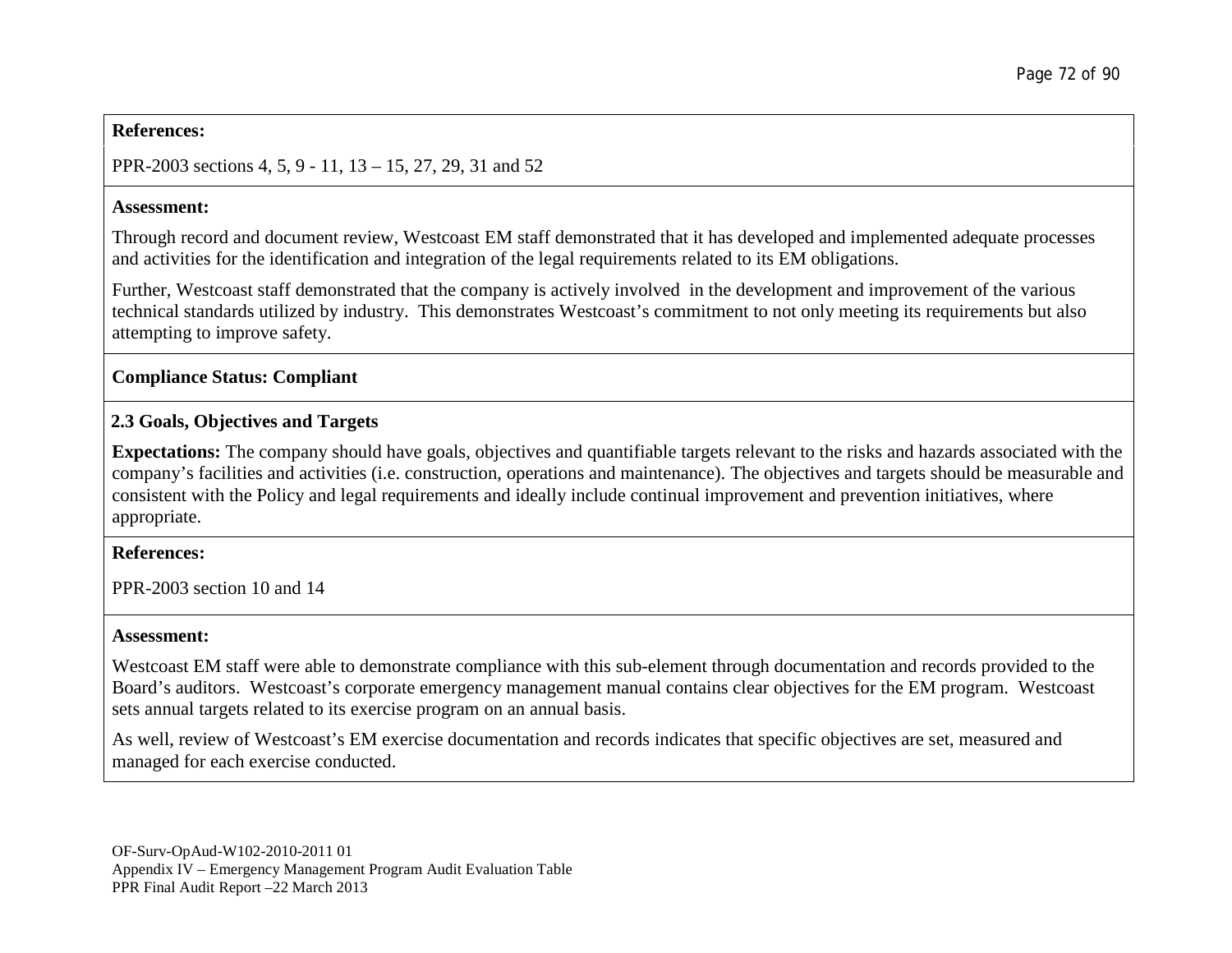# **Compliance Status: Compliant**

# **3.0 IMPLEMENTATION**

## **3.1 Organizational Structure, Roles and Responsibilities**

**Expectations:** The company shall have an organizational structure that allows its management and protection programs to effectively function. The company should have clear roles and responsibilities, which may include responsibilities for the development, implementation and management of the management and protection programs.

### **References:**

PPR-2003 section 10, 13, 14, 27, 28, 32, 50 and 54

#### **Assessment:**

Westcoast was not able to demonstrate compliance with respect to organizational structure. Under section 50 of the PPR, companies are required to "prepare and keep current a report setting out the number of employees necessary to operate its processing plant safely and the competencies required for each position." In order to determine the number of staff and competencies required to operate the processing plant safely, a company would have to identify all processes, hazards and response scenarios in the event of an emergency situation, as well as the roles and responsibilities of each required position. Due to the important role that safety personnel would play in any emergency situation occurring at the processing plant, it is expected that roles and responsibilities with respect to emergency management be identified in this Section 50 report. Westcoast's management was unable to demonstrate that this report had been generated at any time since the promulgation of the PPR in 2003. Senior staff interviewed were unaware of this safety requirement.

Through document and record review, as well as interviews with staff, Westcoast was able to demonstrate compliance with respect to the roles and responsibilities expectations.

The auditors were able to view roles and responsibility statements and documents for all staff involved in the management, development and implementation of the EMP. All company staff interviewed were able to clearly demonstrate knowledge of their involvement and expectations with the management of the program.

Companies must be able to proactively demonstrate that they have a clearly defined organizational structure including documented roles and responsibilities for all staff who could be involved in an emergency. Regardless of the non-compliance with PPR section 50, identified above, the Board's audit activities indicated that Westcoast does meet the requirements with respect to having an appropriate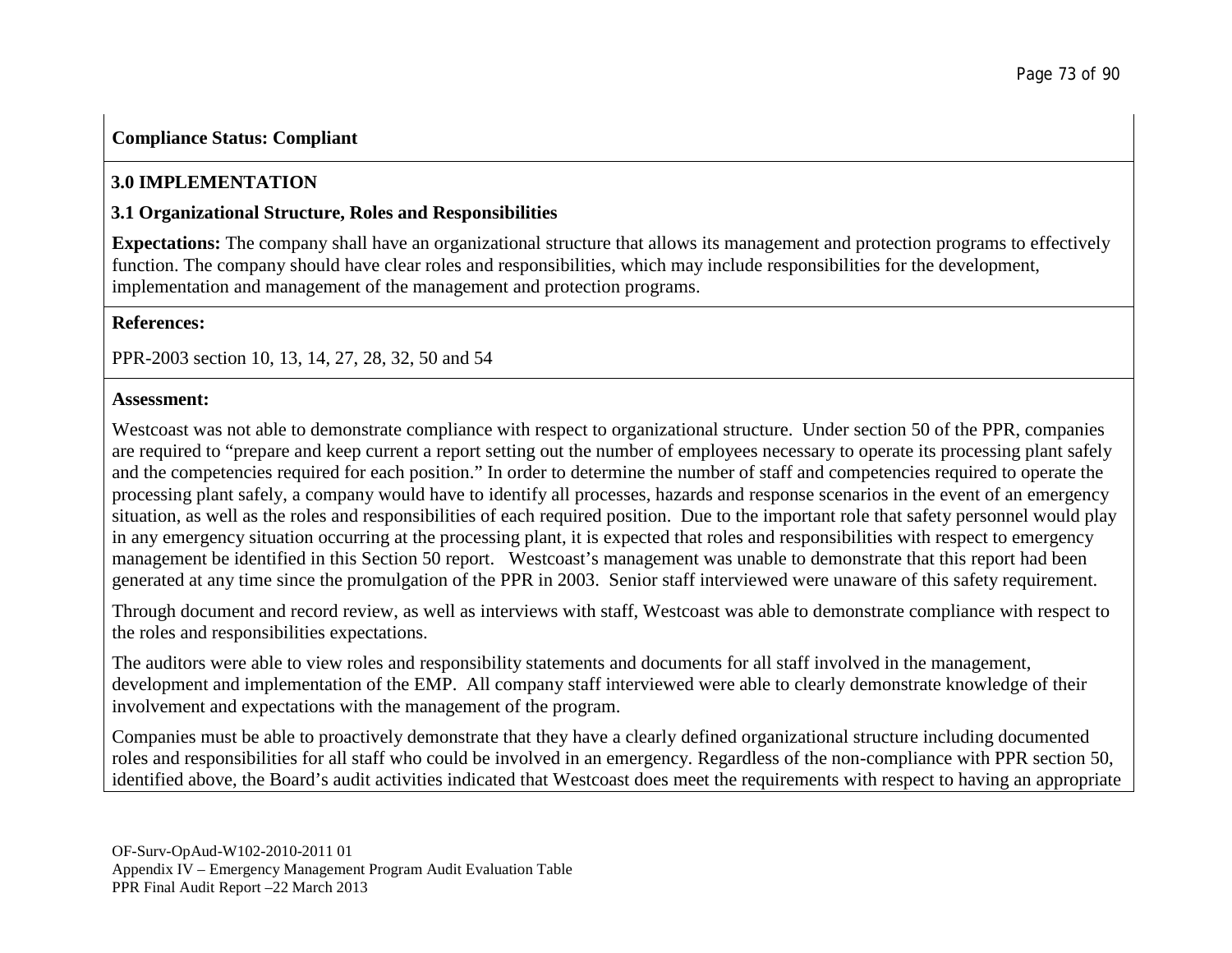EM structure including appropriately defined roles and responsibilities for staff involved in a response. The auditors reviewed EM response organization charts, role and responsibility statements and job descriptions. Westcoast demonstrated that it trains its staff in the formal Incident Command System (ICS) at the BC Justice Institute. ICS is an internationally recognized organizational system for providing oversight and management of emergencies. Westcoast staff receives ICS 100 through 300 training dependant on expected roles.

Further, the auditors viewed formal documentation for the organization and use of mutual aid practices between the various companies located in the Taylor, BC, area. In these documents, the roles, responsibilities and expectations of the individuals and organizations were clearly defined. Westcoast's documentation also outlined its involvement with the Liquid Propane Gas Emergency Response Corporation (LPGERC). The LPGERC is a member-operated corporation for providing aid and response during a LPG emergency involving shippers.

## **Compliance Status: Non-Compliant**

## **3.2 Management of Change**

**Expectations:** The company shall have a management of change program. The program should include:

- identification of changes that could affect the management and protection programs;
- documentation of the changes; and
- analysis of implications and effects of the changes, including introduction of new risks or hazards or legal requirements.

## **References:**

PPR-2003 sections 4 and 10

## **Assessment:**

Westcoast demonstrated that it has a formal process and dedicated staff for managing changes to its assets. However, Westcoast's MOC process, as demonstrated, is not considered compliant as it applies only to physical (asset) changes and not to changes required in practices or procedures that could result from:

• changes to legal requirements;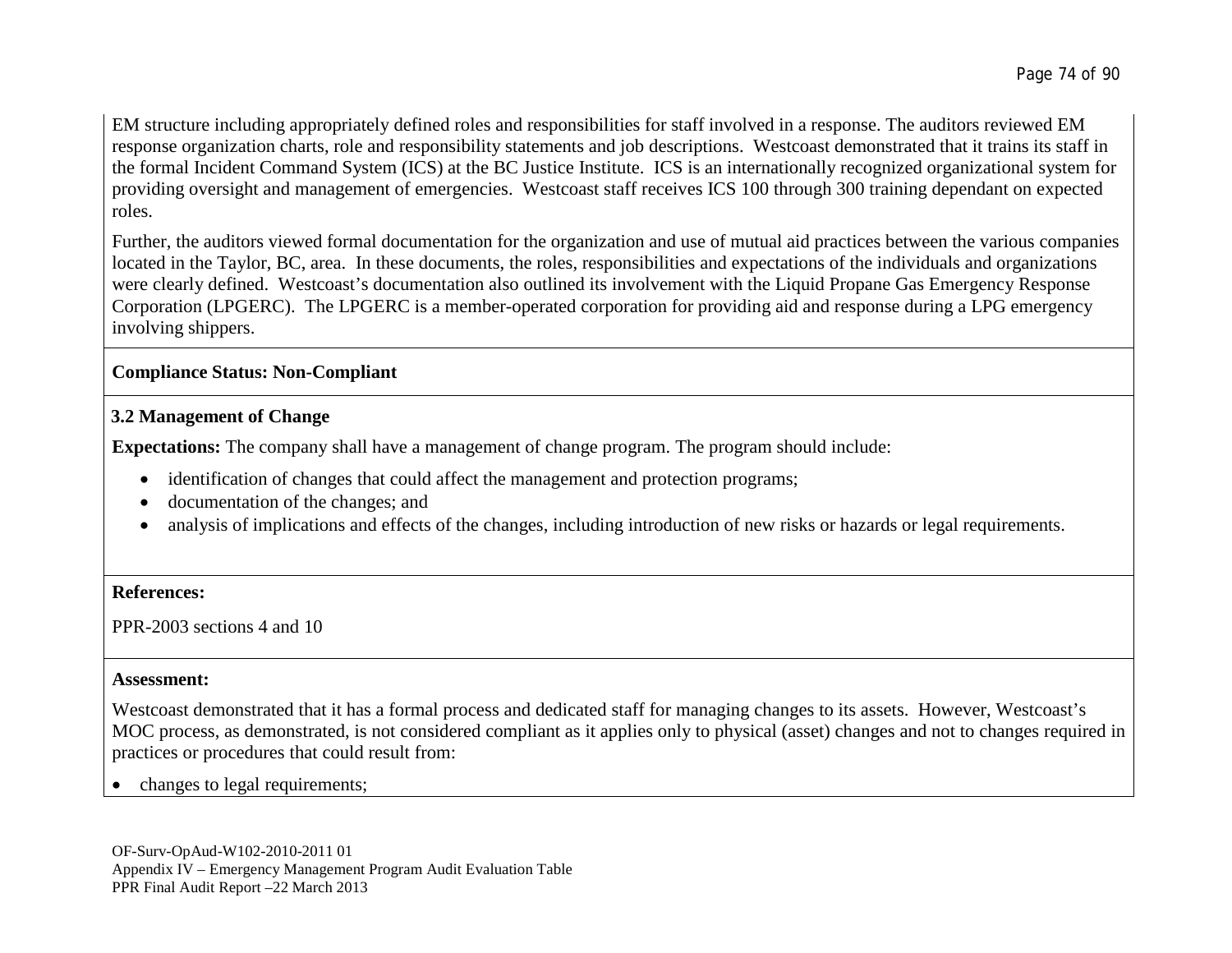- changes to industry standards or practices;
- the identification of new hazards; or
- results of monitoring, inspections or investigations.

Further, Westcoast's MOC process only manages changes on a reactive basis (i.e., changes once the need has been identified). The Board expectation is that company MOC processes be proactive and formally linked to processes for the identification of changes that could affect the management and protection programs (e.g., Integrity Management, Safety, Environmental Protection, Emergency Management Programs, etc.).

With respect to EM program MOC, on a less formalized basis, the EM coordinator and staff do proactively identify and manage changes to the EM program and documentation in an adequate manner. However, as this practice is not fully proceduralized, and given the non-compliant finding associated with the formal company-wide process, this element is found to be non-compliant.

## **Compliance Status: Non-Compliant**

## **3.3 Training, Competence and Evaluation**

**Expectations:** The company shall have a documented training program for employees and contractors related to the company's management and protection programs. The company shall inform visitors to company maintenance sites of the practices and procedures to be followed. Training requirements should include information about program-specific policies. Training should include emergency preparedness and environmental response requirements as well as the potential consequences of not following the requirements. The company should determine the required levels of competency for employees and contractors. Training shall evaluate competency to ensure desired knowledge requirements have been met. Training programs should include record management procedures. The training program should include methods to ensure staff remains current in their required training. The program should include requirements and standards for addressing any identified non-compliances to the training requirement.

#### **References:**

PPR-2003 sections 4, 5, 10, 12 - 15, 26, 33, 37, 38, 44, 45, 50 and 52 – 54

#### **Assessment:**

Through document and record review, as well as interviews with staff, Westcoast was able to demonstrate compliance with this subelement.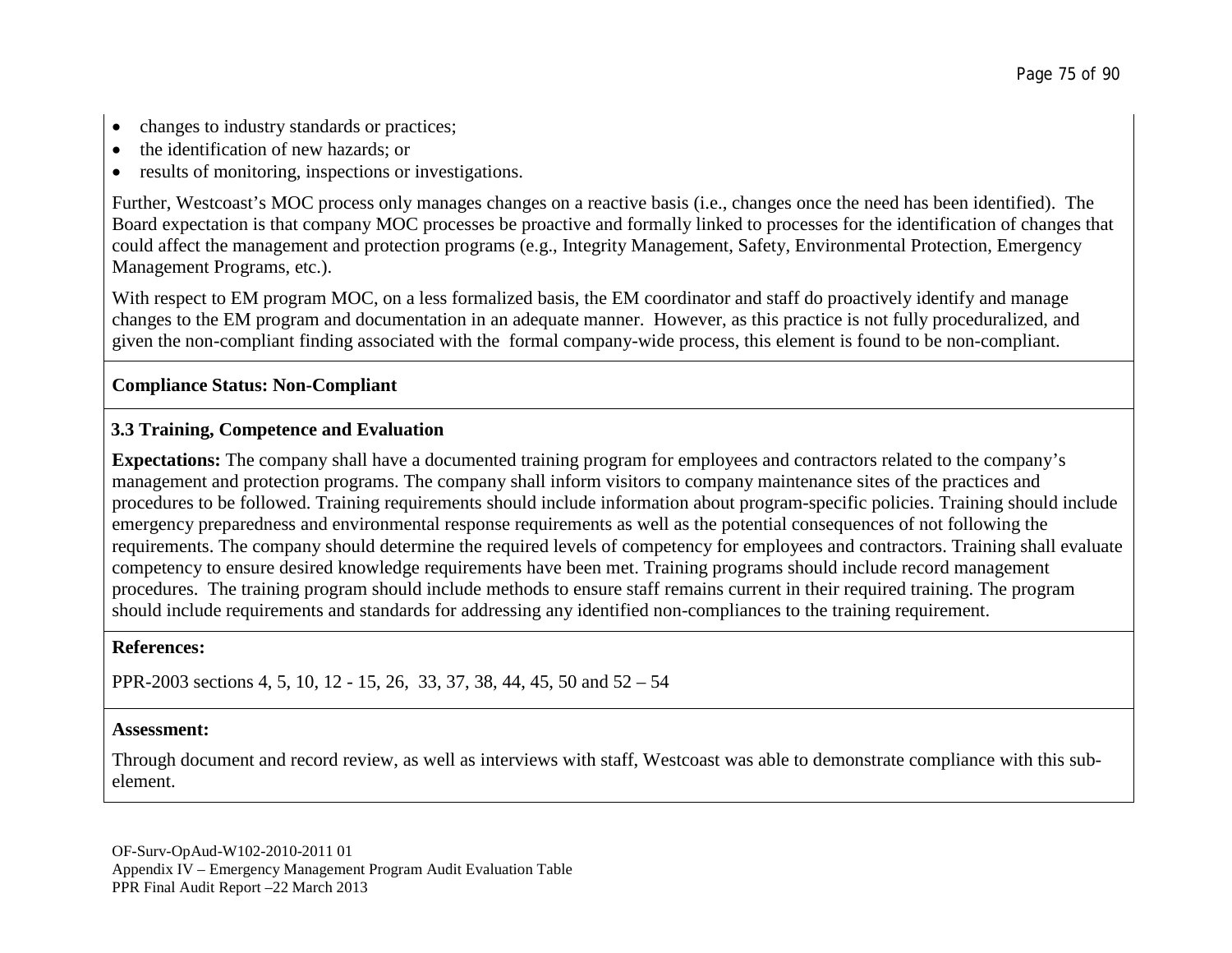The Board's auditors were able to review documented EM training requirements that were appropriate for the facilities audited.

Record review indicated that the EM training program was being monitored on a regular basis by the EM coordinator, the McMahon Processing Plant manager, and other senior management. Staff receive EM information, guidance and training starting with the employee induction process and continues throughout their employment with Westcoast. As noted in sub-element 3.1, Organizational Structure, Roles and Responsibilities above, staff receive training in formal incident command practices and procedures which allows for an integrated response (with other first responders) utilizing a common, standardized structure. The Board's auditors were provided copies of Westcoast's EM training handbooks and knowledge checklists used by instructors to ensure consistent learning practices.

EM training and competency requirements include, in addition to knowledge-based training for company personnel, the need to demonstrate an ability to respond to the various emergencies that may occur at the facilities. As well, the company must demonstrate that it has developed a program of continuing education and awareness for other first responders who may attend or manage emergencies involving the regulated facilities. The auditors were able to view documents and records detailing robust and all-inclusive continuing education, awareness and exercise programs involving company staff, local (e.g., municipal, fire and police staff) regional (e.g., provincial environment and forest fire staff) responders, and mutual aid organizations and companies. The records indicated that the company was conducting well-attended, regular, planned exercises with clear program, learning and coordination objectives.

Additionally, review of records associated with the continuing education and awareness programs and the exercises included postactivity review and learn activities which resulted in improvements to company plans, processes and procedures, where required.

## **Compliance Status: Compliant**

## **3.4 Communication**

**Expectations:** The company should have an adequate, effective and documented communication process(es):

- to inform all persons associated with the company's facilities and activities (interested persons) of its management and protection programs policies, goals, objectives and commitments;
- to inform and consult with interested persons about issues associated with its operations;
- to address communication from external stakeholders;
- for communicating the legal and other related requirements pertaining to the management and protection programs to interested persons;
- to communicate the program's roles and responsibilities to interested persons.

## **References:**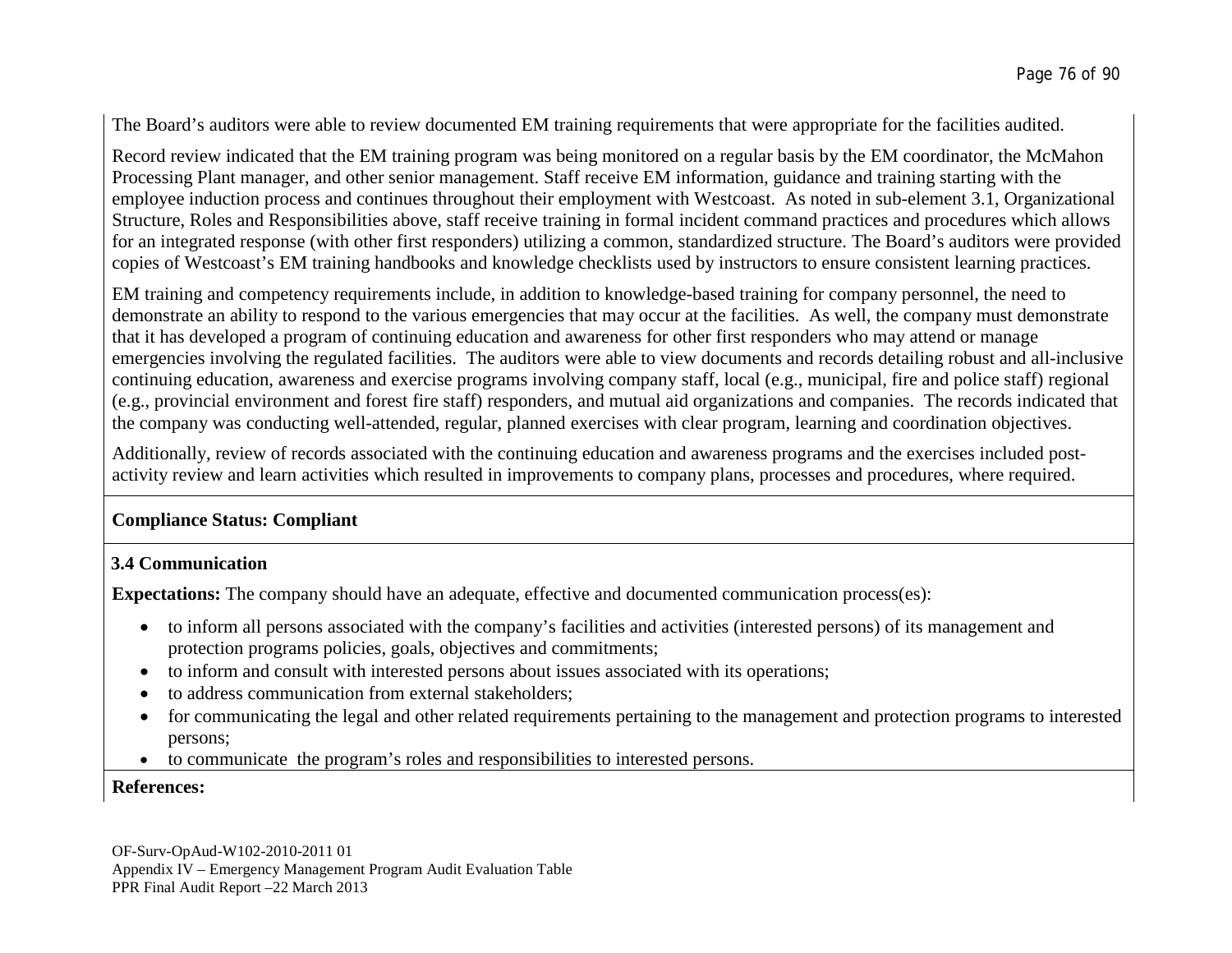PPR-2003 sections 4, 5, 10, 13 - 15, 18, 26 - 30, 33, 35 - 39, 42, 43 and 46 - 49

#### **Assessment:**

Through document and record review and interviews with its staff, Westcoast was able to demonstrate compliance with this element.

The company was able to demonstrate that it employs many methods for communicating its EMP with its internal and external stakeholders. Staff are provided information regarding EM and Health, Safety and Environment practices in general during induction activities and throughout an employee's tenure during employee competency training, safety meetings, EM exercises and drills, and routinely as part of the on-line information practices. Documents reviewed indicated that two-way communication of EM information was routinely being undertaken between and across all levels of the organization.

EM staff were also able to demonstrate appropriate, on-going communication practices, procedures and activities between Westcoast and its external stakeholders. The stakeholders involved included corporate and private individuals within the various planning zones, municipalities, responder agencies, provincial and federal organizations and mutual aid partners.

In reviewing the stakeholder communication practices the Board noted that the practices were documented and, where applicable, included checklists and guidance for staff to ensure that critical information was being provided.

## **Compliance Status: Compliant**

#### **3.5 Documentation and Document Control**

**Expectations:** The company should have documentation to describe the elements of its management and protection programs where warranted. The documentation should be reviewed and revised at regular and planned intervals. Documents should be revised immediately where changes are required as a result of legal requirements or where failure to make immediate changes may result in negative consequences. The company should have procedures within its management and protection programs to control documentation and data as it relates to the risks identified in element 2.0.

## **References:**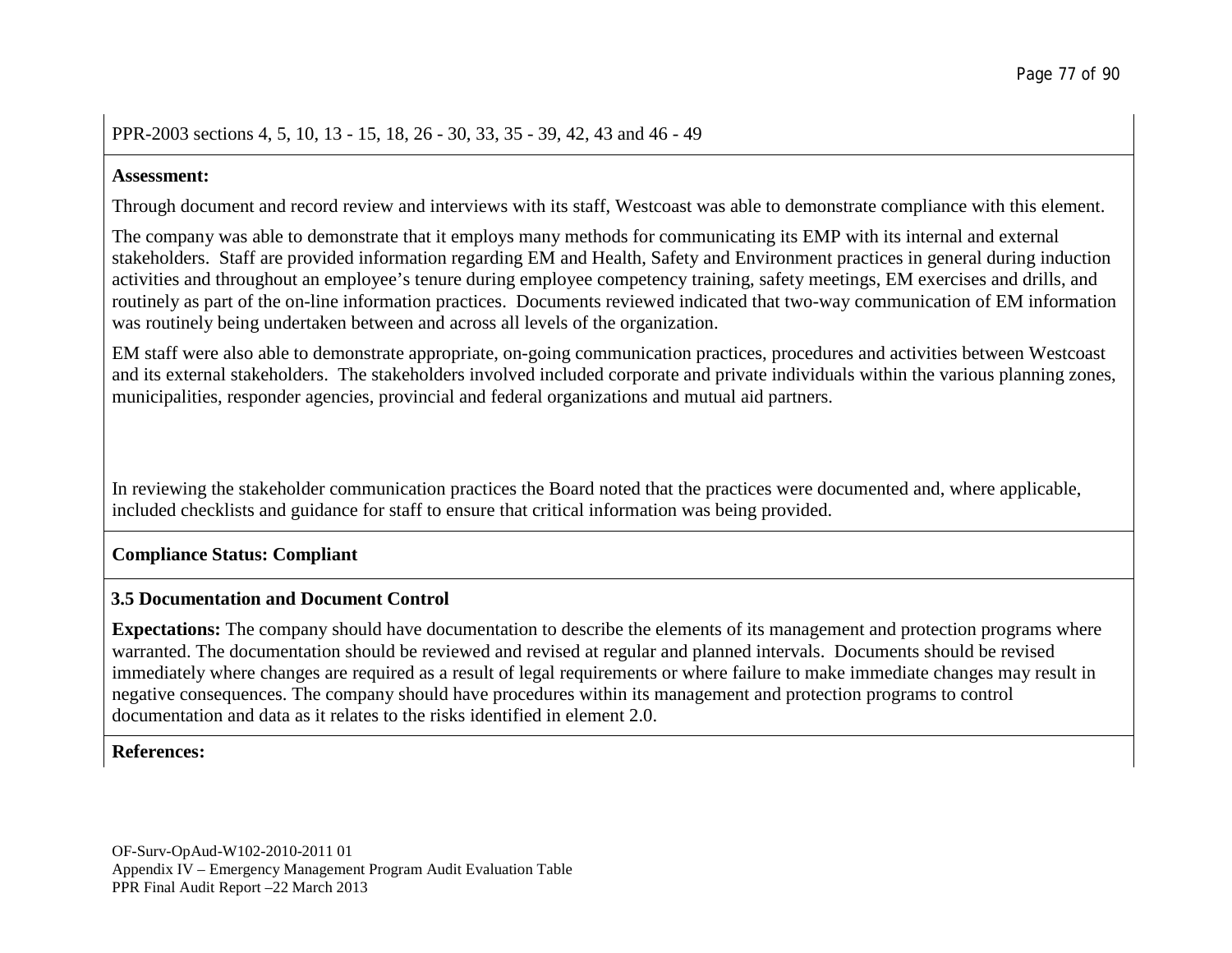### PPR-2003 sections 4, 5, 9, 10, 13, 27, 29 – 31, 42, 43, 46, 47, 49 and 50

#### **Assessment:**

Through document and record review and interviews with its staff, Westcoast was able to demonstrate compliance with this subelement with respect to EM.

Westcoast provided copies of its EM manuals, plans and responder handbooks for review by the Board's auditors. With the exception of the site-specific response procedures for the McMahon Processing Plant as outlined in sub-element 3.7 Operational Control-Upset or Abnormal Operating Conditions and the non-compliant MOC practices outlined in sub-element 3.2, Westcoast had developed appropriate documentation for the communication, development, implementation and management of its EM program and for responding to and managing its potential emergencies.

Westcoast's EM staff demonstrated processes for ensuring that all critical EM documentation (EM plans, procedures, etc.) was being regularly and formally reviewed, and revised on an on-going basis. EM manuals and plans are kept in electronic format on Westcoast's internal intranet site and in paper format using controlled documentation practices.

Review of the documentation and associated records indicated that Westcoast has been implementing its document management procedures on an on-going basis.

## **Compliance Status: Compliant**

## **3.6 Operational Control-Normal Operations**

**Expectations:** The company should establish and maintain a process to develop, implement and communicate mitigative, preventive and protective measures to address the risks and hazards identified in elements 2.0 and 3.0. The process should include measures to reduce or eliminate risks and hazards at their source, where appropriate.

#### **References:**

 $N/A$ 

#### **Assessment:**

By definition, EM controls are considered to be controls for managing and responding Upset or Abnormal Operating Procedures;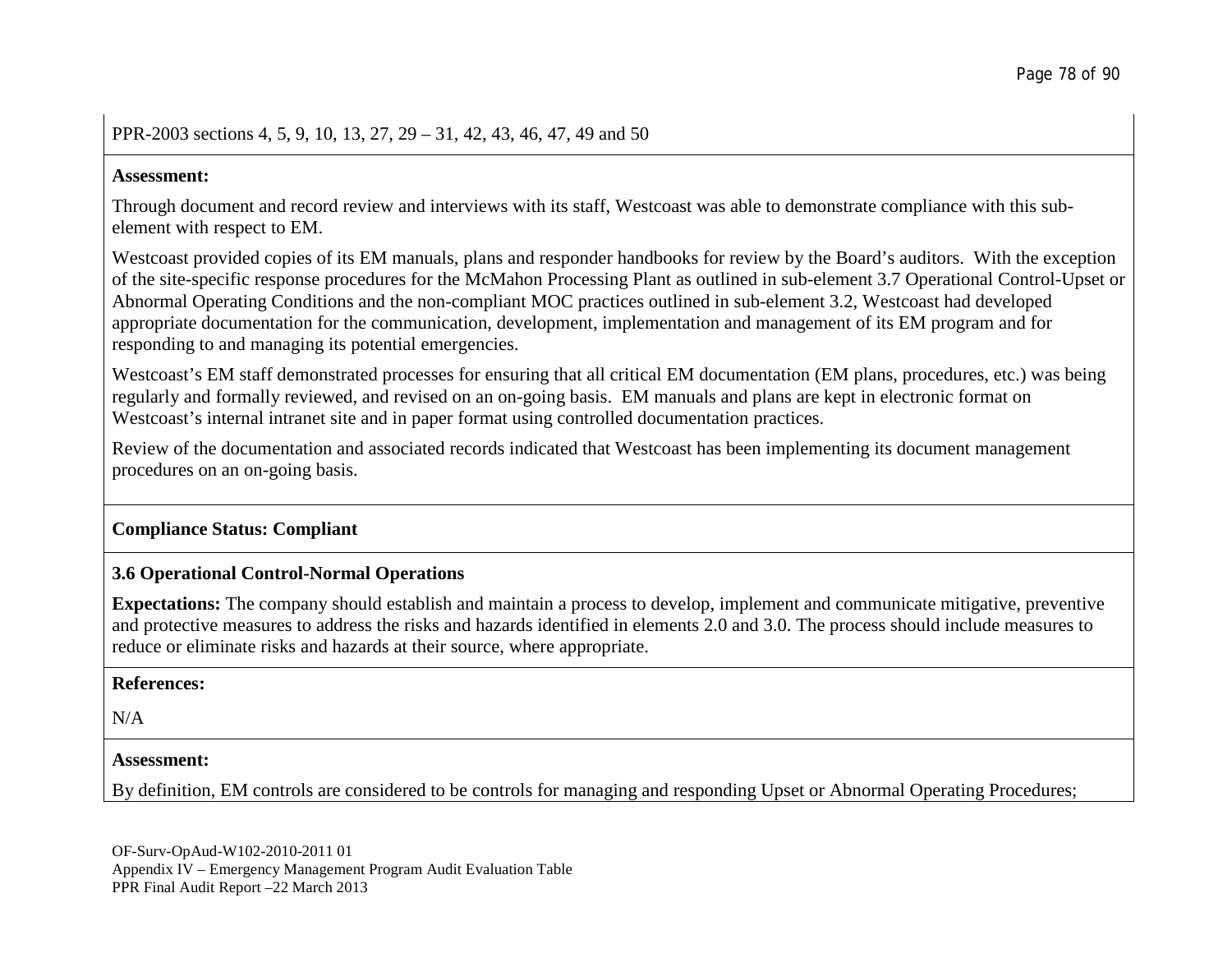therefore, the audit results for the entire EM program, including proactive activities and documentation such as training, etc. will be documented in element Operational Control-Upset or Abnormal Operating Conditions, below.

## **Compliance Status: N/A**

## **3.7 Operational Control-Upset or Abnormal Operating Conditions**

**Expectations:** The company shall establish and maintain plans and procedures to identify the potential for upset or abnormal operating conditions, accidental releases, incidents and emergency situations. The company shall also define proposed responses to these events and prevent and mitigate the likely consequence and/or impacts of these events. The procedures must be periodically tested and reviewed and revised where appropriate (for example, after emergency events).

#### **References:**

PPR-2003 sections 13, 14, 29 - 31

#### **Assessment:**

Through documents, records and staff interviews, Westcoast demonstrated that it has a number of controls for addressing the hazards and risks associated with upset conditions. The primary controls used by Westcoast are the proactive development of its corporate Spectra Energy EM Manual and site specific Spectra Energy Field Emergency Response Plan - Taylor Complex . These documents contain descriptions of the potential incidents and hazards caused by emergencies across Spectra Energy's system and, in the case of the latter document, specifically at the McMahon Processing Plant facilities. These documents also include: descriptions of the hazardous products and associated emergency planning zones; immediate actions to be taken in the case of an incident; the various roles and responsibilities of staff and responders during an incident; reporting and communication requirements; and, other information related to the incidents. Westcoast also provided copies of its First Responder Handbook, which is a focused and condensed version of the EM manual for use by field staff as a resource document in the event of an incident.

Review of the EM manual and site specific plan indicated that they were well organized, up-to-date and contained all of the practices associated with each individual hazard. While these manuals are extensive, and describe initial actions to be taken in the event of an incident occurring, it was noted that the site specific plan for the facilities required the development of a more complete set of emergency scenarios and the individual procedure sets required to address the scenarios. The Taylor Complex is large and has many activities being undertaken at any given time. In the event of an incident related to loss of containment, there would have to be a specific set of pre-planned procedures in order to minimize the impact on employees or the public, or prevent further incidents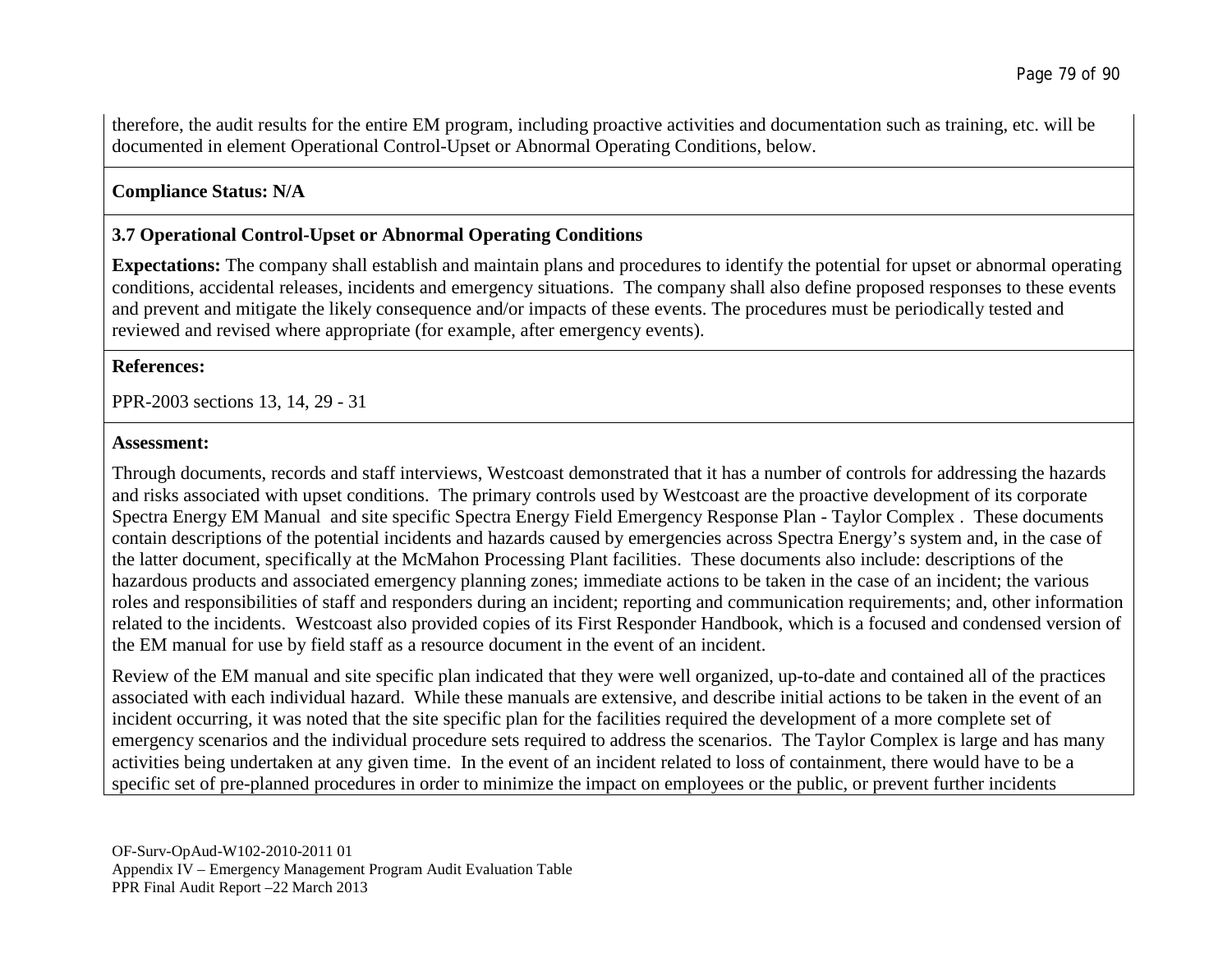occurring in a "chain-reaction." It is the Board's view that, while the manual and site specific plan contain many of the procedures required to respond to an emergency incident, Westcoast's site-specific emergency management plans for this, and all of its regulated facilities, need to include descriptions of and response plans related to potential emergency scenarios.

# **Compliance Status: Non-Compliant**

# **4.0 CHECKING AND CORRECTIVE ACTION**

## **4.1 Inspection, Measurement and Monitoring**

**Expectations:** The company shall develop and implement surveillance and monitoring programs. These programs should address contract work being performed on behalf of the company. These programs should include qualitative and quantitative measures for evaluating the management and protection programs and should, at a minimum, address legal requirements as well as the risks identified as significant in elements 2.0 and 3.0. The company should integrate the surveillance and monitoring results with other data in risk assessments and performance measures, including proactive trend analyses. The company shall have documentation and records of its surveillance and monitoring programs.

### **References:**

PPR-2003 sections 4, 5, 10, 12 - 14, 29, 33, 40, 41, 52, 53 and 55

## **Assessment:**

Through document and record review and during interviews with staff, Westcoast demonstrated that the development and implementation of its EM program was being adequately monitored. Board auditors were shown records of review by program and senior managers with respect to the development of documents, training and competency, mutual aid agreements, exercises, awareness programs, etc. The Board auditors were shown procedures requiring, and records of, formal evaluations for training, exercises, investigations and responses. Westcoast also presented records indicating follow-through to close-out of issues requiring changes.

# **Compliance Status: Compliant**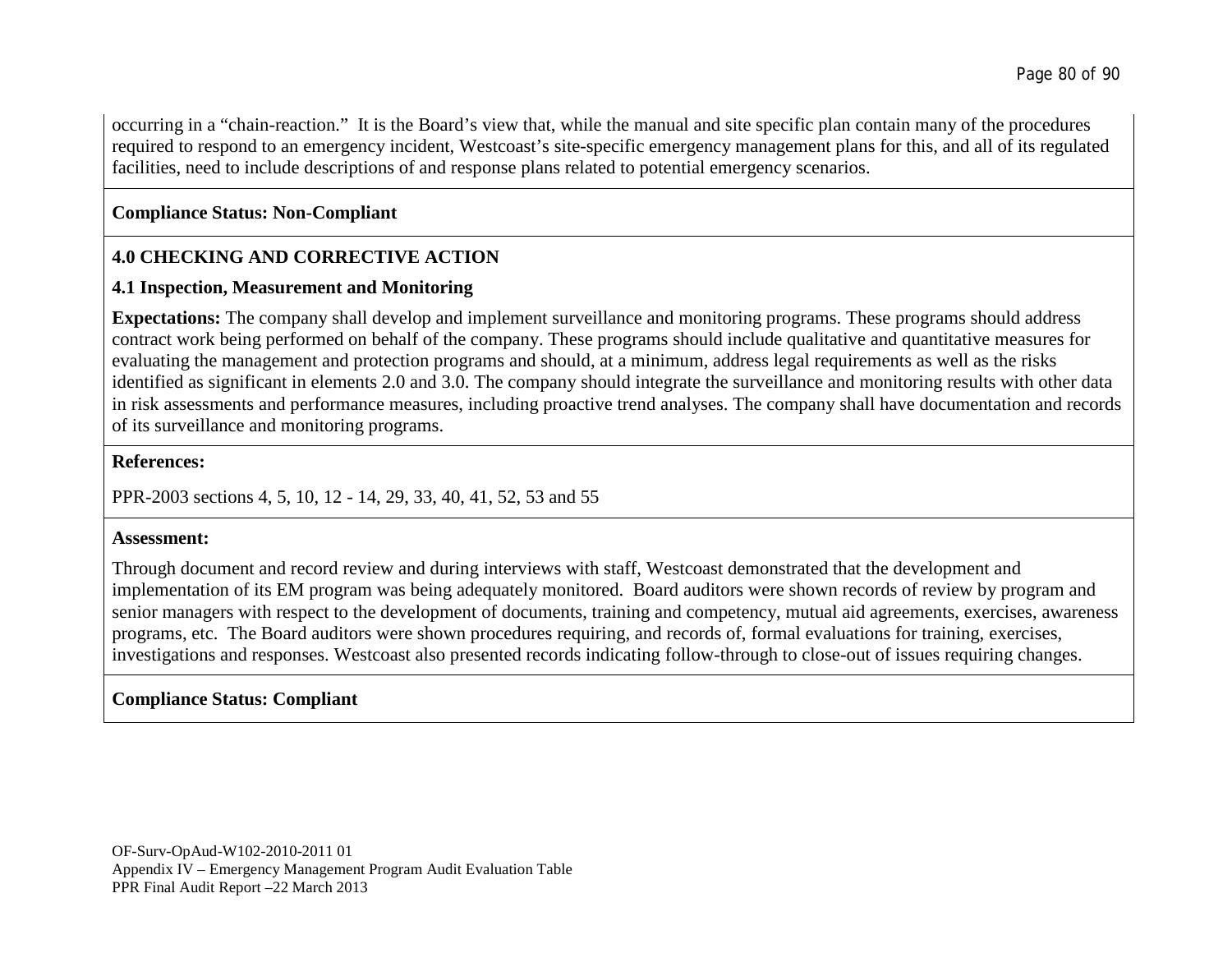## **4.2 Corrective and Preventive Actions**

**Expectations:** The company shall have a process to investigate incidents or any non-compliance that may occur. The company shall have a process to mitigate any potential or actual issues arising from such incidents or non-compliances. Such mitigation may include appropriate timing and actions for addressing the issues that arise. The company shall demonstrate that it has established a documented procedure to:

- set criteria for non-compliance;
- identify the occurrence of any non-compliances;
- investigate the cause(s) of any non-compliances;
- develop corrective and/or preventative actions; and
- effectively implement the required corrective and/or preventative actions.
- The company should develop procedures to analyze incident data in order to identify deficiencies and opportunities for improvement in its management and protection programs and procedures.

#### **References:**

PPR-2003 sections 4, 5, 10, 13, 14, 16 – 25, 28 – 31, 47 and 52 – 55

#### **Assessment:**

Westcoast was able to demonstrate through document and record review that it has developed and implemented appropriate incident management and investigation processes. Westcoast was also able to demonstrate that it has adequate processes in place to identify, develop and implement corrective and preventative actions that arise from its management or incident investigation processes.

## **Compliance Status: Compliant**

## **4.3 Records Management**

**Expectations:** The company shall establish and implement procedures to ensure that the records supporting the management and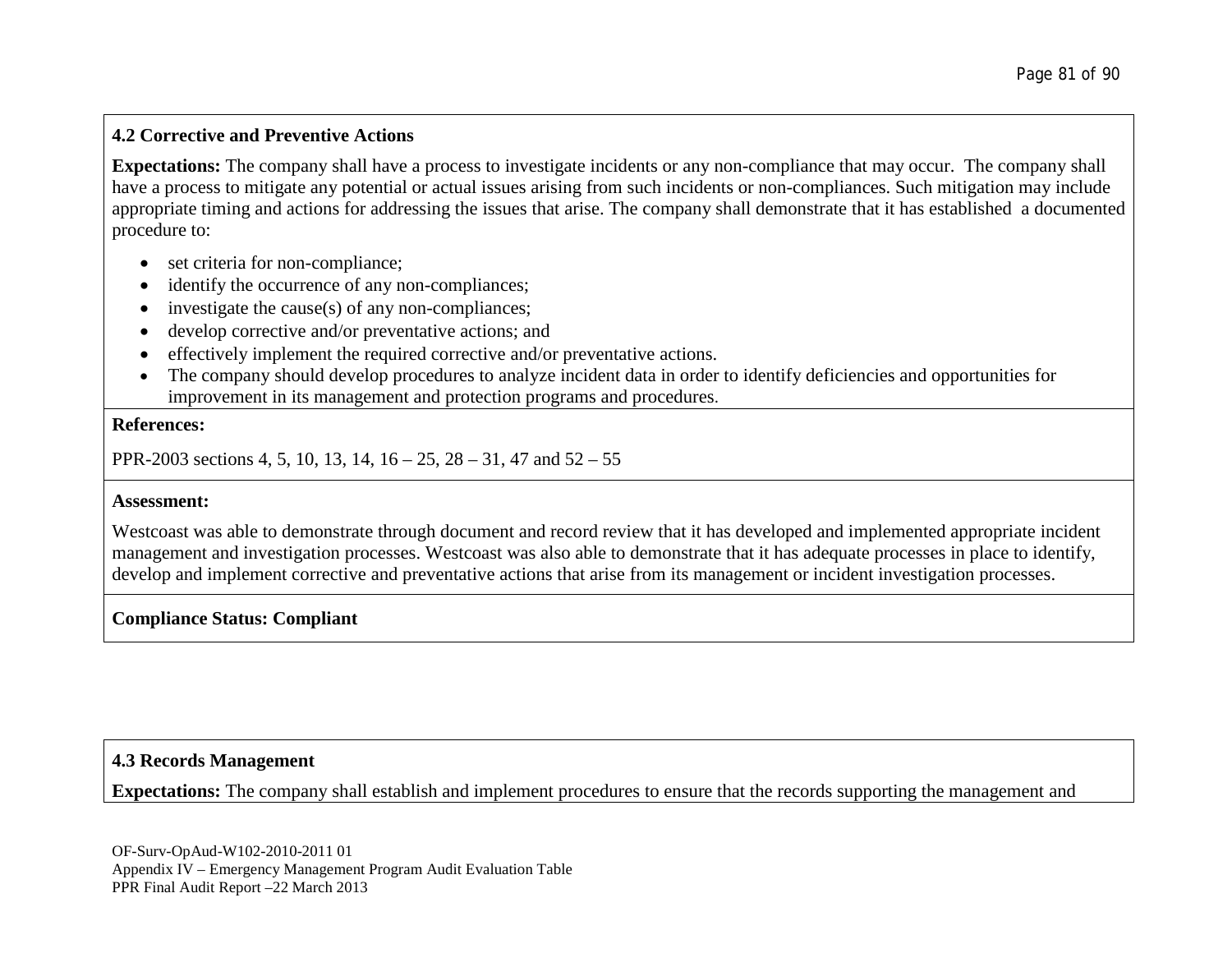protection programs are retained, accessible and maintained. The company shall, as a minimum, retain all records for the minimum lengths of time as required by the applicable legislation, regulation and standards incorporated by reference into the regulation.

#### **References:**

PPR-2003 sections 4, 5, 9, 10, 13, 14, 28, 39, 40 and 55

#### **Assessment:**

Records relating to the EMP were retained in the regional offices in Charlie Lake, BC. Document review confirmed that the company had record retention processes in place which include appropriate types of records to be retained, retention timeframes and disposal methods. All records requested were readily retrieved.

### **Compliance Status: Compliant**

### **4.4 Internal Audit**

**Expectations:** The company shall develop and implement a documented process to undertake audits of its management and protection programs and procedures. The audit process should identify and manage the training and competency requirements for staff carrying out the audits. These audits shall be conducted on a regular basis.

#### **References:**

PPR-2003 sections 4, 5, 10, 13, 14 and 52-55

#### **Assessment:**

While the EM manager and other senior staff at Westcoast closely monitor the EM program, the company did not present information indicating that an adequate audit of the EMP either on a stand-alone basis, or in conjunction with either Safety and/or Environmental Protection Program audits had been completed. In response to the Board's Draft Audit Report, Westcoast commented that in 2011 Spectra Audit Services conducted an audit of Crisis Management. During the audit, the information referenced in Westcoast's response was brought forward by Westcoast's emergency management staff; however, it was determined that the Crisis Management audit in question would not meet the Board's regulatory requirements as it did not measure compliance pursuant to sections 52 and 54 of the PPR.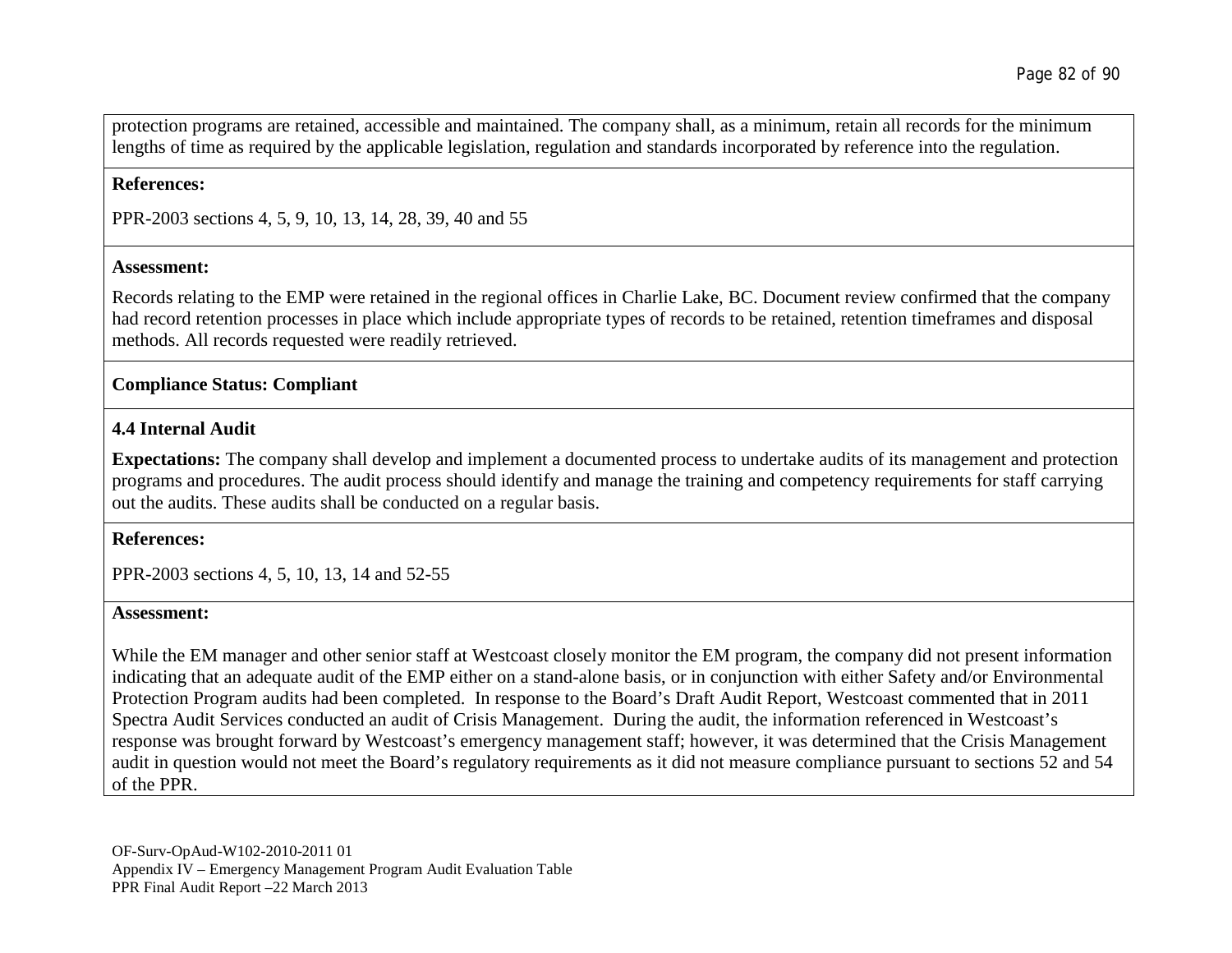Westcoast did demonstrate that it has a number of audit programs applicable to its facilities. These programs were implemented by staff from Calgary, Alberta or in its head office in Houston, Texas. The Board examined these processes and their management, and has determined that they would meet the Board's requirements if applied appropriately to EM, and with appropriate content to the EM program.

## **Compliance Status: Non-Compliant**

# **5.0 MANAGEMENT REVIEW**

## **5.1 Management Review**

**Expectations:** Senior management should formally review the management and protection programs for continuing suitability, adequacy and effectiveness. The review should be based on appropriate documentation and records including the results of the surveillance, monitoring and audit programs. This review should be formal and documented and should occur on a regular basis. The management review should include a review of any decisions, actions and commitments which relate to the improvement of the programs and the company's overall performance.

## **References:**

PPR-2003 sections 4, 5, 13, 14 and sections 50 through 54

## **Assessment:**

Interviews and record reviews indicate that the EM Program undergoes regular review by Westcoast's senior management starting at the EM Manager through to the president of the company.

While the Board acknowledges the review of the EM Program by Westcoast senior management, based on the non-compliances identified in sub-elements 3.1 and 4.4, the Board is not satisfied that management review has been undertaken with a view to ensuring the continuing suitability, adequacy and effectiveness of the EM Program. The Board views compliance and findings for these subelements to rest with senior management. Further, the Board is of the view that senior management is responsible for compliance with its NEB PPR Part 7, Audits, Inspections and Record Retention requirements.

As well, the PPR clearly indicates that an annual audit of the competencies of operational and supervisory employees be undertaken as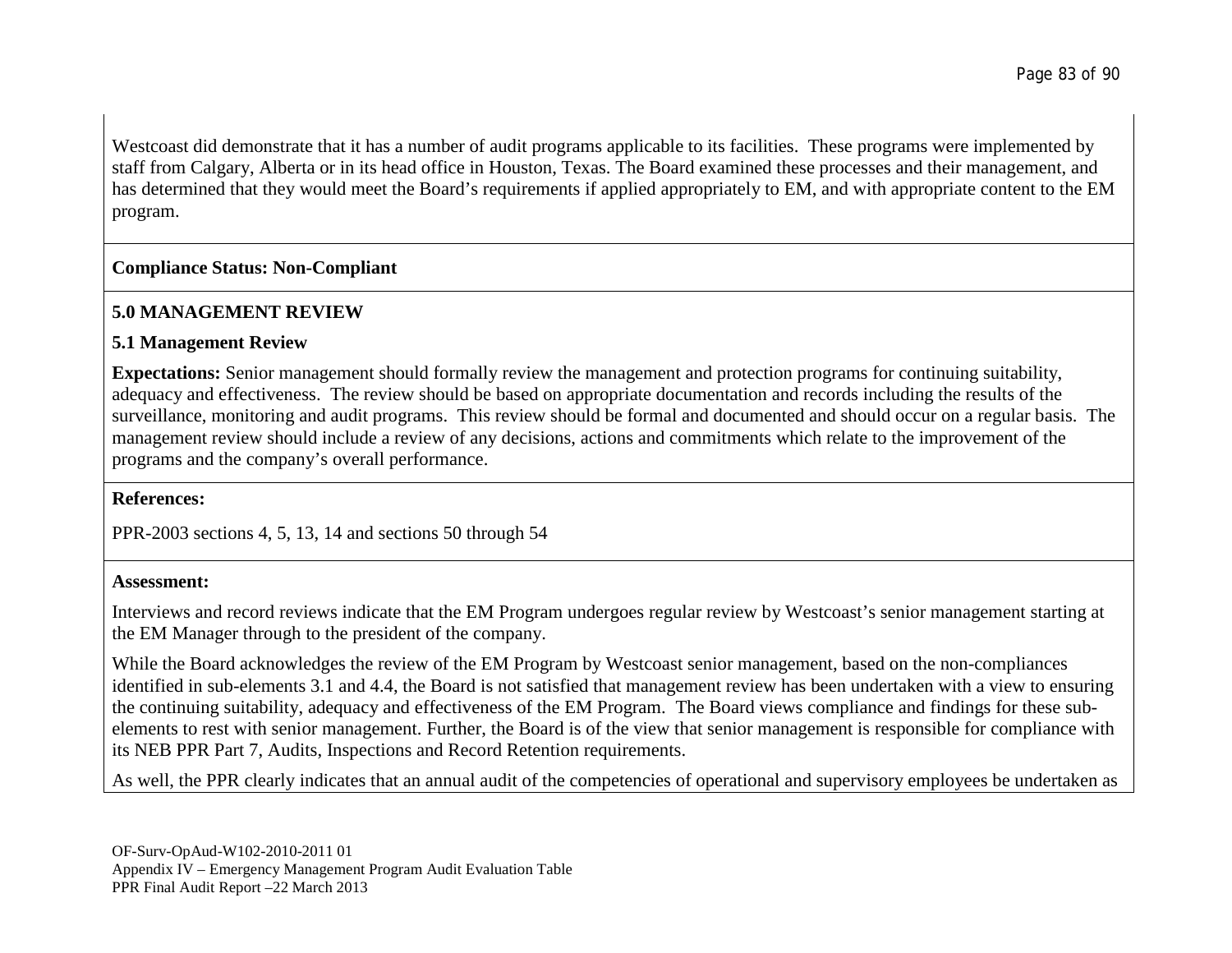outlined in PPR section 54. The Board also views this as the responsibility of company senior management.

**Compliance Status: Non-Compliant**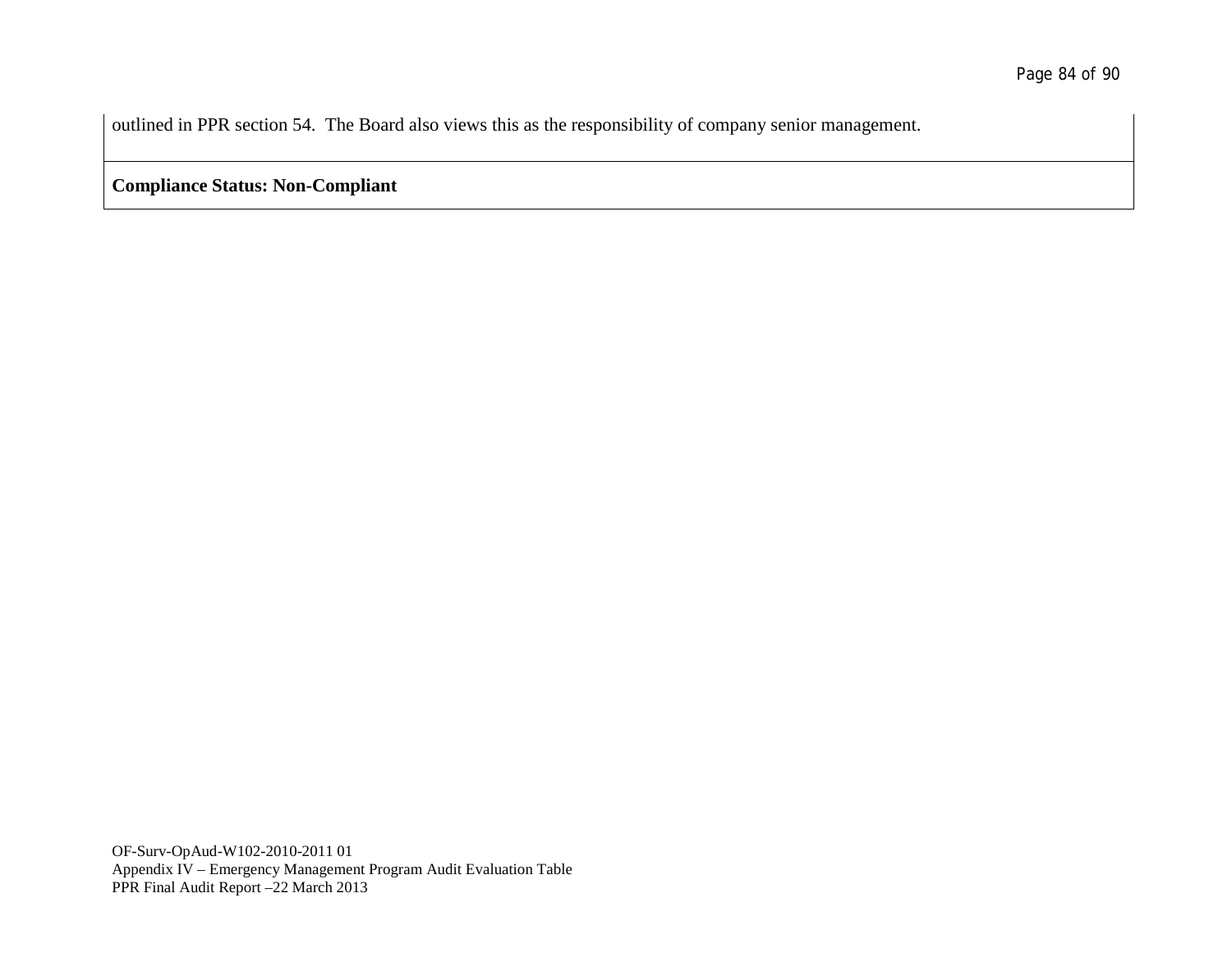| <b>Company Representative Interviewed</b>          | <b>Job Title</b>                                    |
|----------------------------------------------------|-----------------------------------------------------|
|                                                    |                                                     |
|                                                    |                                                     |
|                                                    |                                                     |
|                                                    |                                                     |
|                                                    |                                                     |
|                                                    |                                                     |
|                                                    |                                                     |
|                                                    |                                                     |
|                                                    |                                                     |
|                                                    |                                                     |
|                                                    |                                                     |
|                                                    |                                                     |
|                                                    |                                                     |
|                                                    |                                                     |
|                                                    |                                                     |
|                                                    |                                                     |
|                                                    |                                                     |
|                                                    |                                                     |
|                                                    |                                                     |
| <b>Company Representative Interviewed (cont'd)</b> | Job Title (cont'd)                                  |
|                                                    | Team Leader Lands and Community<br>Relations        |
|                                                    | Manager Operations Engineering (Plant<br>Integrity) |

# **Appendix V – Company Representatives Interviewed**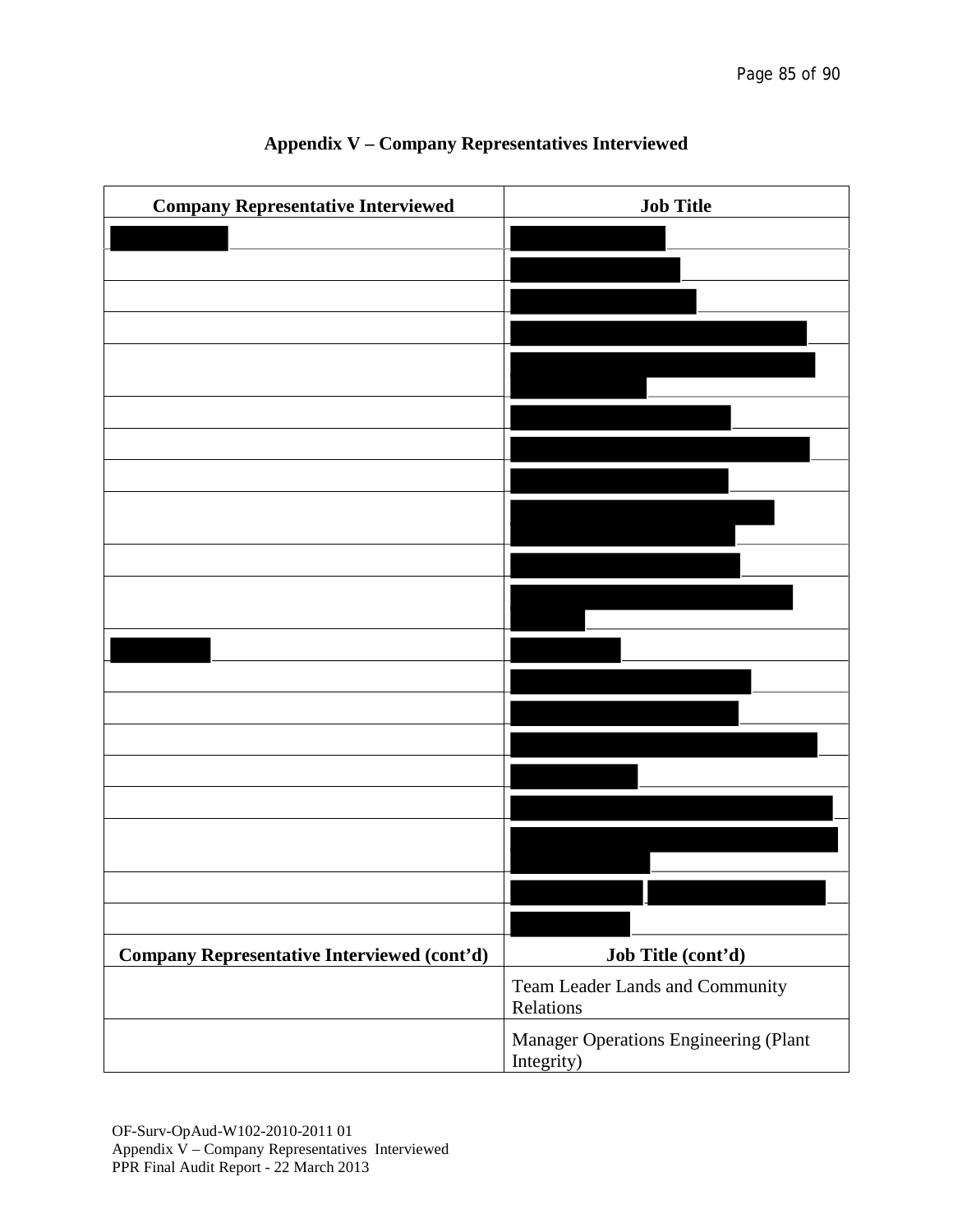| <b>Mechanical Engineer</b>             |
|----------------------------------------|
| <b>Manager Operations Engineering</b>  |
| Principal Process Engineer             |
| Director McMahon Plant                 |
| Team Leader Operations (Co-gen plant)  |
| Cogen Manager, Team Leader, Operations |
| <b>Team Leader Operations</b>          |
| <b>Team Leader Maintenance</b>         |
| Team Leader Operations (Steam Chief)   |
| <b>Team Leader Planning</b>            |
| <b>Senior Planner</b>                  |
| <b>Health and Safety Specialist</b>    |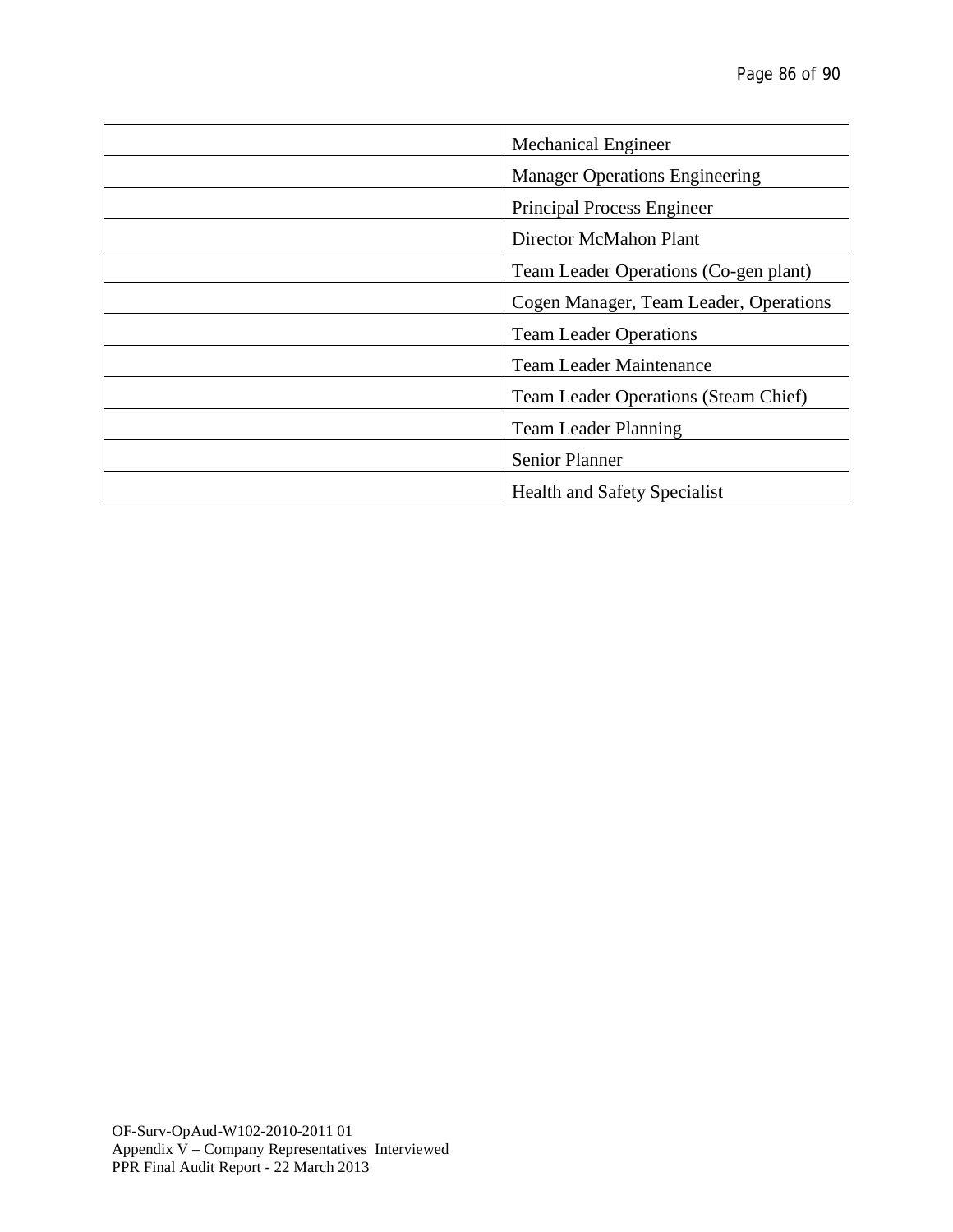# **Appendix VI – Documents Reviewed**

- Spectra Energy Assurance Program Charter
- SET-West Pipeline Integrity Program Risk Assessment
- Minutes of OSC Off-Site Meeting, 18 March 2010
- SET-West Operations Programs organized by focus areas, 12 January 2011
- SET-West Operations 2011 OSC Operating Plan with VP's selected activities/results, 2011
- OSC Risk Profile Presentation
- SET-West Operations Steering Committee Meeting Minutes OSC Strategy/Planning Session Meeting, 4 & 5 November 2010
- Facility Integrity Strategy OSC Presentation (Facility Integrity Group Operations Engineering)
- SET-West Field Services Operations Management Team Workshop, 26 October 2010
- SET-West Operations Steering Committee Off-Site Meeting Agenda
- Notes for Operations Performance Measures, December 2010
- Spectra Energy Vision Presentation
- SET-West EHS Incidents for the Month of December 2010
- Organizational Chart for EHS
- PLFS Field Operations Recommended Training Requirements (Replaces ICS 200-300 - 5 April 2007)
- PLFS Field Operations Recommended Training Requirements ICS 100 (Incident Command System Operations)
- 2011 SET-West Operations Presentation (Purpose/Vision)
- Spectra Energy Transmission Danger Ratings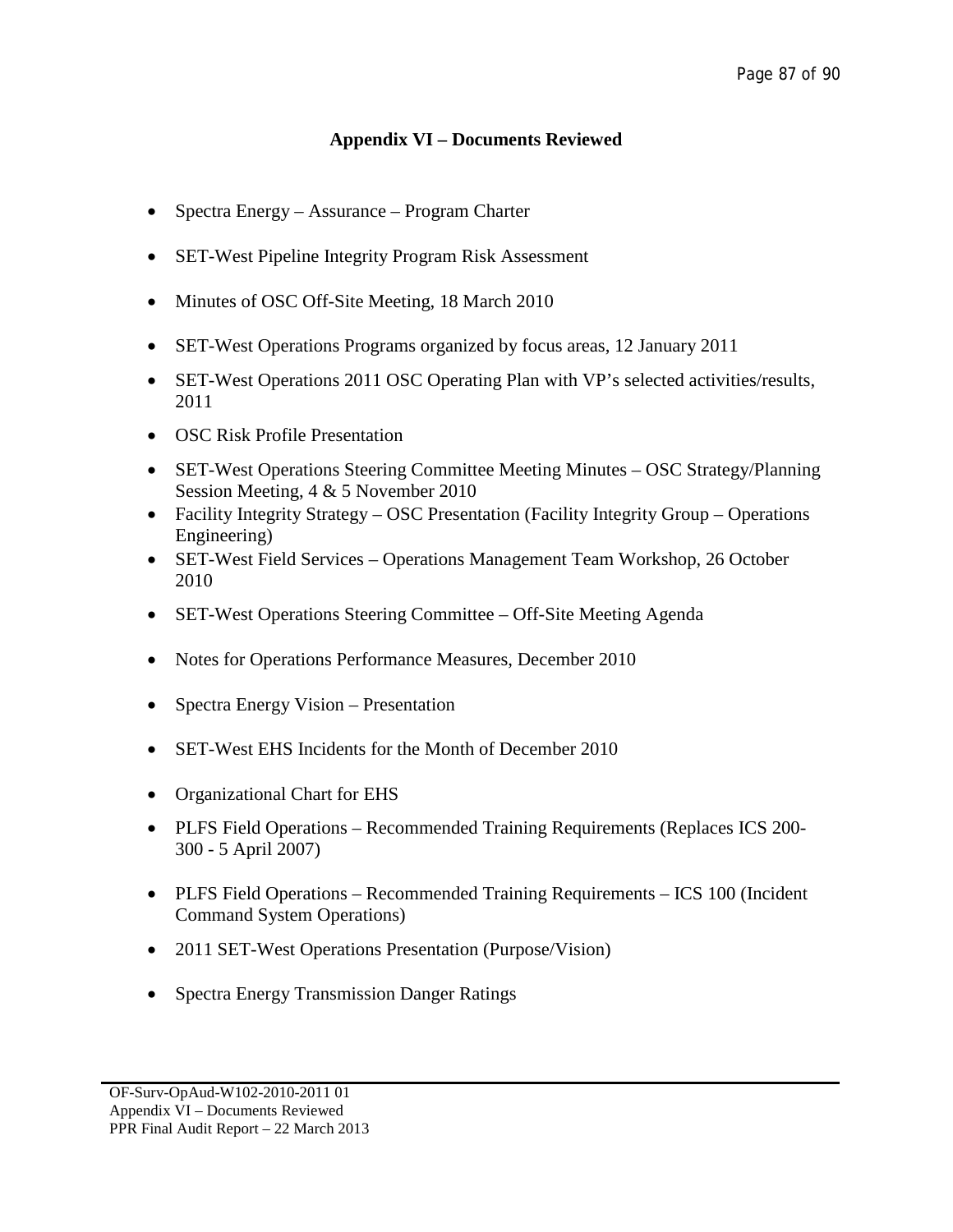- First Nations and Continuing Education/Public Awareness (ERP)
- Spectra Energy OMS Roles Chart
- Spectra Energy Incident Commander Workbook (BC Pipeline and BC Field Services), March 2007
- Spectra Energy Taylor Complex Operations Training Module: Describe Butane Recovery
- Spectra Energy Taylor Complex Operations Training Module: Describe GT Area
- Westcoast Energy Taylor Complex Operations Training Module: Describe BPL Area
- Spectra Energy Taylor Complex Operations Training Module: Sulphur Handling
- Natural Gas Awareness for First Responders Train the Trainer Package (Includes CD, Video, Workbook, Leaders Guide, Certificate of Completion, Attendance List, Quiz)
- First Responder Handbook
- Violence in the Workplace Procedure
- Intrusion Alarm Procedure
- Westcoast Energy Inc. McMahon Facilities, Inspection Management Guideline, June 1999
- Duke Energy Gas Transmission, Processing Plant Integrity Program, Pipeline and Field Services, Revision 1.0, 6 May 2005
- Spectra Energy, BC Pipeline and Field Services, Pressure Equipment Integrity Management Program, Revision Number V1.0, 30 June 2008
- McMahon Equipment Listing.pdf
- MCMW Inspection Report Summary In List.pdf
- MCMW NCR Log.pdf
- MCMW PSV List with Schedule.pdf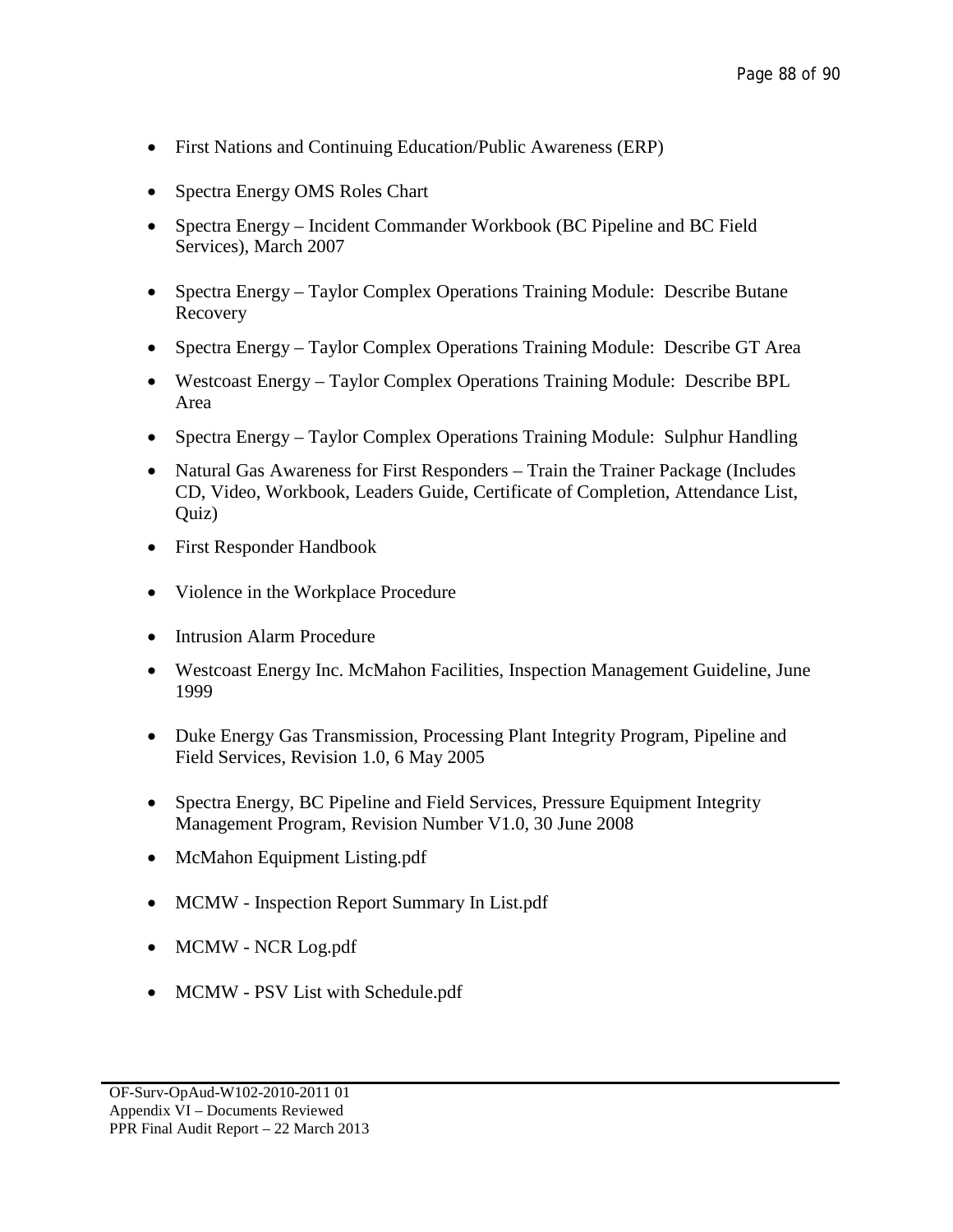- MCMW RBI Summary.pdf
- MCMW Thickness Data Schedule Summary.pdf
- Inspection Management Guide MCMGP.doc
- McMahon Gas Plant Induction, 2008
- MCMW-Gas Treating, Full Integrity Report, Equipment Number D8-2-4 (Visions printout)
- RTD Quality Services Inc., General NDE Report CZ-050630-02
- MCMW-A&D, TML TML Readings, Cooling Water for Main Gas Cooler (Visions printout)
- A&D Area, Pressure Vessel / Piping Details: 12" L19W, Cooling Water Piping Drawing
- MCMW-Gas Treating TML Readings, #4 Rich Solution Vent Tank (Visions printout)
- MCMW-A&D, TML Trending Graphs (5), Equipment Number 12-L19-16W (Visions printout)
- Spectra Energy McMahon Plant Safe Work Permit, Permit #187833, CP Survey 2010, Scheduled Inspection w/Status & SAP Number, MCMW (Visions printout)
- Probe Corrosion Services Ltd, Cathodic Protection Rectifier Maintenance Procedure
- Probe Corrosion Services Ltd, Cathodic Protection Rectifier Maintenance Checks, February 2011
- Probe Corrosion Services Ltd, Cathodic Protection Survey McMahon Gas Plant, 2010
- Probe Corrosion Services Ltd, AIT Course Results, Electrical Cathodic Protection Work for Non-Electricians, July 2005
- NACE Cathodic Protection Training and Certification Program, Corrosion Technician 4393, Expires 3/31/2014
- MCMW Gas Treating TML Readings, #4 Rich Solution Vent Tank (Visions printout)